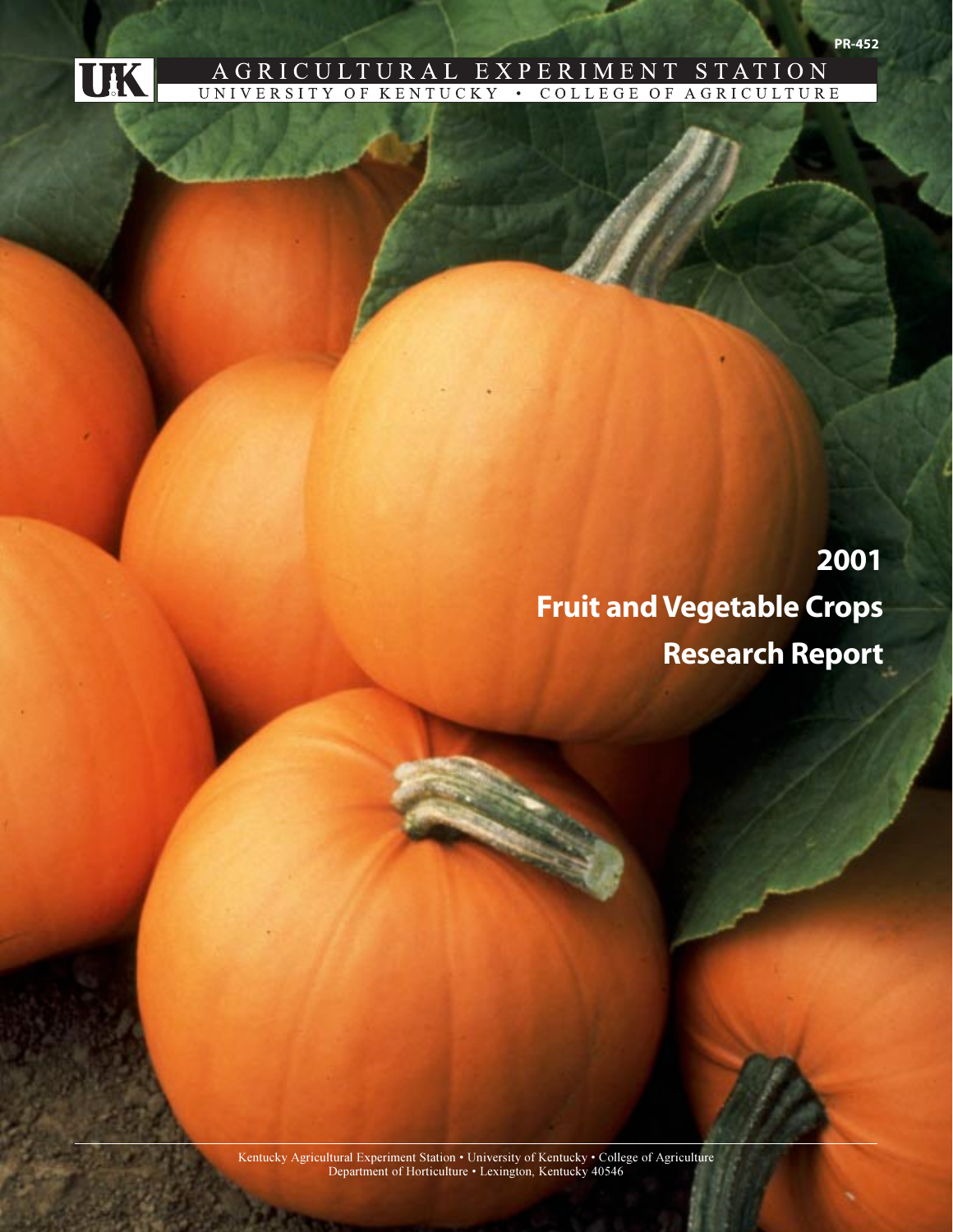## 2001 Fruit and Vegetable Crops Research Report

*Edited by Brent Rowell and John C. Snyder*

FACULTY, STAFF, GROWER, AND INDUSTRY COOPERATORS

**Front cover photo:**

All-America Selections Winner Pumpkin 'Orange Smoothie'.

*Photo courtesy of All-America Selections.*

#### **Horticulture** *Faculty* Jerry Brown Richard Durham Terry Jones Brent Rowell John Snyder John Strang Robert Anderson

*Technical Staff* Larry Blandford Sherri Dutton June Johnston Spencer Helsabeck John Holden Nathan Howell Dave Lowry Bonnie McCaffrey Janet Pfeiffer Kirk Ranta April Satanek Dave Spalding Darrell Slone William Turner Dwight Wolfe

*Students* Amanda Ferguson Stephanie Schmidt

**Entomology** *Faculty*

Ric Bessin

## **Plant Pathology**

*Faculty* John Hartman William Nesmith

*Technical Staff* Paul Bachi Julie Beale

*Students* Dominique Saffray

**Agronomy** *Faculty* David Ditsch

**Kentucky State University** Community Research Service

*Faculty* Gary Cline

*Technical Staff* Tony Silvernail

#### **Cooperative Extension Service**

*Extension Agent for Horticulture* Tom Brass (Henderson County)

*Extension Agents for Agriculture and Natural Resources* Greg Henson (McLean County) Diane Perkins (Hancock County)

## **Grower and Industry**

**Cooperators** Garry Eblen Barry Eblen Greg Hefton, Hanson Spreader Service Charles Mulligan Roger Postley Michael Reeder

#### **Demonstration Cooperators**

Rick McQuerrey Vicky Black Joe Pasley John Contini George Hayden Hope Hill Academy Pat Robey Anthony Knox

*This is a progress report and may not reflect exactly the final outcome of ongoing projects.*

*Mention or display of a trademark, proprietary product, or firm in text or figures does not constitute an endorsement and does not imply approval to the exclusion of other suitable products or firms.*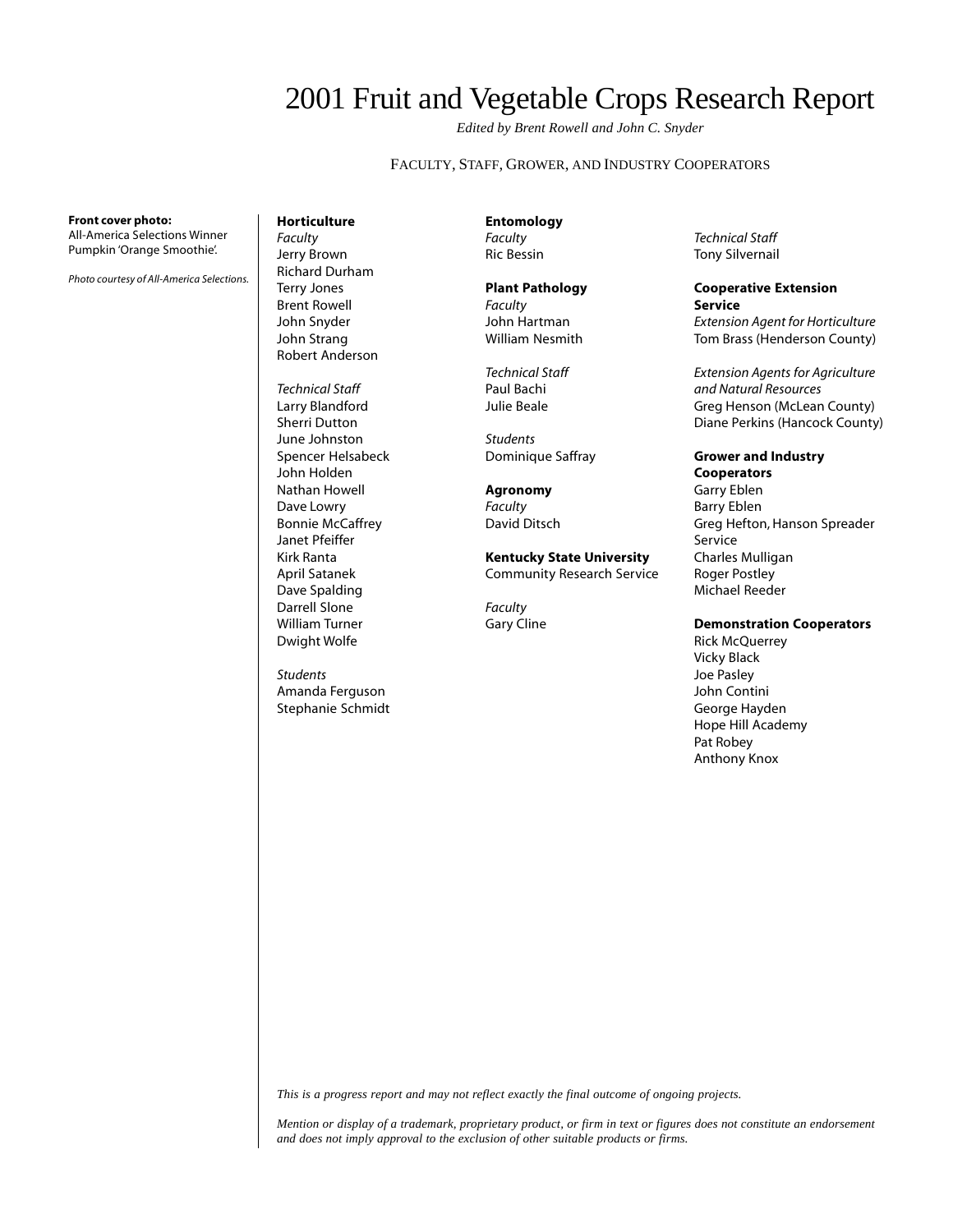## **Contents**

| <b>Tree Fruits</b>           |  |
|------------------------------|--|
|                              |  |
|                              |  |
| <b>Small Fruits</b>          |  |
|                              |  |
|                              |  |
|                              |  |
|                              |  |
| <b>Vegetables</b>            |  |
|                              |  |
|                              |  |
|                              |  |
|                              |  |
|                              |  |
|                              |  |
|                              |  |
|                              |  |
|                              |  |
|                              |  |
|                              |  |
|                              |  |
|                              |  |
|                              |  |
| <b>Greenhouse Production</b> |  |
|                              |  |
|                              |  |
| <b>Diagnostic Laboratory</b> |  |
|                              |  |
| Appendix A                   |  |
|                              |  |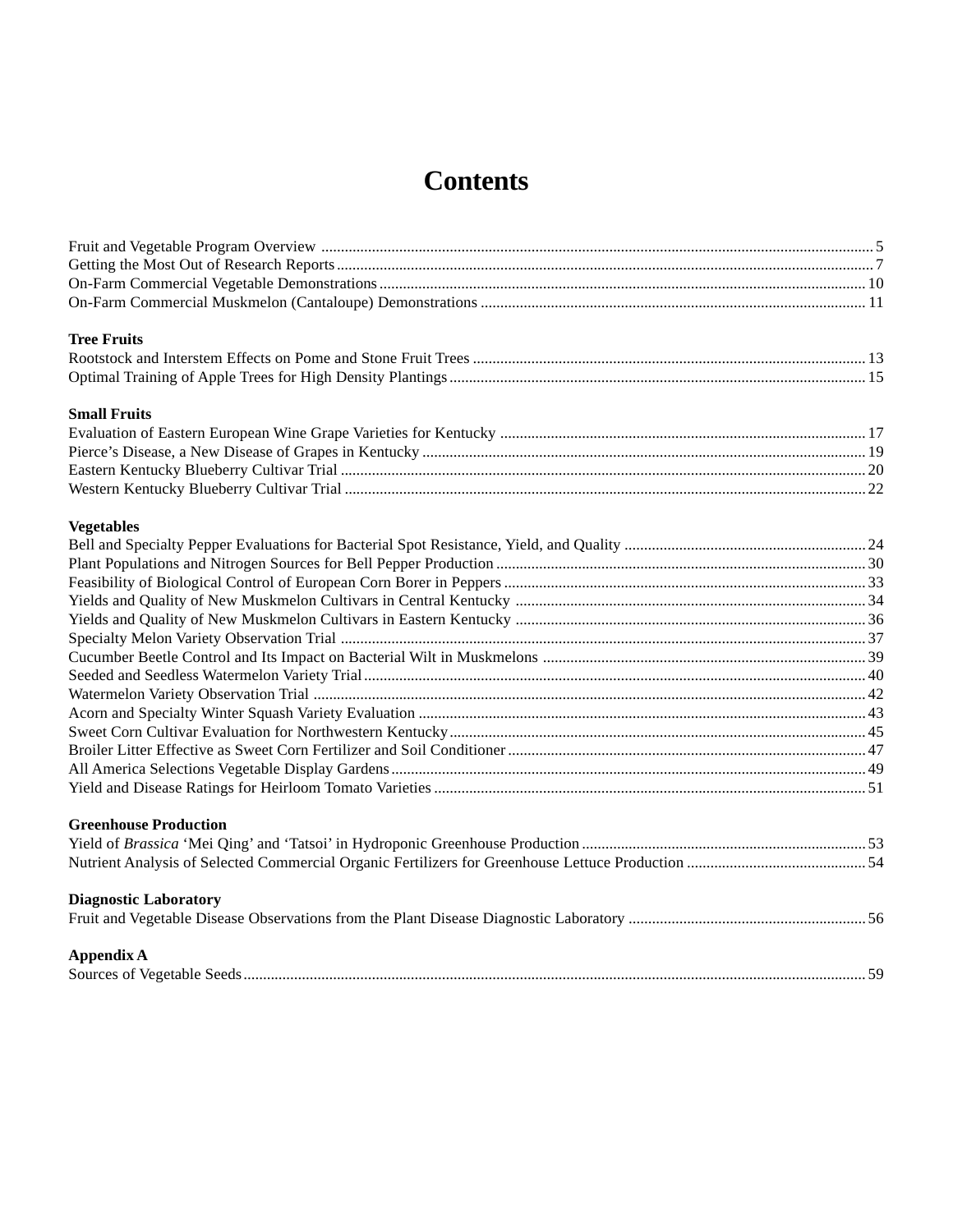## **Fruit and Vegetable Program Overview**

*Dewayne Ingram, Chair, Department of Horticulture*

<span id="page-3-0"></span>The faculty, staff, and students in the University of Kentucky's vegetable and fruit program are pleased to offer the 2001 Fruit and Vegetable Crops Research Report. This report is one way we share information generated from a coordinated research program involving contributions from several departments in the UK College of Agriculture. The University of Kentucky is your primary land-grant university and, as such, our interdisciplinary teams of faculty, staff, and students focus their efforts on the complex needs and opportunities facing fruit and vegetable growers in the state. The research areas on which we concentrate reflect stated industry needs, expertise available at UK, and the nature of research programs in neighboring states and around the world that generate information applicable to Kentucky. If you have questions or suggestions about a particular research project, please do not hesitate to contact us.

We are excited about our new leadership at the University of Kentucky and within the College of Agriculture. President Lee Todd is providing exceptional leadership both on campus and throughout the state. In the College of Agriculture, we have a new dean, Dr. Scott Smith, who assumed that role in January 2001 after the retirement of Dr. Oran Little. Dr. Nancy Cox was hired to fill the Associate Dean for Research position that was vacated by Dr. Smith. Dr. Cox was previously at Mississippi State University. In addition, Dr. Larry Turner recently accepted the position of Associate Dean for Extension after the retirement of Dr. Walter Walla. Needless to say, we are excited about working with these new leaders in helping further develop horticultural industries and new horticultural opportunities in Kentucky.

Although the purpose of this publication is to report research results, we have also highlighted some of our Extension program and undergraduate and graduate degree programs that are addressing the needs of the fruit and vegetable industries.

#### **Extension Highlights**

Extension programs targeting Kentucky's fruit and vegetable industries include both highly visible activities and some more subtle ones. The statewide and area educational conferences and seminars and the on-farm demonstrations shown during twilight farm tours are probably the most visible. Print publications, Web documents, videos, slide sets, newsletters, magazine articles, newspaper articles, radio spots, and television programs are important, visible elements of our Extension program. Activities that you may not see, however, are things like the horticultural training programs for County Extension Agents, the work of the UK Plant Disease Diagnostic Laboratory, and soil testing and interpretive services.

Although many facets of the Extension program are conducted by the team of subject matter specialists and county agents, this year we would like to highlight our revised publications on vegetable and fruit production. The *Vegetable Production Guide for Commercial Growers* is updated and printed every two years.

The 2002-2003 edition should be available in February or March of 2002. This new edition includes a number of significant changes including nutrient recommendations for organic production, new fertigation recommendations for several crops, variety updates, extensive revisions to disease and pest control sections, and a comprehensive list of the best vegetable production information on the Web. Although periodic updates can be made for specific crops on the Web version, the complete publication will not be printed again until 2004. As you plan your 2002 crops, make sure you are reading the latest information. Our Web site is <www.uky.edu/Ag/Horticulture>. From this site you can link to the vegetable information sites at <www.uky.edu/ Agriculture/Horticulture/veglinks.htm>. The latest production information will also be available through presentations and workshops at the Kentucky Vegetable Growers Association and the Kentucky State Horticultural Society's 2002 annual meetings in Lexington.

The fruit crop team of faculty and staff at UK have been cooperating with the surrounding states in the development of commercial fruit spray guides. This saves funds and efficiently combines the expertise of specialists from several states into more comprehensive publications. Two updated spray guides will be printed and available at the 2002 Fruit and Vegetable Crops Winter Meeting: the *Commercial Tree Fruit Spray Guide, 2002* and the *Commercial Small Fruit and Grape Spray Guide*. These publications also provide background information on the common pests and cultural practices to be used as part of a total pest management strategy.

### **Undergraduate Program Highlights**

The department offers areas of emphasis in Horticultural Enterprise Management and Horticultural Science within a Plant and Soil Science Bachelor of Science degree. Here are a few highlights of our undergraduate program in 2001:

The Plant and Soil Science degree program had nearly 100 students in the fall semester of 2001, of which almost one-half were horticulture students and another one-third were turfgrass students. Eleven horticulture students graduated in 2001.

We believe that a significant portion of an undergraduate education in horticulture must come from outside the classroom. In addition to the local activities of the UK Horticulture Club and field trips during course laboratories, students have excellent offcampus learning experiences. Here are the highlights of such opportunities in 2001:

- A three-week study tour of New Zealand was led by Drs. McNiel, Dunwell, Geneve, and Anderson involving 14 students.
- Horticulture students competed in the 2001 Associated Landscape Contractors of America (ALCA) Career Day competition at Colorado State University in March (Drs. Robert McNiel and Mark Williams, faculty advisors).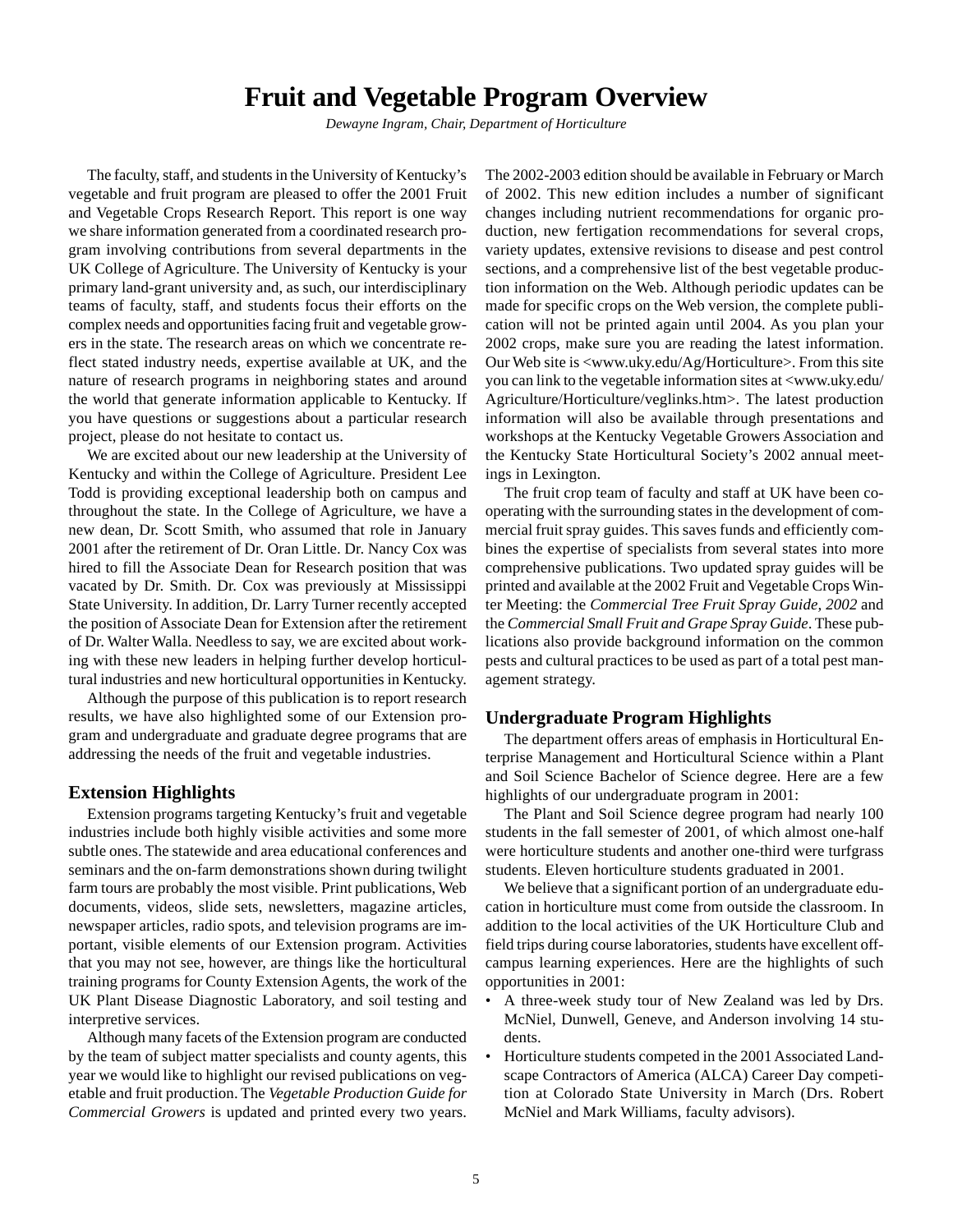• Students accompanied faculty to the following regional/national/international meetings: American Society for Horticultural Science Annual Conference, Kentucky Landscape Industries Conference and Trade Show, and the Southern Nursery Association Trade Show.

### **Graduate Program Highlights**

The demand is high for graduates with M.S. or Ph.D. degrees in horticulture, entomology, plant pathology, agricultural economics, and agricultural engineering. Our M.S. graduates are being employed in the industry, the Cooperative Extension Service, secondary and postsecondary education, and governmental agencies. Graduate students are active participants in the UK research program in fruit and vegetable crops and contribute significantly to our ability to address problems and opportunities important to the fruit and vegetable industries. For example, graduate and undergraduate students present their research results at the Kentucky Fruit and Vegetable Winter Meeting and at regional and national horticulture conferences.

## **State and Federal Funding for Horticulture Infrastructure in Kentucky**

The Kentucky Horticulture Council was organized in 1991 as an umbrella organization representing the breadth of Kentucky horticulture, including the fruit and vegetable industries. It is comprised of the president and a representative from each of 13 industry associations related to horticulture in the commonwealth. The current officers of the Council are C.A. "Ottie" Pantle, Jr. (Chair), Charles Wilson (Vice-Chair), and Will Southerland (Legislative Committee Chair).

Over the past ten years, the Horticulture Council has been developing a strategic plan for the industry in cooperation with the UK Horticulture program and the Marketing Division of the Kentucky Department of Agriculture. They have presented this strategic plan, the *Prospectus for Horticultural Opportunities in Kentucky,* to the state legislature and several agricultural leadership groups. In January 2001, the Council submitted a proposal for funding research, extension, and marketing infrastructure development to the Agriculture Development Board. The Agriculture Development Board has the responsibility to utilize Phase I Tobacco Settlement Funds to support the continued development of Kentucky's agriculture. In its September 2001 meeting, the Agriculture Development Board approved a revision of that proposal and authorized the Board staff to work with the Kentucky Horticulture Council to use \$2.4 million in order to partially fund the proposal for a two-year period. The arrangements for this should be completed by the time this research report is in print. Details of the funded proposal will be available from the UK Horticulture home page <www.uky.edu/Agriculture/Horticulture> and will be discussed at the 2002 Fruit and Vegetable Winter Meeting.

In addition, Senator Mitch McConnell helped obtain a special grant from the USDA budget to establish the New Crop Opportunities Center in the UK College of Agriculture. The UK Horticulture Department is serving a leadership role in this center and has allocated research funds to support four research projects in horticulture. The fruit and vegetable projects include blackberry production/marketing and pepper production and disease resistance. There is already a significant amount of new information on alternative crops available through the center's Web page <www.uky.edu/Ag/NewCrops>. A display and informational materials about the New Crop Opportunities Center will be available at the Fruit and Vegetable Winter Meeting.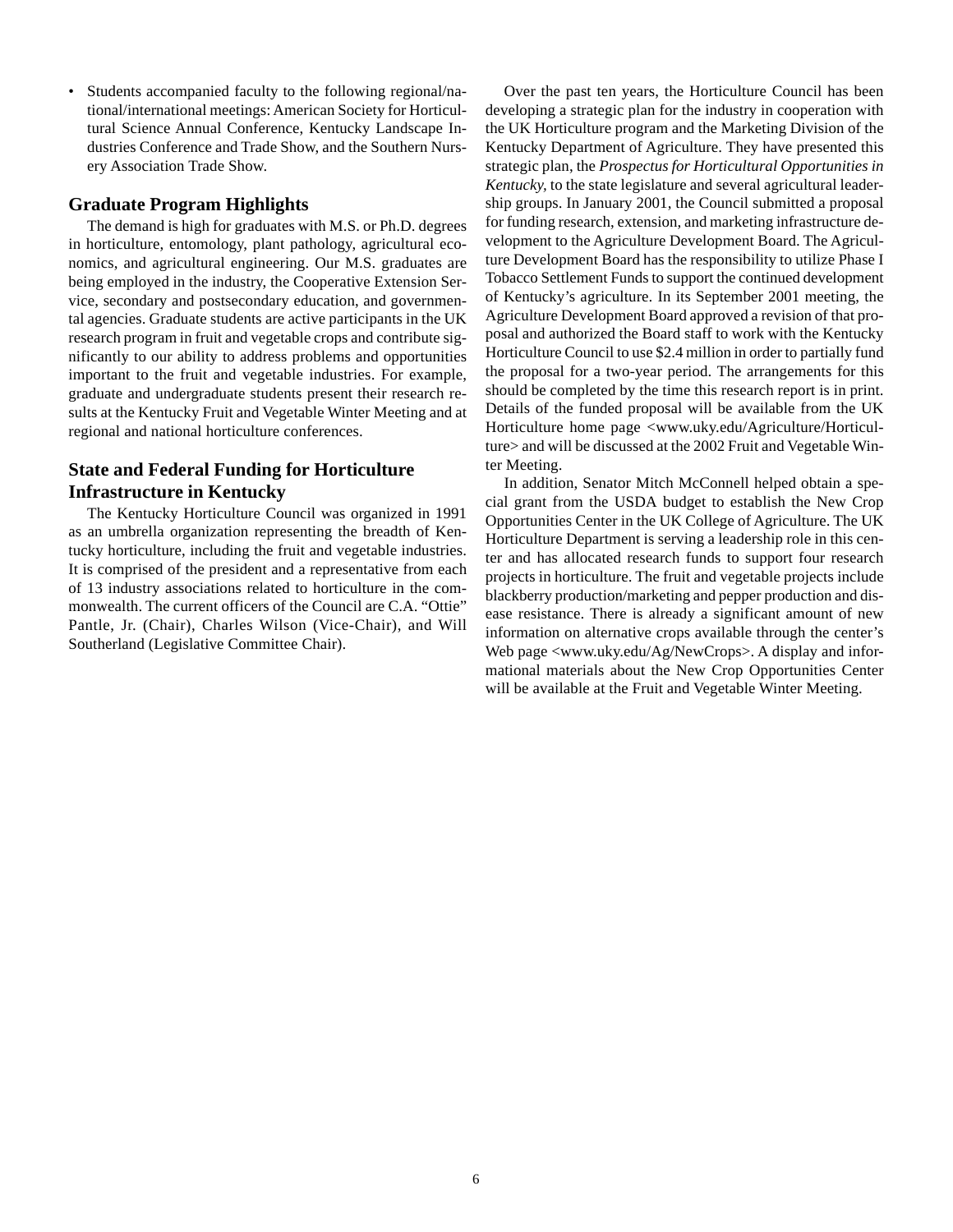## **Getting the Most Out of Research Reports**

*Brent Rowell, Department of Horticulture*

<span id="page-5-0"></span>The *2001 Fruit and Vegetable Crops Research Report* includes results of 24 field and greenhouse trials that were conducted at four locations in Kentucky (see map, below). The research was conducted by faculty and staff from several departments within the University of Kentucky College of Agriculture, including Horticulture, Entomology, Plant Pathology, and Agronomy. This report also includes a trial conducted by faculty and staff at Kentucky State University. Most of these reports are of crop variety (cultivar) trials.

Growers usually put variety trials at the top of the list when rating projects at a public institution's research station. These trials provide a wealth of information not only to growers but also to Extension agents, researchers, and seed companies. The reports also provide us with much of the information we need in order to include varieties in our *Vegetable Production Guide for Commercial Growers* (ID-36).

The main purpose of variety evaluation is to provide growers with practical information to assist them in selecting the most suitable variety for a given location or market. Here are some guidelines for interpreting the results of fruit and vegetable variety trials:

#### **Our Yields vs. Your Yields**

Yields reported in variety trial results are extrapolated from small plots. Depending on the crop, our trial plot sizes range anywhere from 50 to 500 square feet. Yields per acre are calculated by multiplying these small plot yields by correction factors ranging from 100 to 1,000. These yields per acre may not be realistic, and small errors can be amplified when correction factors are used. For example, the calculations may overestimate yields because the plots harvested do not include empty spaces normally occupied by things such as drive rows in a grower's field. These empty spaces may result in a higher per acre yield from the research plots compared to a grower's yield.

In some cases research plots may be harvested more often than is economically feasible in a grower's field. So don't feel inadequate if our yields are higher than yours. You should be



- 1. Robinson Station, Quicksand (Breathitt).
- 2. UK Horticulture Research Farm, Lexington (Fayette).
- 3. Henderson County Cooperative Extension Service, (Henderson).
- 4. UK Research and Education Center, Princeton (Caldwell).

concerned, however, if our yields are lower than yours. In that case, there may be good reason to suspect that the trial was conducted improperly.

It is not advisable to compare the yield of a variety at one location to the yield of a different variety at another location. The differences in performance among all varieties grown at the same location, however, can and should be used to identify the best varieties for growers nearest that locality. Results vary widely from one location or geographical region to another; a variety may perform well in one location and poorly in another for many reasons. Different locations may have different climates, microclimates, soil types, fertility regimes, and pest problems. Different trials at different locations are also subject to differing management practices. Only a select few varieties seem to perform well over a wide range of environmental conditions, and these varieties usually become the top sellers.

Climatic conditions obviously differ considerably from one season to the next, and it follows that some varieties perform well one year and perform poorly the next. For this reason we prefer to have at least two years of trial data before coming to any hard and fast conclusions about a variety's performance. In other cases, we may conduct a preliminary trial to eliminate the worst varieties while letting growers make the final choices regarding the best varieties for their farm and market conditions (see Rapid Action Cultivar Evaluation [RACE] trial description on page 9.

#### **Making Sense of Statistics**

Most of the trial results reported here use statistical techniques to determine if there are any real (vs. accidental) differences in performance among varieties or treatments. Statistical jargon is often a source of confusion, and we hope this discussion will help. In many cases our trials are replicated, which simply means that instead of taking data from only one plot from one spot in the trial field, we plant that variety (or repeat the spray or fertilizer treatments) in other small plots in several spots in a field. If we test 20 pepper varieties, for example, we will have a small plot for each variety (20 separate plots) and then repeat this planting in two or three additional sets of 20 plots in the same trial field. These repeated sets of the same varieties are called replications, or blocks. The result is a trial field with 20 varieties x 4 replications = 80 small plots. The yield for a variety is reported as the average (also called the mean) of yields from the four separate small plots of that variety. The average per acre yields reported in the tables are calculated by multiplying these average small plot yields by a correction factor.

In most reports we list the results in tables with varieties ranked from highest to lowest yielding (see Table 1 on page 25). Small differences in yield are often of little importance, and it is sometimes difficult to separate differences due to chance or error from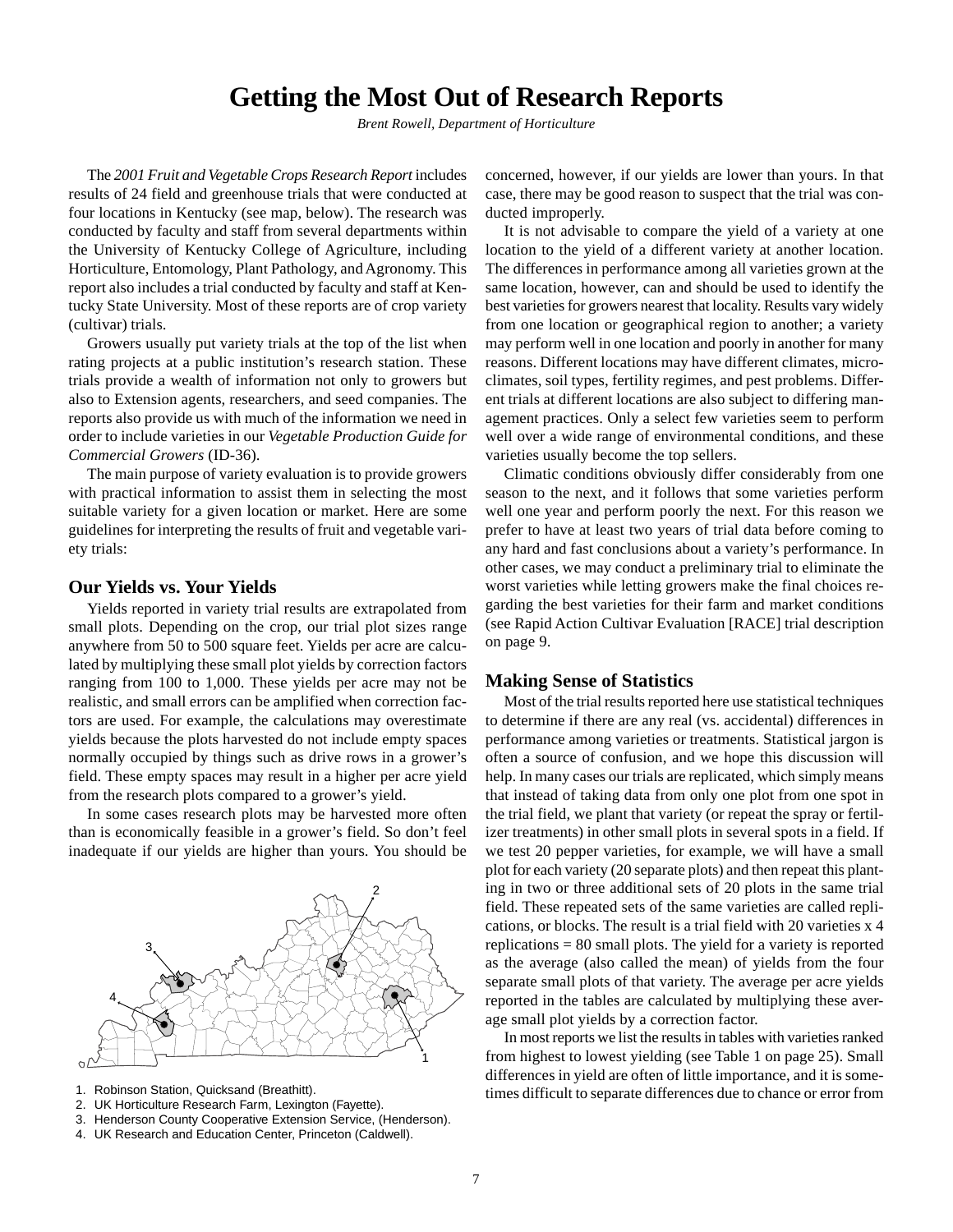actual differences in performance of varieties. The last line at the bottom of most data tables will usually contain a number that is labeled LSD, or Waller-Duncan LSD. LSD is a statistical measure that stands for "Least Significant Difference."

The LSD is the minimum yield difference that is required between two varieties before we can conclude that one actually performed better than another. This number enables us to separate real differences among the varieties from chance differences. When the difference in yields of two varieties is less than the LSD value, we can't say with any certainty that there's any real yield difference. In other words, we conclude that the yields are the same. For example, in the table on page 25 cited above, variety 'X3R Aristotle' yielded 25 tons per acre and 'Boynton Bell' yielded 21.7 tons per acre. Since the difference in their yields  $(25-21.7 = 3.3)$ tons per acre) is less than the LSD value of 5.2 tons per acre, there was no real difference between these two yields. The difference between 'X3R Aristotle' and 'X3R Wizard' (25-18 = 7), however, is greater than the LSD, indicating that the difference between the yields of these two varieties is real.

Sometimes these calculations have already been made, and statistical comparisons among varieties are indicated by one or more letters (a, b, c, or A, B, C, etc.) listed after the yields in the tables (see Table 3 on page 36). If yields of two varieties are followed by one or more of the same letters, they are considered to be identical (statistically speaking, that is). Yields of two varieties are different if they have no letters in common. In this example, the average muskmelon fruit weight of 'Eclipse' and that of 'Vienna' are both followed by an "a," so they are not different, while values for 'Eclipse' and 'Athena' have no letters in common, indicating that the difference between them is real (that is, statistically significant).

What is most important to growers is to identify the best varieties in a trial. What we usually recommend is that you identify a group of best performing varieties rather than a single variety. This is easily accomplished for yields by subtracting the LSD from the yield of the top-yielding variety in the trial. Varieties in the table having yields equal to or greater than the result of this calculation will belong in the group of highest yielding varieties. If we take the highest yielding pepper variety, 'X3R Aristotle', in Table 1 (page 25) and subtract the LSD from its yield  $(25-5.2 = 19.8)$ , this means that any variety yielding 19.8 tons per acre or more will not be statistically different from 'X3R Aristotle'. The group of highest yielding varieties in this case will include the 10 varieties from 'X3R Aristotle' down the column through variety 'Lexington'.

In some cases, there may be a large difference between the yields of two varieties, but this difference is not real (not statistically significant) according to the statistical procedure used. Such a difference can be due to chance, but often it occurs if there is a lot of variability in the trial. An insect infestation, for example, could affect only those varieties nearest the field's edge where the infestation began.

It is also true that our customary standard for declaring a statistically significant difference is quite high, or stringent. Most of the trial reports use a standard of 95 percent probability (expressed in the tables together with the LSD as  $P < 0.05$  or  $P =$ 0.05). This means that there is a 95 percent probability that the difference between two yields is real and not due to chance or error. When many varieties are compared (as in the pepper example above), the differences between yields of two varieties must often be quite large before we can conclude that they are really different.

After the group of highest yielding, or in some cases, highest income1 , varieties (see Table 1 cited above, page 25) has been identified, growers should select varieties within this group that have the best fruit quality (often the primary consideration), best disease resistance, or other desirable trait for the particular farm environment and market outlet. One or more of these varieties can then be grown on a trial basis on your farm using your cultural practices.

Producers should also ask around to find out if other growers have had experience with the varieties in question. Growers who belong to a marketing cooperative should first ask the co-op manager about varieties because in some cases buyers have specified the variety to be grown and packed by the coop. Good marketing plans start with the customer's (market) requirements and work backwards to determine variety and production practices.

### **RACE Trials**

In cases where there are too many new varieties to test economically or when we suspect that some varieties will likely perform poorly in Kentucky, we may decide to grow each variety in only a single plot for observation. In this case, we cannot make any statistical comparisons but can use the information obtained to eliminate the worst varieties from further testing. We can often save a lot of time and money in the process. We can also provide useful preliminary information to growers who want to try some of these varieties in their own fields.

Since there are so many new marketing opportunities these days for such a wide variety of specialty crops, we have decided that this single-plot approach for varieties unlikely to perform well in Kentucky is better than providing no information at all. We hope that RACE trials, described on page 9, will help fill a need and best use limited resources at the research farms. The hot and specialty pepper trial on pages 26-30 and the specialty melon trial on pages 37-39 are examples of such trials.

#### **Hybrid vs. Open Pollinated**

In general, hybrid varieties (also referred to as F1) mature earlier and produce a more uniform crop. They often have improved horticultural qualities as well as tolerance and/or resistance to diseases. Hybrid seed is usually more expensive than is seed of open-pollinated (OP) varieties. With hybrid varieties, seeds cannot be collected and saved for planting next year's crop. Hybrid seed is now available for most vegetable crops that are grown in the United States.

*<sup>1</sup> It is often desirable to calculate a gross "income" variable for vegetable crop varieties that will receive different market prices based on pack-out of different fruit sizes and grades (bell peppers, tomatoes). In these cases, yields in each size class/grade are multiplied by their respective wholesale market prices to determine gross returns (= income) for each cultivar in the trial.*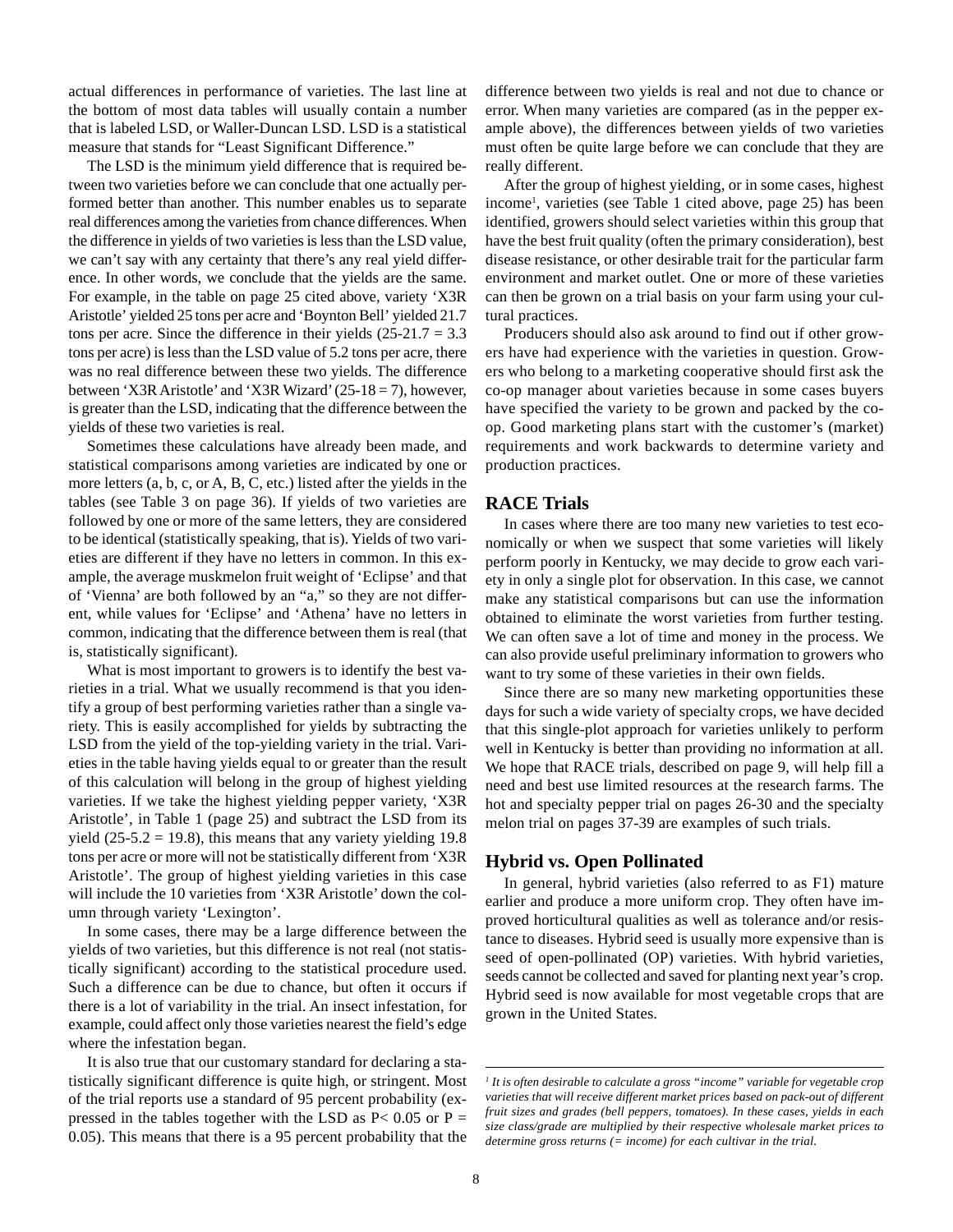Despite the advantages of hybrids, there are some crops for which few hybrids have been developed (poblano peppers, for example) or for which hybrids offer no particular advantages (most bean varieties). Interest in OP varieties has resurged among home gardeners and market gardeners who wish to save their own seed or who want to grow heirloom varieties for which only OP seed is available. Lower prices for produce in traditional wholesale market channels, however, may dictate that growers use hybrids to obtain the highest possible yields and product uniformity. Selecting a hybrid variety as a component in a package of improved cultural practices is often the first step toward improved crop quality and uniformity.

## **Where to Get Seeds**

A seed source is listed for each variety reported in the trials. Seed source abbreviations with company names and addresses are found in Appendix A at the end of this publication. Because seeds are alive, their performance and germination rate depend on how old they are, where and how they were collected, and how they have been handled and stored. It is always preferable to purchase certified, disease-free seeds from a reputable seed dealer and to ask about treatments available for prevention of seed-borne diseases.

Many factors are considered when making a final choice of variety, including type, fruit quality, resistance or tolerance to pests, how early the variety is harvested, and cost. Keep in mind that some varieties may perform differently than in our trials, especially under different management systems. Producers should test varieties for themselves by trying two to three varieties on a small scale before making a large planting of a single variety. This method will be the best means of determining how well suited a particular variety is for your farm and market.

### **Variety Information Online**

This publication is available online at <http://www.ca.uky.edu/ agc/pubs/pr/pr452/pr452.pdf>. Other useful sources of information for commercial vegetable growers can be found by following the links at <http://www.uky.edu/Agriculture/Horticulture/ veglinks.htm>. In addition, results of some pepper and blackberry trials will are posted on UK's New Crops Opportunities Center Web site under current research at <http://www.uky.edu/ Ag/NewCrops>.

Auburn University publishes a variety trial report twice a year in cooperation with several other universities. The 2000 reports have been posted in PDF (Acrobat) format at <http:// www.ag.auburn.edu/aaes/information/publications/ fruitsnutsvegs.html>. Auburn has also provided a good comprehensive database of thousands of vegetable varieties that can be found at <http://www.aces.edu/department/com\_veg/esimonne/ vegetabl.htm>.

#### **Rapid Action Cultivar Evaluation (RACE) trials are:**

- a means of getting new information to growers in the least amount of time.
- a cultivar (variety) or cultural practice trial without replication or with a maximum of two replications.
- trials in which preferably the same set of cultivars can be replicated by location—Lexington and Quicksand stations, for example. Cultivars can be grown on station and/or in growers' fields.
- trials that can be applied to vegetables, small fruits, herbs, cut flowers, or other annual ornamentals.
- appropriate for new crops for which the market potential is unknown or, in some cases, for existing crops with small niche market potential.
- appropriate for screening a large number of cultivars (not breeding lines) of unknown adaptation.
- appropriate for home garden cultivars (expensive replicated trials are not appropriate for home garden cultivars in most cases).
- a means of addressing new questions about specialty crops without compromising replicated trials of priority crops.
- a good demonstration site for growers to get a general idea of cultivar's performance.

### **How do RACE trials differ from "observation trials" conducted in the past?**

- RACE trials are planted on the best and most uniform plot ground and are well maintained, sprayed, irrigated, etc. They do not serve as guard rows in other replicated trials.
- Crops are harvested at the appropriate time, with accurate record keeping, yield data, and quality information. Results are reported/published, as are replicated trial results.
- Whenever possible, products are evaluated with assistance from and standards of knowledgeable marketers, interested produce buyers, and growers.
- Information obtained should not be used to identify one or two best cultivars but to eliminate the worst ones from further testing and make recommendations about a group of cultivars that can be put into further trials by growers themselves.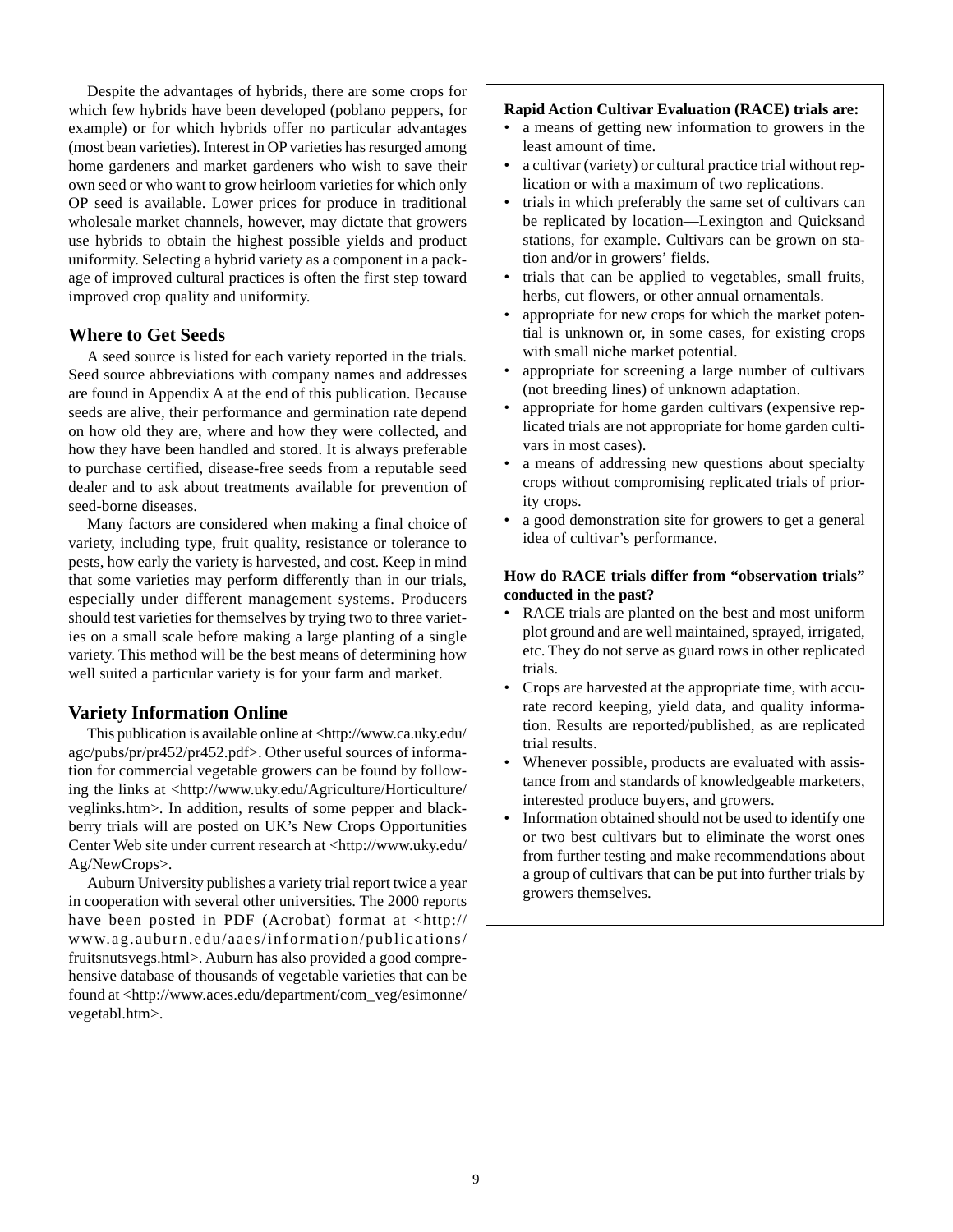## **On-Farm Commercial Vegetable Demonstrations**

*Dave Spalding and Brent Rowell, Department of Horticulture*

### <span id="page-8-0"></span>**Introduction**

Eight on-farm commercial vegetable demonstrations were conducted in Central Kentucky in 2001. Grower/cooperators were from Boyle, Casey, Clark, Garrard, Marion, Montgomery, Nelson, and Powell counties. The grower/cooperator in Clark County grew 1 acre of bell peppers, the cooperator in Montgomery County grew 2 acres of bell peppers, and the cooperator in Nelson County grew 2 acres of bell peppers and 2.5 acres of staked tomatoes. In Boyle County, the cooperator grew 0.5 acres of staked tomatoes, while the cooperator in Casey County grew 1 acre of staked tomatoes. The grower/cooperator in Marion County grew 1 acre of muskmelons. In Garrard County, the grower/cooperator grew 0.5 acres of mixed vegetables (tomatoes, peppers, squash, green beans, melons, and cucumbers), and the cooperator in Powell County grew 1 acre of mixed vegetables (sweet corn, green beans, cucumbers, okra, and summer squash) for local farmers' markets.

### **Materials and Methods**

As in previous years, grower/cooperators were provided with black plastic mulch and drip irrigation lines for up to 1 acre and the use of the Horticulture Department's equipment for raised bed preparation and transplanting. Due to reductions in the program's operating budget, only selected cooperators could be provided with transplants, while the others provided their own transplants. The cooperators supplied all other inputs, including labor and management of the crop. In addition to identifying and working closely with cooperators, County Extension Agents took soil samples from each plot and scheduled, promoted, and coordinated field days at each site. An Extension Associate made regular weekly visits to each plot to scout the crop and make appropriate recommendations.

The staked tomato demonstration plots were transplanted with the varieties 'Mountain Spring' and 'Mountain Fresh'. Tomatoes were transplanted into 6-inch-high raised beds covered with black plastic with drip lines under the plastic. Plants were transplanted 18 inches apart in single rows; raised beds were spaced 6 feet apart from center to center.

Tomatoes were pruned, staked, and tied using the Florida weave system. Plots were sprayed with the appropriate fungicides and insecticides on an as-needed basis, and cooperators were asked to follow the fertigation schedules provided. The bell pepper demonstration plots were transplanted using three different bacterial spot-resistant varieties: 'Lexington', 'Enterprise', and 'Aristotle'. Peppers were transplanted into 6-inch-high raised beds covered with black plastic and drip lines under the plastic in the center of the beds. Plants were transplanted 12 inches apart in an offset manner in double rows that were 15 inches apart. Raised beds were 6 feet from center to center.

#### **Results and Discussion**

The summer of 2001 was similar to the previous year after a relatively cool and wet start. Most plots were transplanted in a timely manner, but cool and damp conditions early in the growing season delayed maturity by about seven to 10 days.

The grower/cooperators who grew staked tomatoes sold most of their production locally at a better price than most tomato producers in the state even though their yields were not exceptionally high. Bacterial and fungal diseases seemed to be the biggest problem for the tomato growers in the program. In spite of these problems, tomato growers' returns were very high, ranging from \$4,140 to \$7,130 on a per-acre basis (Table 1).

Wholesale bell pepper prices were moderate early in the harvest season; however, heavy and persistent rains at peak harvest resulted in a lot of peppers being harvested wet, which contributed to stem rot and bacterial soft rot in most growers' harvests. As a result, most major wholesale buyers shunned Kentucky fresh market peppers for the rest of the summer. The Clark County cooperator did not control weeds and was not able to irrigate the crop properly, which resulted in extremely low yields. The Montgomery County cooperator was not able to market peppers through the Central Kentucky co-op after his second picking, and this is reflected in the low yield and returns (Table 2). On the other hand, the Nelson County cooperator sold mainly to a local wholesale distributor and was not affected as much as other growers by the rejections of Kentucky peppers; he netted about \$3,250 per acre.

| Table 1. Staked tomato costs and returns, 2001. |  |  |
|-------------------------------------------------|--|--|
|-------------------------------------------------|--|--|

| <b>Inputs</b>                  | Boyle Co.<br>$(0.5 \text{ acre})$ | Casey Co.<br>$(1 \text{ acre})$ | Nelson Co.<br>(2 acres)    |
|--------------------------------|-----------------------------------|---------------------------------|----------------------------|
| <b>Plants</b>                  | 168.00                            | 875.00                          | 450.00                     |
| Fertilizer                     | 82.00                             | 27.20                           | 112.00                     |
| <b>Black plastic</b>           | 73.00                             | 126.00                          | 260.00                     |
| Drip lines                     | 90.00                             | 140.00                          | 290.00                     |
| Fertilizer injector            | 55.00*                            | 55.00*                          | 55.00*                     |
| <b>Stakes</b>                  | 120.00*                           | 160.00*                         | 480.00*                    |
| Twine                          | 20.00                             | 30.00                           | 55.00                      |
| Herbicide                      | 60.00                             | 7.38                            | 52.00                      |
| Insecticide                    | 54.20                             | 74.48                           | 164.00                     |
| Fungicide                      | 178.10                            | 135.35                          | 285.00                     |
| Water                          | 260.00**                          | 340.00**                        | 610.00**                   |
|                                | $(290,000 \text{ gal.})$          | $(560,000 \text{ gal.})$        | $(1,100,000 \text{ gal.})$ |
| Labor                          | 1,065.00***                       | 1,020.00***                     | 5,150.00                   |
|                                | (460 hrs.)                        | (270 hrs.)                      | (860 hrs.)                 |
| Machine                        | 68.88 (14 hrs)                    | 73.80 (15 hrs.)                 | 177.12 (36 hrs.)           |
| <b>Total expenses</b>          | 2,294.18                          | 3,064.21                        | 8,140.12                   |
| Yield                          | 23,600 lb                         | 28,600 lb                       | 68,000 lb                  |
| Income                         | 5,859.00                          | 8,238.80                        | 16,420.00                  |
| Net income (Loss)              | 3,564.82                          | 5,174.59                        | 8,279.88                   |
| <b>Net Income/acre</b>         | 7,129.64                          | 5,174.59                        | 4,139.94                   |
| Dollar return/<br>Dollar input | 2.5                               | 2.7                             | 2.0                        |

Costs amortized over 3 years.

\*\* Includes the cost of fuel and 5-year amortization of irrigation system.

\*\*\* Does not include the cost of unpaid family labor.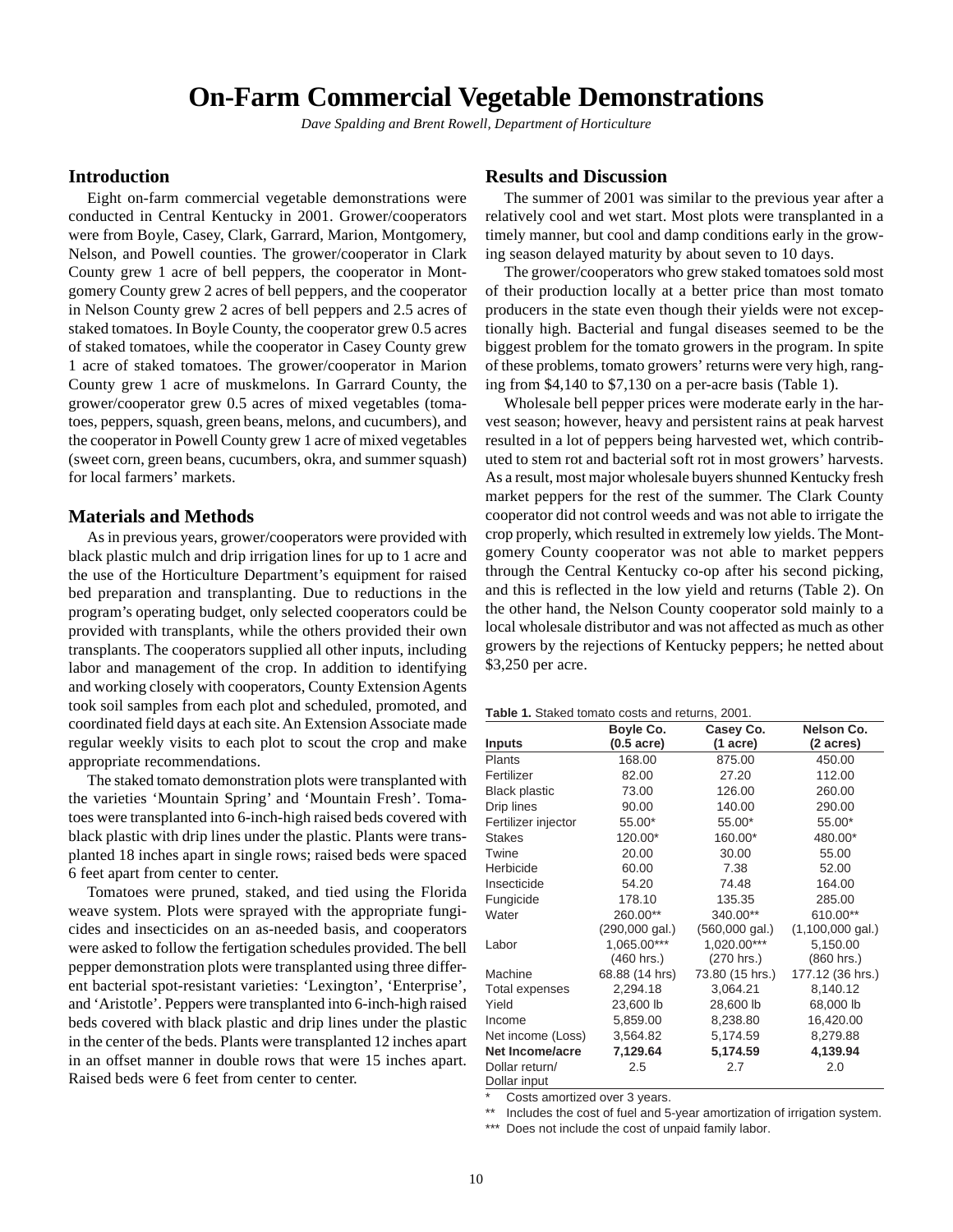#### <span id="page-9-0"></span>**Table 2.** Bell pepper costs and returns, 2001.

|                                |                          | <b>Montgomery</b>        |                          |
|--------------------------------|--------------------------|--------------------------|--------------------------|
|                                | Clark Co.                | Co.                      | Nelson Co.               |
| <b>Inputs</b>                  | $(1 \text{ acre})$       | (2 acres)                | (2 acres)                |
| <b>Plants</b>                  | 780.00                   | 1,520.00                 | 1,480.00                 |
| Fertilizer                     | 334.74                   | 112.00                   | 134.00                   |
| <b>Black plastic</b>           | 125.00                   | 250.00                   | 250.00                   |
| Drip lines                     | 140.00                   | 280.00                   | 280.00                   |
| Fertilizer injector            | 55.00*                   | 55.00**                  | 55.00*                   |
| Herbicide                      | 46.60                    | 28.00                    | 34.00                    |
| Insecticide                    | 80.00                    | 84.00                    | 104.00                   |
| Fungicide                      | 100.00                   | 140.00                   | 112.00                   |
| Water                          | 210.00**                 | 800.00                   | 560.00**                 |
|                                | $(140,000 \text{ gal.})$ | $(320,000 \text{ gal.})$ | $(410,000 \text{ gal.})$ |
| Labor                          | 543.00***                | 1,400.00                 | 4,740.00***              |
|                                | $(147.0 \text{ hrs.})$   | (234 hrs.)               | (790 hrs.)               |
| Machine                        | 39.36 (8 hrs.)           | 137.76 (28 hrs.)         | 369.00 (75 hrs.)         |
| Total expenses                 | 2,453.70                 | 4,806.76                 | 8,118.00                 |
| Yield                          | 4,980 lb                 | 27,090 lb                | 66,250 lb                |
| Income                         | 533.46                   | 3,589.76                 | 14,625.00                |
| Net income (Loss)              | (1,920.24)               | (1,217.00)               | 6,501.00                 |
| <b>Net Income/acre</b>         | (1,920.24)               | (608.50)                 | 3,253.50                 |
| Dollar return/<br>Dollar input | 0.2                      | 0.7                      | 1.8                      |

Costs amortized over 3 years.

Includes the cost of fuel and 5-year amortization of irrigation system.

Does not include the cost of unpaid family labor.

**Table 3.** Muskmelon and mixed vegetable costs and returns, 2001

|                                | <b>Marion Co.</b>        | Garrard Co.              | Powell Co.              |
|--------------------------------|--------------------------|--------------------------|-------------------------|
| Inputs                         | (1 acre)                 | $(0.5 \text{ acre})$     | $(0.33 \text{ acre})$   |
| Plants/Seeds                   | 326.00                   | 110.00                   | 15.00                   |
| Fertilizer                     | 48.00                    | 12.50                    | 14.00                   |
| <b>Black plastic</b>           | 126.00                   | 73.00                    | 42.00                   |
| Drip lines                     | 140.00                   | 90.00                    | 46.00                   |
| Fertilizer injector            | 55.00*                   | 28.00                    | 35.00*                  |
| Herbicide                      | 28.00                    | -0-                      | -0-                     |
| Insecticide                    | 42.00                    | 24.00                    | 11.00                   |
| Fungicide                      | 34.00                    | -0-                      | -0-                     |
| Water                          | 208.00**                 | 266.00                   | 54.00**                 |
|                                | $(210,000 \text{ gal.})$ | $(112,000 \text{ gal.})$ | $(60,000 \text{ gal.})$ |
| Labor                          | 430.00***                | $-0-***$                 | 882.00                  |
|                                | (100 hrs.)               | (145 hrs.)               | (126 hrs)               |
| Machine costs                  | 103.32 (21 hrs.)         | 39.36 (8 hrs)            | 24.60 (5 hrs)           |
| Total expenses                 | 1,540.32                 | 642.86                   | 1,124.10                |
| Yield                          | 3,860 melons             | 12,600 lb                | 126 bu.                 |
| Income                         | 864.00                   | 2,320.00                 | 3,339.00                |
| Net income (Loss)              | (676.32)                 | 1,677.14                 | 2,214.90                |
| Net income/acre                | (676.32)                 | 3,354.28                 | 6,644.70                |
| Dollar return/<br>Dollar input | 0.6                      | 3.6                      | 3.0                     |

Costs amortized over 3 years.

Includes the cost of fuel and 5-year amortization of irrigation system.

\*\*\* Does not include the cost of unpaid family labor.

The cooperators who grew for local farmers' markets achieved very high returns (Tables 1 and 2); however, their costs do not always include unpaid family labor. The Powell County cooperator's data reflect only his costs and returns for one-third of an acre of green beans, which was the only crop in his mix for which we were able to obtain complete data. He achieved an excellent net return of \$2,215 from that one-third acre plot (\$6,645/acre, Table 3).

Overall, weeds again seemed to be the biggest problem for most growers. Bacterial spot and speck were also problems that reduced marketable yields for most growers again this year. The later maturing of most crops due to the cool, wet conditions early in the growing season also hurt crop prices and grower returns.

Most of the grower/cooperators were growing vegetables commercially for the first time, and those with positive returns indicated they will likely continue to grow vegetables.

## **On-Farm Commercial Muskmelon (Cantaloupe) Demonstrations**

*Nathan Howell, Department of Horticulture*

#### **Introduction**

Four on-farm commercial cantaloupe demonstrations were conducted in Central Kentucky in 2001. Grower/cooperators were located in Barren, Grayson, Hart, and Logan counties; all participants were members of the Green River Produce Marketing Cooperative located in Horse Cave, Kentucky. Each grower/ cooperator came from a tobacco production background, and this was the first year for each to produce cantaloupes in an effort to diversify farm operations. All cooperators grew the Athena cantaloupe variety and marketed commercial melons through the Green River Produce Marketing Cooperative. Each demonstration plot consisted of approximately 1 acre.

#### **Materials and Methods**

Grower/cooperators were provided with 7,200 linear feet of black plastic mulch and drip irrigation lines (enough for 1 acre of harvested melons). Equipment for raised bed preparation and

transplanting was provided by Green River Produce Marketing Cooperative for a nominal fee. Field preparation was followed by fertilizer application according to soil test results and recommendations provided by the University of Kentucky. Plastic mulch was laid in mid-April, nearly one month before transplanting. Weather conditions were very cold and windy at the time; however, there was little wind damage. The plastic was laid in rows that were no longer than 400 feet with 5 feet between centers; this allowed each producer to use the 7,200 linear feet of plastic on about an acre and a half plot of ground. The drip irrigation systems used in the demonstrations used city water, well water, or groundwater.

All cooperators provided their own transplants. Either the cooperator or local greenhouse managers in the region grew the transplants. Plants were transplanted during the first week of May, with three- to four-week-old plants spaced 24 inches apart in the rows. These spacings allowed each cooperator to attain a plant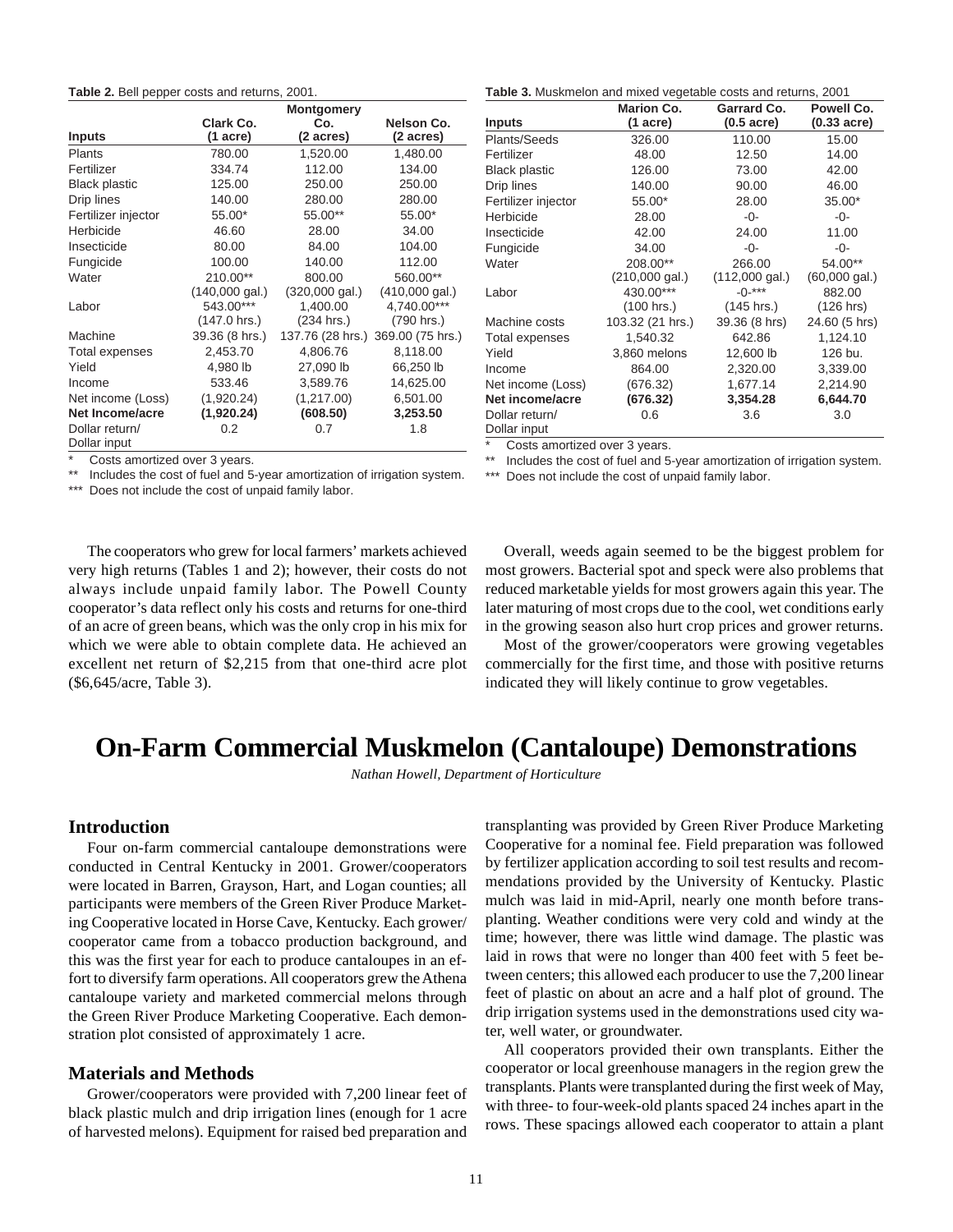| Table 1. Muskmelon costs and returns for 1 acre demonstration plots, 2001. |                   |             |             |             |  |  |  |
|----------------------------------------------------------------------------|-------------------|-------------|-------------|-------------|--|--|--|
| <b>Inputs</b>                                                              | <b>Barren Co.</b> | Grayson Co. | Hart Co.    | Logan Co.   |  |  |  |
| <b>Plants</b>                                                              | 378.00            | 350.00      | 378.00      | 180.00      |  |  |  |
| Fertilizer/Lime                                                            | 174.00            | 389.34      | 427.57      | 122.92      |  |  |  |
| <b>Black Plastic</b>                                                       | 135.00            | 135.00      | 135.00      | 135.00      |  |  |  |
| Drip Line                                                                  | 132.00            | 132.00      | 132.00      | 132.00      |  |  |  |
| <b>Herbicides</b>                                                          | 39.00             | 26.50       | 39.00       | --------    |  |  |  |
| Insecticides                                                               | 94.00             | 149.53      | 80.04       | 80.00       |  |  |  |
| Fungicides                                                                 | 95.00             | 117.33      |             | 40.00       |  |  |  |
| Pollination                                                                | ------            | 50.00       |             | ------      |  |  |  |
| Machine*                                                                   | 360.00*           | 397.00*     | 256.48*     | 170.00*     |  |  |  |
| Irrigation/Water                                                           | 60.00             | 175.00      | 217.00      | 60.00       |  |  |  |
| Labor**                                                                    | 466.00**          | 175.00**    | 393.00**    | 450.00**    |  |  |  |
| Co-op 15% Commission                                                       | 282.07            | 66.10       | 56.81       | 292.56      |  |  |  |
| <b>Box/Pallet Fee</b>                                                      | 675.00            | 121.50      | 162.00      | 784.56      |  |  |  |
| Co-op Membership                                                           | 50.00             | 50.00       | 50.00       | 50.00       |  |  |  |
| <b>Bin Rental</b>                                                          | 60.00             | 40.00       | 40.00       | 60.00       |  |  |  |
| <b>Total Expenses</b>                                                      | 3000.07           | 2374.30     | 2366.90     | 2557.04     |  |  |  |
| Yield                                                                      | 6715 melons       | 1530 melons | 1315 melons | 6773 melons |  |  |  |
| Income                                                                     | 4720.65           | 1044.40     | 955.21      | 4870.00     |  |  |  |
| Net Income (Loss)                                                          | 1720.58           | (1329.90)   | (1411.69)   | 2312.96     |  |  |  |
| Dollar Return/Dollar Input                                                 | 1.57              | .44         | .40         | 1.90        |  |  |  |

Includes machine rental, fuel and lube, repairs and depreciation.

\*\* Includes hired labor and unpaid family labor

population of nearly 3,600 plants with projected yields of two marketable melons per plant. Almost every cooperator reported a 100 percent stand after the first week.

After plants were established, insecticides were applied to prevent cucumber beetle and other insect damage. Pounce, Asana, or Endosulfan were used on a weekly rotation for cucumber beetle control. Close to the period of fruit setting, Bravo Weather Stik was applied weekly for disease control. The University of Kentucky's recommendations (Publication ID-36) were used for both insecticides and fungicides. Plants were also irrigated biweekly or according to tensiometer readings. Forty pounds per acre of calcium nitrate was fertigated each week.

Harvests began in early July and ran until the end of the month for most cooperators. Harvests were every other day for the first week of harvest, every day during the second and third weeks, and every other day again during the final week. Melons were harvested at three-quarters to full slip.

### **Results and Discussion**

The 2001 growing season was abnormal during the early stages of plant growth. Early settings in May went through 88 to 91 degree temperatures; after two weeks in the field, temperatures dropped to 65 to 70 degrees for a week during bloom set. Such conditions early in the growing season may have reduced fruit set.

Marketing issues also plagued cooperators in 2001. Brokers had requested that melons be harvested at three-quarters to full slip; however, half way through the harvest, these same buyers changed their harvest maturity criteria. The second request was for melons at an earlier maturity stage based more on color (more greenish) than slip. These melons were referred to as "breakers." These changes, together with a cooler failure and a line breakdown at the co-op, resulted in the loss of many cantaloupes that would have otherwise been marketable. Nevertheless, half of the cooperators were able to meet projected yields and were able to obtain a net return of 56 cents per melon (\$1,700 to \$2,300 net returns per acre, Table 1). These results are based on only those melons marketed through the cooperative. Many cooperators sold melons outside the co-op that did not meet commercial quality or maturity requirements. Actual returns may have been higher than the net returns shown in Table 1.

Overall, weeds and irrigation seemed to be the biggest concerns for most growers. Bacterial wilt and cucumber beetles were also problems that reduced marketable yields for most growers this season. An over-mature product that could not be shipped also hurt yields and returns. Of the four cooperators who grew cantaloupes commercially for Green River Produce Marketing Cooperative, two plan to increase their production in 2002, while the other two plan to look at other endeavors.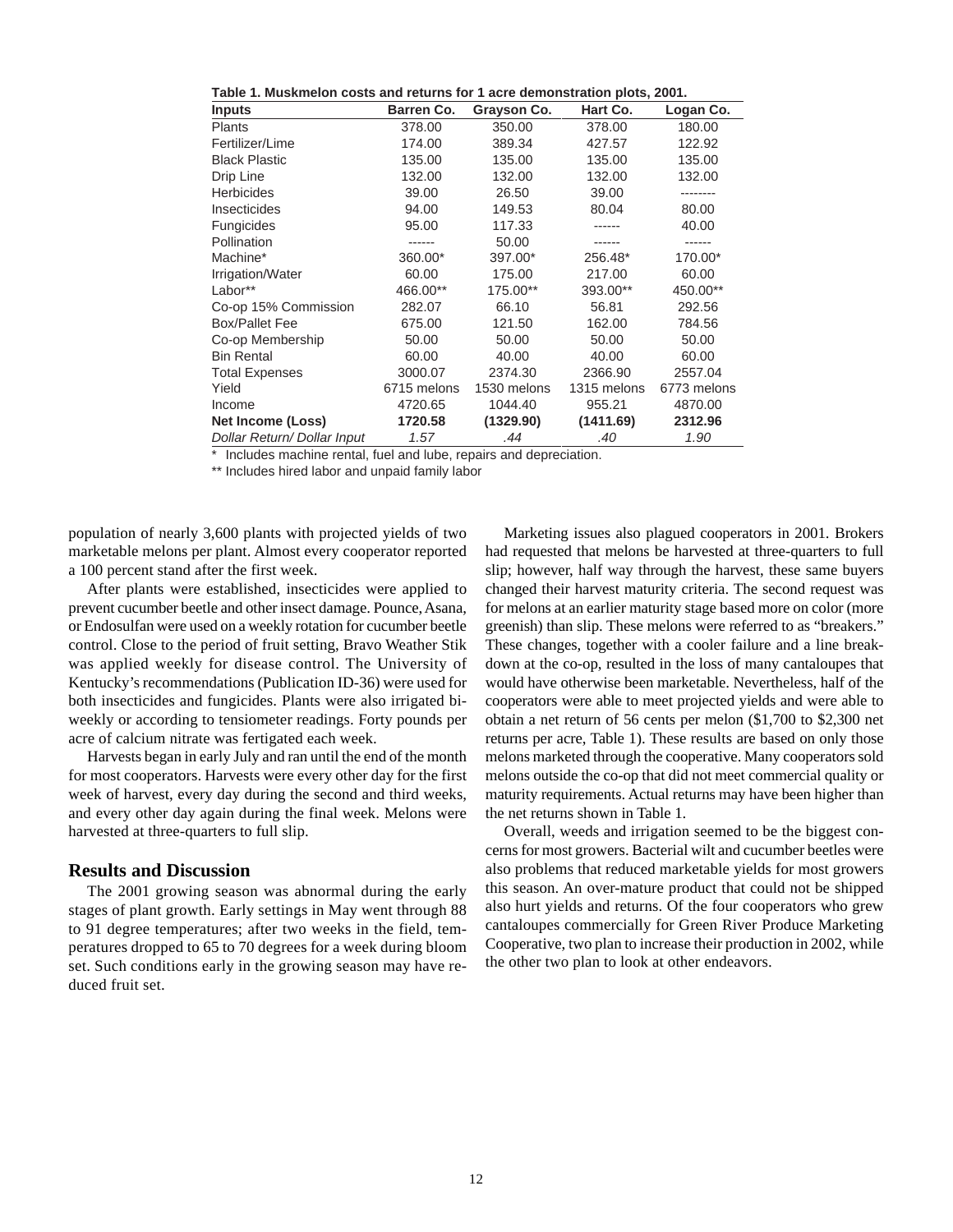## <span id="page-11-0"></span>**Rootstock and Interstem Effects on Pome and Stone Fruit Trees**

*Gerald R. Brown and Dwight Wolfe, Department of Horticulture*

### **Introduction**

Although apples are the principal tree fruit grown in Kentucky, the hot, humid summers and heavy clay soils in Kentucky make apple production here a more difficult task for growers in this state than for growers in the major apple-producing regions where soil and climate are more favorable. Also, peach production can be expected to be erratic because of extreme temperature fluctuations that occur in the winter and spring in Kentucky.

In spite of these challenges, productive orchards are one of the highest per acre income enterprises suitable for rolling, upland soil. Furthermore, in these upland sites, orchards have a low potential for soil erosion. Kentucky still imports more apples than it produces, and the strong market for peaches continues to encourage growers to plant peach trees.

Continued identification of improved rootstocks and cultivars is required for growth of the Kentucky fruit industry. For this reason, Kentucky continues to be a cooperator along with 39 other states and three Canadian provinces in the Cooperative Regional NC-140 Project: Rootstocks and Interstem Effects on Pome and Stone Fruit.

The NC-140 plantings are of utmost importance to Kentucky for gaining access to and testing new rootstocks from around the world. The detailed and objective evaluation of these rootstocks will provide growers with the information needed to select the most appropriate rootstocks for their needs when they become commercially available in the future.

The 1994 and 1999 apple rootstock plantings will provide us with needed information on adaptability of the slender spindle and the vertical axe systems to trees grown on our fertile soils. Also, the non-trellised, semi-dwarf group of rootstocks in the 1999 Apple Rootstock planting will provide us with information on the ability of these rootstocks to support themselves on their own root systems. The 1994 Peach Planting should provide us with needed information to determine if tree survival, winterhardiness, and cropping frequency can be improved by using any of the recently developed rootstocks.

The NC-140 orchard plantings are regularly used as demonstration plots for visiting fruit growers, Extension personnel, and research scientists. The research data collected in these trials will help to establish base-line production and economic records for the various orchard system/rootstock combinations that can be later utilized by orchardists in Kentucky.

### **Materials and Methods**

Scions of known cultivars on various rootstocks were produced by commercial nurseries and distributed to cooperators for each planting. The University of Kentucky has three NC-140 rootstock plantings at the UK Research and Education Center at Princeton:

I. 1994 apple rootstock planting consisting of 'Red Gala' on six rootstocks and 10 replications per rootstock. Trees are spaced 13 feet apart within rows 18 feet apart.

- II. 1999 dwarf and semi-dwarf apple rootstock planting consisting of two groups of apple rootstocks:
	- i) dwarfing group with 11 rootstocks and planted on a 10 foot x 16-foot spacing.
	- ii) a semi-dwarfing group with six rootstocks and planted on a 13-foot x 20-foot spacing.
- III. 1994 peach rootstock planting consisting of 'Redhaven' peach on 12 different rootstocks and eight replications per rootstock. Trees are spaced 16 feet apart within rows 20 feet apart.

Trees of each rootstock were allocated to blocks (rows) in a randomized block design [i.e., each rootstock appears once and at random within each block (row)]. Soil management was a 6.5-foot herbicide strip with mowed sod alleyways. Trees were fertilized and sprayed according to local recommendations (1,2). Yield, trunk circumference, and maturity indices such as soluble solids were measured for each planting.

#### **Results and Discussion**

The winter of 2001 was mild, followed by several spring freezes and below normal rainfall from March through April in Central and Eastern Kentucky and below normal rainfall from March through June for Western Kentucky. Rainfall was moderate to above normal throughout the remainder of the growing season. Most fruit crops were harvested roughly 10 days earlier than normal. A late September hailstorm severely damaged the fruit in the 1999 NC-140 dwarf and semi-dwarf apple planting at Princeton, Kentucky.

#### *I. 1994 Apple Semi-Dwarf Rootstock Planting*

The 1994 semi-dwarf apple rootstock planting is the first trial at this station to be trained to the French vertical axe system. It also includes a number of new rootstocks, along with some that have performed well in previous plantings at UK Research and Education Center at Princeton.

This planting was established as planned, except for the substitution of B.9 for P.1. Trickle irrigation was installed, and a trellis system was constructed in 1995. The mortality of trees on M.26 (10 percent survival) differed significantly from trees on the other three rootstocks. Cumulative yield, yield in the year 2001, fruit size, trunk circumference, and number of root suckers varied significantly by rootstocks (Table 1). No significant differences were observed for either flesh firmness or percent soluble solids. Trees on CG.30 and V.2 have been the most productive ones in this planting.

### *II. 1999 Dwarf and Semi-Dwarf Apple Rootstock Plantings*

This planting consists of two groups of apple rootstocks, a dwarfing group with 11 rootstocks, and a semi-dwarfing one with six rootstocks. Eight of the dwarfing rootstocks and three of the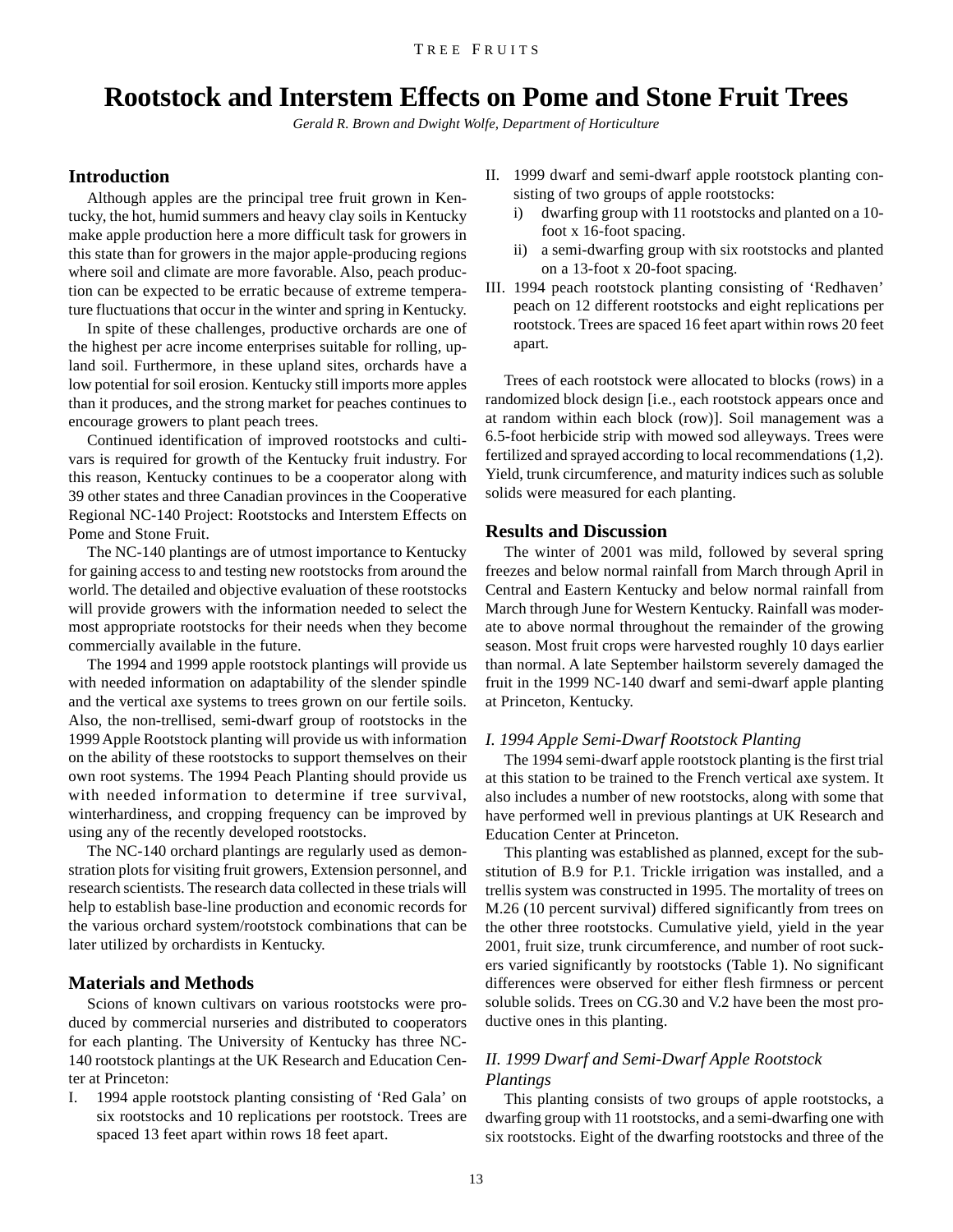| Table 1. 2001 results of the NC-140 1994 apple semi-dwarf rootstock planting. <sup>1</sup> |
|--------------------------------------------------------------------------------------------|
|--------------------------------------------------------------------------------------------|

| Rootstock <sup>2</sup> | <b>Cumulative</b><br>yield per live 2001 yield<br>tree (lb) | (lb/tree) | Fruit<br>size<br>(oz/fruit) | Mean<br>pressure<br>(lb) | <b>Percent</b><br>soluble<br>solids | <b>Trunk</b><br>circum-<br>ference<br>(in.) | <b>Number</b><br>οf<br>root<br>suckers |
|------------------------|-------------------------------------------------------------|-----------|-----------------------------|--------------------------|-------------------------------------|---------------------------------------------|----------------------------------------|
| CG.30                  | 600                                                         | 214       | 6.1                         | 18.7                     | 13.8                                | 11.2                                        | 10                                     |
| V.2                    | 507                                                         | 165       | 6.1                         | 19.1                     | 13.7                                | 10.8                                        |                                        |
| M.26 EMLA              | 386                                                         | 99        | 5.4                         | 19.7                     | 15.0                                | 9.1                                         | 0                                      |
| <b>B.9</b>             | 240                                                         | 71        | 5.4                         | 18.9                     | 14.1                                | 6.6                                         | $\overline{2}$                         |
| Mean                   | 439                                                         | 146       | 5.9                         | 19.0                     | 14.0                                | 9.5                                         | 4                                      |
| LSD(0.05)              | 143                                                         | 57        | 0.7                         | 3.3                      | 1.5                                 | 1.6                                         | 8                                      |

<sup>1</sup> University of Kentucky Research and Education Center, Princeton, Ky.

<sup>2</sup> Arranged by cumulative yield in descending order.

|  | Table 2. 2001 results of the NC-140 1999 apple dwarf and semi-dwarf rootstock planting. $^1$ |  |
|--|----------------------------------------------------------------------------------------------|--|
|  |                                                                                              |  |

|                            |           |                | Average    |               |               | <b>Trunk</b> |                |
|----------------------------|-----------|----------------|------------|---------------|---------------|--------------|----------------|
|                            |           | <b>Number</b>  | fruit      | <b>Number</b> | <b>Number</b> | circum-      | <b>Percent</b> |
|                            | Yield     | of             | weight     | of flower     | of root       | ference      | soluble        |
| <b>Rootstock</b>           | (Ib/tree) | fruits         | (oz/fruit) | clusters      | suckers       | (in.)        | solids         |
| Dwarfing <sup>2</sup>      |           |                |            |               |               |              |                |
| Supporter 3                | 27.2      | 88             | 4.9        | 176           | 1.2           | 4.6          | 12.2           |
| G.16N                      | 26.6      | 79             | 5.5        | 156           | 1.5           | 5.9          | 12.1           |
| CG.4013                    | 25.7      | 71             | 5.6        | 77            | 8.3           | 6.8          | 13.1           |
| G.16T                      | 24.0      | 70             | 5.9        | 124           | 2.6           | 5.9          | 13.4           |
| Supporter 1                | 24.0      | 82             | 4.8        | 157           | 2.8           | 4.7          | 12.2           |
| Supporter 2                | 20.5      | 58             | 5.9        | 119           | 0.3           | 5.1          | 12.7           |
| CG.3041                    | 18.3      | 52             | 5.7        | 60            | 0.5           | 4.9          | 12.8           |
| <b>M.9 NAKBT 337</b>       | 8.9       | 21             | 7.1        | 28            | 2.2           | 4.7          | 13.7           |
| CG.5179                    | 6.7       | 18             | 6.3        | 29            | 4.5           | 5.2          | 13.1           |
| M.26 EMLA                  | 4.5       | 11             | 7.2        | 24            | 1.0           | 5.1          | 14.1           |
| CG.5202                    | 4.2       | 12             | 6.6        | 17            | 5.0           | 6.1          | 12.9           |
| Mean                       | 16.7      | 50             | 6.0        | 89            | 2.7           | 5.3          | 12.9           |
| LSD (0.05)                 | 10.9      | 32             | 1.3        | 50            | 4.1           | 0.7          | 1.3            |
| Semi-Dwarfing <sup>2</sup> |           |                |            |               |               |              |                |
| <b>CG.30N</b>              | 17.2      | 44             | 6.4        | 83            | 5.0           | 6.6          | 13.1           |
| M.26 EMLA                  | 10.6      | 29             | 5.8        | 43            | 0.5           | 5.0          | 13.6           |
| Supporter 4                | 9.2       | 26             | 6.3        | 54            | 3.5           | 4.9          | 12.3           |
| M.7 EMLA                   | 7.9       | 25             | 5.2        | 49            | 18.3          | 6.1          | 13.2           |
| CG.7707                    | 2.3       | 6              | 7.7        | 21            | 3.7           | 6.6          | 13.2           |
| CG.4814                    | 1.2       | $\overline{4}$ | 5.3        | 11            | 7.2           | 5.8          | 13.6           |
| Mean                       | 7.1       | 20             | 6.1        | 39            | 6.5           | 5.7          | 13.1           |
| LSD (0.05)                 | 6.5       | 20             | 1.8        | 29            | 16.3          | 1.3          | 2.0            |

<sup>1</sup> University of Kentucky Research and Education Center, Princeton, Ky.

<sup>2</sup> Within group, arranged by yield in descending order.

| Table 3. 2001 results of the 1994 NC-140 peach rootstock planting. |  |
|--------------------------------------------------------------------|--|
|--------------------------------------------------------------------|--|

| Rootstock <sup>2</sup> | <b>Cumulative</b><br>yield per<br>live tree<br>(1b) | 2001<br>yield<br>(Ib/fruit) | Truck<br>circum-<br>ference<br>(in.) | Average<br>fruit wt.<br>(oz/fruit) | <b>Flesh</b><br>firmness<br>(Ib) | <b>Soluble</b><br>solids<br>(%) |
|------------------------|-----------------------------------------------------|-----------------------------|--------------------------------------|------------------------------------|----------------------------------|---------------------------------|
| GF 305                 | 507                                                 | 148                         | 18.4                                 | 8.8                                | 3.1                              | 9.7                             |
| Lovell                 | 507                                                 | 115                         | 18.7                                 | 7.6                                | 2.6                              | 10.2                            |
| BY 520-9               | 503                                                 | 146                         | 18.3                                 | 9.2                                | 1.3                              | 10.0                            |
| Rubira                 | 460                                                 | 108                         | 17.9                                 | 8.8                                | 2.0                              | 10.5                            |
| Montclar               | 459                                                 | 99                          | 18.5                                 | 9.4                                | 2.9                              | 10.6                            |
| Stark's Redleaf        | 443                                                 | 95                          | 18.7                                 | 9.0                                | $2.2\phantom{0}$                 | 10.0                            |
| Ta Tao 5               | 437                                                 | 119                         | 15.9                                 | 7.4                                | 6.8                              | 10.8                            |
| BY 520-8               | 437                                                 | 75                          | 18.0                                 | 6.4                                | 1.3                              | 10.5                            |
| <b>Tenn Natural</b>    | 428                                                 | 112                         | 16.0                                 | 7.9                                | 3.3                              | 10.9                            |
| <b>Bailey</b>          | 408                                                 | 95                          | 15.4                                 | 8.4                                | 3.3                              | 11.2                            |
| Ishtara                | 397                                                 | 104                         | 14.3                                 | 7.7                                | 4.2                              | 9.6                             |
| Higama                 | 375                                                 | 82                          | 16.4                                 | 8.4                                | 2.6                              | 9.8                             |
| Mean                   | 448                                                 | 108                         | 17.3                                 | 8.4                                | 3.1                              | 10.3                            |
| LSD (0.05)             | 90                                                  | 42                          | 1.6                                  | 7.7                                | 2.0                              | 1.1                             |

<sup>1</sup> University of Kentucky Research and Education Center, Princeton, Ky.

<sup>2</sup> Arranged by cumulative yield (kg/tree) in descending order.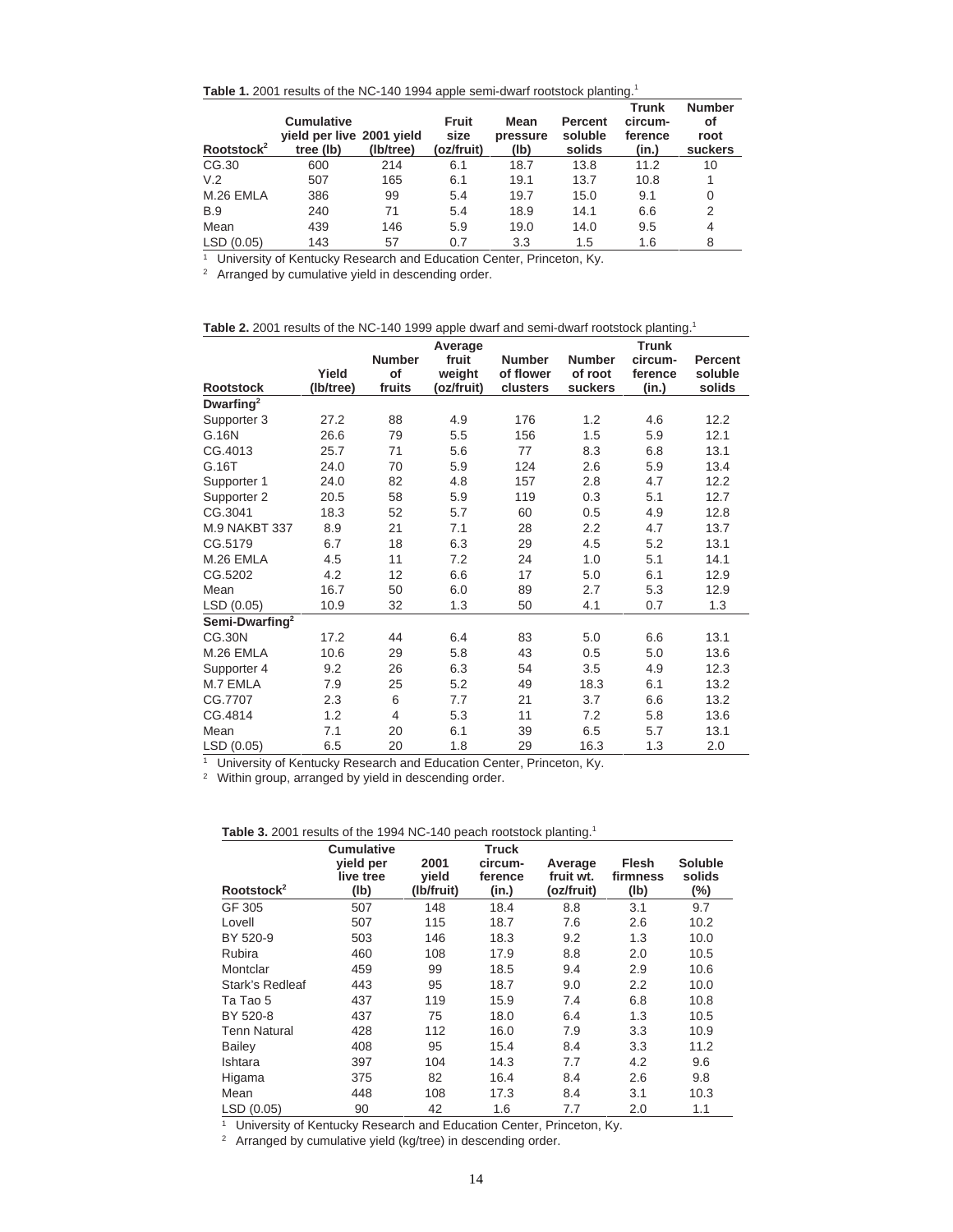<span id="page-13-0"></span>semi-dwarfing ones had not been previously tested at the Princeton station.

Ninety trees of a possible 108 are in our planting because 12 were not available for our site (one CG.16N, two CG.4013, three CG.3041, one CG.4814, and four CG.30N). Further, three trees never leafed out after planting (one CG.16T, one CG.16N, and one CG.3041). However, all the other trees are alive.

For both groups, significant differences among rootstocks were observed for trunk circumference, yield, number of fruit harvested, average fruit weight, and the number of flower clusters per tree (Table 2). The number of root suckers and the percent soluble solids varied significantly only among the dwarf rootstocks. Flesh firmness did not vary significantly by rootstocks for either the dwarf or semi-dwarf group. Twenty-two of the 31 trees planted have been supported by tree stakes due to their lean exceeding 30 degrees from vertical.

#### *III. 1994 Peach Rootstock Planting*

Peaches are one of the most popular fruits in Kentucky. The strong market for this crop continues to entice growers to plant trees in spite of the fact that one can expect erratic production due to the extreme temperature fluctuations that occur in the winter and spring in this state.

A rootstock that is more suitable to Kentucky's climate than ones traditionally used would be of great value to the fruit industry in the state. A rootstock that could significantly delay bloom would change the future of the Kentucky peach industry. To date, 75 of the 94 trees planted are alive (80 percent survival).

Statistical differences were observed for trunk circumference, yield in 2001, fruit size, flesh firmness, and percent soluble solids (Table 3) but not for cumulative yield, date of bloom, and number of root suckers. The Julian date for 90 percent bloom was 98 (April 8, 2001). The Julian date for 10 percent fruit maturity was 184 (July 3, 2001).

#### **Literature Cited**

- 1. G.R. Brown, R.T. Jones, J.G. Strang, L.A. Lester, J.R. Hartman, D.E. Hershman, R.T. Bessin. *1998 Commercial Tree Fruit Spray Guide.* University of Kentucky College of Agriculture Cooperative Extension Service, Publication ID-98.
- 2. *Midwest Tree Fruit Handbook.* University of Kentucky College of Agriculture Cooperative Extension Service, Publication ID-93.

## **Optimal Training of Apple Trees for High Density Plantings**

*Gerald R. Brown and Dwight Wolfe, Department of Horticulture*

### **Introduction**

Kentucky apple growers often have a problem with excessive vegetative growth or vigor, which greatly reduces the production that can be achieved from high density apple plantings. Early production and optimal fruit size on vigorous sites are obtained when photosynthates are balanced properly between flower bud initiation and vegetative growth. Pruning and training are possibly the most important operations performed by growers to maintain the proper balance between flower bud initiation and vegetative growth. Identification of effective pruning and training techniques for vigorous sites is required for continued expansion of apple production in Kentucky. The University of Kentucky College of Agriculture and the Kentucky State Horticultural Society have made long-term commitments to help meet this need. For this reason, ongoing research has been conducted to determine the training and pruning practices needed to obtain early production and optimal fruit size from trees trained to either the slender spindle or the French axe system.

### **Materials and Methods**

One hundred-eighty trees of Golden Delicious on M.9 rootstocks were set out in May 1997 in a randomized complete block design with eight treatment combinations (five rows, 32 trees/row). Trunk circumference averaged 2.4 inches at planting and did not vary significantly among rootstocks. A trellis was constructed, and trickle irrigation was installed. Trees were

spaced 8 feet apart within rows 16.4 feet apart. Soil management was a 6.5-foot herbicide strip with mowed sod alleyways. Trees were fertilized and sprayed according to local recommendations (1,2). Yield (beginning with 1998 yield), trunk circumference, and maturity indices such as soluble solids and flesh pressure were measured.

The trees were trained according to prescribed treatment protocols (Table 1). Trees began to fill their allotted space in 1999, and leader management was modified to maintain leaders at specified heights (Table 1). Limbs of one tree that overlapped or touched those of adjacent trees were headed back into two-yearold wood.

#### **Results and Discussion**

No differences among the four pruning levels were observed for cumulative yield (1998-2001), yield in 2001, fruit size (average fruit weight), trunk circumference, number of root suckers, flesh firmness, and soluble solids (Table 2). No significant differences were observed between the French axe and slender spindle training systems for any of these variables.

The light crop in 2000, which yielded less than 10 percent of that in 2001, resulted in an increase in vegetative growth that consequently increased the amount of detailed pruning required in 2001—9.6 minutes—compared to the time of 3 minutes required in 2000 (Table 2).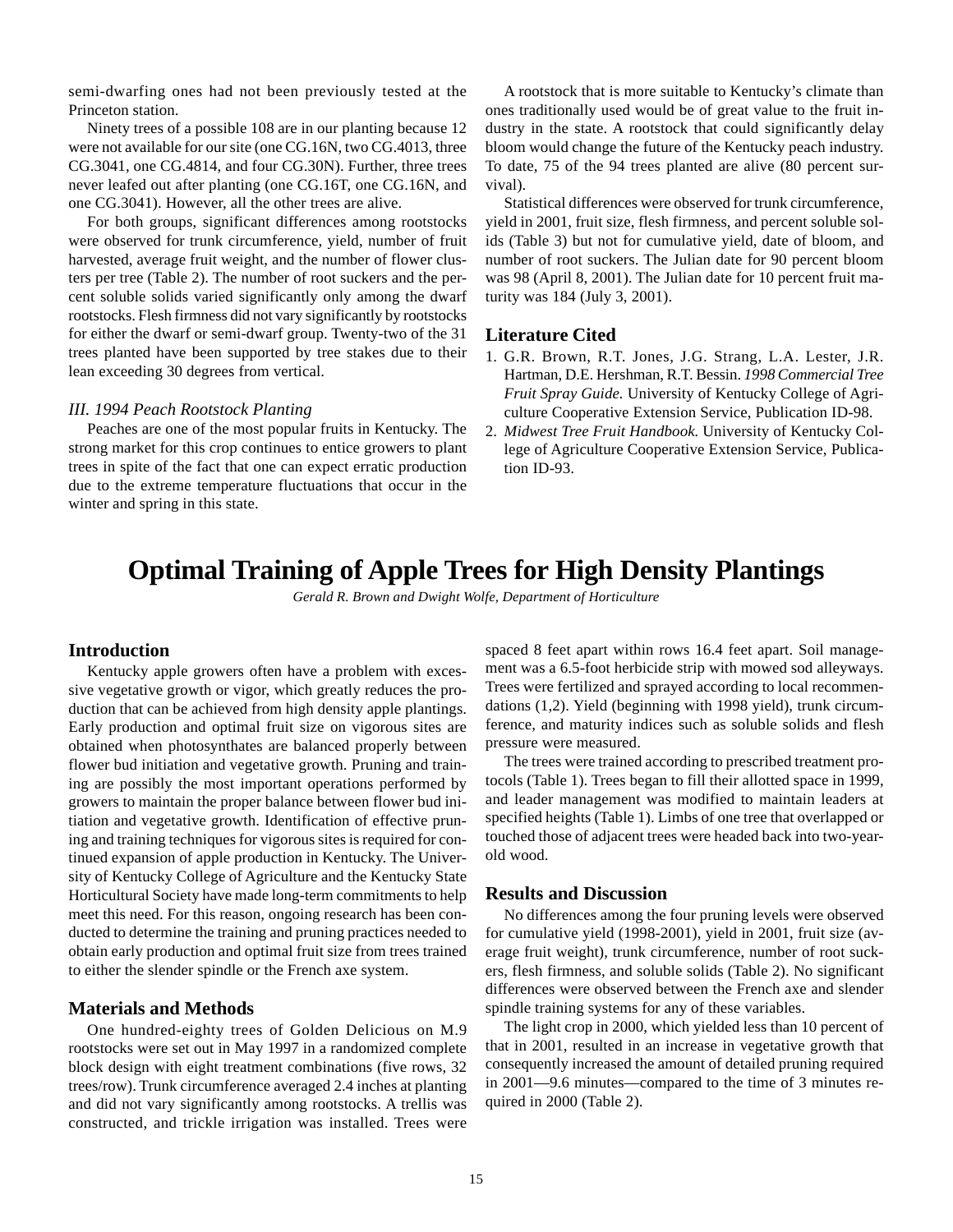|  | Table 1. Pruning/training treatments of the UK-KSHS apple training study at Princeton, Ky. |
|--|--------------------------------------------------------------------------------------------|
|--|--------------------------------------------------------------------------------------------|

|                 | Prunina  |          | Amount of<br>one-year-old<br>wood left |                    |                    |          | Leader     |
|-----------------|----------|----------|----------------------------------------|--------------------|--------------------|----------|------------|
|                 |          | Interval | after heading                          |                    |                    |          | management |
| System          | Level    | in wks   | at planting                            | Angle <sup>1</sup> | Limbs <sup>2</sup> | $1999^3$ | $2000^4$   |
| French Axe      | Light    |          | Not headed                             | 45                 | <b>No</b>          | D        | 12         |
| French Axe      | Moderate | 2        | 12-16 in.                              | 45-60              | Yes                | C&D      | 11         |
| French Axe      | Moderate | 1        | 12-16 in.                              | 45-60              | Yes                | D        | 11         |
| French Axe      | Heavy    |          | $8-12$ in.                             | 60-90              | Yes                | D        | 10         |
| Slender Spindle | Light    |          | Not headed                             | 45                 | <b>No</b>          | A        | 9          |
| Slender Spindle | Moderate | 2        | 14-20 in.                              | 45-60              | Yes                | B        | 9 Y        |
| Slender Spindle | Moderate | 1        | 14-20 in.                              | 45-60              | Yes                | B        | 9 Y        |
| Slender Spindle | Heavy    |          | 10-14 in.                              | 60-80              | Yes                | C        | 9 Z        |

<sup>1</sup> Angle limbs are to be positioned.

<sup>2</sup> French Axe—completely remove overly vigorous branches with narrow angles when 3 to 6 inches long. Slender Spindle—completely remove branches that compete with leader. In 2000, for both training systems, limbs overlapping or touching those of adjacent trees were headed back into two-year-old wood.

 $3 \text{ A}$  = weak leader renewal and new leader headed at 12 inches. B = bend leader at 60 $\degree$  angle, alternating direction with every 18 in. of new growth.  $C =$  leader bagged 1 month prior to bud break and bag removed at appropriate time.  $D =$  leader bent to horizontal, alternating direction after buds break on top side.

<sup>4</sup> Leaders were maintained at specified heights (in feet) by cutting to an alternate leader when necessary. Y = Alternate leader was bent to horizontal for 6 weeks.  $Z =$  Alternate leader was "snaked" throughout growing season. Leader management was the same in 2001 as in 2000.

This planting has been regularly used as a demonstration for visiting apple growers, Extension personnel, and research scientists. The research data collected in these trials has helped to establish baseline economics and production methods for the various orchard system/rootstock combinations that can be utilized by orchardists in Kentucky.

### **Literature Cited**

- 1. G.R. Brown, R.T. Jones, J.G. Strang, L.A. Lester, J.R. Hartman, D.E. Hershman, R.T. Bessin. *1998 Commercial Tree Fruit Spray Guide.* University of Kentucky College of Agriculture Cooperative Extension Service, Publication ID-98.
- 2. *Midwest Tree Fruit Handbook.* University of Kentucky College of Agriculture Cooperative Extension Service, Publication ID-93.

**Table 2.** Time requirements and effects of summer apple pruning/training treatments on apple yields in the UK-KSHS apple training study at Princeton, Ky., 2001.

|                    | <b>Trunk</b>  |                                  |      | Average   |                               |      |      |      |      | Total    | <b>Minutes</b> |
|--------------------|---------------|----------------------------------|------|-----------|-------------------------------|------|------|------|------|----------|----------------|
| Pruning $level1$ - | circumference | Yield <sup>2</sup> per tree (lb) |      | fruit wt. | Minutes per tree <sup>3</sup> |      |      |      |      | minutes  | per Ib of      |
| interval in wks    | (inches)      | <b>Cumulative</b>                | 2001 | (oz)      | 1997                          | 1998 | 1999 | 2000 | 2001 | per tree | fruit          |
| Light - $1$        | 7.7           | 125                              | 93   | 7.1       | 12.2                          | 10.2 | 18.2 | 4.4  | 9.6  | 54.6     | 0.44           |
| Moderate - 2       | 7.7           | 131                              | 83   | 6.9       | 9.6                           | 8.6  | 16.5 | 3.4  | 9.6  | 47.7     | 0.36           |
| Moderate - 1       | 7.7           | 128                              | 86   | 7.0       | 11.4                          | 11.1 | 19.1 | 2.1  | 9.6  | 53.3     | 0.42           |
| Heavy - 1          | 7.7           | 124                              | 80   | 6.7       | 11.9                          | 12.0 | 21.6 | 2.5  | 9.5  | 57.5     | 0.46           |
| Mean               | 7.7           | 127                              | 86   | 6.9       | 11.3                          | 10.3 | 18.9 | 3.0  | 9.6  | 53.1     | 0.42           |
| LSD(0.05)          | 0.6           | 24                               | 21   | 0.4       |                               |      |      |      |      |          |                |

<sup>1</sup> The protocol was changed in year 2000 from 1) pruning every week and 2) pruning every other week to pruning once early in the season on all treatments.

<sup>2</sup> Yield is the sum of picked and dropped fruit. Dropped fruit averaged 9.1 lb/tree.

<sup>3</sup> Total pruning and training periods were 14 weeks (1997); 12 weeks (1998); 18 weeks (1999), 4 weeks (2000), and 4 weeks (2001).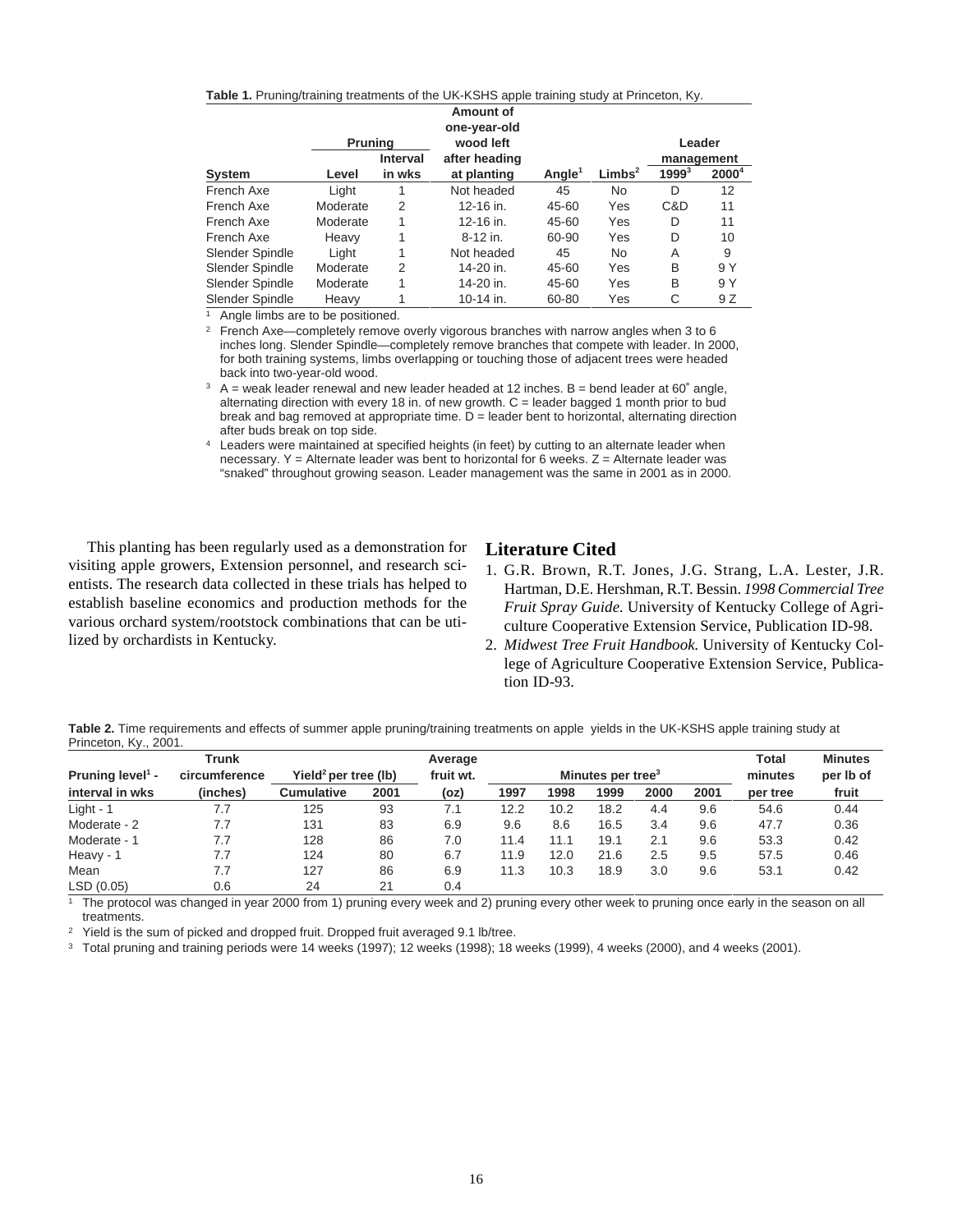## <span id="page-15-0"></span>**Evaluation of Eastern European Wine Grape Varieties for Kentucky**

*Gerald R. Brown, Dwight Wolfe, John Strang, and April Satanek, Department of Horticulture*

#### **Introduction**

There is increasing interest in producing grapes for wine in Kentucky. Grapes have a high income per acre potential on upland sites. One of the critical needs for the Kentucky grape producer is the identification of varieties that are well adapted to Kentucky and are capable of producing a sufficient quantity of high quality grapes.

Traditionally, there are four types of grapes grown in the United States for wine—American (*Vitis labrusca*), Muscadine (*Vitis rotundifolia*), European (*Vitis vinifera*), and American French hybrids (*Vitus labrusca* X *V. vinifera*). Generally, the Muscadine and European grapes are not adapted to Kentucky's environment. American grapes grow well, but fruit quality for wine is usually substandard. Many American French hybrids grow well, and fruit quality for wine is intermediate between the American and French parents. The majority of the wine from Europe and the West Coast of the United States is made from European grapes.

European grapes are not well adapted to northern Europe, and vines are buried to prevent winter injury, a very labor-intensive operation. Northern Europeans have crossed *V. vinifera* with different *Vitis sp.*, including some species from China. The resulting advanced selections have shown improved hardiness as well as outstanding fruit quality when grown in Eastern Europe. The late Dr. Bob Goodman of the University of Missouri evaluated these selections in Eastern Europe and selected candidates based on winterhardiness, disease resistance, and fruit quality. After importation, these grapes were grown in Missouri under post-entry quarantine, and in 1998 the first cultivars were distributed to selected land-grant institutions in the United States, Kentucky being one of them.

The objective of the program is to evaluate these selections in different regions of the United States. It should be noted that to participate in this program, the University of Kentucky signed an agreement specifying that no one could collect bud wood from this planting.

### **Material and Methods**

Eighteen advanced selections were released from post-entry quarantine in the spring of 1998 and planted at the University of Kentucky Research and Education Center at Princeton. The vines were planted 8 feet apart in rows 12 feet apart. The planting stock was small potted cuttings. These were trained to two leaders and tied to 5-foot bamboo canes during the first year. During the second year, vines were trained to a high bilateral cordon system. The planting was trickle irrigated, and a 4-foot-wide herbicide strip was maintained beneath the vines with mowed sod alleyways.

Beginning in 2000 and continuing in 2001, yield, cluster size (as weight in grams per cluster), berry size (as weight in grams per berry), pH, and Brix (as percent soluble solids) were recorded for each selection. The harvested grapes were distributed to cooperating wine makers, and the wine quality produced from some of these selections was evaluated.

#### **Results and Discussion**

Yield, fruit quality components, and the cooperators receiving fruit from particular grape varieties of grapes harvested in 2000 are listed in Table 1. Wine made from these grapes (listed in Table 1) was evaluated on June 23, 2001, and October 20,

Table 1. Yield and fruit quality results for the year 2000 from the 1998 eastern European wine grape variety trial at UK Education and Research Center, Princeton, Ky.

|                 | <b>Harvest</b> | Number of |               | Cluster wt. | Berry wt. | <b>Soluble</b> |        |                              |
|-----------------|----------------|-----------|---------------|-------------|-----------|----------------|--------|------------------------------|
| <b>Cultivar</b> | date           | vines     | Yield $T/A^1$ | (g)         | (g)       | solids %       | рH     | Wine makers <sup>2</sup>     |
| Bianca $(N^3)$  | 8-14           | 15        | 3.0           | 367         | 1.8       | 21.0           | 3.6    | Dave, Eddie, & Thomas Walker |
| Bianca (S)      | $8 - 14$       | 15        | 2.1           | 233         | 1.7       | 21.6           | 3.6    | Dave, Eddie, & Thomas Walker |
| I 31/67         | $8 - 14$       | 12        | 2.0           | 500         | 1.3       | 18.0           | 3.6    | Eddie O'Daniel               |
| Iskorka         | $8 - 14$       | 14        | 3.9           | 400         | 1.5       | 21.0           | $\sim$ | Dave Miller                  |
| Kozma 55 (N)    | $8 - 21$       | 12        | 0.8           | 333         | 1.5       | 19.0           | 3.3    | Chris Nelson                 |
| Kozma 55 (S)    | $8 - 21$       | 13        | 0.4           | 233         | 1.8       | 19.6           | 3.6    | Chris Nelson                 |
| Kozma 525       | $8 - 21$       | 14        | 1.5           | 467         | 1.4       |                | 3.6    | Chris Nelson                 |
| Laurot          | $8 - 21$       | 15        | 1.8           | 367         | 1.0       | 18.2           | 3.3    | Eric Durbin                  |
| Liza            | $8 - 21$       | 14        | 1.2           | 333         | 1.1       | 19.0           | 3.1    | <b>Butch Meyer</b>           |
| M 39-9/74       | $8 - 21$       | 14        | 2.4           | 600         | 2.3       | 19.2           | 3.5    | Eric Durbin                  |
| Malverina       | $8 - 17$       | 11        | 2.9           | 567         | 1.9       | 18.0           | 3.4    | Dave and Butch               |
| Petra           | $8 - 17$       | 13        | 1.1           | 300         | 1.3       | 21.4           | 3.7    | Gari Thompson                |
| Rani Riesling   | $8 - 17$       | 14        | 0.5           | 500         | 1.2       | 18.0           | 3.4    | <b>Butch Meyer</b>           |
| Rubin Tairovski | $8 - 11$       | 14        | 2.6           | 433         | 1.6       | 19.0           |        | Eddie O'Daniel               |
| Toldi           | $8 - 17$       | 14        | 2.4           | 500         | 3.2       | 19.0           | 3.5    | <b>Butch Meyer</b>           |
| XIV-1-86        | $8 - 17$       | 13        | 4.7           | 533         | 2.0       | 16.4           | 3.3    | Dave, Butch, & Gari Thompson |
| XIV-11-57       | 8-19           | 10        | 2.4           | 210         | 1.0       | 18.8           | 3.6    | Eddie O'Daniel               |
| XX-15-51        | $8 - 11$       | 15        | 1.5           | 300         | 1.1       | 21.0           |        | Gari Thompson                |
| 34-4-49         | $8 - 21$       | 15        | 1.2           | 467         | 1.2       | 19.0           | 3.2    | <b>Butch Meyer</b>           |

<sup>1</sup> Tons per acre. Vines in this planting are on an 8 x 12-foot spacing, or 454 vines per acre.

<sup>2</sup> The authors wish to thank the participating wine makers for their contributions to this study.

<sup>3</sup> An "N" or "S" indicates from north or south part of row, respectively.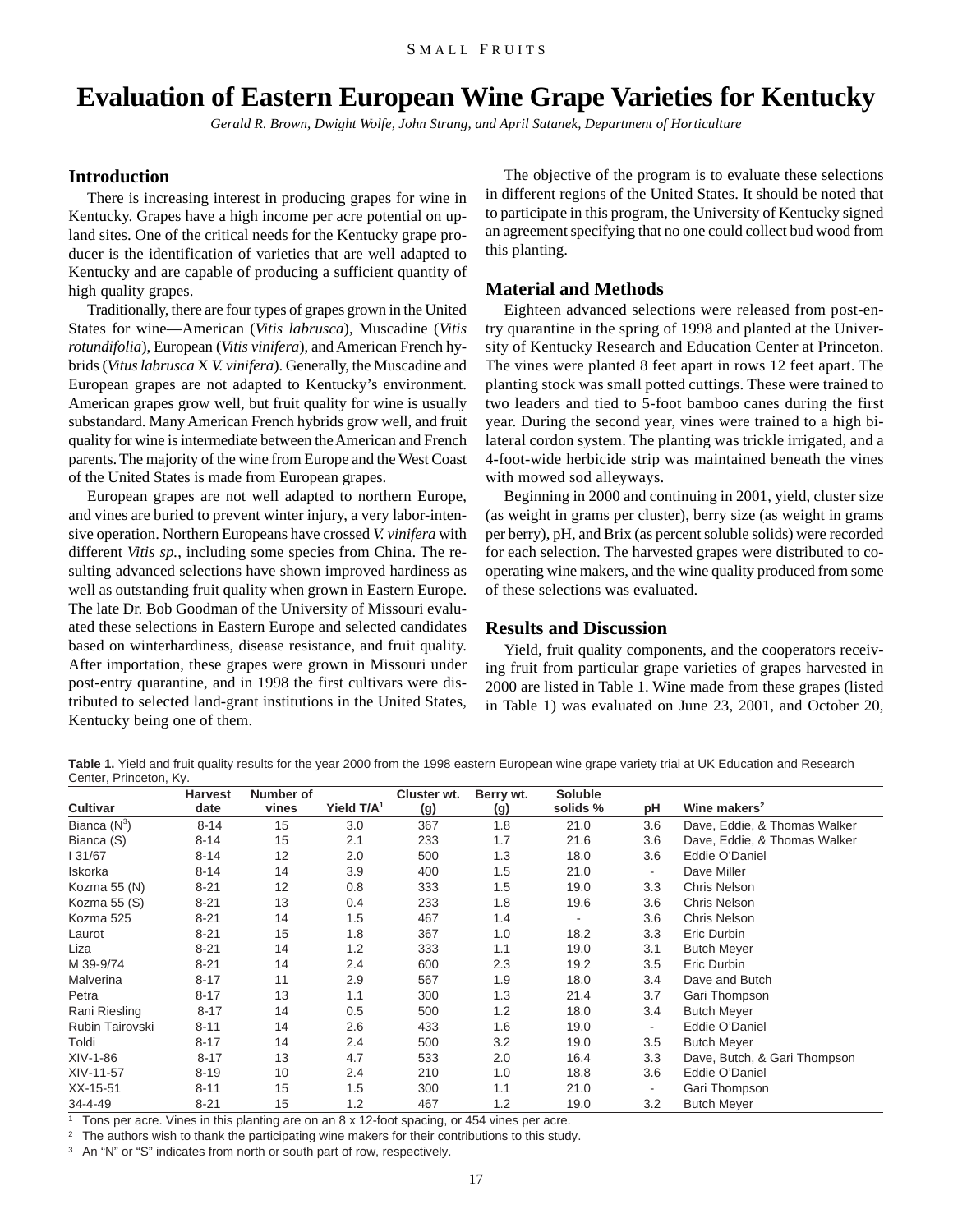2001, by members of the Kentucky Vineyard Society. Results from these evaluations are shown in Table 2. Yield, fruit quality components, and the cooperators receiving fruit from particular grape varieties of grapes harvested in 2001 are listed in Table 3. A notable difference between years was that fruit sugar content and pH were slightly lower in 2001 than in 2000. One variety,

'Burmunk' has yet to be harvested. Less than 50 percent of the vines initially planted have survived; no fruit was produced in 2000; and in 2001 green June beetles destroyed the small amount of fruit. All data should be considered preliminary as it will take several years to fully evaluate these selections for wine quality and vine adaptation to Kentucky.

**Table 2.** Wine tasting results 2000 season grapes—June 23 and October 20, 2001.

| <b>Cultivar</b>        | Color | Wine maker       | Average <sup>1</sup> | Range <sup>2</sup> | <b>Comments</b>                                                                                                                                                                                                                                                         |
|------------------------|-------|------------------|----------------------|--------------------|-------------------------------------------------------------------------------------------------------------------------------------------------------------------------------------------------------------------------------------------------------------------------|
| <b>Bianca</b>          | white | T. Walker        |                      |                    | Wine was very harsh and not evaluated.                                                                                                                                                                                                                                  |
| <b>Bianca</b>          | white | D. Miller        | 9.7                  | $5 - 16$           | Weak aftertaste, light appearance, reddish on skins.                                                                                                                                                                                                                    |
| 131/67                 | red   | E. O'Daniel      | 8.6                  | $1 - 14$           | Good but would not buy, light appearance, young, chocolate aroma.                                                                                                                                                                                                       |
| Iskorka                | white | D. Miller        | 11.1                 | $7 - 14$           | Good dessert wine, low tannin, smooth, reddish on skins.                                                                                                                                                                                                                |
| Kozma 55               | red   | C. Nelson        | 8.8                  | $3 - 17$           | Thick appearance, no flavor, good tannins, slight haze, perfumey.                                                                                                                                                                                                       |
| Kozma 525              | red   | C. Nelson        | 11.2                 | $8 - 17$           | Purple appearance, flat taste.                                                                                                                                                                                                                                          |
| Laurot                 | red   | E. Durbin        | 12.8                 | $11 - 14$          | Needs aging, high tannin, would be very good with food, high acid, tastes<br>very much like a good, rich Chancellor, light wine, fruit maybe shows some<br>promise, lots of tannins, great deep color, this aroma tastes exactly that of<br>Chancellor, barnyard aroma. |
| Liza                   | white | <b>B.</b> Meyer  | 15.0                 | $14 - 17$          | Long aftertaste.                                                                                                                                                                                                                                                        |
| M39-9/74               | red   | E. Durbin        | 11.5                 | $6 - 15$           | Tastes like Chambourcin, somewhat astringent, tough one, aroma part<br>perfume.                                                                                                                                                                                         |
| Malverina              | white | <b>B.</b> Meyer  | 12.7                 | $9 - 17$           | Some alcohol noticeable, spice, slight chemical taste.                                                                                                                                                                                                                  |
| Malverina              | white | D. Miller        | 11.2                 | $6 - 17$           | High alcohol.                                                                                                                                                                                                                                                           |
| Petra                  | white | G. Thompson      | 12.8                 | $9 - 16$           | Chemical taste, slight off color, weak bouquet.                                                                                                                                                                                                                         |
| Rani Riesling          | white | <b>B.</b> Meyer  |                      |                    | Wine did not turn out.                                                                                                                                                                                                                                                  |
| <b>Rubin Tairovski</b> | red   | E. O'Daniel      | 11.2                 | $8 - 14$           | New, no balance, dull, light red color, smoky, tobacco aroma.                                                                                                                                                                                                           |
| Toldi                  | white | <b>B.</b> Meyer  | 10.8                 | $5 - 14$           | Very earthy, young, light aroma.                                                                                                                                                                                                                                        |
| XIV-1-86               | white | <b>B.</b> Meyer  | 15.2                 | $12 - 17$          | Sweet, spicy, cleansing sweet.                                                                                                                                                                                                                                          |
| XIV-1-86               | white | G. Thompson      | 9.4                  | $6 - 14$           | Slight chemical taste, clean, clear, colorless, stuck fermentation.                                                                                                                                                                                                     |
| XIV-1-86               | white | D. Miller        | 14.2                 | $9 - 19$           | Good legs, pear, slight off color.                                                                                                                                                                                                                                      |
| XIV-11-57              | red   | E. O'Daniel      | 10.4                 | $7 - 15$           | Long aftertaste, berry-like aroma.                                                                                                                                                                                                                                      |
| XX-15-51               | white | G. Thompson      | 13.0                 | $9 - 15$           | High alcohol, good balance, good legs, very slight straw color, short, pucker<br>aroma.                                                                                                                                                                                 |
| 34-4-49                | white | <b>B.</b> Meyer  | 11.6                 | $9 - 14$           | This wine would really do well aged in oak, the flavor profile would match up<br>very well with oak, light fruit, long, lingering aftertaste, off nose,<br>stuck fermentation.                                                                                          |
| Cayuga White $(std)^3$ | white | B. Wilson        | 8.8                  | $6 - 11$           | The best white from this trial, good acid, crisp, very pleasant, good for the<br>long haul.                                                                                                                                                                             |
| Chambourcin (std)      | red   | <b>B.</b> Wilson | 14.3                 | $8 - 19$           | Chambourcin, bit light, good structure and tannins, still light on fruit but true<br>taste, clean aftertaste, good balance, well made, nice pencil shaving tones,<br>good color, varietal nose.                                                                         |
| Vidal Blanc (std)      | white | C. Nelson        | 14.8                 | $11 - 17$          | Well made, great balance, this wine is a "ringer" for a nice Vidal Blanc.                                                                                                                                                                                               |

<sup>1</sup> Average rating: 0-5 = poor or objectionable, 6-8 = acceptable, 9-11 = pleasant, 12-14 = good, 15-17 = excellent, 18-20 = extraordinary. Each wine was evaluated by 9-10 tasters-Jim Bravard, Danny Buechele, Dave Miller, Bud Mirus, Mickey Mirus, Butch Meyer, Dr. Chris Nelson, Eddie O' Daniel, Jay Pruce, Gina Pruce, Gari Thompson, George Wessel.

<sup>2</sup> Range 1st number = lowest score received, 2nd number = highest score received.

<sup>3</sup> (std) Cayuga White, Chambourcin and Vidal Blanc were included in the trial as high quality French American standards for comparison.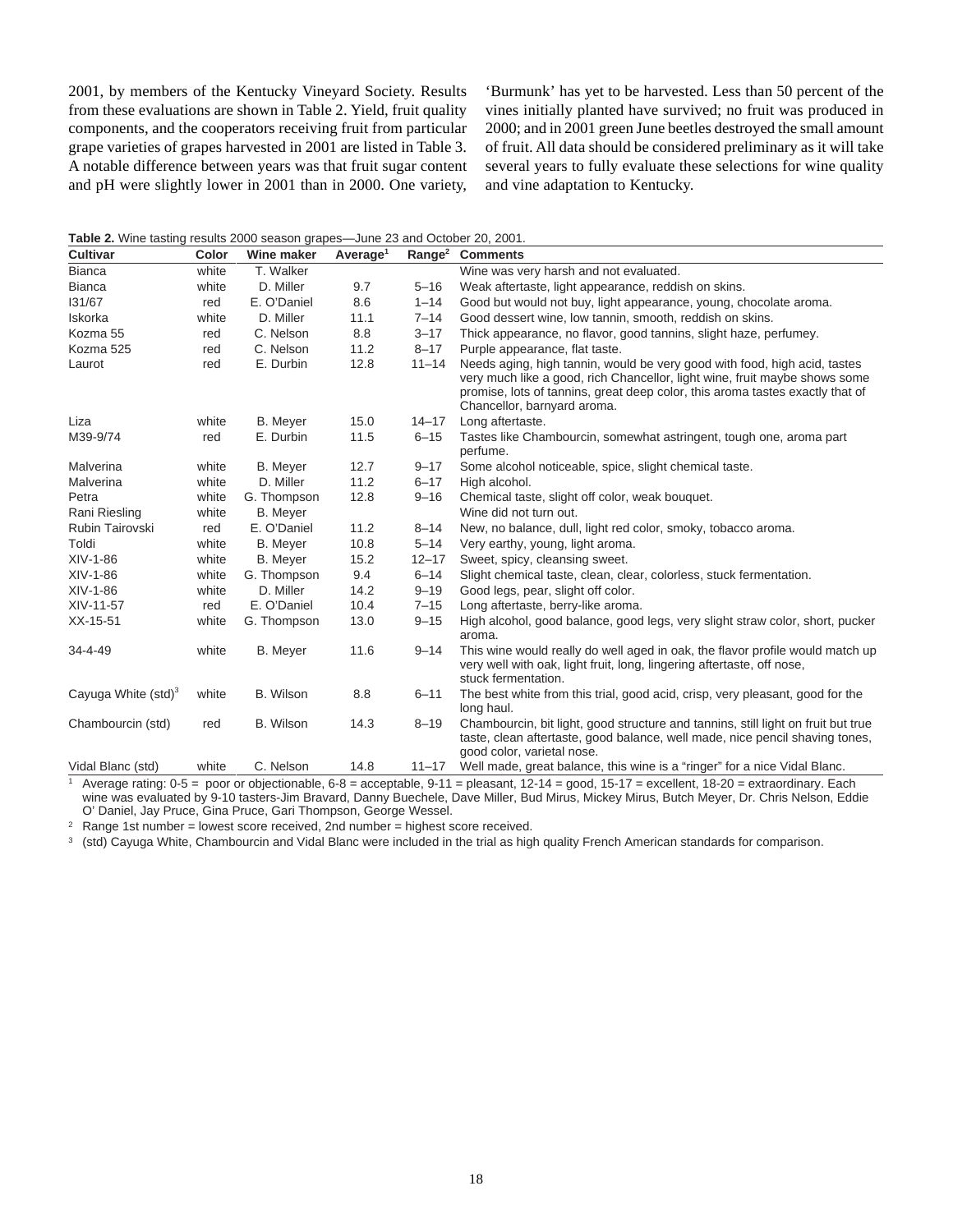<span id="page-17-0"></span>**Table 3.** Yield and fruit quality results for the year 2001 from the 1998 eastern European wine grape variety trial at the UK Research and Education Center, Princeton, Ky.

|                              |                          | <b>Harvest</b> | Number of |         | <b>Cluster</b> | Berry wt. |      |     |
|------------------------------|--------------------------|----------------|-----------|---------|----------------|-----------|------|-----|
| <b>Cultivar</b>              | Wine makers <sup>1</sup> | date           | vines     | $T/A^2$ | wt. (g)        | (g)       | Brix | рH  |
| <b>Bianca</b>                | Krasimir Georgiev        | $8 - 3$        | 15        | 4.4     | 160            | 1.6       | 16.6 | 3.0 |
| Bianca $(\frac{1}{2})$       | Chris Voytek             | $8-6$          | 15        | 4.6     | 181            | 1.7       | 18.6 | 3.4 |
| 31/67                        | Chris Nelson             | $8 - 13$       | 12        | 2.0     | 238            | 1.4       | 18.2 | 3.5 |
| Iskorka                      | Mike Dudley              | 7-27           | 14        | 3.6     | 175            | 1.8       | 16.2 | 3.2 |
| Kozma 55                     | <b>Butch Meyer</b>       | $8 - 22$       | 26        | 2.5     | 188            | 0.8       | 19.2 | 3.4 |
| Kozma 525                    | Eric Durbin              | $8 - 20$       | 14        | 5.2     | 414            | 1.5       | 18.4 | 3.5 |
| Laurot                       | Gari Thompson            | $8 - 22$       | 14        | 3.5     | 203            | 1.0       | 17.8 | 3.2 |
| Liza                         | Eric Durbin              | $8 - 14$       | 14        | 3.7     | 134            | 0.9       | 20.8 | 3.2 |
| M 39-9/74                    | <b>Chris Nelson</b>      | $9 - 12$       | 14        | 3.1     | 289            | 2.4       | 17.9 | 3.3 |
| Malverina                    | Gari Thompson            | $8-6$          | 11        | 7.6     | 260            | 2.0       | 17.8 | 3.3 |
| Petra                        | Eddie O'Daniel           | $8 - 3$        | 11        | 1.9     | 157            | 1.1       | 15.0 | 3.2 |
| Rani Riesling                | <b>Butch Meyer</b>       | $8 - 7$        | 14        | 3.0     | 250            | 1.4       | 19.0 | 3.2 |
| Rubin Tairovski <sup>3</sup> | Eddie O'Daniel           | $8 - 3$        | 14        | 6.5     | 422            | 1.2       | 17.6 | 3.2 |
| Toldi                        | Chris Voytek             | $8 - 13$       | 14        | 8.3     | 352            | 3.2       | 17.6 | 3.3 |
| $XIV-1-86$                   | <b>Butch Meyer</b>       | $8 - 7$        | 14        | 4.1     | 284            | 1.7       | 15.7 | 3.3 |
| XIV-11-57                    | Eddie O'Daniel           | $8 - 3$        | 10        | 6.4     | 224            | 1.0       | 13.1 | 3.1 |
| XX-15-51                     | Mike Dudley              | $7 - 27$       | 15        | 4.2     | 202            | 1.6       | 18.2 | 3.2 |
| 34-4-49                      | Gari Thompson            | $8 - 7$        | 14        | 3.1     | 381            | 1.4       | 16.7 | 3.2 |

<sup>1</sup> The authors wish to thank the participating wine makers for their cooperation in this study.

<sup>2</sup> Tons per acre. Vines in this planting are on an  $8 \times 12$ -foot spacing, or 454 vines per acre.

<sup>3</sup> 20 pounds went to Krasimir and Vicky Georgiev.

## **Pierce's Disease, a New Disease of Grapes in Kentucky**

*John Hartman, Dominique Saffray, Diane Perkins, John Strang, and Julie Beale, Departments of Plant Pathology and Horticulture and Hancock County Extension Office*

#### **Introduction**

Pierce's disease is a threat to grapes in California and in southern states from Florida to Texas. Disease symptoms vary with species and cultivar but are typified by marginal browning of leaves and death of vines. This disease is favored by the hot weather found in the southeastern United States.

**Symptoms**. Symptoms vary with the different species and cultivars. Symptoms in spring and early summer include delayed shoot growth, leaf mottling, and dwarfing of new shoots. Late summer and fall symptoms are more dramatic and include burning, scorching, or drying of leaves, wilting or premature coloring of fruit, and uneven cane maturity. Scorching begins near the margin of the leaf blade where tissues become completely desiccated and die. As summer progresses into fall, scorching progressively spreads inward in concentric zones until the entire leaf blade is affected. Leaf blades often fall from the vine at the point of attachment to the petiole, leaving the petiole still attached to the shoot.

The disease progresses along the grapevine with symptoms developing in adjacent leaves along the shoot both above and below the point of initial infection. Flower clusters on infected vines usually dry up. Late in the season, wood on affected canes fails to mature normally, leaving green "islands" of tissue that persist into the dormant season and can be seen on canes throughout the winter. Tips of shoots often die the first year the vine is infected. Initially, only one or a few canes on a vine show foliar and wood symptoms. Symptoms are more pronounced in vines that are stressed by high temperatures and drought conditions.

**Grape susceptibility and disease spread**. Some grape cultivars are very susceptible, usually dying within two years. Most French (*vinifera*) varieties die within two to five years, while American (*labrusca*) varieties often live longer than five years. French-American hybrids are intermediate in susceptibility. Pierce's disease is spread by several types of sharpshooter leafhoppers, by spittlebugs, and by grafting.

For many years, trees, especially oaks, in Kentucky landscapes have suffered from bacterial leaf scorch disease, also caused by *Xylella fastidiosa* (but a different strain from the one that causes Pierce's disease). Leaf scorching symptoms associated with this disease annually appear in late summer. Symptoms are quite striking on pin and red oaks with individual leaves turning one-third to two-thirds brown on the leaf ends and margins. The causal agent of bacterial leaf scorch is also vectored by leafhoppers or other xylem-feeding insects. As far as is known, the grape pathogen is similar, but not identical, to the tree leaf scorch pathogen. Thus, the disease would not be spread from trees to grapes.

#### **Materials and Methods**

Grape leaves showing symptoms of bacterial leaf scorch were collected from a vineyard in Hancock County and delivered to the UK Plant Disease Diagnostic Laboratory. Petioles from affected leaves were crushed using a mortar and pestle so that the extract could be tested for presence of the pathogen using a special laboratory test, an enzyme-linked immunosorbent assay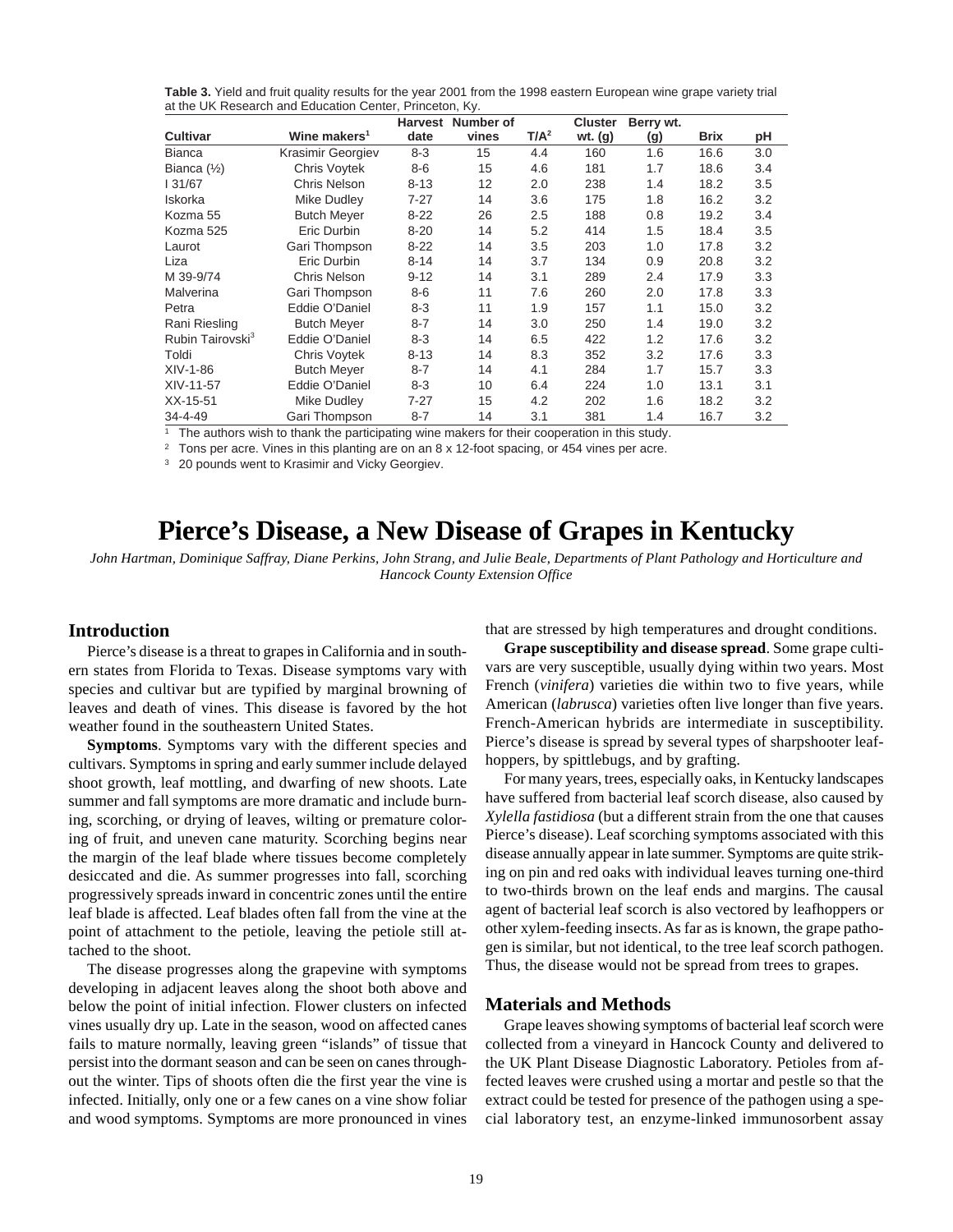<span id="page-18-0"></span>(ELISA) developed for *X. fastidiosa* ("Pathoscreen-Xf," Agdia, Inc., Elkhart, IN). Color reactions for the ELISA test were evaluated visually and by using an ELISA plate reader. To overcome doubts due the possibility that the ELISA test might give a false positive reaction, specimens were sent to a laboratory in California that specializes in testing for Pierce's disease using a rapidcycling real-time polymerase chain reaction (PCR) assay for presence of bacterial DNA (California Seed & Plant Lab., Inc., Elverta, CA).

#### **Results and Discussion**

In our laboratory, some of the samples reacted strongly positive in ELISA tests for *X. fastidiosa,* the Pierce's disease pathogen. The PCR assay done by the laboratory in California corroborated our ELISA test so the specimens again were positive. Thus, Pierce's disease of grapes caused by *X. fastidiosa* was discovered for the first time in Western Kentucky (1). This disease can be devastating to grape production, and much more Kentucky research is needed.

In other regions, *X. fastidiosa* is distributed in a wide range of monocot and dicot native plants that may be infected but not show symptoms. We do not know if the bacterium has become

established in the wild and, if so, on which plants. We have preliminary evidence that *X. fastidiosa* can live in some grasses, weeds, and woody plants here in Kentucky. These plants do not show scorch symptoms but could be reservoirs of the bacteria. We do not know if these plants harbor the Pierce's disease strain, however. Pierce's disease could be carried from infected vegetation to grapes or from diseased grapes to healthy grapes by insect vectors; however, we know little about which vectors are involved in Kentucky. Where the disease is isolated, removal of infected vines should keep further spread to a minimum.

With an emerging grape industry developing in Kentucky, it is important that growers and County Extension Agents be on the lookout for this disease. Personnel in the UK Plant Disease Diagnostic Laboratory can run specialized tests to determine the presence of the Pierce's disease bacterium.

#### **Literature Cited**

1. Bachi, P.R., J.W. Beale, J.R. Hartman, D.E. Hershman, W.C. Nesmith, and P.C. Vincelli. 2002. *Plant Diseases in Kentucky— Plant Disease Diagnostic Laboratory Summary, 2001.* UK Department of Plant Pathology. *In press.*

## **Eastern Kentucky Blueberry Cultivar Trial**

*R. Terry Jones, William Turner, Amanda Ferguson, and John C. Snyder, Department of Horticulture; David C. Ditsch, Department of Agronomy*

Although blueberries are a native fruit crop, only limited commercial acreage has been established in Kentucky. Blueberries have an excellent potential for local sales and U-pick operations. Recent research into the health benefits of small fruits including blueberries may help further increase sales. *Vaccinium* is increasing in popularity in the world of pharmaceuticals. As consumers become more conscious of the foods they eat, they may find themselves eating more blueberries. Scientists attribute the blueberry's healing powers to the flavonoid anthocyanin that is responsible for the blue color found only in the berry's peel. Anthocyanins and other flavonoids could help fight the development of cancer, cardiovascular disease, as well as eye problems such as glaucoma and poor night vision.

The high initial startup costs for blueberries, approximately \$4,000 per acre, is mainly due to land preparation, plant, and labor costs. However, after the plants reach maturity in approximately five years, the profits should steadily increase to as high as \$6,000 per acre. Farmers must make the decision to grow blueberries based on their own land and facilities.

The longevity of a properly managed blueberry crop is similar to that of a well-managed apple orchard. Blueberries require acidic soils with a pH of 4.5 to 5.2, with good drainage and high organic matter. It is best to plant more than one cultivar to ensure good pollination and a continuous harvest of berries. Harvest usually begins in early June and lasts into July.

#### **Materials and Methods**

Two blueberry plantings were established in the fall (October) of 1996 at the University of Kentucky Robinson Station at Quicksand and the Laurel Fork Demonstration Site (Table 1). The Laurel Fork site is part of the UK Robinson Forest in the southeastern corner of Breathitt County. It is at a higher elevation (1,200 feet) than Quicksand (733 feet), and apple tree phenology at this site is seven to 10 days later than similar cultivars at Quicksand. Growth, yield, and survival of various blueberry cultivars were compared between a normal silt loam site at Quicksand and a disturbed mine site (Laurel Fork). The plantings consisted of eight to 12 rows of various cultivars<sup>1</sup> in a randomized complete block design. Plants were spaced 4 feet apart in raised beds 14 feet apart. Drip irrigation with point source emitters (2 gph/plant) was installed shortly after planting. Plants were fertilized beginning in the spring of 1997. In 2001, one application of 5 pounds of 5-20-20 per 100 feet followed by two sidedressings of 2 pounds of ammonium sulfate per 100 feet of row (at bloom and again two weeks later) were applied. Netting was used at both sites to prevent loss due to birds.

*1 Some cultivars were furnished by Hartman's Plant Company, P.O. Box 100, Lacota, MI 49063 or were purchased from Fall Creek Farm & Nursery Inc., 39318 Jasper-Lowell Rd., Lowell, OR 97452. James R. Ballington at North Carolina State University and John Clark at University of Arkansas supplied other cultivars used in the trial.*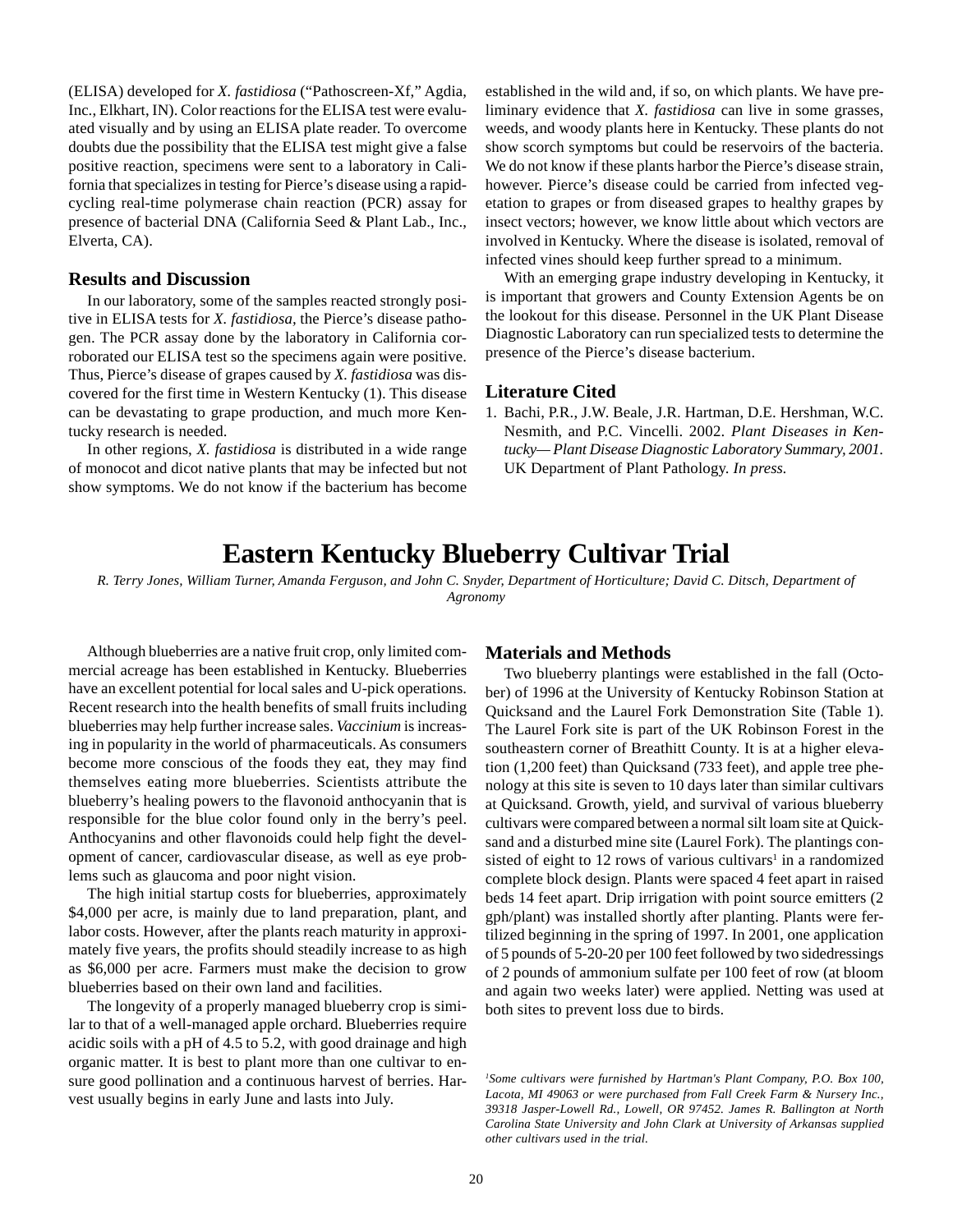#### **Results**

Twenty-one cultivars at Quicksand and 18 cultivars at Laurel Fork were tested, and results are shown in Tables 2 and 3, respectively. Late spring freezes (April 17-19, 26 ) during bud swell and bloom hurt the blueberry yields in 2001. It is believed that early maturing cultivars like Duke may have suffered greater losses. The Laurel Fork reclamation site is about 500 feet higher in elevation than Quicksand and has much better air drainage. Moreover, based on time of apple tree bloom, Laurel Fork plant development is about seven to 10 days behind that seen at Quicksand. As a result, the plants had thicker foliage, grew better, and were higher yielding in 2001 on the disturbed soil site at Laurel Fork (Table 2). This is in contrast to past years where Quicksand was the more productive site.

Briggitta was the highest yielding cultivar at Quicksand followed by Bluegold and Bluejay (Table 2). Briggitta's yield was significantly higher than 18 of the 21 cultivars tested at Quicksand and 11 of those tested at Laurel Fork. Briggitta is an attractive large-fruited cultivar that matures relatively late in Kentucky's growing season with only 51 percent of the fruit picked during the first four harvests. Ozark Blue is another attractive late-maturing berry. Even though the Ozark Blue plants were a year younger than the cultivars that were planted first, they produced the sixth highest yield. Several of the North Carolina numbered cultivars also appear to be late maturing. One North Carolina entry (NC-2675) also gave a relatively high yield at both locations and had large, very attractive berries. Late-ma-

#### **Table 1.** 1996 Laurel Fork and Quicksand soil test results.

| Location                           |     | pH Buf-pH P K |  |                      | Ca Mg Zn |  |  |  |  |  |
|------------------------------------|-----|---------------|--|----------------------|----------|--|--|--|--|--|
| Laurel Fork mine site <sup>1</sup> | 5.9 | 7.2           |  | 46 206 1057 541 10.7 |          |  |  |  |  |  |
| Quicksand                          |     | 6.5           |  | 14 173 1497 126 5.1  |          |  |  |  |  |  |
|                                    |     |               |  |                      |          |  |  |  |  |  |

Mine soil pH adjusted with granular sulfur at 2.5 lb/100 sq ft in late summer 1996, 2 months prior to planting. Both sites received 2.5 cubic ft of Canadian peat/50 sq ft of bed area prior to raised bed formation. Additional peat (0.13 cubic ft) was placed in each hole at planting. Granular elemental sulfur (0.75 lb./100 sq ft) was applied to the beds at Quicksand.

turing blueberries in Kentucky will require protective sprays to prevent damage by Japanese beetles.

Briggitta was the highest yielding blueberry variety at Laurel Fork (Table 3) followed by Patriot, Reka, Bluecrop, Toro, Bluegold, and Nelson. The largest berry sizes were those of NC-2675 and Toro followed by Briggitta and Sierra. Based on appearance, the most attractive blueberries at Quicksand were Briggitta, Ozark Blue, NC-2675, and Toro. At Laurel Fork, Briggitta, Bluecrop, Toro, Bluegold, Nelson, Sierra, and NC-2675 were judged to be the most attractive. At both locations berries of the cultivar Reka failed to color up properly (reddish-white instead of blue) and would have been difficult to sell.

These data represent only the second harvest response from the various cultivars after three and a half to four and a half years of growth. Additional harvests and observations will be needed to determine which cultivars are the best performing over

|                       |                      | <b>Table 2.</b> Tickle and guality of blucberry cultivars at Quicksand, ivy., 2001. |                       |                    |                         |                            |                             |
|-----------------------|----------------------|-------------------------------------------------------------------------------------|-----------------------|--------------------|-------------------------|----------------------------|-----------------------------|
|                       | <b>Fruit yield</b>   | <b>Berry size</b>                                                                   | <b>Visual</b><br>size |                    |                         | % total fruit<br>first two | % total fruit<br>first four |
| Cultivar <sup>1</sup> | Ib/bush <sup>2</sup> | oz/berry <sup>2</sup>                                                               | rating $3$            | Taste <sup>4</sup> | Appearance <sup>5</sup> | harvests <sup>6</sup>      | harvests <sup>6</sup>       |
| <b>Briggitta</b>      | 7.1A                 | 0.05 ABC                                                                            | VL                    | <b>ST</b>          | A+                      | 2                          | 51                          |
| Bluegold              | 5.6 AB               | 0.04 ABCD                                                                           | LM                    | $\top$             | A                       | 27                         | 61                          |
| Bluejay               | 5.0 ABC              | 0.03 BCD                                                                            | M                     | <b>SB</b>          | A                       | 37                         | 87                          |
| <b>Blueray</b>        | 4.0 BCD              | 0.06A                                                                               | VL                    | <b>ST</b>          | A                       | 26                         | 82                          |
| Reka                  | 3.9 BCD              | $0.03$ CD                                                                           | <b>SM</b>             | T                  | А-                      | 42                         | 81                          |
| Ozarkblue*            | 3.7 BCD              | $0.06$ AB                                                                           | VL                    | <b>ST</b>          | A+                      | 0.8                        | 33                          |
| NC-2675*              | 3.7 BCD              | 0.06A                                                                               | VL                    | <b>ST</b>          | $A+$                    | 25                         | 76                          |
| NC-2852*              | 3.5 BCD              | 0.03D                                                                               | SΜ                    | S                  | A                       | 10                         | 46                          |
| Ornablue              | 3.3 BCD              | 0.02 <sub>D</sub>                                                                   | S                     | <b>BT</b>          | A                       | 38                         | 73                          |
| NC-1852*              | 3.2 BCD              | 0.05 ABC                                                                            | M                     | <b>ST</b>          | A                       | 37                         | 85                          |
| O'Neal                | 3.2 BCD              | 0.04 ABCD                                                                           | M                     | <b>SB</b>          | A                       | 53                         | 97                          |
| Bluecrop              | 3.1 BCD              | 0.04 ABCD                                                                           | ML                    | <b>ST</b>          | A                       | 21                         | 69                          |
| NC-1832*              | 3.0 BCD              | 0.04 BCD                                                                            | M                     | <b>SB</b>          | A                       | $\overline{0}$             | 4                           |
| NC-1827*              | 3.0 BCD              | $0.03$ CD                                                                           | M                     | T                  | A                       | $\Omega$                   | 5                           |
| Sierra                | 2.9 BCD              | 0.04 ABCD                                                                           | L                     | <b>SB</b>          | A                       | 33                         | 94                          |
| Toro                  | 2.9 BCD              | 0.05 ABC                                                                            | L                     | SB                 | A+                      | 36                         | 93                          |
| Patriot               | 2.8 BDC              | 0.04 ABCD                                                                           | LM                    | <b>ST</b>          | A                       | 45                         | 91                          |
| Nelson                | 2.7 DC               | 0.05 ABCD                                                                           | M                     | <b>ST</b>          | A                       | 8                          | 52                          |
| Duke                  | 2.7 DC               | 0.05 ABCD                                                                           | LM                    | <b>ST</b>          | A                       | 84                         | 100                         |
| Spartan               | 1.7 <sub>D</sub>     | 0.05 ABC                                                                            | VL                    | S                  | A                       | 46                         | 87                          |
| Jersey                | 1.7 <sub>D</sub>     | $0.03$ CD                                                                           | M                     | <b>SB</b>          | A                       | 6                          | 72                          |
| LSD <sup>2</sup>      | 1.98                 | 0.02                                                                                |                       |                    |                         |                            |                             |

|  |  |  |  | Table 2. Yield and quality of blueberry cultivars at Quicksand, Ky., 2001. |  |  |  |
|--|--|--|--|----------------------------------------------------------------------------|--|--|--|
|--|--|--|--|----------------------------------------------------------------------------|--|--|--|

\* Cultivars followed by an \* are one year younger than the other cultivars in the trial.

<sup>1</sup> In descending order of yield.

<sup>2</sup> Numbers followed by the same letter within columns are not significantly different ( $P = 0.05$ ).

<sup>3</sup> Visual size ratings:  $S = \text{small}$ ,  $M = \text{medium}$ ,  $L = \text{large}$ ,  $VL = \text{very large}$ .

4 Informal taste ratings:  $S =$  sweet,  $T =$  tart,  $B =$  bland.

<sup>5</sup> Appearance ratings:  $A = b$ elow average,  $A = a$ verage,  $A + a$  = above average.

<sup>6</sup> Harvest dates: 6/08, 6/15, 6/20, 6/29, 7/09, 7/16 (38 day harvest season).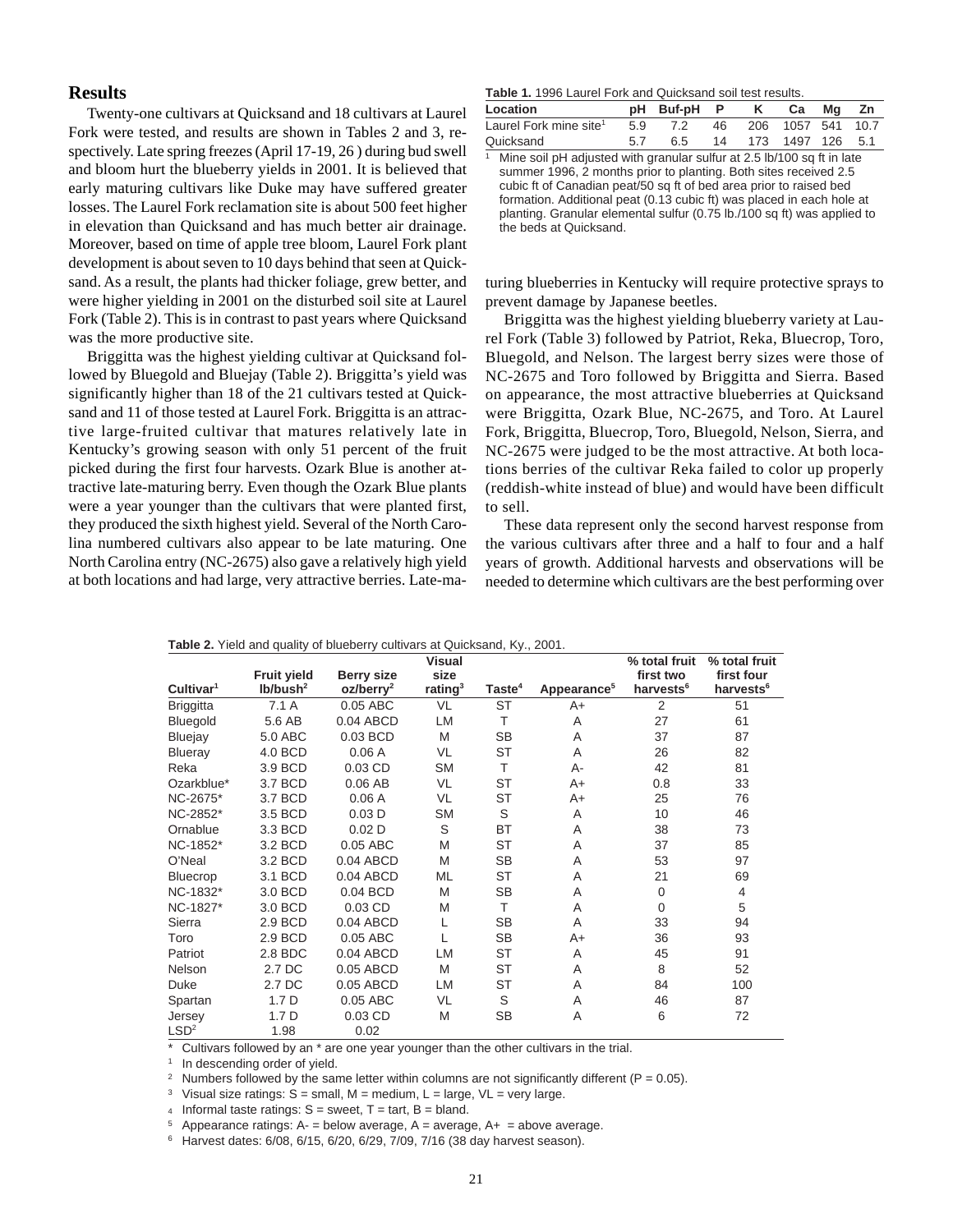<span id="page-20-0"></span>**Table 3.** Yield and quality of blueberry cultivars at Laurel Fork mine site, 2001.

|                       | <b>Fruit yield</b>   | <b>Berry size</b>     | <b>Visual</b><br>size |                    |                         | % total fruit<br>first two | % total fruit<br>first four |
|-----------------------|----------------------|-----------------------|-----------------------|--------------------|-------------------------|----------------------------|-----------------------------|
| Cultivar <sup>1</sup> | Ib/bush <sup>2</sup> | oz/fruit <sup>2</sup> | rating $3$            | Taste <sup>4</sup> | Appearance <sup>5</sup> | harvests <sup>6</sup>      | harvests <sup>6</sup>       |
| <b>Briggitta</b>      | 8.4 A                | $0.05$ BC             | VL                    | <b>ST</b>          | $A+$                    | 7                          | 56                          |
| Patriot               | 7.1 AB               | 0.04 CDEFG            | LM                    | <b>ST</b>          | A                       | 48                         | 82                          |
| Reka                  | 6.6 ABC              | 0.04 DEFG             | M                     | ST                 | $A -$                   | 43                         | 62                          |
| <b>Bluecrop</b>       | 6.5 ABCD             | 0.05 CDE              | L                     | <b>SB</b>          | $A+$                    | 28                         | 61                          |
| Toro                  | 6.3 ABCD             | $0.06$ AB             | VL                    | S                  | $A+$                    | 24                         | 75                          |
| Bluegold              | 6.2 ABCD             | 0.04 CDEFG            | <b>LM</b>             | T                  | $A+$                    | 25                         | 63                          |
| <b>Nelson</b>         | 6.0 ABCD             | 0.05 CDEF             | L                     | <b>ST</b>          | $A+$                    | 24                         | 67                          |
| Ornablue              | 5.2 BCD              | $0.02$ H              | S                     | <b>SB</b>          | A                       | 40                         | 78                          |
| Sierra                | 5.0 BCD              | 0.05 BCD              | VL                    | <b>ST</b>          | $A+$                    | 36                         | 84                          |
| Blueray               | 4.2 CDE              | 0.04 FG               | M                     | S                  | A                       | 42                         | 83                          |
| <b>Bluejay</b>        | 4.0 DE               | 0.03 <sub>G</sub>     | M                     | S                  | A                       | 60                         | 93                          |
| Duke                  | 4.0 DE               | 0.05 CDEF             | L                     | S                  | A                       | 84                         | 99                          |
| NC-2675*              | 2.0 EF               | 0.07A                 | VL                    | S                  | $A+$                    | 80                         | 95                          |
| O'Neal*               | 1.9 EF               | 0.04 CDEFG            | M                     | <b>SB</b>          | A                       | 79                         | 98                          |
| NC-1852*              | 0.9 F                | 0.05 CDE              | M                     | S                  | A                       | 95                         | 100                         |
| NC-1832*              | 0.7F                 | $0.01$ H              | S                     | <b>ST</b>          | A                       | $\Omega$                   | 39                          |
| NC-2852*              | 0.6F                 | 0.04 EFG              | <b>SM</b>             | <b>ST</b>          | A                       | 58                         | 92                          |
| <b>NC-1827</b>        | 0.4F                 | $0.01$ H              | <b>SM</b>             | <b>ST</b>          | A                       | $\mathbf 0$                | 71                          |
| LSD <sup>2</sup>      | 2.3                  | 0.01                  |                       |                    |                         |                            |                             |

Cultivars followed by an \* are one year younger than the other cultivars in the trial.

<sup>1</sup> In descending order of yield.

<sup>2</sup> Numbers followed by the same letter within columns are not significantly different ( $P = 0.05$ ).

<sup>3</sup> Visual size ratings:  $S = \text{small}$ ,  $M = \text{medium}$ ,  $L = \text{large}$ ,  $VL = \text{very large}$ .

<sup>4</sup> Informal taste ratings:  $S =$  sweet,  $T =$  tart,  $B =$  bland.

<sup>5</sup> Appearance ratings:  $A = b$ elow average,  $A = a$ verage,  $A + a$  = above average.

<sup>6</sup> Harvest dates: 6/08, 6/15, 6/20, 6/29, 7/09, 7/16 (38 day harvest season).

time in Kentucky. For additional information and trial results see also:

- Jones, R. Terry, William Turner, and John C. Snyder. 2000. Eastern Kentucky Blueberry Trial. *2000 Fruit and Vegetable Crops Research Report*. PR-436:18-19.
- Strang, John, R. Terry Jones, and G. R. Brown. 1989. *Growing Highbush Blueberries in Kentucky*. University of Kentucky College of Agriculture Cooperative Extension Service, Publication HO-60.
- Wolfe, Dwight, and Gerald Brown. 2000. Western Kentucky Blueberry Trial. *2000 Fruit and Vegetable Crops Research Report*. PR-436:20.

Wolfe, Dwight and Gerald Brown. 1999. Blueberry Cultivar Trial. *1999 Fruit and Vegetable Crops Research Report.* PR-423:17.

Wolfe, Dwight, and Gerald Brown. 1998. Blueberry Cultivar Trial. *1998 Fruit and Vegetable Crops Research Report*. PR-410:17.

## **Western Kentucky Blueberry Cultivar Trial**

*Dwight Wolfe and Gerald R. Brown, Department of Horticulture*

### **Introduction**

The blueberry is a fruit crop native to North America. At present, Kentucky blueberries have a small established commercial market and an excellent potential for local sales, U-pick, and home use. Blueberries have recently been touted for their health benefits because of their high levels of antioxidants. Also, highbush blueberries have been a good supplemental crop for some Kentucky growers. For these reasons, the goal of this study was to evaluate highbush blueberry varieties for adaptability to Kentucky.

#### **Materials and Methods**

This blueberry cultivar trial was established in the spring of 1993 at the UK College of Agriculture Research and Education Center at Princeton. The planting consisted of eight cultivars spaced 4 feet apart within rows spaced 14 feet apart. Prior to planting, the pH was reduced from above 6 to 5.4 with elemental sulfur. The planting has been mulched yearly with sawdust and is trickle irrigated using 1 gph vortex emitters. Plants were netted during the last week of May, and fruit was harvested from the first week of June through the first week of July.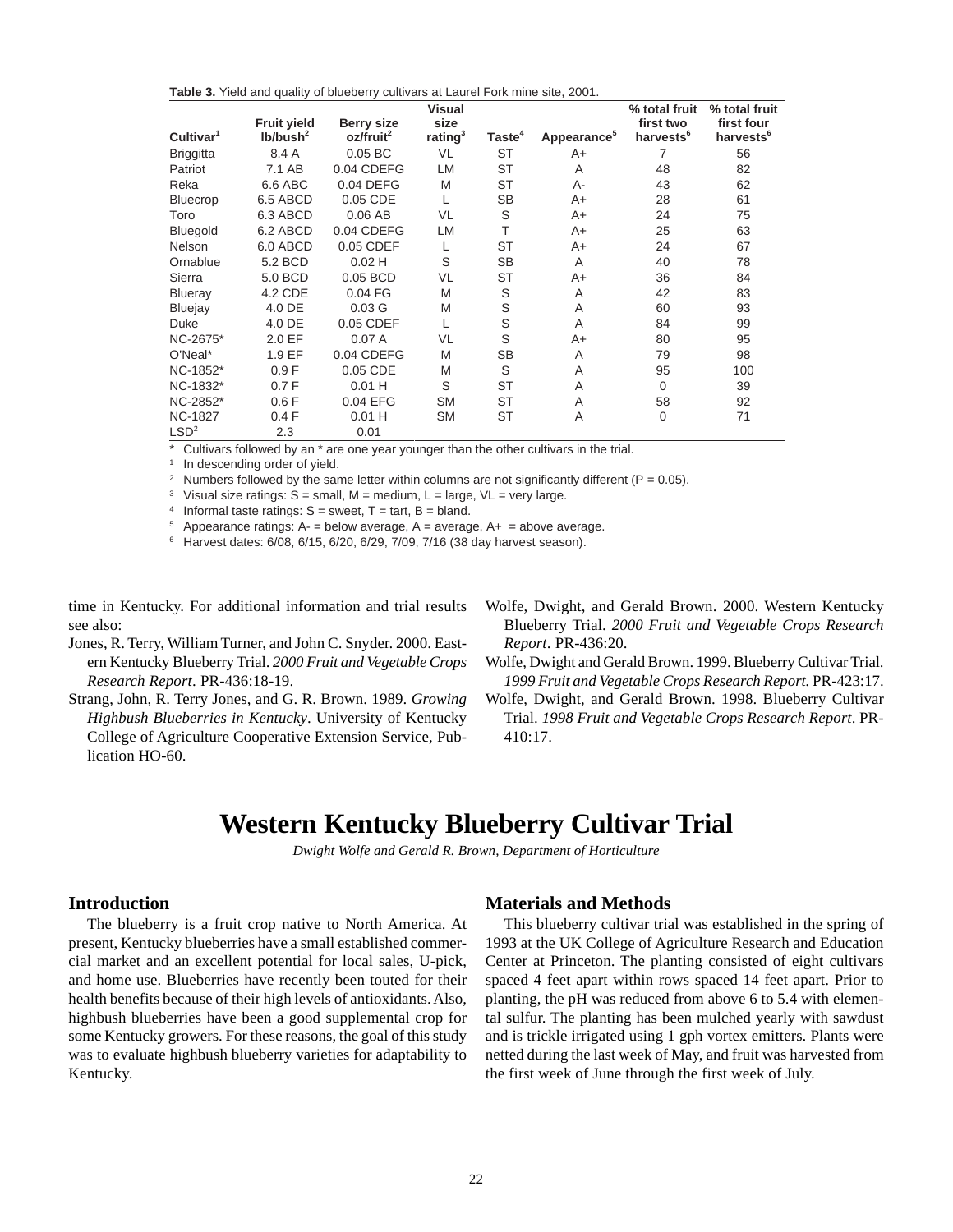## **Results and Discussion**

Cumulative yield from 1995 through 2001, the 2001 yields, and average percentage of fruit ripe by the end of the first and third weeks of June are shown in Table 1. Yields in 2001 averaged about one-third lower than those reported in 2000 (3). This was probably the result of several freezes occurring throughout the month of March 2001. Duke and Sierra have produced the most fruit (cumulative yield) to date, although Nelson produced the most fruit in 2001.

#### Table 1. Yields of blueberry cultivars in Western Kentucky.<sup>1</sup>

|                       | Yield (lb/bush)   |      | Average percent ripe<br>fruit at end of week<br>in June 2000 |     |  |  |
|-----------------------|-------------------|------|--------------------------------------------------------------|-----|--|--|
| Cultivar <sup>2</sup> | <b>Cumulative</b> | 2001 | 1st                                                          | 3rd |  |  |
| Sierra                | 50.7              | 8.7  | 0                                                            | 85  |  |  |
| Duke                  | 50.1              | 6.3  | 44                                                           | 100 |  |  |
| Nelson                | 47.8              | 10.5 | 0                                                            | 48  |  |  |
| Toro                  | 47.5              | 8.7  | 0                                                            | 72  |  |  |
| <b>Bluecrop</b>       | 45.0              | 9.1  | 0                                                            | 79  |  |  |
| <b>Blue Gold</b>      | 41.8              | 6.2  | 0                                                            | 93  |  |  |
| Sunrise               | 29.2              | 3.5  | 48                                                           | 100 |  |  |
| Patriot               | 26.6              | 4.1  | 0                                                            | 100 |  |  |
| LSD(0.05)             | 5.6               | 1.8  |                                                              |     |  |  |

The planting was established in April 1993. Plant spacing is 4 feet between bushes in rows 14 feet apart. There are three bushes/cultivar/rep combination.

<sup>2</sup> In descending order of cumulative yield (1995-2001).

Duke and Sunrise have been the earliest ripening cultivars in this planting, with 44 percent and 48 percent respectively of their fruit ripening during the first week of June this year. Nelson was the latest ripening cultivar again this year, with only half of its fruit being picked by the third week of July 2001.

These results should be useful to growers in choosing blueberry cultivars. The potential labor conflicts of blueberry harvest with the production and/or harvest of other crops may have to be evaluated, especially with regard to the highest yielding cultivar. Additional factors important for cultivar selection are discussed in other publications (1,2).

## **Literature Cited**

- 1. John Strang, Terry R. Jones, and G. R. Brown, 1989. *Growing Highbush Blueberries in Kentucky.* University of Kentucky College of Agriculture Cooperative Extension Service, Publication HO-60.
- 2. Dwight Wolfe and Gerald R. Brown. 1999. Blueberry Cultivar Trial. Kentucky Fruit Facts. 1-99:2.
- 3. Dwight Wolfe and Gerald R. Brown. 2001. Western Kentucky Blueberry Cultivar Trial. *2000 Fruit and Vegetable Crops Research Report,* PR-436:20.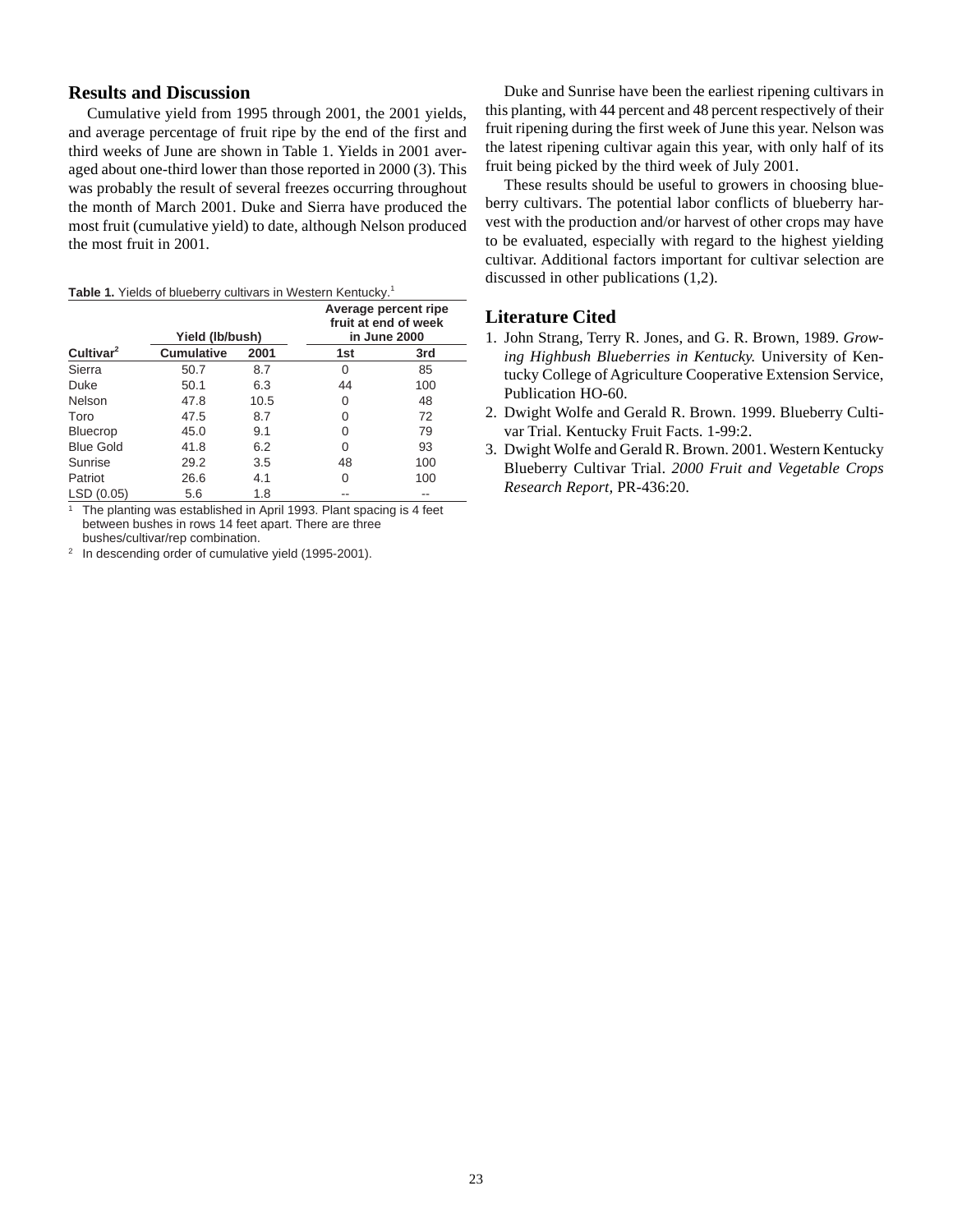## **Bell and Specialty Pepper Evaluations for Bacterial Spot Resistance, Yield, and Quality**

*Brent Rowell, R. T. Jones, W. Nesmith, A. Satanek, W. Turner, and J.C. Snyder, Department of Horticulture*

## <span id="page-22-0"></span>**Introduction**

After completing a three-year (1995-97) evaluation of bell pepper cultivars under induced bacterial spot (*Xanthomonas campestris* pv. *vesicatoria* or *Xcv*) and bacterial spot-free environments, we began a new series of trials in 2000 to compare new cultivars with previously recommended cultivars that were either highly resistant ('Boynton Bell') and/or that had very attractive fruits ('X3R Wizard'). While spot-resistant pepper cultivars with the *Bs2* gene (resistance to *Xcv* races 1, 2, and 3) gained widespread acceptance in the state, a number of new resistant cultivars has been released since 1997. In addition to bells, we also wanted to screen a large number of hot and specialty peppers, some of which also carry the *Bs2* gene. Out-of-state buyers have expressed a strong interest in sourcing hot and specialty peppers from Kentucky. Bell varieties were tested again in replicated trials at two locations in 2001, while hot and specialty peppers were observed for a second year in non-replicated 'RACE' trials at the same locations.

### **Materials and Methods**

Near-duplicate trials were planted at the Horticultural Crops Research Station in Lexington (LEX) and at an isolated location in Eastern Kentucky at the Robinson Experiment Station in Quicksand (QSND). Sixteen bell and 46 hot and specialty pepper cultivars were seeded in the greenhouse at LEX on 26 March. Seedlings were grown in 72-cell plastic trays and transplanted to the field on 16 May (LEX). Fourteen of the same bell cultivars and all of the same hot/specialty cultivars were transplanted at QSND on 29-30 May. Each LEX trial received 62 lb N/acre prior to planting supplemented by an additional 38 lb N/acre divided into three weekly fertigations from 27 June to 12 July (100 lb N/acre season total). Trials at QSND received preplant applications of 50 lb N/acre supplemented by 60 lb N/acre divided into four fertigations applied from 13 June to 20 July (110 lb N/acre season total). Phosphorus and potassium were applied prior to planting at both locations according to soil test recommendations.

Plots at both locations consisted of 16 plants in double rows with four replications in a randomized complete block design for bells and in single plots for hot and specialty peppers. All were planted on raised beds with black plastic mulch and drip irrigation. Plants of all cultivars were spaced 12 inches apart in the row with 15 inches between the two rows on each bed. Beds were 6 feet apart from center to center. A tank mix of maneb+fixed copper was applied weekly for bacterial spot (BLS) protection at Lexington.

No preventive fungicide treatments were applied at QSND in order to encourage the development of a natural BLS epidemic. No insecticides were required in the field at LEX or QSND. A pheromone trap for adult male European corn borers was placed adjacent to the trial field at LEX.

Thirteen new bell cultivars with the *Bs2* gene were compared with resistant controls 'Boynton Bell' and 'X3R Wizard' and with a susceptible control, 'King Arthur' (*Bs1* only, Table 1). The 13 new cultivars included seven from the 2000 trial and six that were tested for the first time in 2001. Mature green fruits were harvested four times in LEX and twice at QSND.

Marketable fruits were graded and weighed according to size class (U.S. No. 1 extra large, large, medium). We also weighed misshapen fruits that could be marketed to foodservice as "choppers" (LEX only). Yields in each size class were multiplied by their respective wholesale market prices to determine gross returns ("income") for each cultivar. The income variable has been a good indicator of a cultivar's overall performance, taking into account yields of the different size classes and their price differentials. Prices from 2000 were also used for the 2001 trials.

Hot and specialty peppers included a group of 13 jalapeño cultivars of which two had the *Bs2* resistance gene ('X3R Ixtapa' and 'El Rey'= SAX 7603) and others claiming multiple virus resistance (Table 3). These were compared with 'Mitla'. Other pepper types included were three serrano cultivars, six anaheim cultivars, seven poblano/ancho cultivars (entry SVR 35-4845-7 has the *Bs2* gene), four Italian/cubanelle cultivars, four hot banana/wax cultivars (X3R Hot Spot and SVR 35-4846-7 with *Bs2* gene), six sweet banana/wax cultivars ('Pageant', 'Sweet Spot', and PX 35-4360-7 with *Bs2* gene), two fresno cultivars, and two pepperoncini cultivars (Tables 4 and 5).

**Fruit appearance ratings**. All bell pepper fruits harvested from all replications at the second harvest (July 19) at LEX were laid out in the field for careful examination and quality ratings. All fruits from single plots of hot and specialty pepper cultivars were evaluated in the same way at LEX on July 30. Bell pepper fruits from two replications were evaluated at QSND (August 9, first harvest). Overall appearance ratings took several things into account, including, in order of importance, overall attractiveness, shape, smoothness, degree of "flattening" (bell cultivars only), color, and uniformity of shape.

**Plant support requirements**. Some of the hot and specialty pepper cultivars required staking and tying in these trials that used close spacings, double rows, and plastic mulch with drip irrigation. All specialty cultivars at LEX were inspected at maximum fruit load to determine if staking and tying were needed; those requiring support are indicated in Tables 4 and 5. Tomato stakes (shorter stakes could also have been used) were driven into the ground at the four corners of individual plots; plants were "fenced in" by running a string (tomato twine) around these four stakes. A single stringing was adequate for some cultivars, while others required two or three successive stringings.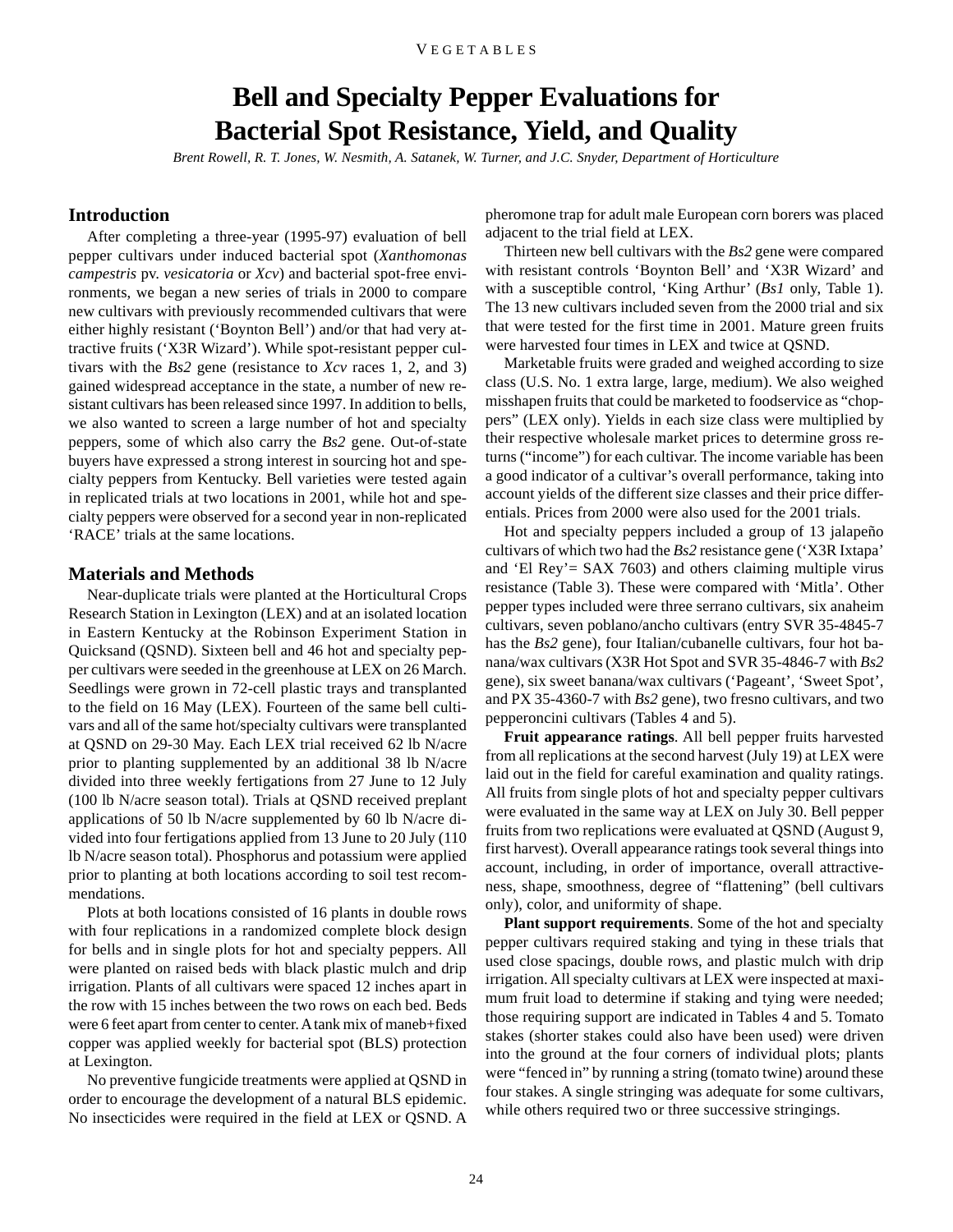|  | Table 1. Yields, gross returns, and appearance of bell pepper cultivars under bacterial spot-free conditions in |  |  |  |
|--|-----------------------------------------------------------------------------------------------------------------|--|--|--|
|  | Lexington, Ky.; yield and returns data are means of four replications.                                          |  |  |  |

|                                                 |                | Tot. mkt.                      |                  |                        |                           |                                 |                           |                    |                                           |
|-------------------------------------------------|----------------|--------------------------------|------------------|------------------------|---------------------------|---------------------------------|---------------------------|--------------------|-------------------------------------------|
| <b>Cultivar</b>                                 | Seed<br>source | vield <sup>1</sup><br>(tons/A) | %XL<br>$+Large2$ | $Income3$<br>(\$/acre) | <b>Shape</b><br>unif. $4$ | Overall<br>appear. <sup>5</sup> | No.<br>lobes <sup>6</sup> | <b>Fruit color</b> | <b>Comments</b>                           |
| X3R Aristotle                                   | S              | 25.0                           | 89               | 10,180                 | 4                         |                                 | 3                         | dk green           | most fruits longer than wide              |
| King Arthur                                     | S              | 22.5                           | 88               | 9,079                  | 3                         | 5                               | 4                         | light-med green    | deep blossom-end cavities                 |
| 4 Star                                          | <b>RG</b>      | 22.2                           | 86               | 9,111                  | 3.5                       | 6                               | 4                         | light-med green    |                                           |
| <b>Boynton Bell</b>                             | HM             | 21.7                           | 92               | 9,003                  | 3                         | 5                               | 3                         | med-dk green       | ~15% of fruits 2-lobed (pointed)          |
| Corvette                                        | S              | 20.6                           | 88               | 8,407                  | 3                         | 6                               | 3&4                       | med-dk green       | $~10\%$ elongated (2-lobed)               |
| X3R Red Knight                                  | S              | 20.5                           | 90               | 8,428                  | 3                         | 5                               | 4                         | med-dk green       |                                           |
| SP 6112                                         | <b>SW</b>      | 20.2                           | 78               | 8,087                  | 4                         | 6                               | 3                         | med green          |                                           |
| Conquest                                        | HM             | 20.0                           | 85               | 8,021                  | $\overline{2}$            | 5                               | 3&4                       | light-med green    | deep stem-end cavities, many<br>misshapes |
| Orion                                           | EZ             | 20.0                           | 93               | 8,219                  | 4                         | 6                               | 4                         | med-dk green       |                                           |
| Lexington                                       | S              | 19.8                           | 87               | 8,022                  | 3.5                       | 6                               | 3                         | dk green           |                                           |
| PR99Y-3                                         | <b>PR</b>      | 19.5                           | 87               | 7,947                  | 3                         | 5                               | 3&4                       | med green          | many misshapen fruits                     |
| Defiance                                        | S              | 18.7                           | 87               | 7,568                  | 4                         | 7                               | 3&4                       | dk green           |                                           |
| X3R Ironsides                                   | S              | 18.4                           | 92               | 7,585                  | 4                         | 6                               | 3                         | med green          | ~5% w/deep stem-end cavities              |
| X3R Wizard                                      | S              | 18.0                           | 92               | 7,447                  | 3                         | 6                               | 3&4                       | dk green           |                                           |
| RPP 9430                                        | <b>RG</b>      | 17.3                           | 89               | 7,029                  | 3                         | 6                               | 4                         | med-dk green       | ~10% of fruits elongated                  |
| <b>ACX 209</b>                                  | AC             | 17.2                           | 89               | 7,035                  | 3.5                       | 6                               | 3                         | med green          |                                           |
| <b>Waller-Duncan LSD</b><br>(P <sub>0</sub> 05) |                | 5.2                            | 7                | 2,133                  |                           |                                 |                           |                    |                                           |

(P<0.05)

<sup>1</sup> Total marketable yield included yields of U.S. Fancy and No. 1 fruits of medium (>2.5 in. diameter) size and larger plus misshapen but sound fruit which could be sold as "choppers" to foodservice buyers.

<sup>2</sup> Percentage of total yield that was extra-large (>3.5 in. diameter) and large (>3 in. diameter but  $\leq$  3.5 in. diam.).

<sup>3</sup> Income = gross returns per acre; average 2000 season local wholesale prices were multiplied by yields from different size/grade categories: \$0.21/lb for extra-large and large, \$0.16/lb for mediums, and \$0.13/lb for "choppers," i.e. misshapen fruits.

<sup>4</sup> Average visual uniformity of fruit shape where  $1 =$  least uniform,  $5 =$  completely uniform.

<sup>5</sup> Visual fruit appearance rating where 1 = worst, 9 = best, taking into account overall attractiveness, shape, smoothness, degree of flattening, color, and shape uniformity; all fruits from all four replications observed at the second harvest (July 19).

 $6$  3&4 = about half and half 3- and 4-lobed; 3 = mostly 3-lobed; 4 = mostly 4-lobed.

|                               |                | Tot. mkt.                         |                  |                        |                           |                                 |                           |                    |                                     |
|-------------------------------|----------------|-----------------------------------|------------------|------------------------|---------------------------|---------------------------------|---------------------------|--------------------|-------------------------------------|
| Cultivar                      | Seed<br>source | $v$ ield <sup>1</sup><br>(tons/A) | %XL<br>$+Large2$ | $Income3$<br>(\$/acre) | <b>Shape</b><br>unif. $4$ | Overall<br>appear. <sup>5</sup> | No.<br>lobes <sup>6</sup> | <b>Fruit color</b> | <b>Comments</b>                     |
| 4 Star                        | <b>RG</b>      | 18.4                              | 86               | 7,496                  | --                        |                                 |                           |                    |                                     |
| X3R Red Knight                | S              | 18.0                              | 90               | 7,344                  | 3                         | 6                               | 3                         | med green          | earlier maturing; some red fruits   |
| Defiance                      | S              | 17.8                              | 87               | 7,256                  | 3.5                       | $\overline{7}$                  | 3&4                       | med-dk green       | nice blocky fruits                  |
| X3R Aristotle                 | S              | 17.4                              | 90               | 7,164                  | 3                         | 5                               | 3                         | med-dk green       | some 2-lobed fruits                 |
| RPP 9430                      | <b>RG</b>      | 17.3                              | 88               | 7,105                  | --                        | --                              | --                        |                    |                                     |
| X3R Ironsides                 | S              | 16.7                              | 83               | 6,794                  | 2                         | 5                               | 3                         | light-med green    | some 2-lobed                        |
| PR99Y-3                       | <b>PR</b>      | 16.0                              | 86               | 6,508                  | 3                         | 5                               | 3                         | light-med green    | deep stem end; some 2-lobed         |
| Conquest                      | HM             | 15.9                              | 91               | 6,560                  | 3                         | 5                               | 3                         | med green          | slightly elongated; some red fruits |
| Orion                         | EZ             | 15.8                              | 86               | 6,486                  | 3                         | 5                               | 3                         | med green          |                                     |
| SP 6112                       | <b>SW</b>      | 15.5                              | 81               | 6,290                  | 3                         | 5                               | 3                         | med-dk green       | many small fruits                   |
| Corvette                      | S              | 15.1                              | 86               | 6,194                  | 3.5                       | 5                               | 3                         | med green          | some 2-lobed                        |
| <b>Boynton Bell</b>           | HM             | 14.9                              | 77               | 5,978                  | 3                         | 5                               | 3                         | med green          |                                     |
| <b>ACX 209</b>                | AC             | 14.7                              | 82               | 5,994                  | 3                         | 5                               | $2,3,4^6$                 | med green          | many 2&3-lobed fruits; elongated    |
| King Arthur                   | S              | 14.3                              | 77               | 5,746                  | 2                         | 4                               | 3&4                       | med green          |                                     |
| Lexington                     | S              | 13.6                              | 82               | 5,520                  | 3                         | 5                               | 3                         | dk green           | many small and flattened fruits     |
| X3R Wizard                    | S              | 12.8                              | 90               | 5,289                  | 4                         | 6                               | 3&4                       | dk green           | nice; slightly elongated            |
| Waller-Duncan LSD<br>(P<0.05) |                | ns                                | 12.2             | ns                     |                           |                                 |                           |                    |                                     |

**Table 2.** Yields, gross returns, and appearance of bell pepper cultivars at Quicksand, Ky.; yield and returns data are means of four replications. All cultivars except King Arthur have the Bs2 gene for resistance to bacterial spot races 1, 2, and 3.

 $1$  Total marketable yield included yields of U.S. Fancy and No. 1 fruits of medium (>2.5 in. diameter) size and larger.

<sup>2</sup> Percentage of total yield that was extra-large (>3.5 in. diameter) and large (>3 in. diameter but  $\leq$  3.5 in. diam.).

<sup>3</sup> Income = gross returns per acre; average 2000 season local wholesale prices were multiplied by yields from different size/grade categories:

\$0.21/lb for extra-large and large, \$0.16/lb for mediums.

<sup>4</sup> Average visual uniformity of fruit shape where  $1 =$  least uniform,  $5 =$  completely uniform.

<sup>5</sup> Visual fruit appearance rating where 1 = worst, 9 = best, taking into account overall attractiveness, shape, smoothness, degree of flattening, color, and shape uniformity; all fruits from two replications observed at the first harvest (Aug 9).

 $6$  3&4 = about half and half 3- and 4-lobed; 3 = mostly 3-lobed; 4 = mostly 4-lobed; 2,3,4 = about equal numbers of 2-, 3-, and 4-lobed.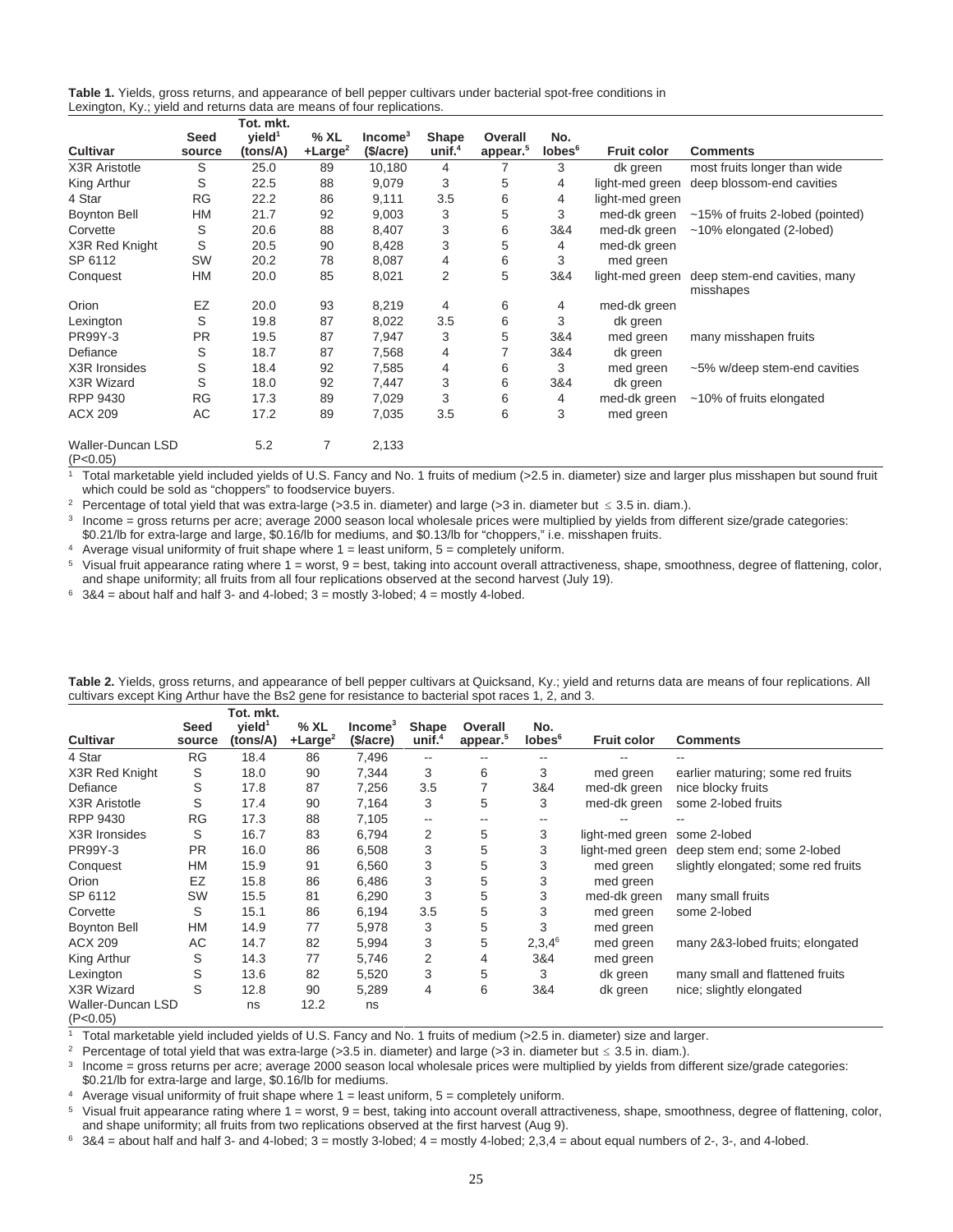**Table 3.** Yields from single plots of jalapeno pepper cultivars at Lexington and Quicksand with fruit characteristics from Lexington, Ky., 2001.

|                                      |                |                                   |             |                  |                       |             | <b>Fruit characteristics</b> |           |                                |                    |                                                |  |
|--------------------------------------|----------------|-----------------------------------|-------------|------------------|-----------------------|-------------|------------------------------|-----------|--------------------------------|--------------------|------------------------------------------------|--|
|                                      |                |                                   | Mkt. yield  |                  |                       |             | Average <sup>4</sup>         |           |                                |                    |                                                |  |
| <b>Cultivar</b><br>(resistance gene) | Seed<br>source | <b>LEX</b><br>$-$ (tons/acre) $-$ | <b>QSND</b> | BLS <sup>2</sup> | Cracking <sup>3</sup> | Ln<br>(in.) | <b>Diam</b><br>(in.)         | Wt<br>(g) | Appear.<br>rating <sup>5</sup> | Color <sup>6</sup> | <b>Comments</b>                                |  |
| Coyame                               | S              | 27.4                              | $-1$        | 2                | 3                     | 3.2         | 1.3                          | 34        | 7                              | mg-dg              | ~10-20% slightly crescent-<br>shaped           |  |
| X3R Ixtapa (Bs2)                     | S              | 26.1                              | 10.4        | $\overline{2}$   | 3                     | 3.2         | 1.3                          | 28        | 6                              | mg-dg              | Some stubby, misshapen<br>(~2%); ~10% purpling |  |
| <b>RPP 7042-VP</b>                   | <b>RG</b>      | 24.9                              | 19.2        | 2                | 4                     | 3.3         | 1.1                          | 25        | 7                              | mg                 |                                                |  |
| Summer Heat 6000                     | AC             | 23.6                              | 19.8        | 2                | 3                     | 3.4         | 1.3                          | 34        | 7                              | mg-dg              | Nice; ~50% very slightly curved                |  |
| Mitla                                | S              | 23.4                              | 20.1        |                  | 3                     | 2.9         | 1.1                          | 24        |                                | mg-dg              | Nice                                           |  |
| El Rey (Bs2)                         | SK/SW          | 23.1                              | 12.9        |                  | 3                     | 3.1         | 1.3                          | 35        | 5                              | mg                 | Taper not always smooth                        |  |
| Torreon                              | S              | 22.9                              | 20.7        | 2                | 3                     | 3.3         | 1.2                          | 27        | 6                              | mg-dg              |                                                |  |
| <b>Ballpark</b>                      | S              | 21.7                              | 16.2        | 2                | 2                     | 3.6         | 1.0                          | 28        | 6                              | mg-dg              | Some crescent-shaped<br>(~10-15%)              |  |
| Grande                               | S              | 21.4                              | 18.0        | 4                | 3                     | 3.2         | 1.2                          | 30        | 6                              | mg                 | ~5% with purple (anthocyanin)<br>areas         |  |
| <b>HMX 3677</b>                      | <b>HM</b>      | 21.3                              | 16.1        | 2                | 4                     | 3.0         | 1.3                          | 26        | 7                              | dg                 |                                                |  |
| Hybrid No. 7                         | <b>RU</b>      | 21.2                              | 22.3        | 2                | 2                     | 3.3         | 1.3                          | 31        | 6                              | mg                 | ~10% crescent-shaped                           |  |
| Jalandro                             | UG             | 20.8                              | 12.2        |                  |                       | 3.3         | 1.6                          | 40        | 4                              | mg                 |                                                |  |
| <b>HMX 3676</b>                      | <b>HM</b>      | 13.9                              | 16.1        | 2                | 3                     | 2.7         | 1.2                          | 31        | 7                              | mg-dg              | Nice; some frts. very lightly<br>curved.       |  |

<sup>1</sup> Data not available from Quicksand for this cultivar.

Bacterial spot symptoms were observed in some plots at QSND and may have affected yields of those cultivars: '1' = plots with mild infection, '2' = plots with mild to moderate infections, '4' = plots that had severe infections. A blank in this column indicates that no symptoms were observed; blanks or numbers do not imply resistance or tolerance.

Extent of cracking in jalapeno fruits where 0 = none; 5 = very extensive, over entire fruit surface (Lexington trial); some cracking may be a desirable trait in Hispanic markets.

<sup>4</sup> Average of a sample of 10 fruits (length and width); avg. fruit weight = marketable yields divided by number of fruits (entire season, Lexington).

Visual fruit appearance ratings where  $1 =$  worst,  $9 =$  best, taking into account overall attractiveness, shape, color, and uniformity (Lexington).

 $mg =$  medium green; dg = dark green (Lexington trial).

#### **Inoculation and Disease Assessment**

As in previous years, LEX plots were sprayed weekly with copper+maneb to help protect against bacterial spot, while QSND plots were left unsprayed in order to encourage the development of a natural epidemic. June weather conditions in QSND were very favorable for BLS epidemic development, and a natural epidemic did occur early in the season. Bell and specialty cultivars were assessed only once at QSND for BLS symptoms on June 28. Symptoms were extensive and severe on some cultivars in the hot and specialty trial by that date. BLS symptoms were scored as follows:  $0 = no$  symptoms,  $1 = \text{very few (trace) symptoms visible}$ ,  $2 =$  symptoms obvious but not extensive, and  $4 =$  extensive symptoms (plants severely affected). These observations were made prior to the inoculation attempt described below.

In order to encourage a more uniform BLS epidemic within the trial, an attempt was made to inoculate all bell cultivars with inoculum collected from the hot pepper trial. About 300 leaves with typical symptoms were collected at random from various susceptible cultivars within the hot pepper trial plot on 27 June. These were placed in a plastic bucket with sufficient distilled water to cover the leaves. The mixture was stirred for about 10 minutes with a wooden stick to enhance extraction of the bacteria, making an effort to crush some leaves on the side of the bucket. The mixture was then poured through a cotton bag to remove leaf debris and squeezed by hand. Two gallons of this mixture were diluted further with water to make a total volume of 4 gallons. This mixture was applied uniformly to all plants in

the bell pepper trial using a hand-operated sprayer. The inoculation attempt was made in late afternoon, within 15 minutes of the extraction. Heavy rains had preceded the inoculation attempt; the ground and foliage were wet during the inoculation and remained wet until mid-morning the following day. We considered this procedure to be a relatively simple means of ensuring more uniform epidemics using only races of the bacterium already found within the trial; we have successfully used this method in trials with other crops in the past.

About three hours after the inoculations, some of the mixture remaining in the sprayer was applied to pepper seedlings growing in a greenhouse on the Lexington campus. These seedlings developed extensive BLS symptoms within 10 days.

#### **Results and Discussion**

As in previous years, we wanted to encourage disease and evaluate resistance at QSND while keeping the LEX trial free of bacterial spot. No bacterial spot symptoms were observed in the bell or hot/specialty trials in LEX.

**Bell cultivars**. Total marketable yields, gross incomes, and fruit quality characteristics for bell cultivars grown without bacterial spot at LEX are shown in Table 1. Although yields were somewhat lower than in 2000, most of the cultivars were high yielding (20 to 25 tons/acre) at LEX with nine that were not significantly different from the top-yielding cultivar 'X3R Aristotle' (Table 1). 'Aristotle', 'King Arthur' (bacterial spot susceptible), '4 Star', 'Boynton Bell', and 'Lexington' were also in this category in the 2000 LEX trial.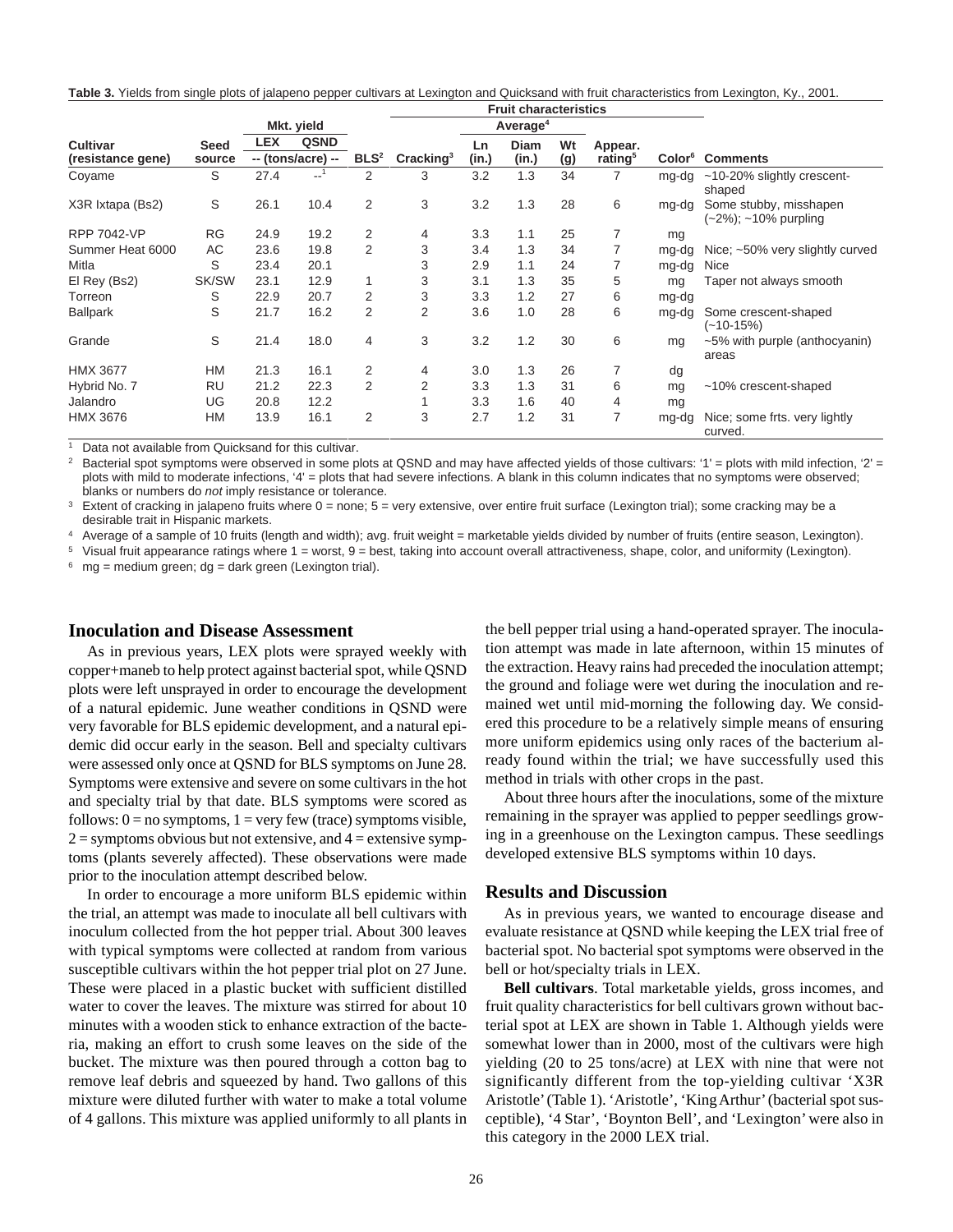|                        |              | <b>LEX</b> | <b>QSND</b>       |                   |          | Average <sup>3</sup> |                |                     |                    |                      |                                                         |
|------------------------|--------------|------------|-------------------|-------------------|----------|----------------------|----------------|---------------------|--------------------|----------------------|---------------------------------------------------------|
| type                   | <b>Seed</b>  |            |                   | Bac.              |          | <b>Diam</b>          | Wt             | Appear.             |                    | Plant                |                                                         |
| Cultivar               | source       |            | -- (tons/acre) -- | spot <sup>2</sup> | Ln (in.) | (in.)                | (g)            | rating <sup>4</sup> | Color <sup>5</sup> | support <sup>6</sup> | <b>Comments</b>                                         |
| serrano                |              |            |                   |                   |          |                      |                |                     |                    |                      |                                                         |
| <b>Tuxtlas</b>         | S            | 22.4       | $-1$              |                   | 2.9      | 0.8                  | 12             | 7                   | mg                 | reg'd.               | ~20% slightly crescent-shaped                           |
| Serrano del Sol        | S            | 21.0       | 17.4              |                   | 3.1      | 0.8                  | 11             | $\overline{7}$      | mg                 | req'd.               | Nice, slightly crescent-shaped                          |
| <b>Tampico Fiesta</b>  | HN/AS        | 15.3       | 13.7              | $\overline{2}$    | 2.9      | 0.6                  | $\overline{7}$ | 6                   | lg-mg              | reg'd.               | ~50% slightly crescent-shaped                           |
| anaheim                |              |            |                   |                   |          |                      |                |                     |                    |                      |                                                         |
| Novajoa                | S            | 31.0       | 23.3              | 4                 | 8        | 1.7                  | 65             | 5                   | lg-mg              | ben.                 | ~30% 'C'-shaped                                         |
| Garden Salsa           | S            | 24.6       | 13.7              | $\overline{2}$    | 6.9      | 1.5                  | 48             | 6                   | mg                 | req'd.               | ~30% 'C'-shaped, many culls from<br>blossom-end decay   |
| Sahuaro                | S            | 18.7       | 12.4              |                   | 6.7      | 2.1                  | 73             | 5                   | lg                 | req'd.               | 10-20% 'C'-shaped, many culls<br>from blossom-end decay |
| PX-35-4606-7           | S            | 18.3       | 19.6              |                   | 7.3      | 2.0                  | 69             | 7                   | mg                 | ben.                 | <b>Nice</b>                                             |
| Anaheim TMR 23         | S            | 17.7       | 11.7              | $\overline{2}$    | 7.0      | 1.9                  | 59             | 6                   | lg                 | req'd.               | ~20% 'C'-shaped, some blossom<br>end decay              |
| Joe E. Parker          | $\mathsf{R}$ | 14.8       | 21.3              |                   | 6.3      | 1.7                  | 59             | 4                   | lg                 | req'd.               | ~40% 'C'-shaped                                         |
| poblano/ancho          |              |            |                   |                   |          |                      |                |                     |                    |                      |                                                         |
| Ancho Villa            | <b>RG</b>    | 21.0       | 12.3              | 2                 | 5.4      | 3.0                  | 133            | 6                   | lg-mg              | reg'd.               | Lighter colored than most                               |
| SVR 35-4845-7<br>(Bs2) | S            | 17.2       | 10.7              | 4                 | 4.9      | 2.8                  | 94             | $\overline{7}$      | dq                 | req'd.               | Very nice                                               |
| Ancho Ranchero         | <b>RG</b>    | 14.6       | 11.6              | 2                 | 5.1      | 2.9                  | 99             | 4                   | lg-dg              | req'd.               | Highly variable                                         |
| Ancho San Martin       | SW           | 11.4       | 11.4              |                   | 4.7      | 2.7                  | 70             | 6                   | mg-dg              | reg'd.               | Many culls from blossom-end<br>decay                    |
| Mulato Costeno         | S            | 10.3       | 10.6              |                   | 3.9      | 2.4                  | 67             | 6                   | dq                 | req'd.               | Small fruit size                                        |
| PS 13194               | S            | 9.7        | 10.2              | 1                 | 4.5      | 2.6                  | 90             | 6                   | mg-dg              | req'd.               | variable sizes; many culls from<br>blossom-end decay    |
| Mulato Isleno          | S            | 3.9        | 3.9               |                   | 4.3      | 2.3                  | 54             | 5                   | dq                 | req'd.               | Small fruit size; very low yield                        |
| Italian/cubanelle      |              |            |                   |                   |          |                      |                |                     |                    |                      |                                                         |
| Aruba                  | <b>RG</b>    | 28.3       | 15.6              | 1                 | 7.5      | 3.0                  | 137            | 5                   | lg-py              | ben.                 | ~20% apostrophe-shaped                                  |
| <b>ACX 500</b>         | AC           | 24.2       | 9.4               | $\overline{2}$    | 7.5      | 2.8                  | 115            | 5                   | py                 | req'd.               | ~40% apostrophe-shaped; nice<br>color                   |
| Corno Di Toro          | <b>RU</b>    | 18.4       | 16.5              | 4                 | 6.6      | 2.3                  | 107            | 6                   | lg-mg              | ben.                 | ~10% apostrophe-shaped                                  |
| Key West (Bs2)         | S            | 16.7       | 22.0              | 1                 | 7.1      | 2.9                  | 116            | 4                   | lg                 | ben.                 | ~40% apostrophe-shaped                                  |

**Table 4.** Yields from single plots of specialty pepper cultivars at Lexington and Quicksand with fruit characteristics from Lexington, Ky., 2001.

**Fruit characteristics**

Data not available from Quicksand for this cultivar.

**Mkt. yield**

Bacterial spot symptoms were observed in some plots at QSND and may have affected yields of those cultivars: '1' = plots with mild infection, '2' = plots with mild to moderate infections, '4' = plots that had severe infections. A blank in this column indicates that no symptoms were observed; blanks or numbers do not imply resistance or tolerance.

Average of a sample of 10 fruits (length and width); avg. fruit weight based on marketable yields divided by number of fruits (entire season, Lexington).

 $4$  Visual fruit appearance ratings where  $1 =$  worst,  $9 =$  best, taking into account overall attractiveness, shape, color, and uniformity (Lexington).

 $5 \text{ Lg}$  = light green; mg = medium green; dg = dark green; vdg = very dark green; gy = greenish yellow; py = pale yellow; ly = lemon yellow.

Staking with one or more strings may be required using double rows on plastic with drip as indicated by 'req'd.' = cultivars requiring staking/support; 'ben.' = cultivars that may benefit from staking.

Yields, income, and fruit quality characteristics for most of the same cultivars grown at QSND are shown in Table 2. While an early bacterial spot epidemic did occur in the trial at this location, it had ended abruptly and inexplicably by the second week in July. No new bacterial spot lesions developed in the field at QSND after the inoculation attempt. In fact, all bacterial spot activity suddenly stopped in both the inoculated trial and the adjacent hot pepper trial that had not been inoculated. The reasons for this failure are not understood but may be the result of environmental factors. Night temperatures below 61°F are known to suppress bacterial spot development regardless of daytime temperatures. Nights were unusually cool from 12-17 July (57°F was the average night temperature for that period). In addition, although the plots were still soaked from heavy rains prior to inoculation, rainfall did not occur again until eight days after the inoculation.

There were no statistically significant differences among cultivars for total marketable yields or gross incomes at QSND. Marketable yields ranged from 13 to18 tons per acre (Table 2). Some of the highest yielding cultivars at QSND were also in the highest yielding group of varieties tested at LEX: '4 Star', 'X3R Aristotle', 'X3R Red Knight'. Yields appeared to have been affected by the early bacterial spot epidemic. 'King Arthur' and 'X3R Wizard' were among the lowest-yielding cultivars at this location; these cultivars have been among the most susceptible in previous trials exposed to natural and induced BLS epidemics at QSND.

Scores for BLS symptom development from the 28 June assessment were extremely variable (c.v.  $= 116$  percent), and no statistically significant differences were detected among cultivars (data not shown). This single assessment did not provide enough information to make valid comparisons for BLS resistance among cultivars. 'Conquest', a cultivar with the *Bs2* gene,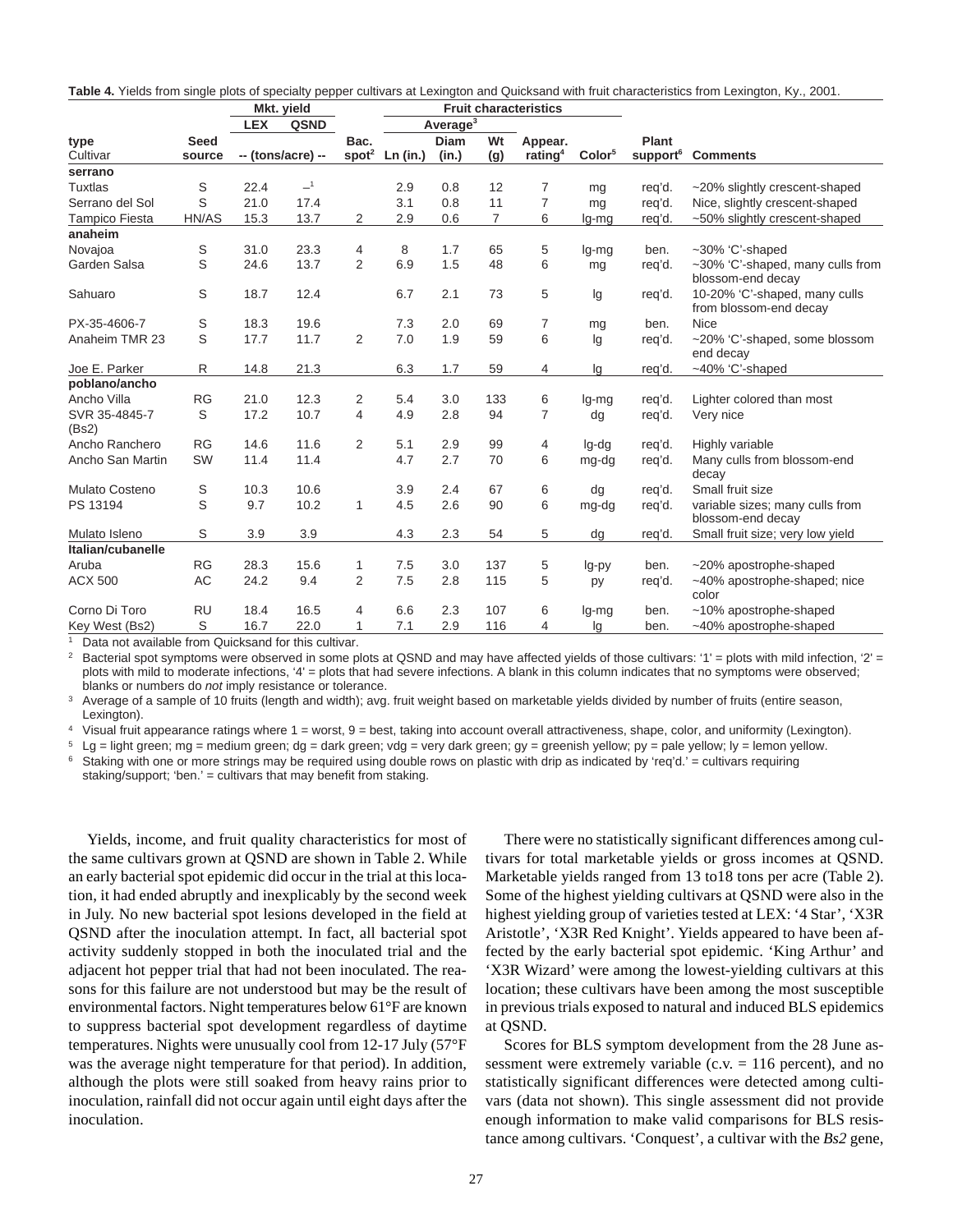|  |  |  |  | Table 5. Yields from single plots of specialty pepper cultivars at Lexington and Quicksand with fruit characteristics from Lexington, Ky., 2001. |  |
|--|--|--|--|--------------------------------------------------------------------------------------------------------------------------------------------------|--|
|  |  |  |  |                                                                                                                                                  |  |

| Average <sup>2</sup><br><b>QSND</b><br><b>LEX</b><br><b>Diam</b><br>Wt<br>Plant<br>Seed<br>Appear.<br>BLS <sup>1</sup><br>Color <sup>4</sup><br>support <sup>5</sup><br>rating $3$<br>Cultivar<br>-- (tons/acre) --<br>(g)<br>Ln (in.)<br>(in.)<br><b>Comments</b><br>source<br>hot banana/wax<br>S<br>26.2<br>6.3<br>23.5<br>1.6<br>54<br>6<br>ben.<br>py<br>S<br>17.7<br>7.0<br>25.6<br>1.6<br>Inferno<br>64<br>Over 50% short and<br>4<br>4<br>ben.<br>py<br>apostrophe-shaped<br>S<br>16.8<br>14.5<br>2.9<br>19<br>7<br>Santa Fe Grande<br>4<br>1.1<br>Very nice; jalapeno size and<br>poss.<br>py<br>shape<br>sweet banana/wax<br>S<br>26.8<br>6.5<br>1.6<br>7<br>PX 35-4360-7 (Bs2)<br>32.5<br>2<br>58<br>req'd.<br>py<br>many w/ blossom end decay<br><b>RU</b><br>28.7<br>15.9<br><b>Market Sweet</b><br>6.8<br>1.8<br>65<br>Over 50% short and<br>4<br>4<br>py-lg<br>poss.<br>'C'/apostrophe-shaped<br>S<br>17.6<br>2<br>6.9<br>1.8<br><b>Sweet Spot</b><br>24.5<br>58<br>5<br>Many culls<br>ben.<br>py<br><b>RG</b><br>6.2<br>1.7<br>70<br>Over 50% short and<br>Pageant (Bs2)<br>23.6<br>18.3<br>4<br>poss.<br>py<br>'C'/apostrophe-shaped<br>6.2<br>1.8<br><b>RU</b><br>23.5<br>14.9<br>2<br>65<br>5<br>Banana Supreme<br>$~50\%$ short and<br>py<br>poss.<br>'C'/apostrophe-shaped<br>S<br>21.3<br>2<br>7.1<br>1.6<br>76<br>5<br>20.1<br>$~50\%$ short and<br>ben.<br>py<br>'C'/apostrophe-shaped<br>fresno<br>PG<br>7.2<br>15.0<br>22<br>Grande (upright)<br>poss.<br>PG<br>3.9<br>2<br>19<br>Supreme (pendant)<br>4.7<br>req'd. |      | Mkt. yield |  |  |  | <b>Fruit characteristics</b> |  |                             |  |
|------------------------------------------------------------------------------------------------------------------------------------------------------------------------------------------------------------------------------------------------------------------------------------------------------------------------------------------------------------------------------------------------------------------------------------------------------------------------------------------------------------------------------------------------------------------------------------------------------------------------------------------------------------------------------------------------------------------------------------------------------------------------------------------------------------------------------------------------------------------------------------------------------------------------------------------------------------------------------------------------------------------------------------------------------------------------------------------------------------------------------------------------------------------------------------------------------------------------------------------------------------------------------------------------------------------------------------------------------------------------------------------------------------------------------------------------------------------------------------------------------------------------------------------------|------|------------|--|--|--|------------------------------|--|-----------------------------|--|
|                                                                                                                                                                                                                                                                                                                                                                                                                                                                                                                                                                                                                                                                                                                                                                                                                                                                                                                                                                                                                                                                                                                                                                                                                                                                                                                                                                                                                                                                                                                                                |      |            |  |  |  |                              |  |                             |  |
| X3R Hot Spot (Bs2)<br>Bounty                                                                                                                                                                                                                                                                                                                                                                                                                                                                                                                                                                                                                                                                                                                                                                                                                                                                                                                                                                                                                                                                                                                                                                                                                                                                                                                                                                                                                                                                                                                   | type |            |  |  |  |                              |  |                             |  |
|                                                                                                                                                                                                                                                                                                                                                                                                                                                                                                                                                                                                                                                                                                                                                                                                                                                                                                                                                                                                                                                                                                                                                                                                                                                                                                                                                                                                                                                                                                                                                |      |            |  |  |  |                              |  |                             |  |
|                                                                                                                                                                                                                                                                                                                                                                                                                                                                                                                                                                                                                                                                                                                                                                                                                                                                                                                                                                                                                                                                                                                                                                                                                                                                                                                                                                                                                                                                                                                                                |      |            |  |  |  |                              |  |                             |  |
|                                                                                                                                                                                                                                                                                                                                                                                                                                                                                                                                                                                                                                                                                                                                                                                                                                                                                                                                                                                                                                                                                                                                                                                                                                                                                                                                                                                                                                                                                                                                                |      |            |  |  |  |                              |  |                             |  |
|                                                                                                                                                                                                                                                                                                                                                                                                                                                                                                                                                                                                                                                                                                                                                                                                                                                                                                                                                                                                                                                                                                                                                                                                                                                                                                                                                                                                                                                                                                                                                |      |            |  |  |  |                              |  |                             |  |
|                                                                                                                                                                                                                                                                                                                                                                                                                                                                                                                                                                                                                                                                                                                                                                                                                                                                                                                                                                                                                                                                                                                                                                                                                                                                                                                                                                                                                                                                                                                                                |      |            |  |  |  |                              |  |                             |  |
|                                                                                                                                                                                                                                                                                                                                                                                                                                                                                                                                                                                                                                                                                                                                                                                                                                                                                                                                                                                                                                                                                                                                                                                                                                                                                                                                                                                                                                                                                                                                                |      |            |  |  |  |                              |  | ~50% 'C'/apostrophe-shaped; |  |
|                                                                                                                                                                                                                                                                                                                                                                                                                                                                                                                                                                                                                                                                                                                                                                                                                                                                                                                                                                                                                                                                                                                                                                                                                                                                                                                                                                                                                                                                                                                                                |      |            |  |  |  |                              |  |                             |  |
|                                                                                                                                                                                                                                                                                                                                                                                                                                                                                                                                                                                                                                                                                                                                                                                                                                                                                                                                                                                                                                                                                                                                                                                                                                                                                                                                                                                                                                                                                                                                                |      |            |  |  |  |                              |  |                             |  |
|                                                                                                                                                                                                                                                                                                                                                                                                                                                                                                                                                                                                                                                                                                                                                                                                                                                                                                                                                                                                                                                                                                                                                                                                                                                                                                                                                                                                                                                                                                                                                |      |            |  |  |  |                              |  |                             |  |
|                                                                                                                                                                                                                                                                                                                                                                                                                                                                                                                                                                                                                                                                                                                                                                                                                                                                                                                                                                                                                                                                                                                                                                                                                                                                                                                                                                                                                                                                                                                                                |      |            |  |  |  |                              |  |                             |  |
|                                                                                                                                                                                                                                                                                                                                                                                                                                                                                                                                                                                                                                                                                                                                                                                                                                                                                                                                                                                                                                                                                                                                                                                                                                                                                                                                                                                                                                                                                                                                                |      |            |  |  |  |                              |  |                             |  |
|                                                                                                                                                                                                                                                                                                                                                                                                                                                                                                                                                                                                                                                                                                                                                                                                                                                                                                                                                                                                                                                                                                                                                                                                                                                                                                                                                                                                                                                                                                                                                |      |            |  |  |  |                              |  |                             |  |
|                                                                                                                                                                                                                                                                                                                                                                                                                                                                                                                                                                                                                                                                                                                                                                                                                                                                                                                                                                                                                                                                                                                                                                                                                                                                                                                                                                                                                                                                                                                                                |      |            |  |  |  |                              |  |                             |  |
|                                                                                                                                                                                                                                                                                                                                                                                                                                                                                                                                                                                                                                                                                                                                                                                                                                                                                                                                                                                                                                                                                                                                                                                                                                                                                                                                                                                                                                                                                                                                                |      |            |  |  |  |                              |  |                             |  |
| pepperoncini                                                                                                                                                                                                                                                                                                                                                                                                                                                                                                                                                                                                                                                                                                                                                                                                                                                                                                                                                                                                                                                                                                                                                                                                                                                                                                                                                                                                                                                                                                                                   |      |            |  |  |  |                              |  |                             |  |
| <b>RU</b><br>17.6<br>Pepperoncini<br>11.5<br>3.9<br>1.5<br>39<br>$~10\%$ 'C'-shaped<br>2<br>req'd.<br>6<br>lg-mg                                                                                                                                                                                                                                                                                                                                                                                                                                                                                                                                                                                                                                                                                                                                                                                                                                                                                                                                                                                                                                                                                                                                                                                                                                                                                                                                                                                                                               |      |            |  |  |  |                              |  |                             |  |
| S<br>3.3<br>1.3<br>PX 17494<br>12.5<br>14.8<br>18<br>Mostly straight, more uniform<br>req'd.<br>lg                                                                                                                                                                                                                                                                                                                                                                                                                                                                                                                                                                                                                                                                                                                                                                                                                                                                                                                                                                                                                                                                                                                                                                                                                                                                                                                                                                                                                                             |      |            |  |  |  |                              |  |                             |  |

Bacterial spot symptoms were observed in some plots at QSND and may have affected yields of those cultivars: '1' = plots with mild infection, '2' = plots with mild to moderate infections, '4' = plots that had severe infections. A blank in this column indicates that no symptoms were observed; blanks or numbers do not imply resistance or tolerance.

<sup>2</sup> Average from a sample of 10 fruits (length and width); avg. fruit weight based on marketable yields divided by number of fruits (entire season, Lexington).

<sup>3</sup> Visual fruit appearance ratings where 1 = worst, 9 = best, taking into account overall attractiveness, shape, color, and uniformity (Lexington).

 $4 \text{ Lg}$  = light green; mg = medium green; dg = dark green; vdg = very dark green; gy = greenish yellow; py = pale yellow; ly = lemon yellow.

<sup>5</sup> Staking with one or more strings may be required using double rows on plastic with drip as indicated by 'req'd.' = cultivars requiring

staking/support; 'ben.' = cultivars that may benefit from staking; 'poss.' = cultivars that possibly need staking under windy conditions or with heavy fruit loads.

had the highest average score for BLS symptoms at this first and only assessment date.

While BLS symptoms had nearly disappeared by the third week in July, leaf spots caused by *Phyllosticta* sp. were evident on many of the bell and specialty cultivars by July 11.

Fruit quality characteristics for bell cultivars are also shown in Tables 1 and 2. 'Aristotle' and 'Defiance' received the highest fruit appearance ratings at LEX, which were better than ratings for 'X3R Wizard'. 'Aristotle', 'Lexington', 'Defiance', and 'X3R Wizard' had the darkest green fruits in the LEX trial. 'Defiance', 'X3R Wizard', and 'X3R Red Knight' received the best appearance scores at QSND. Many other cultivars received acceptable appearance ratings (6 or above at LEX or 5 and above at QSND) while 'King Arthur', 'Boynton Bell', 'X3R Red Knight', 'Conquest', and PR99Y-3 were rated lower than the others at LEX. 'X3R Aristotle' scored lower in overall appearance at QSND than at LEX. 'King Arthur' had the lowest score at QSND. 'King Arthur' has had consistently low fruit appearance scores in a number of trials; we consider it and similar cultivars better suited to foodservice markets.

Cultivars that were the highest yielding *and* that had acceptable or better fruit quality ratings at both locations included 'X3R Aristotle', '4 Star', and 'Orion'. A possible disadvantage of a cultivar like '4 Star' was its light to medium green-colored fruits (also light green in the 2000 trial); it may be difficult to market these lighter colored cultivars when buyers have become accustomed to receiving those with darker fruits like 'X3R Wizard'.

**Jalapeños**. Yields and fruit characteristics of the 13 jalapeño pepper cultivars grown in single plots at LEX and QSND are shown in Table 3. Two of these cultivars carried the *Bs2* gene for bacterial spot resistance. Most jalapeño cultivars had high marketable yields at LEX ranging from 14 to 27 tons per acre with three cultivars exceeding 'Mitla' (Table 3). Among these 'Coyame', 'Summer Heat 6000', and RPP 7042-VP had the most attractive fruits.

Cultivars were exposed to a natural bacterial spot epidemic early in the season at QSND; however, the epidemic had nearly disappeared by mid-July and only a single assessment for symptoms was obtained. Unlike results from the 2000 jalapeño trial, the two cultivars with the *Bs2* gene and 'Jalandro' appeared to be most affected by this short-lived epidemic (Table 3).

**Serranos**. Marketable yields for the three serrano cultivars at LEX ranged from 15 to 22 tons per acre with 'Tuxtlas' and 'Serrano del Sol' having the highest yields and most attractive fruits (Table 4). 'Tuxtlas' was also the highest yielding and most attractive serrano in 2000.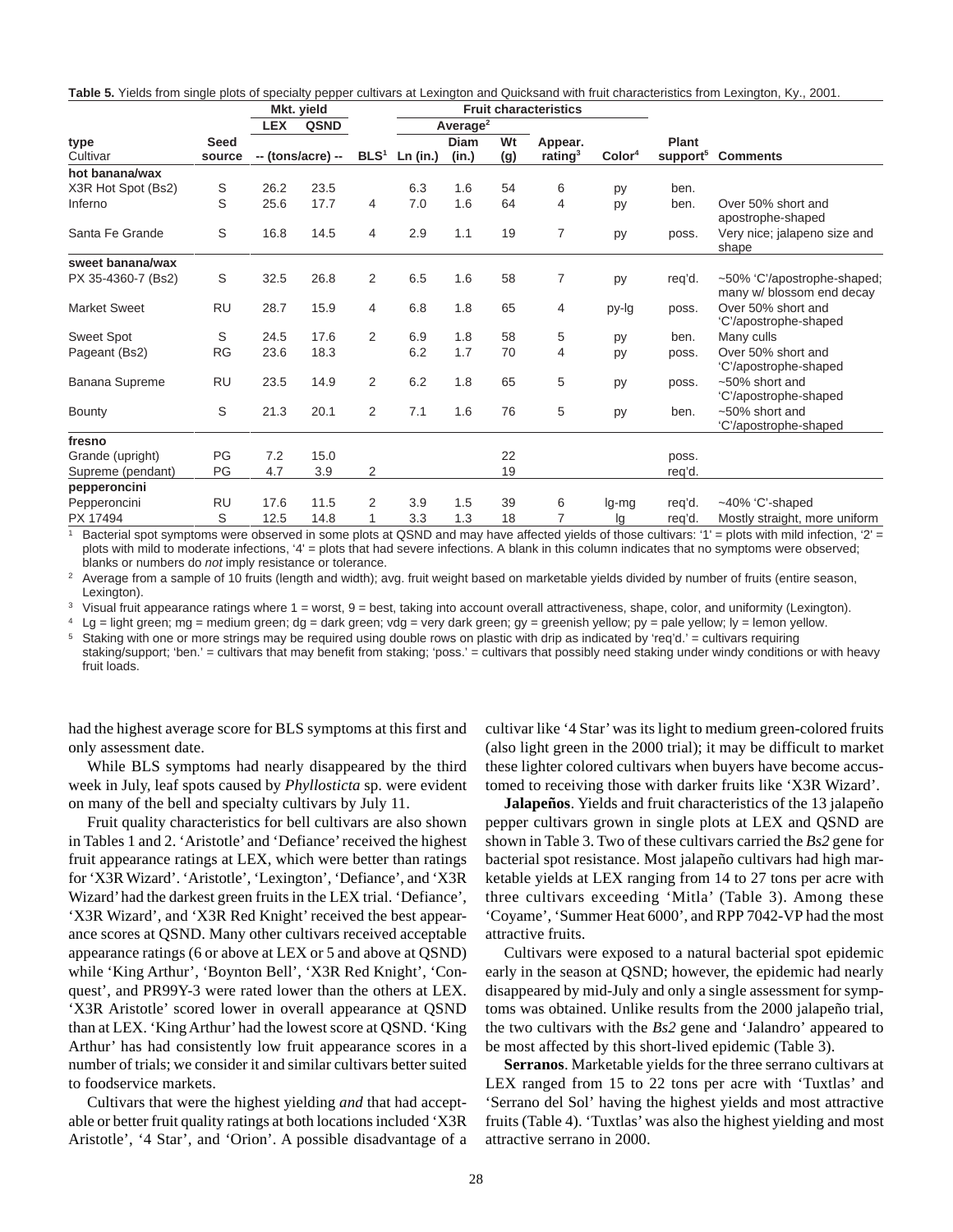**Table 6.** Tentative ranking of pepper types and cultivars by their relative susceptibility to bacterial spot (based on results from trials at Quicksand, Ky., in 2000).

|                 |                                   | <b>Resistance</b>     |                |                                                                      |
|-----------------|-----------------------------------|-----------------------|----------------|----------------------------------------------------------------------|
| <b>BLS</b> risk | Group <sup>1</sup>                | gene(s)               | $%$ BLS2 $2^2$ | Cultivars <sup>3</sup>                                               |
| Lowest          | resistant Jalapeños               | Bs2                   | $3 - 22$       | X3R Ixtapa, El Rey                                                   |
|                 | tolerant Serranos                 | $- -$                 | $3 - 10$       | Tampico Fiesta, Serrano Chili                                        |
|                 | most resistant Bells <sup>4</sup> | Bs <sub>2</sub>       | $8 - 13$       | X3R Ironsides, Peninsula, X3R Chalice, X3R Aristotle, X3R Red Knight |
|                 | resistant Hot banana              | Bs2                   | 17             | X3R Hot Spot                                                         |
|                 | tolerant Habanero                 | $- -$                 | 22             | Habanero (Hollar Seed Co.)                                           |
|                 | tolerant Cubanelle                | $- -$                 | 40             | Aruba                                                                |
|                 | tolerant Hot bananas/wax          | $- -$                 | 40-52          | Hungarian Yellow Wax, ACX 400, Romanian Hot Hybrid                   |
|                 | tolerant Cayenne (Misc.)          | $- -$                 | 62             | Mesilla                                                              |
|                 | tolerant Poblanos/anchos          | $- -$                 | 62-67          | Ancho San Martin, Ancho Villa                                        |
|                 | less resistant Bells <sup>4</sup> | $Bs2. -$              | 63-71          | X3R Wizard, Bennington                                               |
|                 | tolerant Sweet bananas/wax        | $Bs2. -$              | 62-75          | Pageant, Market Sweet, Sweet Banana                                  |
|                 | susceptible Cubanelles            | --                    | 67-77          | Biscayne, ACX 500, Giant Aconcagua, Corno di Toro                    |
|                 | susceptible Hot bananas/wax       | $- -$                 | 65-80          | Hungarian Heat, Inferno                                              |
|                 | susceptible Anaheims              |                       | 72-80          | Mexiheim, Garden Salsa, Anaheim TMR 23                               |
|                 | susceptible Bells                 | Bs1, Bs3 <sup>5</sup> | 80-82          | King Arthur, Merlin, Consul, Vivaldi, Guardian, Sentinel             |
|                 | susceptible Jalapeños             |                       | 80-87          | Mitla, Tam Jalapeño No.1, Delicias, Perfecto, Summer Heat 5000       |
| <b>Highest</b>  | susceptible Poblanos/anchos       |                       | 72-85          | Ancho Ranchero                                                       |

<sup>1</sup> Cultivars within types (Bells, Jalapeños, or hot/specialty types in Tables 4 and 5) grouped as: 1) "resistant" = having Bs2 gene and high yielding with fewer symptoms and defoliation overall than 2) "tolerant" = having no major resistance gene but with considerably fewer symptoms and yielding more marketable fruits than 3) "susceptible" = little to no marketable yield with extensive foliar symptoms and defoliation.

<sup>2</sup> % BLS = range of the avg. percentages of leaves with bacterial spot symptoms under severe epidemic conditions at QSND in 2000; data were from 2 assessment dates and one or more cultivars.

Not all cultivars tested are listed; others may be equally resistant, tolerant, or susceptible.

Bell cultivars that were the "most resistant" with highest yields and gross returns. "Less resistant Bells" are those cultivars (with or without Bs2) that had relatively high AUDPC values, % BLS, and defoliation in 2000.

Cultivars having Bs1, Bs3, or both were as susceptible as those with no major resistance genes in 1995 trials.

**Anaheims**. Yields of the six anaheim cultivars ranged from 15 to 31 tons per acre at LEX; 'Novajoa' was the highest yielding while PX-35-4606-7 and 'Anaheim TMR 23' had the most attractive fruits (Table 4). 'Novajoa' was also highest yielding at QSND in spite of severe BLS symptoms early in the season (Table 4).

**Poblano/anchos**. Yields among the seven poblano cultivars at LEX ranged from 4 to 21 tons per acre. 'Ancho Villa' was again (as in 2000) the highest yielding with the largest fruit size (Table 4); fruits of this cultivar, however, were lighter colored, which could possibly be a disadvantage in some markets. The only entry with the *Bs2* gene for resistance to bacterial spot (SVR 35-4845-7) was high yielding and had the highest appearance rating at LEX. Most poblano/ancho cultivars are quite susceptible to bacterial spot, and yields at QSND may have been affected by the early epidemic at this location (Table 4). 'Mulato Isleno' had very low yields at both locations.

**Italian/cubanelles**. Yields for the four Italian/cubanelle or frying peppers ranged from 17 to 28 tons per acre at LEX (Table 4). 'Aruba' had the highest yield and largest fruit size followed by 'ACX 500'. As in 2000, 'Corno di Toro' was considered to have the most attractive fruits, although they were light to medium green in color instead of the typical light green or pale yellow. 'Key West', a new cultivar with the resistance to bacterial spot, appeared to be unaffected by the early epidemic at QSND (Table 4).

**Hot banana/wax**. Two hot banana cultivars and 'Santa Fe Grande' were tested. 'X3R Hot Spot' (with the *Bs2* gene) had the highest marketable yield and good appearance ratings at LEX (26 tons/acre, Table 5). Both 'Inferno' and 'Santa Fe Grande'

had severe symptoms of bacterial spot associated with the early epidemic at QSND.

**Sweet banana/wax**. The six sweet banana or sweet wax cultivars included two with the *Bs2* gene ('Pageant' and PX 35- 4360-7); yields at LEX ranged from 21 to 32 tons per acre (Table 5). PX 35-4360-7 was the highest yielding entry at both locations and had the most attractive fruits. Most cultivars had many "C"—or apostrophe-shaped—fruits. 'Market Sweet' was high yielding at LEX but exhibited severe BLS symptoms during the brief epidemic at QSND.

**Fresno and pepperoncini**. Two fresno cultivars—one with upright fruits and one with pendant fruits—were included in the trials. Marketable yield was higher and fruit size larger for the upright type (Table 5). 'Pepperoncini' from Rupp Seed Company was the highest yielding of the two pepperoncini types tested at LEX. PX 17494 had more attractive fruits at LEX and had higher yields at QSND. The authors are not familiar with market requirements for pepperoncini types; these are usually brined and sold with pizza. Perhaps "C"-shaped pepperoncini fruits could be as desirable as straight fruits.

**Pepper types, cultivars, and bacterial spot risk**. Kentucky pepper growers experienced periodic devastating bacterial spot epidemics prior to the widespread planting of resistant cultivars after 1995. There is growing interest in Kentucky and other states in growing hot and specialty pepper cultivars, many of which do not carry any major resistance genes. While there is a significant risk of bacterial spot epidemics associated with the production of some of these cultivars, others can be grown with less likelihood of disaster, especially with a sound spray regimen. Relative bacterial spot risks for various pepper types and cultivars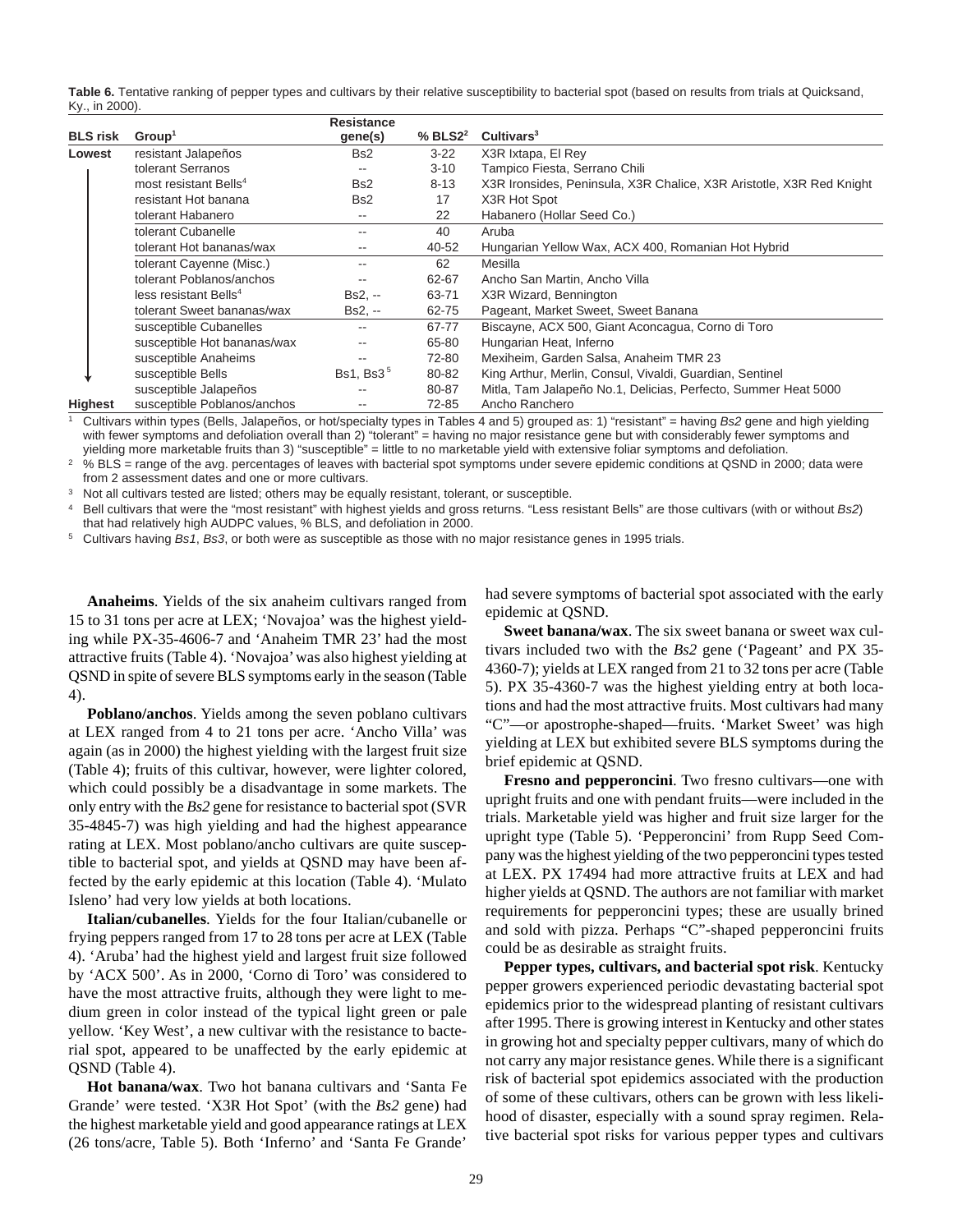<span id="page-28-0"></span>were estimated after the 2000 trials and are shown in Table 6. Our recommendation remains that growers use resistant cultivars whenever possible *in conjunction with* copper+maneb preventive spray programs.

#### **Acknowledgment**

The authors would especially like to thank Darrell Slone, Janet Pfeiffer, Amanda Ferguson, Dave Lowry, Bonnie McCaffrey, Larry Blandford, Spencer Helsabeck, and John Holden for their hard work and generous assistance with these trials.

## **Plant Populations and Nitrogen Sources for Bell Pepper Production**

*Thomas J. Brass, Henderson County Cooperative Extension Service, Henderson, Kentucky; Garry Eblen and Barry Eblen, Triple E Farms, Reed, Kentucky; Charles Mulligan, Mulligan Farms, Henderson, Kentucky*

### **Introduction**

Commercial pepper production is a fairly new venture for many farmers in the western part of the state where agronomic row crops and tobacco have been the traditional commodities grown. However, the signing of contracts for 100 acres of bell peppers in 2001 through the local co-op gave farmers a chance to grow small acreage pepper plots to determine if higher returns on land, capital, and management could be achieved.

The Kentucky Pepper Integrated Crop Management Grower Manual (IPM-13) was relied upon heavily as our guide for recommended production practices. While those who followed the recommendations in the manual produced high yield and high quality bell pepper crops, there was interest in knowing if growing conditions in this part of the state could support adjustments in pepper stand populations and fertility management practices with the goal of achieving higher economic returns.

Supporting data on optimum bell pepper population stands is not readily available. A 12-inch in-row plant spacing is standard commercial practice that is recommended in the previously mentioned grower manual. This recommendation seems to be supported in part by an experiment by Locascio and Stall (1994) who reported that yields per bell pepper plant were 30 percent greater with a 12-inch in-row spacing than a 6-inch in-row plant spacing; yields per acre were similar with both in-row spacings even though the latter had a 33 percent greater number of plants per acre.

Fertility was another area of interest for reasons that included fertilizer analyses, cost, and application frequency. Two weeks following preplant incorporation of 50 lb N/A, the University of Kentucky recommends that an additional total of 50 to 75 lb N/ A from either ammonium nitrate  $(NH<sub>4</sub>NO<sub>3</sub>)$  or calcium nitrate  $(CaNO<sub>3</sub>)$  be applied in weekly fertigations. Calcium nitrate's per unit cost on an N basis is just more than 4½ times that of ammonium nitrate; however, calcium nitrate's supply of 20 percent calcium was a major reason many producers in the area used this form in hopes of avoiding blossom-end rot since, in contrast to Central Kentucky, base levels of free carbonate are minimal. Furthermore, interest in poultry litter as a fertility source was also evaluated to determine if preplant application could achieve a similar response as that obtained with synthetic fertilizers.

Two separate studies were conducted to evaluate the effects of plant spacing on marketable yield and quality and to determine if differences in fertility management practices would affect pepper yield, quality, and their predisposition to blossom-end rot.

#### **Materials and Methods**

**Plant Population.** The population density study was planted on May 2 using 242-cell trays of bell pepper 'Brigadier' transplants. All plants were set on 4-inch high, 3-foot wide beds that were 6 feet between centers and covered with black plastic mulch with drip irrigation. Experimental units consisted of 25-foot-long double rows, 18 inches apart with four different in-row plant spacings. These four treatments included 9-inch, 12-inch, 15 inch, and 18-inch spacings. Preplant fertilizer and weekly fertigation using calcium nitrate was applied as recommended in IPM-13. Treatments were replicated four times in a randomized complete block design.

Plots were harvested four times (weekly from July 2 to July 19 and again on July 26). All peppers were graded into extra large, large, medium, and choppers. Total marketable weight for all harvested peppers was also determined. All data were subjected to an analysis of variance to test for main effects, and a regression analysis was used to determine rate response to pepper plant population treatments.

**Poultry Litter and Nitrogen Sources***.* On May 7, a pepper fertilizer experiment was established with six treatments consisting of a factorial set of three preplant fertilizer combinations of ammonium nitrate (AN) and poultry litter (PL) together with two fertigated nitrogen fertilizers: ammonium nitrate (AN) or calcium nitrate (CN). The preplant fertilizer was applied at 50 lb N/A in combinations that included 100 percent AN, 50 percent AN+50 percent PL, and 100 percent PL. All treatments were applied in fields with transplants and mulch beds similar to those previously described for the population study. Soil pH was 6.2, indicating no additional lime was needed. Each experimental unit consisted of 25-foot-long beds with double rows that were18 inches apart with12 inches between plants in the rows. All treatments were replicated four times and in a randomized complete block design.

Plots were harvested July 7, July 14, and July 24 and graded into extra large, large, medium, and choppers. Total marketable weight for all harvested peppers was determined. The number of peppers with blossom-end rot were counted and pepper greenness was estimated using a qualitative rating scale of 1 to 5 ( $1 =$ light green,  $5 =$  darkest green).

Mature leaf samples near the distal end of pepper plants were collected during the second harvest from randomly selected plants from each experimental unit. Collected leaves were analyzed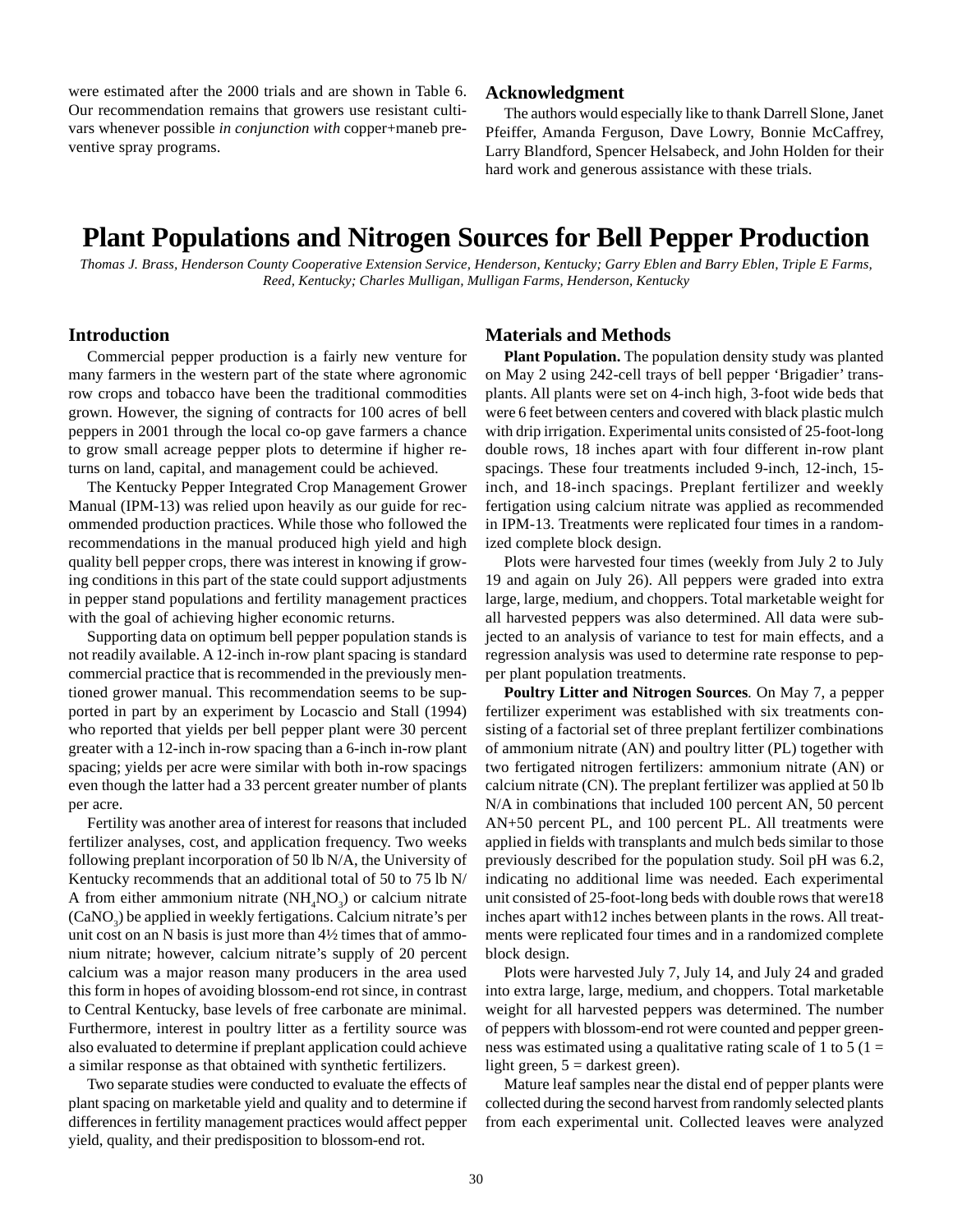for total nutrient content at Analytical Laboratories, Memphis, Tennessee.

All data were subjected to an analysis of variance to test for main effects, and the orthogonal polynomial trend comparisons procedure was used to evaluate the effect of preplant fertilizer combinations and fertigation N source.

### **Results and Discussion**

**Plant Population**. Yield and weight measurements for all treatments showed a similar general response to differences in pepper population density and time of harvest. On a per plant basis, 15-inch and 18-inch spacings tended to have consistently higher weights (Figure 1) and more extra-large peppers (Figure 2) compared to 9-inch and 12-inch spacings, although higher per acre marketable yields and numbers of extra-large peppers were generally achieved with the 12-inch and 15-inch spacings. The one exception to this was after the fourth harvest: the 18 inch spacing was significantly higher in pepper weight and extra-large grade peppers.

Peppers graded large showed the highest yields for 9- through 15-inch spacings during the first and second pickings on a per acre basis. However, the third and fourth harvest had higher largegraded pepper yields for spacings between 12 and 18 inches. On a per plant basis, a 15-inch spacing produced a higher number of large-grade peppers for the first two pickings, while the 18-inch spacing produced a greater number of large-grade peppers for the final two pickings when compared to other treatments. The 9-inch spacing averaged 20 percent lower large-grade yields on a per plant basis regardless of the time of harvest. Overall, the number of chopper-grade peppers stayed around 30 percent of total harvest regardless of plant spacing.

Total yield (Table 1) did not differ on a per acre basis for any of the spacings. Spacing peppers at 9 inches, however, did produce less total weight (Table 1) when compared to the other treatments.

Information from these studies should not be considered recommendations for commercial bell pepper production. Rather, this information can be used to help make appropriate adjustments to individual operations. Data from the population density study indicate that spacing plants at 12 or 15 inches tended to result in higher pepper yields and weights through the first half of the harvest season. Eighteen-inch spacings resulted in higher yields during the second half of the harvest season.

**Figure 1.** Pepper harvest weights on a land unit basis.



**Figure 2.** Extra-large grade peppers on a land unit basis.



While high yield potential is possible with 18-inch spacings during the latter part of the growing season, several disadvantages come to mind if using this spacing: target market date, inefficient water usage, and increased potential for sunburned fruit.

Premium prices for Kentucky-grown peppers generally occur during the first half of July. Peppers spaced 18 inches apart

**Table 1.** In-row spacings' influence on total harvested bell pepper weight and yield on a per plot basis, Henderson County, Ky., 2001.

| In-row<br>plant<br>spacing | Total<br>weight<br>(lb/plot) | Total<br>$X$ -Large <sup>1</sup><br>(no./plot) | Total<br>Large<br>(no./plot) | Total<br><b>Medium</b><br>(no./plot) | Total<br>Chopper<br>(no./plot) | <b>Total</b><br>peppers<br>(no./plot) |
|----------------------------|------------------------------|------------------------------------------------|------------------------------|--------------------------------------|--------------------------------|---------------------------------------|
| 9 inch                     | 103.5 $b^2$                  | 78.2                                           | 68.0                         | 8.3                                  | 65.8                           | 220.3                                 |
| 12 inch                    | 127.7 a                      | 84.2                                           | 72.5                         | 7.2                                  | 76.5                           | 240.4                                 |
| 15 inch                    | 121.0a                       | 79.3                                           | 69.4                         | 5.8                                  | 81.2                           | 235.7                                 |
| 18 inch                    | 118.3a                       | 84.8                                           | 73.2                         | 3.0                                  | 64.2                           | 225.2                                 |
|                            |                              | NS <sup>3</sup>                                | NS <sup>3</sup>              | $L^3$                                |                                | NS <sup>3</sup>                       |

<sup>1</sup> Pepper grades: Extra-large (>7 oz); Large (6-7 oz); Medium (<6 oz); Choppers (deformed fruit).

<sup>2</sup> Means followed by same letter do not significantly differ within columns ( $P = 0.05$ , Duncan's MRT).

<sup>3</sup> L = significant linear response. NS = non significant;  $*$  = significant at P  $\leq$  0.05.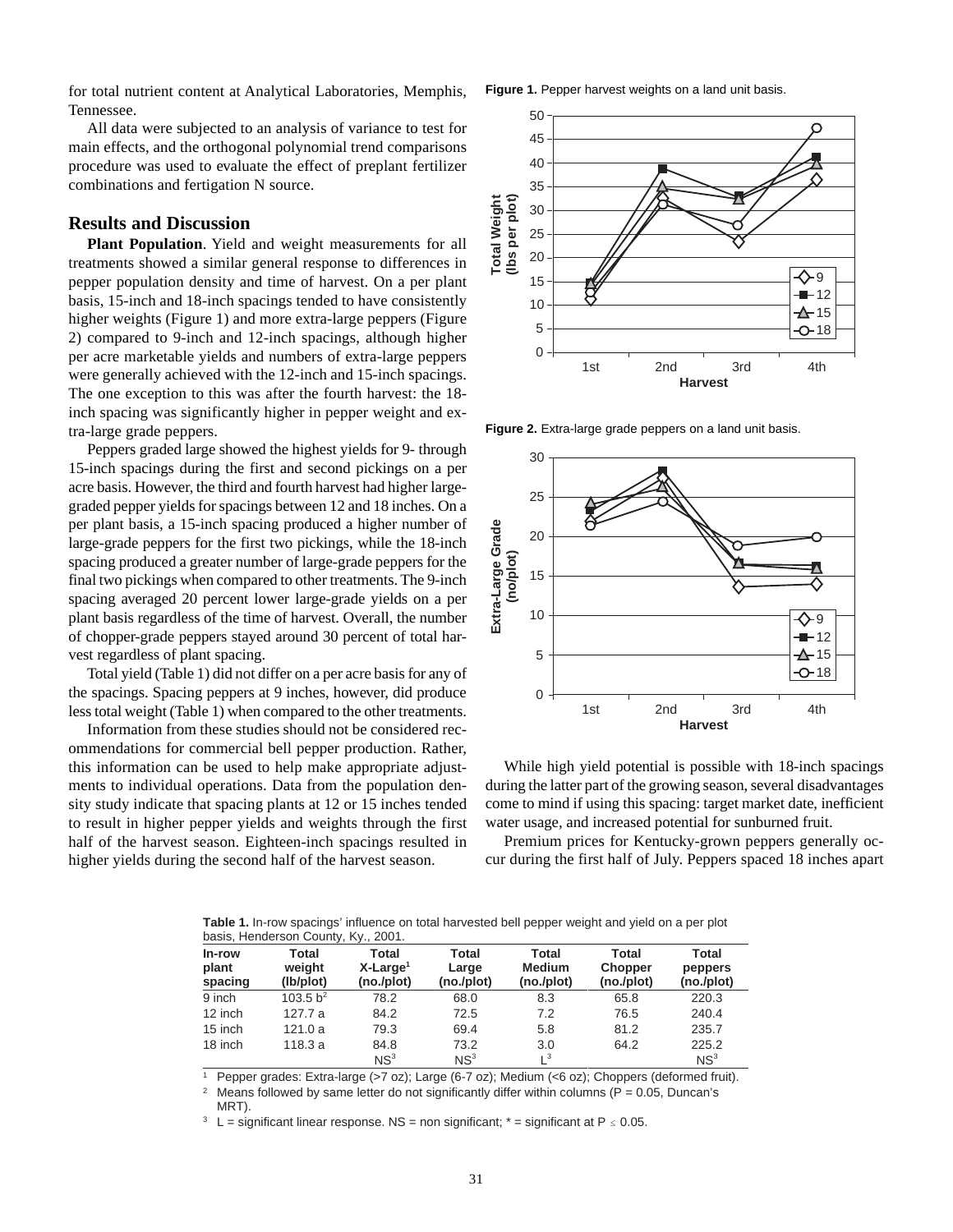**Table 2.** Fertigated N type's affect on bell pepper weight, yield and fruit characteristics, Henderson County, Ky.

| Fertigated<br>N Source  | Total<br>$X$ -Large <sup>1</sup><br>(no./plot) | Total<br>Large<br>(no./plot) | Total<br><b>Medium</b><br>(no./plot) | Total<br>Chopper<br>(no./plot) | Total<br>peppers<br>(no./plot) | <b>Fruit</b><br>color <sup>2</sup><br>(1 - 5) |
|-------------------------|------------------------------------------------|------------------------------|--------------------------------------|--------------------------------|--------------------------------|-----------------------------------------------|
| <b>Ammonium Nitrate</b> | 66.0 $a^3$                                     | 42.1                         | 11.6                                 | 46.1                           | 165.8                          | 3.8                                           |
| <b>Calcium Nitrate</b>  | 55.8 <sub>b</sub>                              | 38.5                         | 9.4                                  | 43.4                           | 147.1                          | 3.3                                           |
|                         |                                                | <b>NS</b>                    | ΝS                                   | <b>NS</b>                      | <b>NS</b>                      | <b>NS</b>                                     |

<sup>1</sup> Pepper grades: Extra-large (>7 oz); Large (6-7 oz); Medium (<6 oz); Choppers (deformed fruit).

<sup>2</sup> Fruit color:  $1 =$  lightest green,  $5 =$  darkest green.<br>
<sup>3</sup> Means followed by same letter do not significantly

Means followed by same letter do not significantly differ within columns ( $P = 0.05$ , Duncan's MRT).

may miss this window of maximum profit potential as seen with 12 and 15 inches and the premium prices they might receive.

**Table 3.** Preplant and fertigated N type's affect on pepper leaf total percent nitrogen content at second harvest, Henderson County, Ky., .<br>2001

**Poultry Litter and N Sources***.* There were no significant differences for any of the growth and yield measurements among the different preplant treatments of poultry litter, ammonium nitrate, or the combination of the two, nor were there interactions with the two different N fertilizer types used for supplemental fertigation (data not shown). Using poultry litter as the sole source of preplant fertilizer, or in combination with ammonium nitrate, resulted in similar plant growth and yield.

Fertigation with ammonium nitrate resulted in a higher number of extra-large peppers than fertigation with calcium nitrate (8.3 from AN vs. 5.1 from CN) during the first picking and for the total number of extra-large peppers harvested (Table 2) prior to the experiment's termination. In addition, harvested peppers tended to be darker green (Table 2) than those grown solely under fertigation with calcium nitrate.

The number of large-, medium- and chopper-grade peppers were similar in number for each harvest interval (data not shown) and for their respective totals (Table 2) regardless of fertilizer N type. Using ammonium nitrate as the sole fertilizer source for fertigation did not produce a higher number of peppers with blossom-end rot. Neither treatment resulted in fruits affected by blossom-end rot in this trial.

Leaf analyses of pepper plants indicated that fertigation N type had a significant effect on leaf N content; however, N leaf content was also affected by a preplant N type x fertigation N type interaction (Table 3). Pepper N leaf content was higher in plants under ammonium nitrate fertigation. No differences in other essential elements, including leaf calcium content, were present for any of the treatments evaluated (data not shown).

Peppers responded well to poultry litter used as a preplant fertilizer source. Fertigation with ammonium nitrate produced more extra-large peppers, resulted in a higher foliar N content, and darker green pepper plants than did fertigation with calcium nitrate. One inference as to why ammonium nitrate produced more extra-large peppers, with a slightly darker green color, is the higher nitrogen content within the plant. No differences were

| $\sim$ .                   |                                      |        |         |  |  |  |  |  |
|----------------------------|--------------------------------------|--------|---------|--|--|--|--|--|
|                            | <b>Preplant fertilizer treatment</b> |        |         |  |  |  |  |  |
|                            | 50% PL+                              |        |         |  |  |  |  |  |
| <b>Fertigated N Source</b> | 100% AN                              | 50% AN | 100% PL |  |  |  |  |  |
|                            |                                      | %N     |         |  |  |  |  |  |
| <b>Ammonium Nitrate</b>    | 5.1 a <sup>1</sup>                   | 5.2a   | 5.2a    |  |  |  |  |  |
| <b>Calcium Nitrate</b>     | 4.8 b                                | 4.5 b  | 4.8 b   |  |  |  |  |  |
|                            |                                      |        |         |  |  |  |  |  |

<sup>1</sup> Means followed by same letter within columns are not significantly different (P 0.05).

found, however, for the number of large, medium, and choppergrade peppers, as well as total yield and weight between ammonium nitrate or calcium nitrate fertigation.

This study also suggests that if pH is corrected prior to planting, ammonium nitrate may be used as the sole fertigation N source without causing an increase in blossom-end rot. This is also supported by the fact the leaf Ca content was similar for both ammonium nitrate and calcium nitrate fertigation. The key to preventing blossom-end rot seems not to be the influx of available calcium but rather keeping moisture consistent within a plant's effective root zone during the growing season. This is best accomplished by using plastic mulch and drip irrigation with irrigation frequency determined by routine soil moisture monitoring with tensiometers.

One option not evaluated in this study that growers may want to consider if they are concerned about calcium availability is alternating between ammonium nitrate and calcium nitrate for weekly fertigations.

### **Literature Cited**

Locascio, S.J., and W.M. Stall. 1994. Bell pepper yield as influenced by plant spacing and row arrangement. J. Amer. Soc. Hortic. Sci. 119:899-902.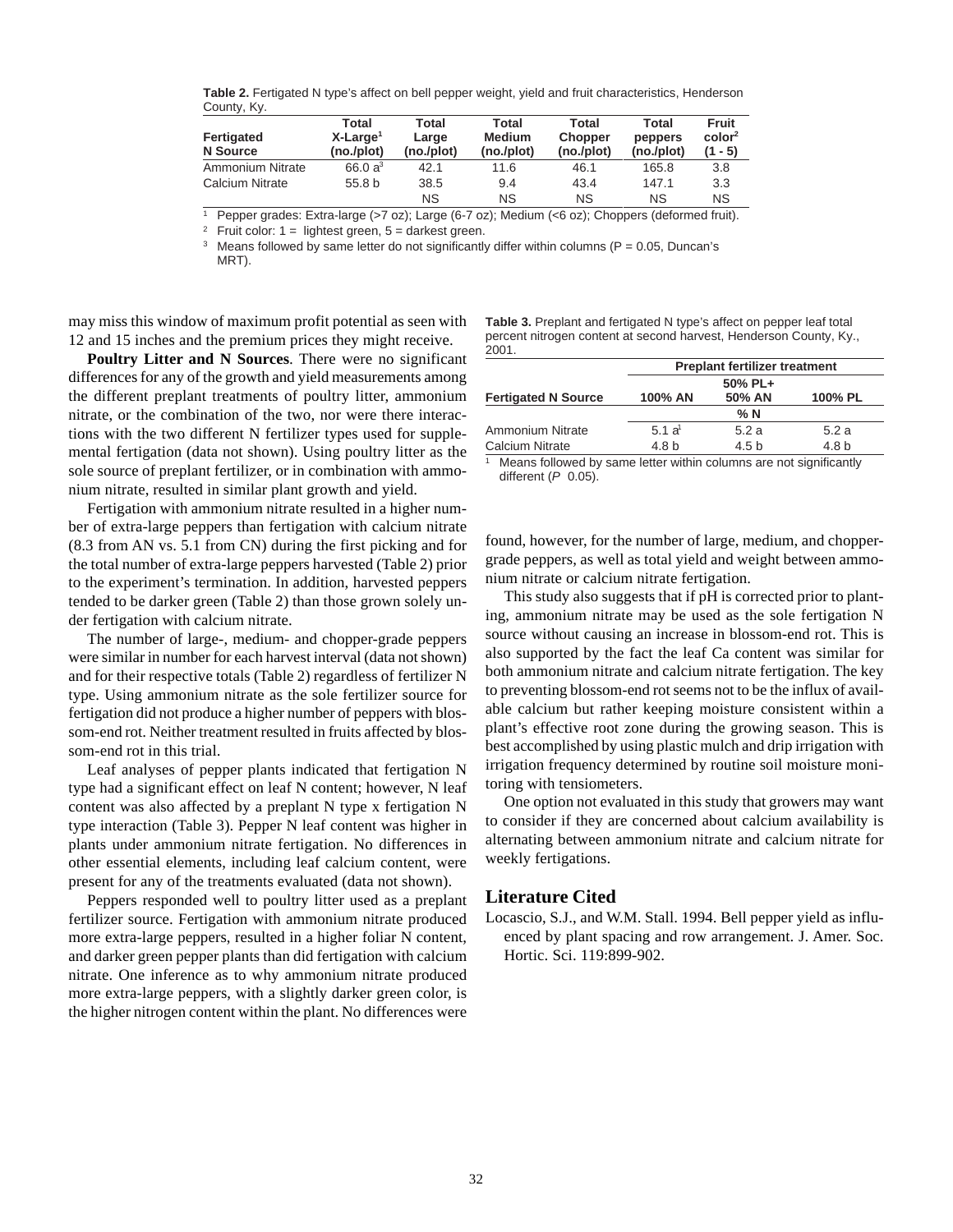## <span id="page-31-0"></span>**Feasibility of Biological Control of European Corn Borer in Peppers**

*April Satanek, Brent Rowell, and Ric Bessin, Departments of Horticulture and Plant Pathology*

### **Introduction**

Integrated pest management practices have aided farmers in reducing the amount of pesticides used to control insects and in using them more effectively when needed. Biological control is a component of IPM that is growing in popularity, especially among organic growers. Biocontrol uses one living organism to control the population of an unwanted pest. Tiny parasitic wasps (less than 0.5 mm long) from the genus *Trichogramma* have been used as biocontrol agents in sweet corn against European corn borer (ECB), *Ostrinia nubilalis*. ECB is also the most serious insect pest in peppers in Kentucky. Pepper crops are often damaged by second and third generation ECB larvae in the middle to later part of the growing season. Once hatched, the larvae are difficult to control because they quickly tunnel into the caps of pepper fruits. Once inside the fruit, ECB larvae cannot be killed with insecticides. Subsequent injury may go undetected until fruits decay from bacterial soft rot that occurs as a result of ECB damage.

*Trichogrammae ostriniae* is an egg parasite that was introduced into the United States from China. This species has been tested and found effective in reducing the number of insecticide treatments for control of ECB in sweet corn in the Northeast. Little is known about the wasps' effectiveness in controlling ECB in peppers, and to our knowledge this species has not been previously evaluated for its effectiveness in peppers. In this preliminary trial, we released *T. ostriniae* in a small, unreplicated trial in order to get an idea of its potential for ECB control in bell peppers and to learn scouting and other procedures in order to better plan replicated trials for 2002.

#### **Materials and Methods**

Two bacterial spot-resistant bell pepper cultivars, 'Early Sunsation' and 'Defiance', were planted in each of two 50-foot by 50-foot plots that were prepared at separate sites at the University of Kentucky Horticultural Research Farm in Lexington. One of these identical plots was designated the release plot and the other the control plot (no *T. ostriniae* released). The plots were approximately 300 yards apart, with fields of other crops, a gravel parking lot, and a building between them. The release plot was located downwind from the control plot.

Peppers were seeded on April 19 and transferred to 72-cell trays on May 16. The plants were set on May 30 into raised beds with black plastic mulch and drip irrigation. Standard commercial practices were used: plants were grown in double rows with 12 inches between plants within the row and 15 inches between the double rows. Each plot consisted of six double-row beds (384 plants) bordered by guard rows on each side (128 plants). The plants were irrigated as needed based on tensiometer readings.

One hundred and fifty pounds per acre of ammonium nitrate (50 lb N/A) was incorporated into each plot prior to planting. Plots were fertilized with P and K according to soil test results. An additional 10 lb N/A as ammonium nitrate was applied in the release plot and 7 lb N/A in the control plot in three fertigations. Total season N applications including preplant were 60 lb N/A for the release plot and 57 lb/A for the control plot. Maneb and copper (TennCop) were applied weekly to both plots to protect against bacterial spot. The insecticide Spintor was mistakenly applied once in the control plot; no other insecticide treatments were applied in the control or release plot. A pheromone trap was placed adjacent to the release plot to monitor ECB activity.

Thirty thousand *T. ostriniae-*parasitized *Ephestia* eggs(glued inside two paper cups with 15,000 each) were obtained from Cornell University and placed in the release plot on July 11. This was the date predicted as the first flight of second generation ECB moths for Lexington by the University of Kentucky ECB degree-day model. That flight turned out to be very light, and we decided to obtain and release a second batch of 30,000 a week later on July 18 in the same field. Paper cups containing the egg parasites had been folded and stapled shut in order to protect against predators and exposure; numerous pinholes had been made in the cups to allow the parasites to emerge. Releases were simply a matter of hanging the two paper cups under the leaf canopy of a plant in the center of the plot.

Plots were scouted twice weekly and the number of parasitized and unparasitized ECB egg masses recorded. Once eggs were located and their status recorded, leaves with eggs were flagged with a plastic marking ribbon and given a number. These egg masses were visited twice weekly and their condition recorded until hatching or their disappearance.

All green mature fruits were harvested on August 1 and 18. Marketable fruits were graded and weighed according to size class (U.S. No. 1 extra large, large, medium). Each fruit was carefully examined for signs of ECB feeding or injury; all fruits with noticeable signs of ECB activity were dissected to determine the presence of larvae. Only fruits with one or more larvae inside were recorded as having ECB damage.

#### **Results and Discussion**

ECB egg masses were first discovered in the trial on July 13. The second generation ECB moth flight was not as concentrated as in past years, and only small numbers of moths were caught until the end of the season. Our plan had been to release *T. ostriniae* to coincide with the predicted flight of second generation ECB around July 10; however, a total of only seven ECB moths had been trapped by July 25. The detected initiation of the moth flight occurred about a week later than predicted. This may have been due to low ECB numbers. A total of 19 egg masses in the release plot were located and monitored until hatching or disappearance from July 13 until August 10.

Only three ECB egg masses were found in the control plot; however, more than double the number and weight of ECB-damaged fruits occurred in this plot than in the release plot (see table below). The release plot yields were slightly higher than control plot yields. It is not known why ECB masses in the control plot were not as easily detected as those in the release plot. Many *T.*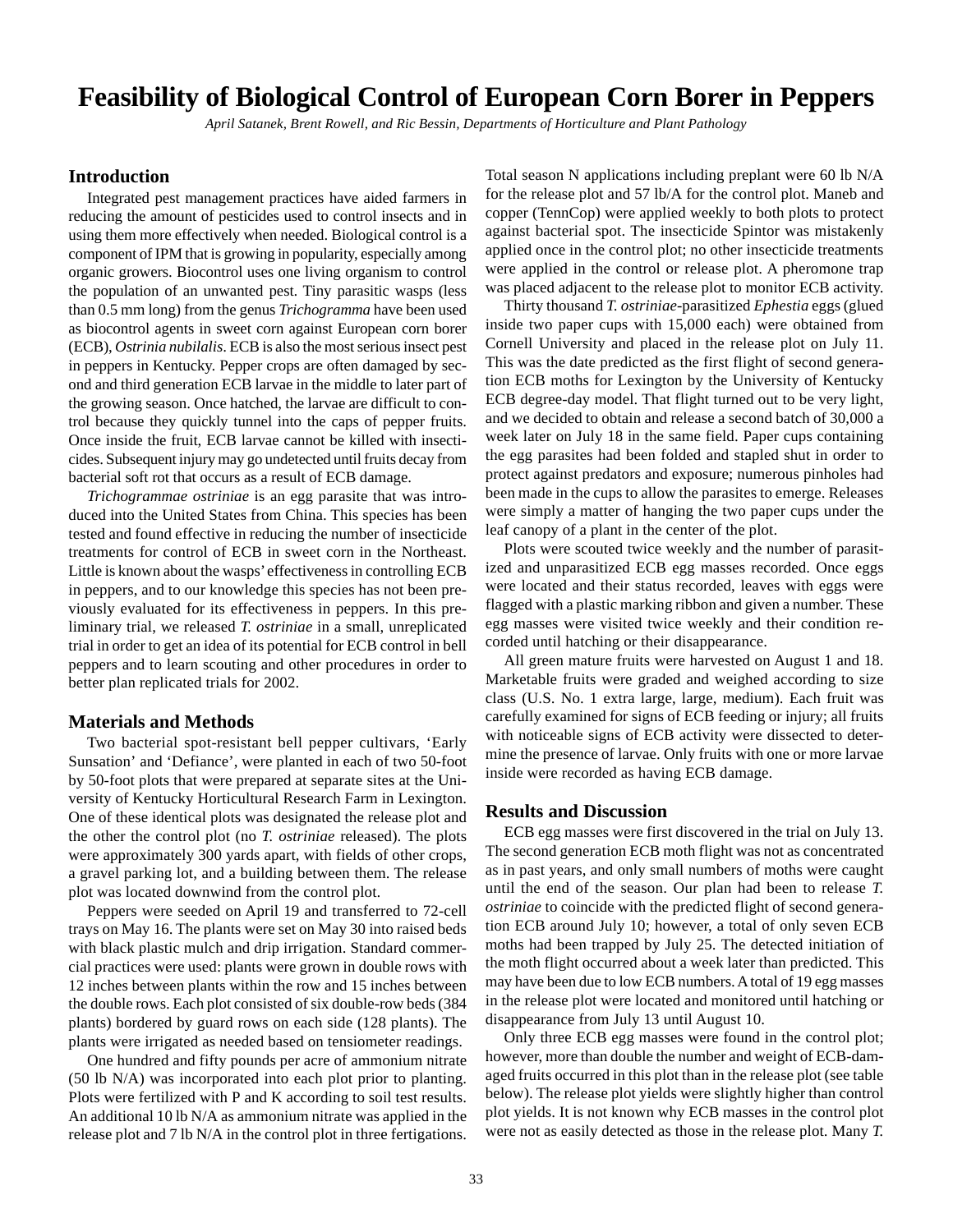<span id="page-32-0"></span>European corn borer damage and pepper yields in T. ostriniae release and control plots at Lexington, Ky., 2001. Data are season totals from two harvests.

|                      |          | <b>ECB-damaged fruits</b> | Mkt. yields (lb/plot) | Culls |      |       |           |
|----------------------|----------|---------------------------|-----------------------|-------|------|-------|-----------|
|                      | no./plot | wt (Ib/plot)              | X-Large               | Large | Med. | Total | (lb/plot) |
| T. ostriniae release | 35       | 16                        | 729                   | 143   |      | 885   | 46        |
| control              | 74       | 38                        | 580                   | 206   |      | 794   | 30        |

*ostriniae*-parasitized ECB egg masses were also found in an adjacent sweet corn trial after ECB egg numbers in the pepper plot had declined. Only a few very small clusters of one to three ECB eggs were found in the pepper plots toward the end of the growing season.

Many of the flagged egg masses, whether parasitized or not, seemed to disappear during the course of the trial. These disappearances might have been caused by the feeding of predatory insects such as lady beetles, by egg casings being eaten after ECB or wasp emergence, or simply by becoming detached and lost.

**Notes on scouting.** Scouting techniques included brushing pepper leaves up with one's arm to expose undersides of the leaves. ECB eggs were most often found half way up from the bottom of the plant on the undersides of leaves and fruit. ECB moths laid eggs indiscriminately on both hail-damaged and whole leaves alike. Viable ECB eggs are scale-like, circular, milkywhite with an iridescent casing; they are deposited in clusters (masses). When *T. ostriniae* parasitizes a ECB egg, the inside of the egg turns solid black. This parasitized condition should not be confused with the "black head" stage of ECB eggs. The black head stage occurs in non-parasitized eggs when heads of the ECB larvae become visible about 24 hours prior to hatching. The black head stage is not as completely black as in parasitized eggs. *T. ostriniae* are not able to parasitize eggs in the black head stage. Adult female *T. ostriniae* lay their eggs in ECB eggs, sometimes depositing more than one egg in each ECB egg. The wasp larva hatches inside the ECB egg, feeds on the contents, and pupates. The adult wasp chews a circular escape hole in the ECB egg casing and vacates the egg. These escape holes were visible with a hand lens. It takes about 10 days from egg deposition to wasp emergence. Because of their extremely small size, there appears

to be no other practical way of monitoring *T. ostriniae* activity other than locating and recording parasitized eggs.

Many environmental factors are known to affect the success of *T. ostriniae*. The wasps prefer temperatures between 62 and 89°F, and relative humidities between 45 percent and 95 percent. The adults probably feed on nectar of the pepper plant flowers. Strong winds, dust, and rain will affect the wasps' performance. Studies conducted by Cornell University in New York have shown that *T. ostriniae* can persist even when pesticides are used because the developing wasps are protected inside the ECB egg.

**Further trials.** It was not our intention to determine if *T. ostriniae* could successfully control ECB in peppers in this preliminary trial. We hoped that these observations might indicate whether the technique looked promising. The results do seem to suggest that one or two inoculative releases of *T. ostriniae* have potential to help control ECB in peppers. The test also provided insights on scouting procedures and data collection for use in future trials.

#### **Acknowledgments**

Our thanks to Larry Blandford, Spencer Helsabeck, John Holden, Dave Lowry, Bonnie McCaffrey, and Kirk Ranta for help with harvest and data collection. We would also like to gratefully acknowledge the assistance of Mike Hoffmann, Mark Wright, and Sylvie Chenus of the Department of Entomology at Cornell University for generously providing the parasites and for their helpful suggestions and advice.

**Note:** *see* <www.uky.edu/Ag/Entomology/entfacts/fldcrops/ ef106.htm> for more information regarding the degree-day model for predicting flights of European corn borer in Kentucky.

## **Yields and Quality of New Muskmelon Cultivars in Central Kentucky**

*Brent Rowell, April Satanek, and John C. Snyder, Department of Horticulture*

### **Introduction**

Muskmelons or cantaloupes are one of the most important commercial vegetables in the region and are a priority crop for the UK vegetable research and Extension team. Muskmelons are the primary crop being grown and marketed by the newly formed Green River Produce Marketing Cooperative based in Hart County. This co-op serves small farmers in one of the most tobacco-dependent areas in the state. A few new eastern-type muskmelon cultivars have been recently released, some of which claim

to be similar to Athena, which is currently the market standard. In this trial we compared three new cultivars with Athena.

#### **Materials and Methods**

Two seeds were sown into each cell in plastic cell packs (72 cells/tray) on 26 April at the UK Horticulture Research Farm in Lexington; trays were placed on bottom heat in a heated greenhouse until germination. Once germinated, the plants were moved to a cooler greenhouse. Plants were set in the field on 30 May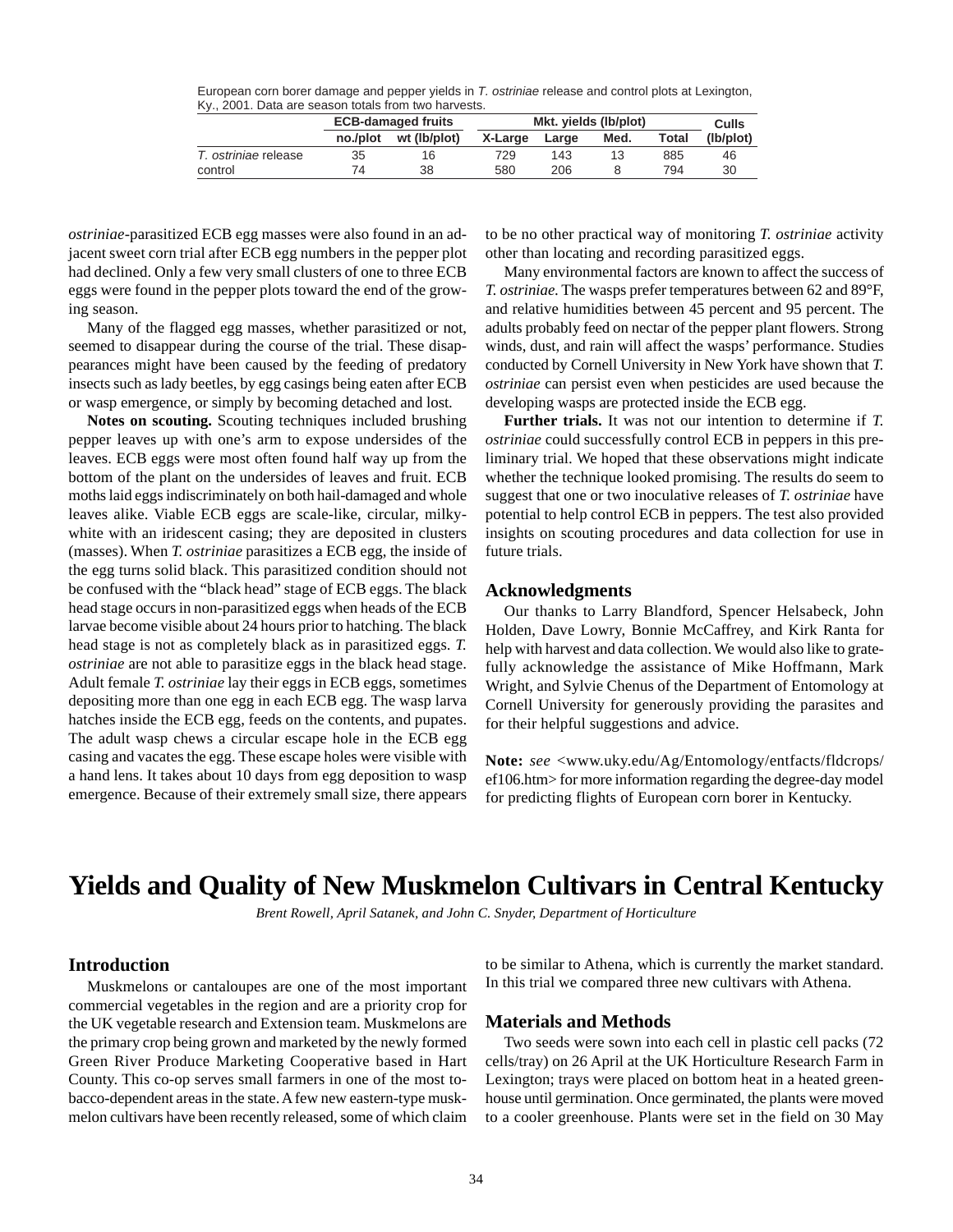into raised beds covered with black plastic with drip irrigation. The two plants from each cell were transplanted 3 feet apart within the row (two plants/hill) with 6 feet between rows. Plots consisted of two adjacent rows with five hills (10 plants) each in a randomized complete block design with four replications.

The plots were fertilized prior to planting with 150 lb/A of ammonium nitrate (50 lb N/A) and with P and K according to soil test results. An additional 30 lb/A (10 lb N/A) of ammonium nitrate was fertigated twice during the growing season for a seasonlong total of 70 lb N/acre. Curbit was applied for weed control between rows of plastic prior to vine coverage. The systemic insecticide Admire 2F was applied to the base of each plant soon after transplanting, using a backpack sprayer with the nozzle removed. Other insecticides were used as needed later in the season. Either Bravo or Quadris was applied on a weekly basis for disease control. Plots were scouted twice weekly to monitor pests and diseases. Plots were harvested six times between 6 August and 24 August. Measurements and soluble solids were determined on a subsample of five fruits from each variety in each replication from the first three harvests (6, 9, and 13 August).

#### **Results**

Cucumber beetle populations were high early in the season; many beetles were observed on transplants as they were set out. The post-transplant drench treatment with Admire was very effective for early season beetle control; vine coverage was early and thick. Plants were harvested six times, when fruit were at full slip.

Due to cloudy, rainy weather early in the season, the first harvest yielded mostly bland, low sugar fruit. Although there were no statistically significant differences for season-long yields, Minerva was the highest yielding in terms of tons of fruit per acre (Table 1). This variety had large fruits with deep sutures and heavy netting; it also had the highest soluble solids (sugar content) and was rated best for taste among the varieties tested (Table 2). Average fruit size was similar for Minerva, Odyssey, and Vienna (around 7 to 8 lb); all were larger than Athena (5 to 6 lb). Athena had the largest number of marketable fruits among the four cultivars (more than 10,000 per acre). Although none of these average sugar contents met USDA requirements for the "U.S. Fancy" grade, Minerva and Odyssey met the U.S. No. 1 grade. Higher sugar contents would be expected in a drier season.

Fruits of Odyssey were oblong and lightly netted. Odyssey looked much like Athena, although Odyssey fruits had deeper sutures. Athena yielded the most melons per acre, although sugars were low compared to Minerva and Odyssey. Vienna was also considered acceptable, although without outstanding qualities compared to the other cultivars in this trial. It will be difficult for new cultivars to compete when wholesale buyers continue to request Athena. For the time being, Minerva will be recommended for farmers' field trials as an excellent melon for roadside and local sales.

#### **Acknowledgment**

The authors would especially like to thank Darrell Slone, Janet Pfeiffer, Dave Lowry, Bonnie McCaffrey, Larry Blandford, Spencer Helsabeck, and John Holden for their hard work and generous assistance with these trials.

**Table 1.** Average yields and fruit size for muskmelon cultivars, Lexington, Ky., 2001; data are means of four replications from six harvests.

| <b>Cultivar</b> | Seed<br>source | Reported<br>disease<br>tolerance <sup>1</sup> | Days to<br>harvest | Yield<br>(cwt/A) | Yield<br>(tons/A) | Mkt. fruit<br>no./A | No.<br>culls/A | Average<br>fruit size<br>(lb) |
|-----------------|----------------|-----------------------------------------------|--------------------|------------------|-------------------|---------------------|----------------|-------------------------------|
| Minerva         | RG             | $F_{0.1,2}$ ; PM <sub>1.2</sub>               | 77                 | 673              | 33.7              | 8833                | 303            | 7.6                           |
| Odyssey         | SS             | $F_{12}$ ; PM                                 | 75                 | 585              | 29.2              | 7925                | 786            | 7.4                           |
| Athena          | RG             | $F_{0.1.2}$ ; PM <sub>1.2</sub>               | 80                 | 556              | 27.8              | 10285               | 1089           | 5.4                           |
| Vienna          | S              |                                               | 80                 | 549              | 27.4              | 7381                | 726            | 7.4                           |

 $F =$  Fusarium; PM = Powdery mildew; subscripts indicate races of the pathogen to which the cultivar is resistant or tolerant.

**Table 2.** Fruit quality characteristics of muskmelon cultivars, Lexington, Ky., 2001; data are means from a subsample of five fruits in each replication from the first three harvests.

|          |                 |     | <b>Fruit size</b> |       | Cavitv size |                    |                                                  |           |                    |                      |    |                                     |
|----------|-----------------|-----|-------------------|-------|-------------|--------------------|--------------------------------------------------|-----------|--------------------|----------------------|----|-------------------------------------|
|          | <b>Seed</b>     |     | Diam.             | Ln    |             | Diam. Flesh thick. |                                                  | S. solids |                    |                      |    |                                     |
| Cultivar | source Ln (in.) |     | (in.)             | (in.) | (in.)       | (in.)              | $\mathsf{Taste}^{\scriptscriptstyle \textsf{T}}$ | (%)       | Shape <sup>2</sup> | Netting <sup>3</sup> |    | <b>Sutures<sup>4</sup> Comments</b> |
| Minerva  | RG              | 8.0 | 7.4               | 5.5   | 3.5         | 2.3                | 3.5                                              | 10.6      | Rnd-Obl            | Hv                   | Dp | Very deep sutures.                  |
| Odyssey  | SS              | 8.6 | 6.9               | 6.0   | 3.3         | 2.0                |                                                  | 10.0      | Obl                | Lt-Md                | Md | Blossom-end scars                   |
| Athena   | <b>RG</b>       | 7.9 | 6.7               | 5.0   | 2.8         | 1.9                |                                                  | 8.3       | Rnd-Obl            | Md                   | Sh | Smaller fruits                      |
| Vienna   |                 | 8.5 | 7.5               | 5.6   | 3.3         |                    |                                                  | 8.0       | Obl                | Md                   | Sh | Nice flesh color.                   |

 $1$  Informal taste rating scale:  $1$  = unpleasant texture, bland;  $5$  = excellent, very sweet muskmelon taste.

 $Shape: Rnd = round, ObI = oblong.$ 

<sup>3</sup> Netting: Lt = light, Md = medium, Hv = heavy.

<sup>4</sup> Sutures: Sh = shallow, Md = medium depth,  $Dp =$  deep.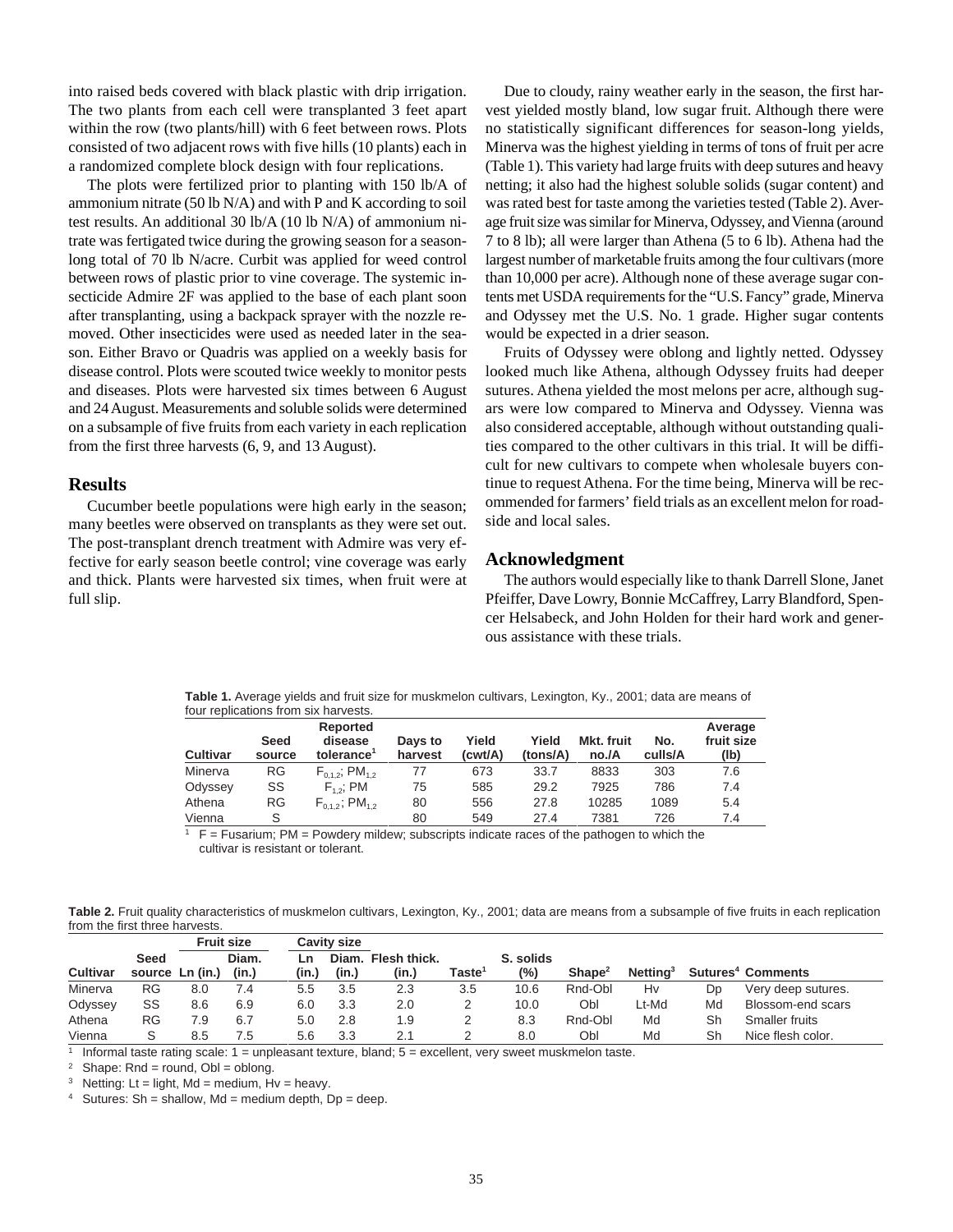## **Yields and Quality of New Muskmelon Cultivars in Eastern Kentucky**

<span id="page-34-0"></span>*William Turner, Amanda Ferguson, and R. Terry Jones, Department of Horticulture, University of Kentucky Robinson Station*

Eastern muskmelon (cantaloupe) production has been identified as one of several profitable crops that Kentucky farmers can produce. Potential yields of 8,000 to 10,000 fruit/acre with gross returns of \$5,000/acre are possible. Variable costs are roughly \$1,000 per acre, and net returns to the grower are in the \$2,200 range.

One farm cooperative, several grower marketing associations, and numerous farmers' market producers are currently producing cantaloupes for fresh market sales. This cultivar trial compares Athena, which is currently produced on 75 percent of all Eastern cantaloupe acreage, with five other cultivars that produce similar fruit. The cultivars were compared as to yield, fruit quality, and consumer acceptance.

#### **Methods**

Six cantaloupe cultivars (Table 1) were compared to determine yield, quality, size, percent solids, and shipping quality for potential use by Kentucky cooperatives for wholesale trade. An evaluation of taste, smell, and appearance was also made.

| Table 1. Muskmelon cultivars tested at Quicksand, Ky., 2001. |  |  |  |
|--------------------------------------------------------------|--|--|--|
|--------------------------------------------------------------|--|--|--|

| <b>Cultivars</b>   | Days to<br>Mat* | <b>Seed</b><br><b>Source</b> | <b>Comments</b>                                         |
|--------------------|-----------------|------------------------------|---------------------------------------------------------|
| Eclipse            | 63              | <b>SW</b>                    | large size, good quality                                |
| Odyssey            | 65              | SS                           | heavy netted, shallow sutures,<br>holds and ships well. |
| Vienna             | 63              | SW (S)                       | medium shelf life,                                      |
| <b>RAL 8793-VP</b> | 63              | SW (RG)                      | large, very attractive, similar<br>to Minerva.          |
| Athena             | 63              | SW (RG)                      | firm flesh, good shipper.                               |
| Minerva            | 65              | SW (RG)                      | large, very attractive fruit                            |
|                    |                 | .                            |                                                         |

Days from transplanting to first fruit harvested.

Cantaloupe seeds were seeded in plug trays and grown in the greenhouse for three weeks before transplanting on June 12. Cultivars were replicated four times with five plants per plot (3 feet between plants) in a randomized complete block design. Each replication was 15 feet long with rows that were 7 feet from center to center. Soil test results are shown in Table 2.

**Table 2.** Soil test results for muskmelon trial field at Quicksand, Ky.,

| рH  |    |     | Cа   | Mg  | Zn   |
|-----|----|-----|------|-----|------|
| 6.3 | ົດ | 335 | 5167 | 254 | .5.5 |

We applied 50 lb/acre actual N and 100 lb/acre  $\mathrm{K}_2\mathrm{O}$  fertilizer preplant. An additional 50 lb actual N in the form of ammonium nitrate fertilizer was applied through the drip irrigation system. Curbit 3E and Gramoxone Extra (2.5) at 4 pints and 2 pints respectively were used for weed control between the plastic mulch strips two weeks after transplanting. One application of Poast 1.5 E at 2 pints/acre was applied as a spot treatment later in the season for control of annual grasses. Insect and disease controls were applied as needed.

## **Results**

There was a significant difference in average fruit number per acre and average fruit size (Table 3). There was no statistically significant difference among cultivars in pounds of fruit produced per acre. Athena produced significantly more fruit per acre than Vienna or Minerva but was not different from the other three melons. Athena also produced fruit that were significantly

|                   | Avg wt/                 |                      |          | <b>Rind</b><br>thickness | % Soluble |                                        |
|-------------------|-------------------------|----------------------|----------|--------------------------|-----------|----------------------------------------|
| <b>Cultivar</b>   | fruit <sup>1</sup> (lb) | Fruit/A <sup>1</sup> | Pounds/A | (mm)                     | solids    | <b>Comments</b> (shape and appearance) |
| Eclipse           | 8.8a                    | 5.601 ab             | 49.036   | 7.0                      | 11.5      | nice                                   |
| Odyssey           | 8.8a                    | 6.016 ab             | 53,039   |                          | 9.0       | nice, elongated                        |
| Vienna            | 9.0a                    | 5.083 b              | 46,230   |                          | 8.6       | nice, plts showed MO deficiency        |
| <b>RAL 8793VP</b> | 8.7 a                   | 5.601 ab             | 48.735   | $\overline{\phantom{a}}$ | 10.2      | nice, good flesh color                 |
| Athena            | 6.4 b                   | 6.846 a              | 43.440   | 2.6                      | 8.8       | small looking                          |
| Minerva           | 9.7a                    | 4.771 b              | 45.349   | 3.4                      | 13.5      | nice, melon chosen by customers first  |
| $LSD (P = 0.05)$  | 1.5                     | 1.636                | ns       |                          |           |                                        |

**Table 3.** Yields and quality of muskmelon cultivars at Quicksand, Ky., 2001; data are means of 4 replications.

<sup>1</sup> Means followed by the same letter are not significantly different.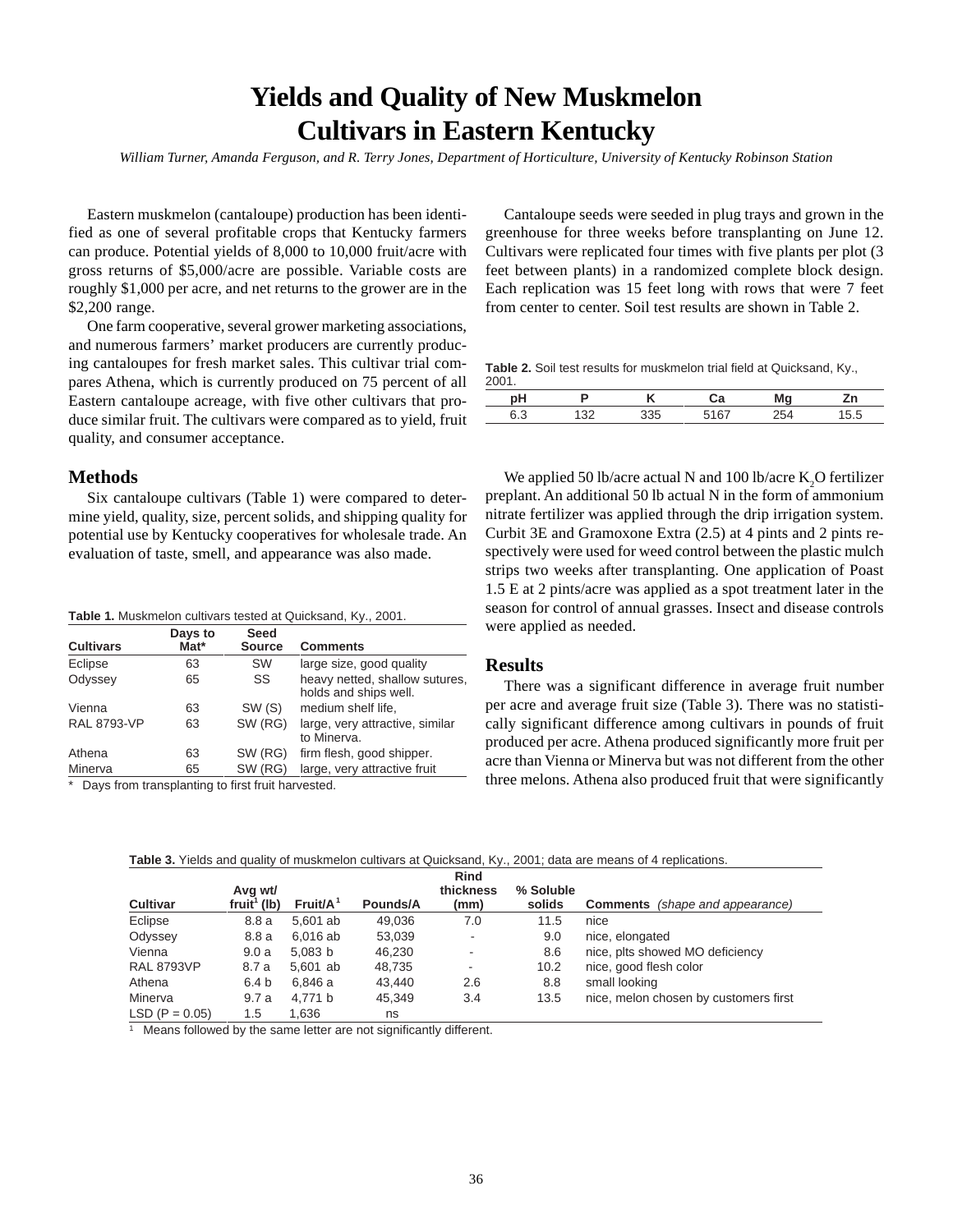<span id="page-35-0"></span>smaller than the other five cultivars. In roadside sales at a local fruit stand, customers chose (based on appearance) Minerva first, followed by Eclipse and RAL- 8793VP. When not displayed at the same time, Athena also sold well. Vienna and Odyssey did not sell well. In a taste and appearance rating using cut melon cubes, Athena, Minerva, and Eclipse were all rated highly by the participants. No one liked Vienna; Odyssey was not tested. At roadside stands, Eclipse, Minerva, and RAL 8793 VP would receive premium prices. Yield and fruit quality still make Athena the melon to beat for wholesale markets. Additional tests are planned for next year.

**Table 4.** Informal muskmelon taste test results at Quicksand, Ky., 2001; data are averages from six tasters using a scale of 1-10  $(1 = poor and 10 = excellent).$ 

| <b>Cultivar</b>    | <b>Smell</b> | Taste | Texture | <b>Comments</b>                     |
|--------------------|--------------|-------|---------|-------------------------------------|
| Eclipse            | 5.0          | 6.2   | 7.2     | Pretty looking, very<br>good taste. |
| Odyssey*           | na           | na    | na      | na                                  |
| Vienna             | 3.8          | 1.0   | 4.8     | Poor, no taste or<br>smell          |
| <b>RAL 8793-VP</b> | 5.7          | 6.8   | 5.8     | Sweet, good taste                   |
| Athena             | 6.3          | 6.0   | 6.8     | Good taste                          |
| Minerva            | 6.0          | 5.3   | 6.3     | Good smooth taste                   |

Odyssey was not available at the time of the evaluation.

## **Specialty Melon Variety Observation Trial**

*John Strang, April Satanek, R. Terry Jones, Ric Bessin, Dave Lowry, Bonnie McCaffrey, Spencer Helsabeck, and John Holden, Department of Horticulture*

### **Introduction**

In this trial, a number of specialty melon varieties were evaluated in single (non-replicated) plots: honeydew, honeydew/cantaloupe hybrid, casaba, Christmas, canary, charentais, ananas, and others. These melon varieties vary considerably in taste, color, and size. All are very susceptible to bacterial wilt, making them very difficult to grow in Kentucky. The primary objective of this study was to see if these varieties could be grown using the newly approved soil insecticide Admire 2F for cucumber beetle and bacterial wilt control. These melons have the potential to become a high quality specialty item for local markets. This preliminary trial was not replicated since it was meant to eliminate poor cultivars and to identify promising cultivars worthy of further investigation.

### **Materials and Methods**

Seeds of 20 specialty melon cultivars were planted in cell packs (72 cells per tray) on April 24 and May 10 in a greenhouse at the Horticulture Research Farm in Lexington; cell packs were set on a mist bench with bottom heat for germination. After germination, seedlings were thinned to one plant per cell and moved to a drier, cooler location. Plants were set into black plastic mulched, raised beds using a waterwheel setter on May 17 and May 29. Each plot was 45 feet long with 15 plants set 3 feet apart within the row. Rows were 6 feet apart. Drip irrigation was used to provide water as needed based on tensiometer readings.

One hundred and fifty lb/A of ammonium nitrate (50 lb N/ acre) was applied and incorporated prior to planting. The plot was fertigated with a total of 13 lb N/A as ammonium nitrate

#### **Table 1.** Specialty melon fruit characteristics from single plots at Lexington, Ky., 2001.

|                       |                       | Days          |                  |                         | Avg.     | <b>Exterior Fruit</b> |                | <b>Flesh</b>    | Seed cavity |                | <b>Disease</b>       |       |                     |
|-----------------------|-----------------------|---------------|------------------|-------------------------|----------|-----------------------|----------------|-----------------|-------------|----------------|----------------------|-------|---------------------|
| Variety               | <b>Seed</b><br>source | to<br>harvest | Yield<br>(cwt/A) | <b>Culls</b><br>(No./A) | wt/fruit | length<br>(in.)       | width<br>(in.) | thick.<br>(in.) | length      | width<br>(in.) | incidence<br>$(%)^1$ | Sugar | Flavor<br>$(1-5)^2$ |
|                       |                       |               |                  |                         | (1b)     |                       |                |                 | (in.)       |                |                      | (%)   |                     |
| Creme de Menthe       | SS                    | 82            | 556              | 2,097                   | 6.5      | 9.0                   | 7.6            | 1.7             | 6.0         | 4.2            | 15                   | 11.8  | 3.5                 |
| Sundew                | SS                    | 85            | 554              | 1,613                   | 5.9      | 8.1                   | 7.3            | 1.9             | 5.1         | 3.7            | 5                    | 12.6  | 3.9                 |
| Honey Brew            | RU                    | 90            | 453              | 3,387                   | 8.3      | 9.2                   | 7.5            | 1.9             | 6.0         | 3.9            | 20                   | 14.2  | 4.5                 |
| Sonora                | RU                    | 90            | 425              | 1,613                   | 4.7      | 7.7                   | 6.5            | 1.8             | 4.5         | 3.1            | 35                   | 11.8  | 4.3                 |
| Dorado                | SW                    | 85            | 414              | 323                     | 5.6      | 8.6                   | 6.8            | 1.9             | 5.2         | 3.0            | $15*$                | 13.5  | 4.8                 |
| Honey Gold            | HM                    | 85            | 414              | 323                     | 6.1      | 7.8                   | 6.9            | 1.7             | 5.1         | 3.4            | 5                    | 13.4  | 3.9                 |
| St. Nick              | <b>HR</b>             | 84            | 344              | 323                     | 8.5      | 10.5                  | 7.4            | 1.9             | 7.4         | 3.6            | 10                   | 13.0  | 4.5                 |
| Passport              | <b>HL/RU</b>          | 75            | 327              | 2,742                   | 4.3      | 7.0                   | 6.7            | 2.0             | 3.8         | 2.7            | $50*$                | 8.8   | 2.8                 |
| Mary Gold             | <b>RU</b>             | 92            | 308              | 161                     | 3.4      | 7.0                   | 5.7            | 1.6             | 4.5         | 2.5            | 20                   | 12.6  | 3.5                 |
| <b>HSR 2528</b>       | HL                    | 95            | 288              | 484                     | 3.8      | 8.7                   | 6.2            | 1.6             | 5.9         | 3.1            | 5                    | 11.8  | 4.5                 |
| Sun Jewel             | <b>JS</b>             | 68            | 269              | 2,097                   | 1.6      | 7.4                   | 3.7            | 1.0             | 5.8         | 1.9            | 10                   | 12.5  | 2.0                 |
| Gallicum              | <b>HR</b>             | 80            | 257              | 5,162                   | 3.9      | 6.2                   | 6.0            | 1.8             | 3.9         | 2.5            | $15*$                | 13.4  | 3.5                 |
| <b>HMX0580</b>        | <b>HM</b>             | 80            | 237              | 3,065                   | 5.4      | 8.0                   | 6.0            | 1.7             | 5.1         | 2.6            | $20*$                | 11.7  | 3.0                 |
| <b>HSR 2527</b>       | <b>HL</b>             | 75            | 231              | 3,549                   | 4.1      | 6.6                   | 6.4            | 1.6             | 4.0         | 3.1            | 40                   | 10.4  | 3.3                 |
| HMX 9606              | <b>HM</b>             | 85            | 169              | 2,581                   | 2.4      | 5.3                   | 5.1            | 1.5             | 3.6         | 2.3            | 5                    | 12.9  | 3.0                 |
| Earli Brew            | SW                    | 93            | 160              | 2,097                   | 4.0      | 7.5                   | 7.0            | 1.8             | 4.9         | 3.4            | 70                   | 9.8   | 3.1                 |
| French Orange         | <b>HR</b>             | 75            | 132              | 10,162                  | 2.2      | 5.0                   | 4.6            | 1.4             | 3.0         | 1.9            | 30                   | 13.0  | 3.8                 |
| Early Hybrid Crenshaw | <b>BU/SW</b>          | 90            | 120              | 2,258                   | 4.7      | 8.2                   | 7.2            | 1.9             | 5.0         | 3.5            | 75                   | 11.3  | 3.9                 |
| Dove                  | HL                    | 75            | 104              | 4,839                   | 4.3      | 7.1                   | 6.0            | 1.8             | 4.4         | 2.5            | 30                   | 14.8  | 4.0                 |
| Alienor               | <b>RU</b>             | 80            | 53               | 4,194                   | 2.8      | 5.7                   | 5.2            | 1.4             | 3.9         | 2.5            | 80                   | 7.3   | 2.0                 |

Estimated percentage of plant affected by anthracnose.

Bacterial wilt disease also found.

 $2 \quad 1 = poor, 5 = excellent sweet taste, pleasant texture.$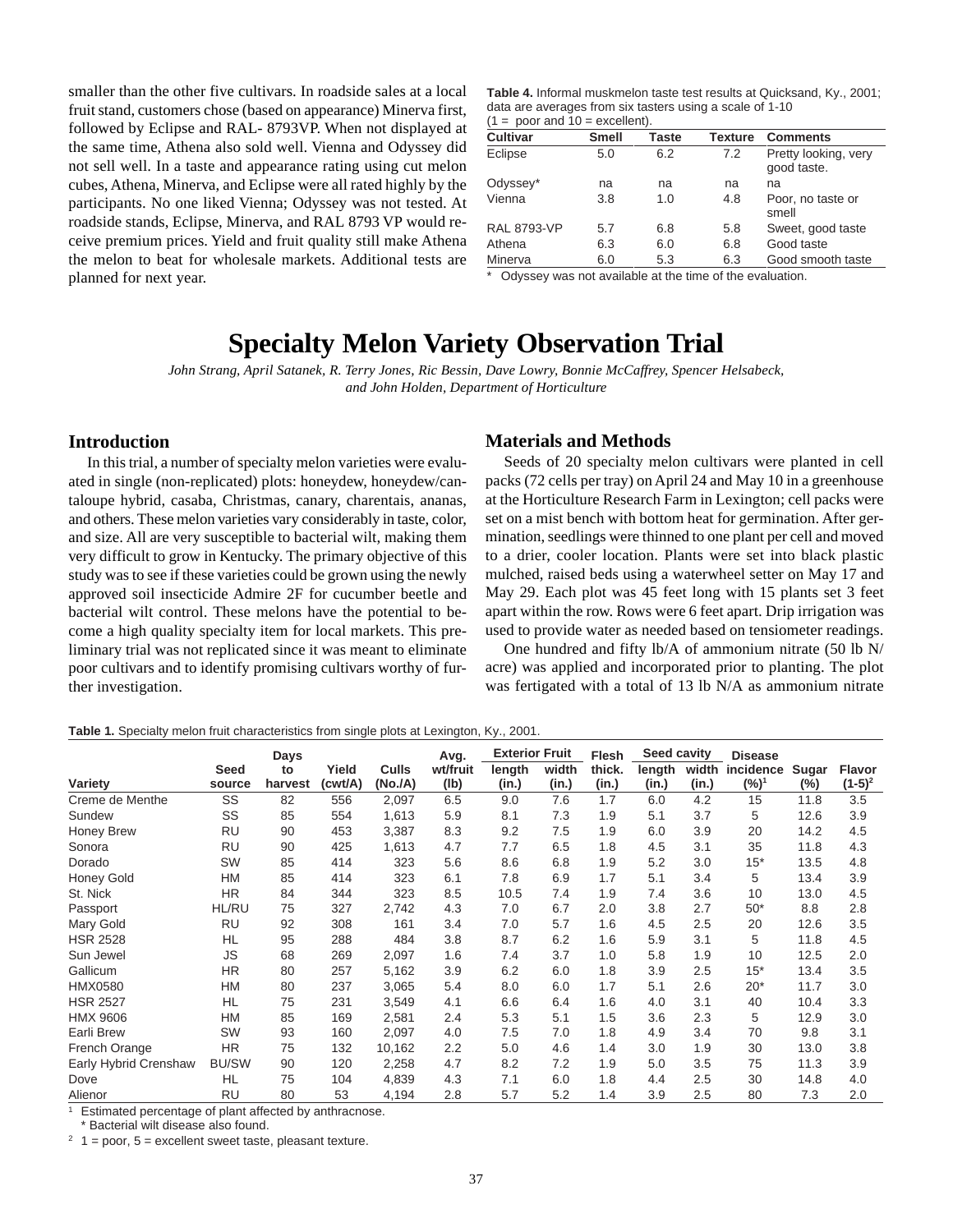**Table 2.** Specialty melon fruit and vine characteristics from single plots at Lexington, Ky., 2001

| Variety                | <b>Melon</b><br>Type <sup>1</sup> | Flesh<br>Color <sup>2</sup> | <b>Rind</b><br>Color <sup>3</sup> | Fruit<br>Shape <sup>4</sup> | <b>Cracking</b><br>$(1-4)^5$ | <b>Net</b><br>Type <sup>6</sup> | <b>Comments</b>                                                                                                                              |
|------------------------|-----------------------------------|-----------------------------|-----------------------------------|-----------------------------|------------------------------|---------------------------------|----------------------------------------------------------------------------------------------------------------------------------------------|
| Creme de Menthe        | HD                                | $lg - mg$                   | It gr                             | Ov                          | 2.0                          | na                              | Doesn't slip, fruit checks with maturity, variable palatability, vines<br>look good.                                                         |
| Sundew                 | HD                                | $lg - mg$                   | It gr                             | Ov                          | 2.0                          | na                              | Doesn't slip, fruit looks good, surface checking, and yellowing,<br>fuzzy exterior.                                                          |
| Honey Brew             | HD                                | $lg - dg$                   | It gr                             | Ov                          | 2.0                          | na                              | Doesn't slip, skin checking when ripe, fuzzy fruit, vines held up                                                                            |
| Sonora                 | CA                                | $cr - lg$                   | dk yl                             | Ob                          | 2.0                          | It                              | Doesn't slip, bright yellow exterior, surface checking, vines held<br>up well.                                                               |
| Dorado                 | CA                                | $cr - lg$                   | dk yl                             | Ob                          | 1.0                          | It                              | Doesn't slip, bright yellow exterior, excellent quality fruit, highly<br>rated by local chefs vines look good, chefs, vines did not hold up. |
| <b>Honey Gold</b>      | <b>HD</b>                         | lo                          | It gr                             | Ov                          | 1.0                          | na                              | Doesn't slip, thick green rind, firm, crunchy flesh, excellent vines.                                                                        |
| St. Nick               | <b>CR</b>                         | cr - wh                     | dk gr w/ It gr<br>streaks         | Ob                          | 1.0                          | md                              | Doesn't slip crisp flesh, produces over a long period, vines held<br>up well, pick immature for better storage.                              |
| Passport               | GA                                | $lg - mg$                   | tn/yl                             | Ro                          | 4.0                          | hv                              | Stem slips when ripe, many fruit split open, vines held up<br>medium, severe anthracnose.                                                    |
| Mary Gold              | CS                                | $Iq - cr$                   | dk yl                             | Ro                          | 1.0                          | It                              | Doesn't slip, wrinkly exterior, vines look good.                                                                                             |
| <b>HSR 2528</b>        | AN                                | $cr - gr$                   | cr/yl                             | Ob                          | 1.5                          | hv                              | Stem slips when ripe, heavy, dense melon, excellent quality.                                                                                 |
| Sun Jewel              | AS                                | wh - cr                     | md yl w/wh<br>sutures             | Ob                          | 4.0                          | na                              | Stem slips when ripe, fruit taste more like cucumbers and crack<br>severely, produces over long time, vines very disease resistant.          |
| Gallicum               | GA                                | lg                          | tn/yl                             | Ro                          | 2.5                          | hv                              | Stem slips when ripe, vines look good.                                                                                                       |
| <b>HMX0580</b>         | CA                                | $cr$ - $or$                 | dk yl                             | Ob                          | 2.0                          | It                              | Doesn't slip, some chlorosis in leaves.                                                                                                      |
| <b>HSR 2527</b>        | AN                                | cr                          | tn/yl                             | Ro                          | 1.5                          | hv                              | Stem slips when ripe, a lot of variation is fruit size, severe<br>anthracnose.                                                               |
| HMX 9606               | <b>CH</b>                         | do                          | tn/yl w/gr<br>sutures             | Ro                          | 2.5                          | md                              | Harvest at half slip, melon firm to cut, thin rind, difficult to tell<br>when ripe.                                                          |
| <b>Earli Brew</b>      | HD                                | lq/cr                       | It gr                             | Ro                          | 2.0                          | na                              | Doesn't slip, attractive interior, plants lost to anthracnose.                                                                               |
| French Orange          | <b>CH</b>                         | do                          | tn/yl w/gr<br>sutures             | Ro                          | 4.0                          | hv                              | Pick at half slip, firm, high quality, deep orange flesh, highly rated<br>by local chefs, fruit splits in wet weather.                       |
| Early Hyb.<br>Crenshaw | <b>CN</b>                         | mo                          | It gr                             | Ro                          | 3.0                          | na                              | Doesn't slip, lost a lot to decay in wet weather, lost about 1/2 the<br>vines.                                                               |
| Dove                   | AN                                | $I_0 - I_g$                 | tn/yl                             | Ob                          | 4.0                          | md                              | Stem slips when ripe, lost majority of fruit to disease.                                                                                     |
| Alienor                | <b>CH</b>                         | mo                          | tn/yl w/gr<br>sutures             | Ro                          | 4.0                          | It                              | Stem slips when ripe, fruit cracks open and decays before<br>ripening in wet weather, vines did not hold up.                                 |

Melon Type HD = honeydew, CA = canary, CR = Christmas, GA = galia, CS = casaba, AN = ananas, AS = Asian, CH = charentais, CN = crenshaw

 $2$  lg = light green, dg = dark green, cr = cream, wh = white, or = orange, mo = medium orange, lo = light orange, gr = green

 $3 \text{ It} =$  light, md = medium, dk = dark, gr = green, yl = yellow, tn = tan, cr = cream, wh = white

 $4$  Ov = oval, Ob = oblong, Ro = round

 $5$  1 = little or no cracking, 4 = severe cracking and fruit splitting

 $6$  It = light netting, md = medium netting, hv = heavy, raised netting, na- none.

divided into two applications. The systemic insecticide Admire 2F was applied to the base of each plant immediately after setting, using the maximum rate of 24 fluid ounces per acre. Foliar insecticide and miticide applications during the season included Sevin, Pounce, Asana, and Kelthane. Fungicide applications included Bravo and Quadris. Plots were scouted twice a week to determine the need for pesticide applications. A preemergence herbicide application of Curbit was applied and incorporated between the rows, just as vines began to cover the plastic.

#### **Results**

The use of Admire at the high rate resulted in very little plant loss despite extremely high early season cucumber beetle populations. Admire made it possible to grow some types of highly susceptible specialty melons in Kentucky. The 2001 growing season was not abnormally wet, although significant amounts of rain occurred early in the season. As a result, the first melon harvest produced many decayed fruit and resulted in low melon sugar contents (Table 1). Later harvests, as the weather turned drier, had improved yields, appearance, and sugar contents. Some melons did not "slip" at maturity (honeydew/cantaloupe hybrids) and were difficult to harvest at the correct stage. Some varieties cracked, split, and decayed and were judged as not being acceptable for production in Kentucky. Although early vine coverage was full and lush, anthracnose became a problem later in the season.

**Honeydew type.** The best overall honeydew type melons were Honey Brew, Sundew, and Honey Gold. Honey Brew was judged to be the best honeydew melon in the trial due to its exceptional flavor and large fruit size (Table 1). Sundew was a high yielding variety, with a high sugar content and good disease tolerance/ plant survival. Honey Gold had good plant survival in the field and had light orange flesh with a green rind (Table 2) and was judged worthy of further trial. All of the honeydew type melons showed surface checking (Table 2). Creme de Menthe was the highest yielding honeydew, but the distinctive, slight mint flavor was not universally acceptable to our tasters. Earli Brew, an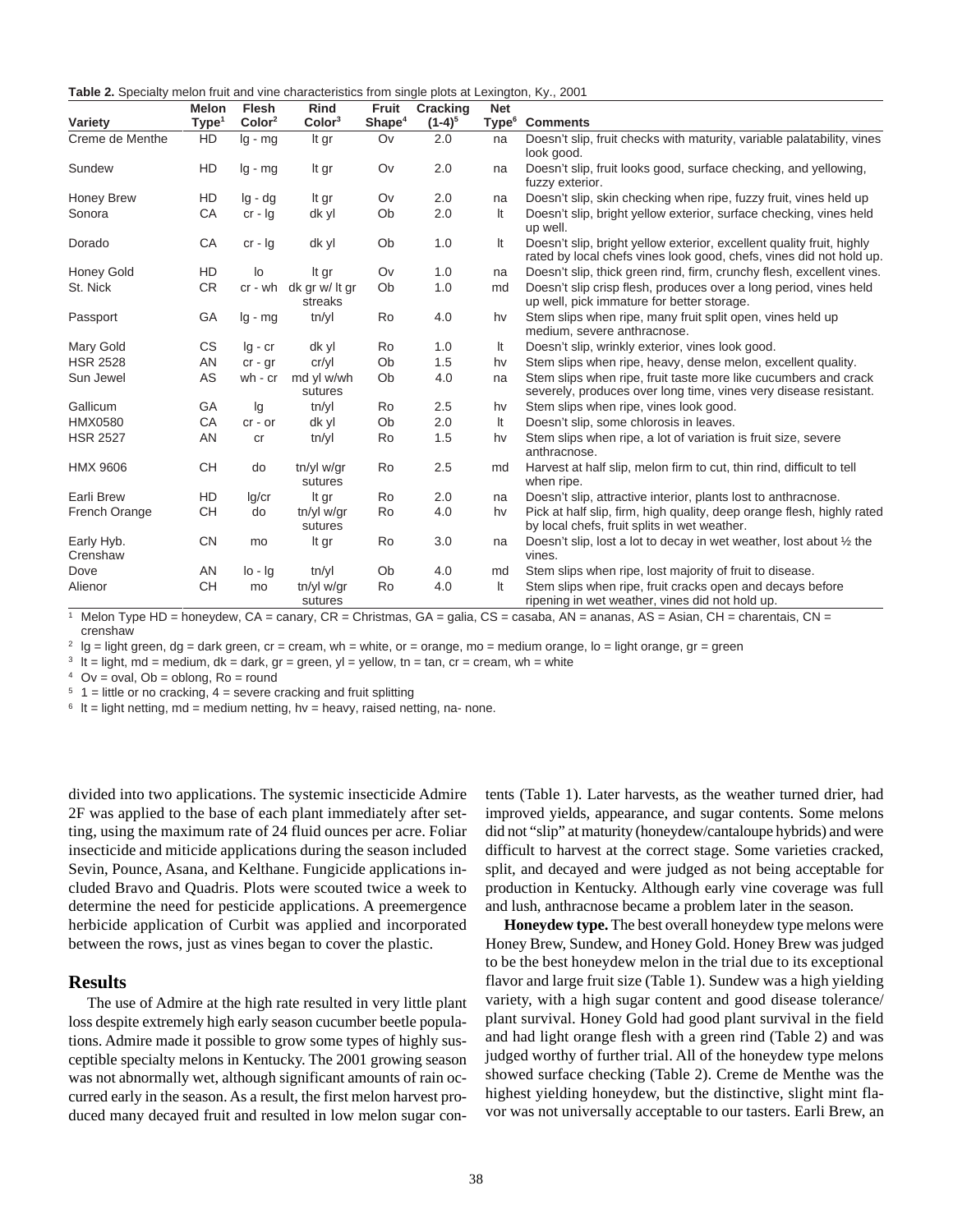<span id="page-37-0"></span>early maturing honeydew type, cracked severely, and the plants succumbed to disease quite early.

**Canary (San Juan Canary) type.** Dorado was one of the best melons in this category and in the trial. It was an attractive gold color and had a high yield with an excellent taste and few culls. Sonora also yielded well, despite increased disease incidence; however, this variety showed skin checking and was not as attractive externally as Dorado. Mary Gold, a casaba type melon, is smaller and rounder than canary melons but is often sold as a canary melon. It did not have the quality of the other two.

**Miscellaneous melon recommendations.** St. Nick, a long storage melon, produces over a long period and had a high sugar content with crispy, tasty flesh. HSR 2528 is an ananas type melon that matures late. When ripe, it has an excellent aroma and sweet flavor and is a heavy, dense melon. None of the charentais type melons performed well, and they were judged unacceptable for field production in Kentucky. They showed severe cracking and disease problems and had a bland taste under wet weather conditions. However, local chefs raved about the quality of French Orange. Sun Jewel, an Asian melon, is not a melon in the American sense as its taste is more reminiscent of cucumbers.

## **Cucumber Beetle Control and Its Impact on Bacterial Wilt in Muskmelons**

*Ric Bessin, Bill Nesmith, Brent Rowell, and John Strang, Departments of Entomology, Plant Pathology, and Horticulture*

### **Introduction**

Striped and spotted cucumber beetles can cause serious losses in cucumbers and muskmelons (cantaloupes) in Kentucky. While the adults feed mainly on foliage, stems, pollen, and flowers, their feeding on melon rinds late in the season may reduce market quality. Cucumber beetles are a major concern to muskmelon and cucumber growers because the adults overwinter and vector the bacterium that causes bacterial wilt disease. This disease kills the vines and can severely limit cucumber and cantaloupe production if not managed effectively. While larvae of these insects feed on roots and stems and can cause some damage, this damage is minimal compared to the potential losses due to bacterial wilt.

Commercial melon producers must control cucumber beetles, particularly on young plants. Both species, the striped and the spotted cucumber beetles, are effective vectors of bacterial wilt. Until the early 1990s, growers were able to use Furadan 15G at planting to provide systemic beetle control and reduce the incidence of the disease. However, that insecticide was canceled on cucurbits due to environmental issues. Currently, producers rely on foliar insecticides applied at seven- to 10-day intervals to keep beetle numbers to a minimum. In 2000, a single-year study at UK indicated that a single application of the new systemic insecticide Admire, applied at 20 fluid ounces per acre as a posttransplant drench, provided cucumber beetle control comparable to five weekly foliar applications of Pounce. In 2001, we looked at the protection provided by different rates of Admire 2F applied as a post-transplant drench to Athena melons.

#### **Materials and Methods**

A study was conducted at the UK Horticultural Research Farm in Lexington during the summer of 2001 to evaluate the effectiveness of three different rates of Admire 2F for control of cucumber beetles on cantaloupes and the impact of that control on the incidence of bacterial wilt. Four-week-old Athena cantaloupe plants were transplanted into raised black plastic mulched beds with trickle irrigation on May 17 using a waterwheel setter. Plants were spaced 18 inches apart in single rows; beds were 6 feet

from center to center. Each experimental plot consisted of four rows of 10 melon plants each. Between each plot, a 60-footwide band of corn was transplanted into the rows to reduce cucumber beetle movement between plots.

Admire 2F was applied at three rates (all as post-transplant drenches): 24 fl oz/A per acre (the maximum allowable labeled rate), 16 fl oz/A (minimum labeled rate), and 8 fl oz/A (half the minimum labeled rate), and there was an untreated control. All of the Admire treatments were applied directly to the soil at the base of the plants in 1/3 ounce of water on May 17 immediately after transplanting. The post-transplant drench was selected to minimize worker exposure to insecticide residues while trying to maximize rapid uptake of the insecticide for cucumber beetle control. The Admire was intentionally not mixed with the transplant water because this type of application is prohibited. The application methods used in this study are labeled for commercial use.

Prior to harvest, beetle numbers were monitored by periodically recording the number of striped and spotted cucumber beetles on five plants in each plot and by use of a yellow sticky card in the corner of each plot until plants had "vined" together. Plants within the plots were examined frequently for the occurrence of bacterial wilt (based on wilt symptoms and bacterial streaming) until harvest was complete. Data were subjected to analysis of variance, and means were compared using Fisher's Protected LSD.

#### **Results and Discussion**

During the course of this study, the striped cucumber beetle was far more numerous than the spotted beetle and comprised more than 95 percent of the cucumber beetles observed. Generally, numbers of striped cucumber beetles were very high in early June and declined through late July. Yellow sticky card monitoring revealed differences in the number of striped cucumber beetles among treatments (Table 1). During all sampling periods, many more striped cucumber beetles were captured in untreated plots than in any of the Admire-treated plots. There was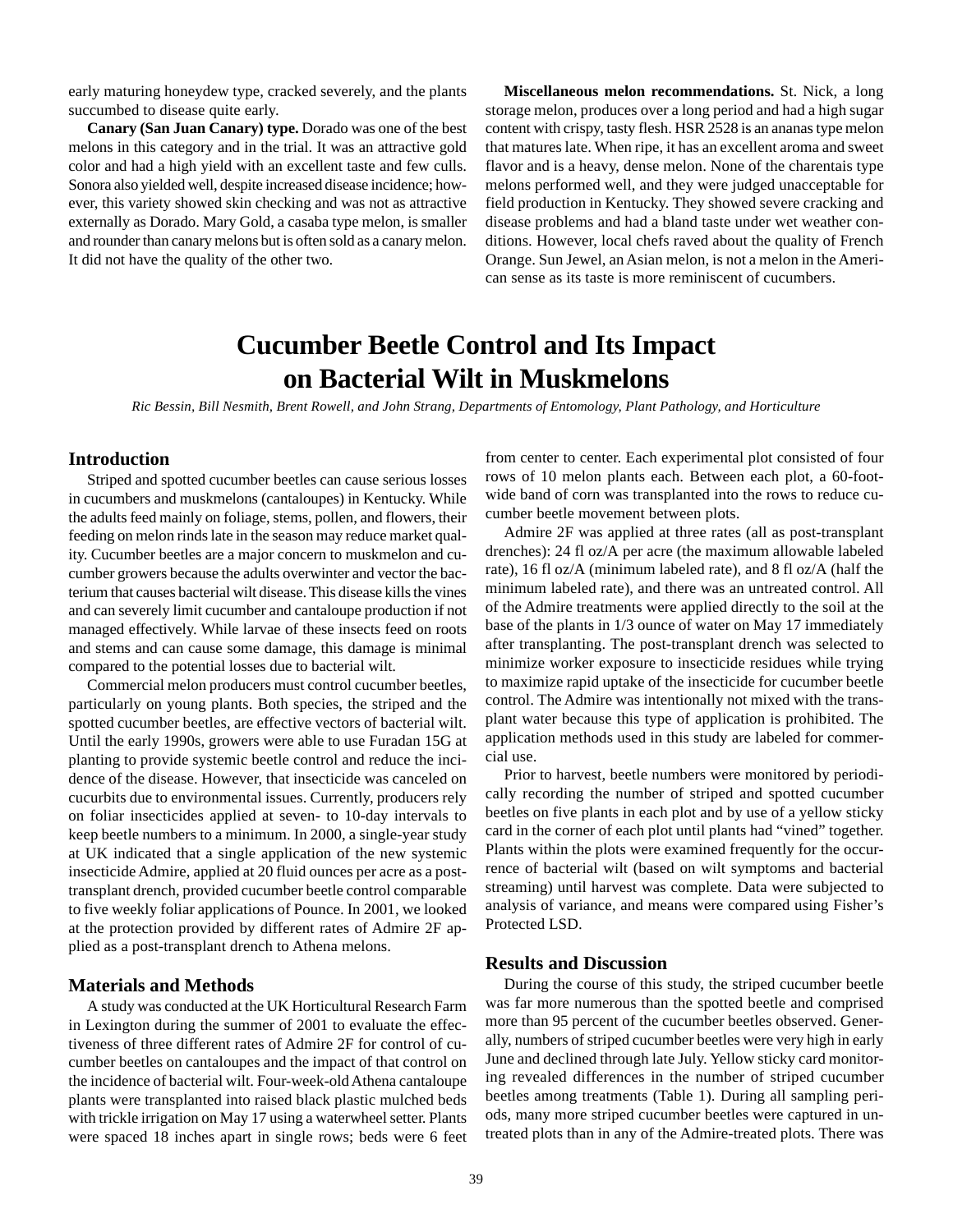<span id="page-38-0"></span>no significant difference in the number of cucumber beetles captured on yellow sticky cards among the different rates of Admire.

All of the Admire treatments significantly reduced the numbers of cucumber beetles on the plants through June 9 (Table 2). No significant differences were detected in the numbers of these beetles found on the plants among the different rates of Admire. The same results were observed with numbers of live cucumber beetles found on the plants.

This farm has a long history of serious bacterial wilt problems. A high level of bacterial wilt incidence was observed in this study, with more than 70 percent of untreated plants infected by the end of the study. The incidence of bacterial wilt was significantly higher in the untreated plots all season as compared to any Admire treatment. The incidence of bacterial wilt among Admire rates was not different until July 9 when the 8-ounce rate showed more disease (Table 3).

Yields were significantly higher in plots using the labeled rates (16 and 24 fl oz/A) of Admire (Table 4). The plots with the rate below the labeled minimum had significantly lower melon yields. This study indicates that a single application of the systemic insecticide Admire, when used at the full labeled rate of 16 to 24 fl oz/A as a post-transplant drench, provided effective cucumber beetle control for four to six weeks. These data are consistent with our standing recommendations that *cucumber beetle control is critical to bacterial wilt control*. It must be pointed out that there are alternative application methods listed for cucurbits on the Admire label, but these methods were not evaluated, and the levels of cucumber beetle control, bacterial wilt infection, and melon yields with those methods may not be similar to that obtained with the post-transplant drench method.

Cucumber beetle numbers and the potential threat from bacterial wilt can be highly variable from year to year and between farms in Kentucky. Although only one insecticide treatment was applied in this study, commercial producers should continue to monitor beetle numbers throughout the season and use foliar treatments as necessary if numbers begin to rise. As was reported last year, weekly foliar treatments of recommended insecticides for cucumber beetle control can be highly effective (see Extension publication ID-36, *Vegetable Production Guide for Commercial Growers*). In some instances, a combination of a systemic insecticide like Admire at planting followed by foliar sprays of a different insecticide may be necessary to maintain effective control. This may be the most economical strategy.

**Table 1.** Numbers of striped and spotted cucumber beetles per yellow sticky card at Lexington, 2001.

|               | Numbers of Striped and Spotted Cucumber Beetles <sup>1</sup> |                           |                   |                  |  |  |  |
|---------------|--------------------------------------------------------------|---------------------------|-------------------|------------------|--|--|--|
|               | 24 fl oz<br><b>Admire</b>                                    | 16 fl oz<br><b>Admire</b> | 8 fl oz Admire    | <b>Untreated</b> |  |  |  |
| <b>May 28</b> | 1.8 <sub>b</sub>                                             | 2.0 <sub>b</sub>          | 1.3 <sub>b</sub>  | 46.3a            |  |  |  |
| June 3        | 20.8 <sub>b</sub>                                            | 23.3 <sub>b</sub>         | 26.3 <sub>b</sub> | 141.3 a          |  |  |  |
| June 9        | 15.3 <sub>b</sub>                                            | 25.3 <sub>b</sub>         | 29.3 <sub>b</sub> | 127.8a           |  |  |  |
| <b>Jun 18</b> | 12.8 <sub>b</sub>                                            | 23.8 <sub>b</sub>         | 30.8 <sub>b</sub> | 93.8a            |  |  |  |
| June 25       | 8.8 b                                                        | 9.5 <sub>b</sub>          | 10.5 <sub>b</sub> | 25.0a            |  |  |  |

Means within the same date (row) that are followed by the same letter are not significantly different (LSD>0.05).

**Table 2.** Numbers of striped and spotted cucumber beetles per 5 plants at Lexington, 2001.

|               | Number of Striped & Spotted Cucumber Beetles <sup>1</sup> |                           |                  |                  |  |  |  |  |  |
|---------------|-----------------------------------------------------------|---------------------------|------------------|------------------|--|--|--|--|--|
| Date          | 24 fl oz<br><b>Admire</b>                                 | 16 fl oz<br><b>Admire</b> | 8 fl oz Admire   | <b>Untreated</b> |  |  |  |  |  |
| <b>May 22</b> | 0.0 <sub>b</sub>                                          | 0.0 <sub>b</sub>          | 0.0 <sub>b</sub> | 6.5a             |  |  |  |  |  |
| May 28        | 0.0 <sub>b</sub>                                          | 0.3 <sub>b</sub>          | 0.0 <sub>b</sub> | 9.5a             |  |  |  |  |  |
| June 3        | 0.3 <sub>b</sub>                                          | 0.0 <sub>b</sub>          | 0.3 <sub>b</sub> | 29.3a            |  |  |  |  |  |
| June 9        | 1.3 <sub>b</sub>                                          | 1.8 <sub>b</sub>          | 3.8 <sub>b</sub> | 25.0a            |  |  |  |  |  |

Means within the same date (row) that are followed by the same letter are not significantly different (LSD>0.05).

**Table 3.** Number of plants per plot (40 plants) that had collapsed due to bacterial wilt, Lexington, 2001.

|         | 24 fl oz            | 16 fl oz         |                   |                  |
|---------|---------------------|------------------|-------------------|------------------|
| Date    | Admire <sup>1</sup> | <b>Admire</b>    | 8 fl oz Admire    | <b>Untreated</b> |
| June 9  | 0.0 <sub>b</sub>    | 0.0 <sub>b</sub> | 0.0 <sub>b</sub>  | 4.5a             |
| June 18 | 0.0 <sub>b</sub>    | 0.0 <sub>b</sub> | 0.5 <sub>b</sub>  | 10.5a            |
| June 25 | 0.0 <sub>b</sub>    | 0.3 <sub>b</sub> | 1.5 <sub>b</sub>  | 18.5a            |
| July 9  | 0.3c                | 2.8 <sub>c</sub> | 8.3 <sub>b</sub>  | 28.3a            |
| July 17 | 0.8c                | 3.5c             | 10.3 <sub>b</sub> | 29.0a            |

Means within the same date (row) that are followed by the same letters are not significantly different (LSD >0.05).

**Table 4.** Numbers and weight of marketable fruit per plot (40 plants were initially transplanted into each plot).

| <b>Treatment</b> | 24 fl oz<br>Admire <sup>1</sup> | 16 fl oz<br>Admire | 8 fl oz<br>Admire  | <b>Untreated</b> |
|------------------|---------------------------------|--------------------|--------------------|------------------|
| Number of Fruits | 84.3 a                          | 76.0 a             | 51.8 <sub>b</sub>  | 11.3 $c$         |
| Weight of Fruits | 447.1 a                         | 398.9a             | 256.9 <sub>b</sub> | 56.0c            |
|                  |                                 |                    |                    |                  |

Means within rows followed by the same letter are not significantly different (LSD >0.05).

## **Seeded and Seedless Watermelon Variety Trial**

*John Strang, April Satanek, John Snyder, Darrell Slone, Dave Lowry, Larry Blandford, Spencer Helsabeck, John Holden, Bonnie McCaffrey, and Kirk Ranta, Department of Horticulture*

#### **Introduction**

Watermelon varieties are introduced by seed companies every year. This trial evaluated seeded and seedless watermelons in order to determine what varieties grow best in Kentucky. Relatively new to the market are seedless, orange-fleshed watermelons that, along with yellow seedless watermelons, are slowly becoming more available and taste much like the traditional redfleshed varieties.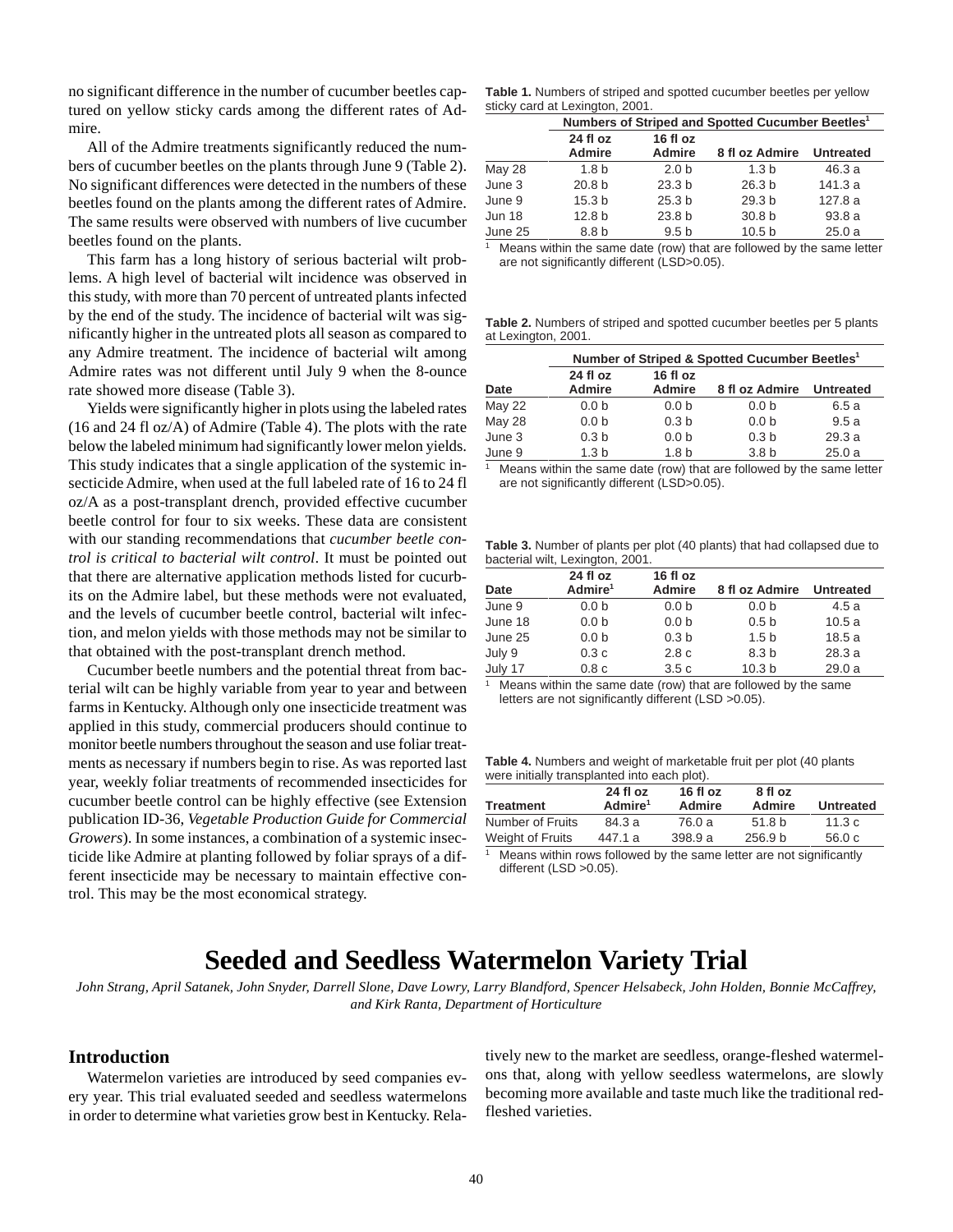## **Materials and Methods**

Seeds of 18 seedless and six seeded watermelon varieties were planted in cell packs on April 27. The trays were then placed onto a bench with bottom heat in a warm greenhouse. Once germinated, germination rates were recorded, and the plants were thinned to one plant per cell using scissors. On May 31, the plants were set into raised, black plastic mulched beds with a waterwheel setter. Six plants were spaced 4 feet apart within the row, and rows were spaced 10 feet apart. Each plot was replicated three times, with 8 feet between cultivars. Drip irrigation was used to fertigate and irrigate as needed.

Nitrogen, phosphorus, and potassium were applied preplant to the fields as warranted by soil tests. Two fields out of the three used for watermelons received 150 lbs/A each of phosphate and potash, and 225 lbs/A of ammonium nitrate. The third field received 150 lbs/A of phosphate and 225 lbs/A of ammonium nitrate. A total of 60 lbs/A of ammonium nitrate was fertigated over four applications throughout the season. Irrigation was halted four weeks prior to the estimated harvest time to raise the sugar content of the melons. Admire 2F, a systemic insecticide, was applied to the planting hole immediately after setting the plants at the rate of 24 fl oz per acre. Other foliar insecticides and miticides applied during the growing season included Sevin, Pounce, Asana, and Kelthane. The fungicides Bravo and Quadris were used for disease control. Insect and disease scouting was used to help determine pesticide application timing. Curbit was applied and incorporated into the ground between beds prior to vine cover.

## **Results and Discussion**

During planting and the week following, the weather was unseasonably cold and wet. About half of the plants showed transplant stress and grew slowly the first week. Although vine coverage was heavier than in past years, yield was slightly lower.

#### **Seeded Watermelons**

The best performing seeded watermelons in the trial were Stars N' Stripes, Sangria, Athens, and Mara (Table 1). Stars N' Stripes, a large, oblong melon with a distinct mottled rind, had the highest yield. Sangria has been an excellent variety in past years, and there is a tendency for the fruit to be slightly narrow at one end. Athens and Mara also performed very well, and Mara had very large fruit.

#### **Seedless Watermelons**

The best performing seedless red watermelons were Millionaire, Triple Prize, Revolution, RWT 8096, and Ultra Cool. Millionaire was the highest yielding and is an excellent round seedless melon with an average sugar content (Table 1). Triple Prize has performed very well in the past and has an exceptional taste (Table 2). It had some hollow heart. Revolution, an elongate, seedless melon, had an excellent taste and yield.

The best performing orange-fleshed seedless watermelon was Orange Sweet. Its flavor and yield were good, but Orange Sweet had more seeds than we would like to see.

Treasure Chest was the best yellow-fleshed seedless watermelon.

|                        |                |                |                   |                              |                      |                       | Avg.                   |                 | Outside            |                     |                |                 |                 |
|------------------------|----------------|----------------|-------------------|------------------------------|----------------------|-----------------------|------------------------|-----------------|--------------------|---------------------|----------------|-----------------|-----------------|
|                        | Germ.          |                |                   |                              | Days                 |                       |                        | No. Mkt Avg Mkt | No.                | <b>Measurements</b> |                | Rind            |                 |
| Cultivar               | Rate<br>$(\%)$ | ${\sf Type}^1$ | Shape             | <b>Seed</b><br><b>Source</b> | to<br><b>Harvest</b> | Yield<br>(cwt/A) $^2$ | <b>Melons</b><br>per A | Wt<br>(Ib)      | Melons/A<br><10 lb | Length<br>(in.)     | Width<br>(in.) | Thick.<br>(in.) | Sugar<br>$(\%)$ |
| Stars N' Stripes       | 98             | S              | elongate          | S                            | 85                   | 1290 a                | 5700                   | 23.1            | 71                 | 17.7                | 9.1            | 0.7             | 10.8            |
|                        | 95             | S              |                   | <b>SW</b>                    | 87                   | 1220 ab               | 5400                   | 22.8            | 0                  | 16.8                | 8.7            | 0.7             | 12.1            |
| Sangria<br>Millionaire | 82             | Τ              | elongate<br>round | HM/SW                        | 92                   | 1200 abc              | 8900                   | 13.4            | 0                  | 11.7                | 10.0           | 1.0             | 10.4            |
| Athens                 | 99             | S              |                   | SS/SI                        | 82                   | 1110 abcd             | 4800                   | 17.7            | 0                  | 14.9                | 9.4            | 0.7             | 11.0            |
|                        | 98             | S              | elongate          | SI                           | 85                   | 1070 abcd             | 4400                   | 24.7            |                    | 15.2                | 9.6            | 0.7             | 11.4            |
| Mara                   | 37             | т              | elongate          | SW                           | 85                   |                       | 6300                   | 15.3            | 0<br>653           | 11.2                | 10.3           | 0.8             | 11.4            |
| <b>Triple Prize</b>    |                | т              | round             | SS                           |                      | 980<br>abcdef         |                        | 16.0            |                    | 13.8                |                |                 |                 |
| Revolution             | 76             | т              | elongate          |                              | 82                   | 930<br>bcdefa         | 4600                   |                 | 218                |                     | 9.0            | 0.8             | 11.8            |
| <b>RWT 8096</b>        | 64             |                | oval              | ST/RG                        | 85                   | 910<br>bcdefg         | 5900                   | 15.5            | 0                  | 11.4                | 9.0            | 0.7             | 11.5            |
| <b>Orange Sweet</b>    | 64             | т              | round             | SI                           | 84                   | 900<br>bcdefa         | 5200                   | 17.1            | 71                 | 10.5                | 10.0           | 0.7             | 10.2            |
| <b>Ultra Cool</b>      | 41             | Τ              | round             | SI                           | 75                   | 900<br>bcdefg         | 6300                   | 14.3            | 290                | 9.8                 | 9.7            | 0.7             | 12.1            |
| Millenium              | 91             | т              | round             | SW/HM                        | 78                   | 700<br>bcdefa         | 7000                   | 13.0            | 582                | 10.7                | 8.7            | 0.6             | 11.6            |
| Sterling               | 67             | т              | elongate          | <b>SW</b>                    | 92                   | 870<br>cdefg          | 5000                   | 17.3            | 0                  | 14.7                | 8.1            | 0.8             | 11.2            |
| <b>Triple Crown</b>    | 22             | Т              | round             | SW                           | 85                   | 860<br>cdefg          | 5700                   | 15.1            | 0                  | 11.4                | 9.9            | 0.8             | 11.5            |
| <b>Treasure Chest</b>  | 61             | т              | round             | RU                           | 80                   | 850<br>defg           | 6500                   | 13.0            | 507                | 9.2                 | 9.5            | 0.7             | 10.8            |
| Crimson Jewel          | 71             | т              | round             | RU                           | 83                   | 820<br>defg           | 6100                   | 13.6            | 146                | 10.1                | 9.4            | 0.6             | 11.3            |
| <b>Crimson Delight</b> | 96             | S              | round             | SW                           | 75                   | 820<br>defg           | 3500                   | 24.0            | 0                  | 11.5                | 11.1           | 0.6             | 10.9            |
| Constitution           | 74             | т              | round             | SS                           | 80                   | 800<br>defg           | 5400                   | 14.1            | 290                | 10.0                | 9.2            | 0.7             | 11.6            |
| Samuri                 | 65             | т              | round             | SI                           | 85                   | 790<br>defg           | 5000                   | 15.6            | 436                | 12.1                | 9.7            | 0.7             | 11.6            |
| Freedom                | 80             | Τ              | elongate          | SS/SI                        | 85-90                | 780<br>defg           | 5000                   | 15.9            | 146                | 14.1                | 9.1            | 0.7             | 11.1            |
| <b>Buttercup</b>       | 59             | т              | round             | <b>JS</b>                    | 85                   | 750<br>efg            | 6300                   | 11.7            | 1160               | 9.2                 | 9.5            | 0.6             | 9.7             |
| Imagination            | 40             | Т              | round             | SI/RG                        | 85                   | 720<br>fg             | 5900                   | 12.3            | 0                  | 9.8                 | 9.1            | 0.6             | 11.1            |
| Orange Sunshine        | 58             | Τ              | round             | SI                           | 85                   | 670<br>fg             | 5200                   | 12.8            | 290                | 10.2                | 9.9            | 0.8             | 10.9            |
| <b>Black Majic</b>     | 99             | S              | elongate          | SI                           | 85                   | 620<br>g              | 4400                   | 14.2            | 71                 | 9.6                 | 9.3            | 0.5             | 9.4             |
| 4052 Seedless          | 58             | Τ              | round             | SW                           | 85                   | 600<br>g              | 3300                   | 18.3            | 2243               | 11.1                | 10.3           | 0.7             | 11.0            |

**Table 1.** Seeded and seedless watermelon variety trial yield and fruit characteristics, Lexington, Ky., 2001.

<sup>1</sup> Melon Type  $S =$  Seeded,  $T =$  Triploid (seedless)

Numbers followed by the same letter are not significantly different (Duncan Waller LSD P = 0.05). Marketable yields are based on all melons larger than 10 pounds.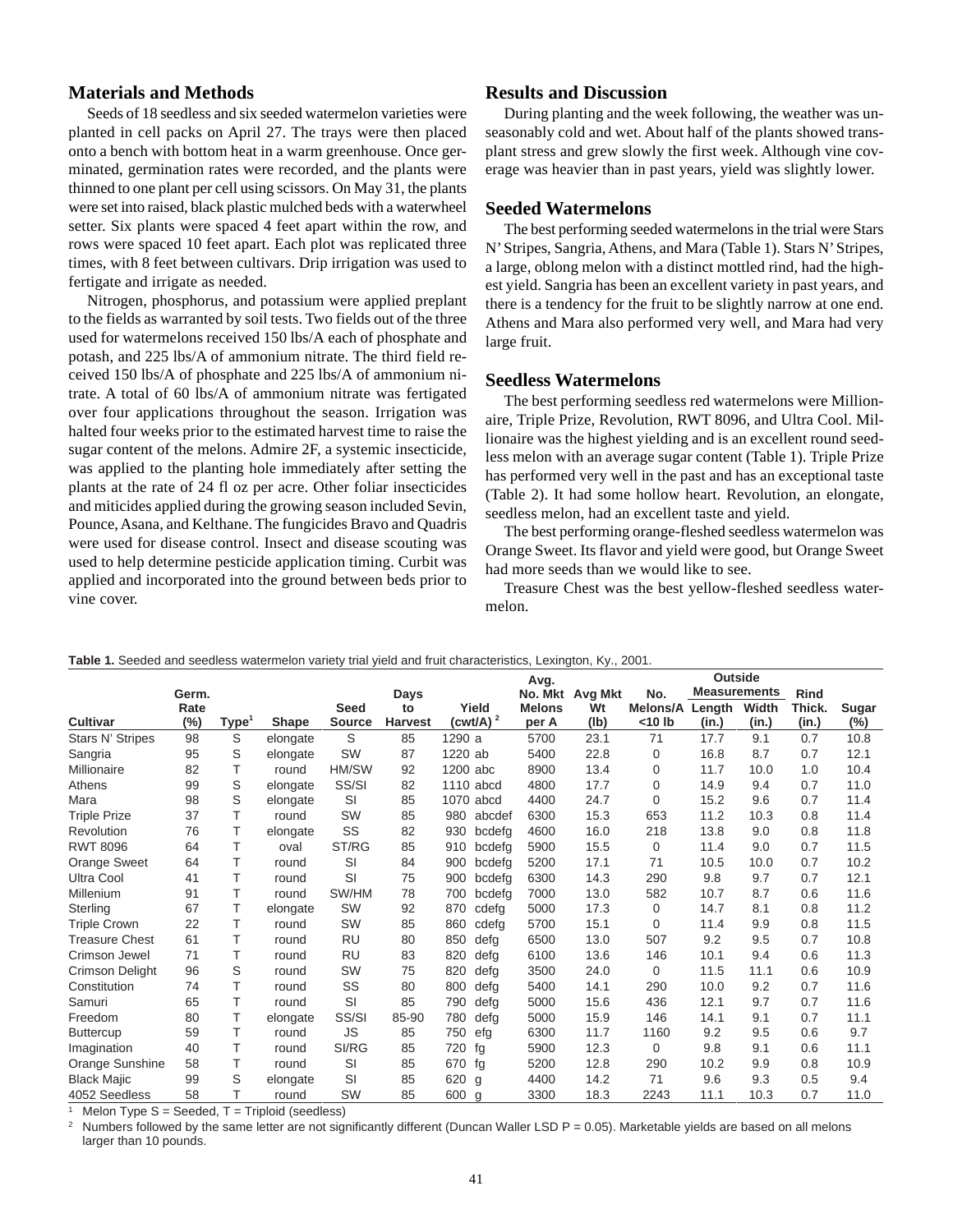<span id="page-40-0"></span>

| Table 2. Seeded and seedless watermelon variety trial fruit characteristics, Lexington, Ky., 2001. |  |
|----------------------------------------------------------------------------------------------------|--|
|----------------------------------------------------------------------------------------------------|--|

|                        |           | Uniform. Uniform. Hollow |           |               | Avg.        |                    |                   |                                                                                                                                                                  |
|------------------------|-----------|--------------------------|-----------|---------------|-------------|--------------------|-------------------|------------------------------------------------------------------------------------------------------------------------------------------------------------------|
|                        | of Size   | of Shape                 | Heart     | <b>Flavor</b> | <b>Seed</b> | <b>Interior</b>    | <b>Rind</b>       |                                                                                                                                                                  |
| Variety                | $(1-5)^1$ | $(1-5)^2$                | $(1-2)^3$ | $(1-5)^4$     | No./fruit   | Color <sup>5</sup> | Type <sup>6</sup> | <b>Comments</b>                                                                                                                                                  |
| Stars N' Stripes       | 4         | 4.3                      | 2.0       | 4.3           | na          | red                | <b>CS</b>         | Attractive interior, juicy, not many seeds, rind has distinctive<br>mottling, "stripes."                                                                         |
| Sangria                | 3.5       | 3.6                      | 1.8       | 4.6           | na          | red                | AS.               | Attractive interior, some strings in flesh, flavorful.                                                                                                           |
| Millionaire            | 3.2       | 3.4                      | 2.0       | 4.0           | 3.3         | red                | CS.               | Tiny seeds (3/16 in.) if present, nice flesh texture, flesh a little<br>tough, some sunscald.                                                                    |
| Athens                 | 4.3       | 4.0                      | 2.0       | 4.1           | na          | dk pink            | <b>CS</b>         | Attractive interior, crispy tender textured flesh.                                                                                                               |
| Mara                   | 3         | 3.7                      | 2.0       | 4.2           | na          | red                | <b>RS</b>         | Attractive, crisp, tender flesh, most fruit are jellybean-shaped.                                                                                                |
| <b>Triple Prize</b>    | 2.8       | 3.5                      | 1.5       | 4.5           | 2.0         | red                | dk CS             | Slightly tough flesh, attractive exterior.                                                                                                                       |
| Revolution             | 2.5       | 3.5                      | 1.8       | 4.5           | 5.0         | red                | <b>RS</b>         | Attractive interior.                                                                                                                                             |
| <b>RWT 8096</b>        | 3.5       | 3.3                      | 2.0       | 4.4           | 0.8         | red                | <b>CS</b>         | Very tender flesh.                                                                                                                                               |
| Orange Sweet           | 2.7       | 3.4                      | 1.8       | 3.8           | 14.3        | orange             | JU                | Flesh is a bit chewy, firm flesh, attractive interior, orange<br>color varies in intensity throughout. Some BRN <sup>7</sup> .                                   |
| <b>Ultra Cool</b>      | 2.7       | 3.5                      | 2.0       | 4.1           | 1.3         | red                | <b>RS</b>         | Variability in rind thickness, attractive interior, somewhat<br>chewy.                                                                                           |
| Millenium              | 2.8       | 2.5                      | 2.0       | 4.2           | 1.3         | pk red             | ΒK                | Very slight ribbing, tough rind.                                                                                                                                 |
| Sterling               | 2.5       | 3.0                      | 1.3       | 3.9           | 1.8         | dk pink            | AS                | Slightly tough flesh, uncharacteristic low yield this season.                                                                                                    |
| <b>Triple Crown</b>    | 2.7       | 3.5                      | 1.7       | 4.2           | 2.3         | It red             | <b>RS</b>         | Firm, chewy flesh.                                                                                                                                               |
| <b>Treasure Chest</b>  | 3.3       | 2.5                      | 2.0       | 3.9           | 2.8         | br yl              | JU                | Attractive interior and exterior, firm flesh, dark seed traces.                                                                                                  |
| Crimson Jewel          | 2.8       | 3.4                      | 2.0       | 4.4           | 2.3         | pk red             | dk CS             | Tender, sweet, attractive red flesh.                                                                                                                             |
| <b>Crimson Delight</b> | 2.3       | 3.5                      | 2.0       | 4.1           | na          | dk pink            | <b>CS</b>         | Tender flesh, very juicy, delicate texture and taste.                                                                                                            |
| Constitution           | 2.9       | 3.3                      | 2.0       | 4.3           | 0.5         | pk red             | AS                | Fibrous material in flesh, tough seed traces, thin rind, tender<br>flesh.                                                                                        |
| Samuri                 | 2.5       | 3.0                      | 1.5       | 4.3           | 0.8         | red                | <b>RS</b>         | Tender flesh, juicy, little chewy, nice red color. Some BRN <sup>7</sup> .                                                                                       |
| Freedom                | 3.0       | 4.0                      | 2.0       | 4.2           | 0.8         | red                | dk JU             | Very attractive exterior and beautiful interior, nice texture.                                                                                                   |
| <b>Buttercup</b>       | 3.0       | 3.0                      | 2.0       | 3.4           | 1.5         | br yl              | JU                | Very attractive interior, dark seed traces, firm flesh. Some<br>BRN <sup>t.</sup>                                                                                |
| Imagination            | 3.0       | 4.0                      | 2.0       | 4.1           | 6.0         | dk red             | <b>BK</b>         | Attractive interior and exterior, skin has slight white bloom,<br>tender, attractive red flesh, wide difference in taste<br>preferences. Some BRN <sup>7</sup> . |
| Orange Sunshine        | 3.0       | 3.5                      | 1.8       | 3.9           | 9.8         | orange             | <b>RS</b>         | Very slight hollow heart, seeds gray and numerous.                                                                                                               |
| <b>Black Majic</b>     | 3.0       | 4.3                      | 2.0       | 3.4           | na          | dk pink            | BK                | Very thin rind, attractive interior, some fibrous strands in<br>flesh.                                                                                           |
| 4052 Seedless          | 3.0       | 4.0                      | 1.8       | 4.1           | 4.8         | red                | CS                | Many off types, some fibrous areas in flesh, crispy flesh.<br>Some BRN <sup>7</sup>                                                                              |

<sup>1</sup> Fruit Size Uniformity 1 = great variation in size,  $5 =$  all the same size.

<sup>2</sup> Fruit Shape Uniformity 1 = great variation in shape,  $5 =$  all the same shape.

 $3$  Hollow Heart Rating 1 = hollow heart, 2 = no hollow heart.

4 Informal taste test ratings:  $1 =$  poor,  $5 =$  excellent.

 $5$  Flesh Color It = light,dk = dark, pk = pink, br = bright, yl = yellow.

<sup>6</sup> Rind Type AS = Allsweet, medium green rind w/dark green, broad mottles stripes; JU = Jubilee, light green rind w/distant, narrow, dark green. stripes; BK = Black, solid dark green rind; CS = Crimson Sweet, light green rind w/mottled, dark green stripes; RS = Royal Sweet, light green. rind w/wide, mottled, dark green stripes.

<sup>7</sup> BRN = Bacterial rind necrosis.

## **Watermelon Variety Observation Trial**

*Anthony Silvernail, Gary Cline, Community Research Service, Kentucky State University; April Satanek, Department of Horticulture*

## **Introduction**

This observation trial with seeded and seedless (triploid) watermelon varieties was conducted on the Kentucky State University Research Farm in Franklin County. In this trial, the productivity of two seeded and eight seedless varieties were evaluated according to size and marketable yields.

## **Materials and Methods**

Seeds were planted on April 24, 2001, and on June 7 the seedlings were transplanted by hand into raised, plastic mulched beds. Field preparation consisted of moldboard plowing and two sub-

sequent rototilling operations. Each row (raised bed) was 12 feet apart, and the single plots within each row were 30 feet long and consisted of 10 plants spaced 3 feet apart. Prior to the laying of plastic mulch, nitrogen fertilizer in the form of ammonium nitrate was banded within each row at a rate of 50 lbs N/A. A midseason application of N was also applied by fertigation at a rate of 20 lbs N/A.

Weed control between beds was accomplished by cultivation and a banded application of Curbit at three weeks after transplanting. Foliar applications of the insecticide Pounce and fungicide Bravo were applied as needed to control insects and diseases.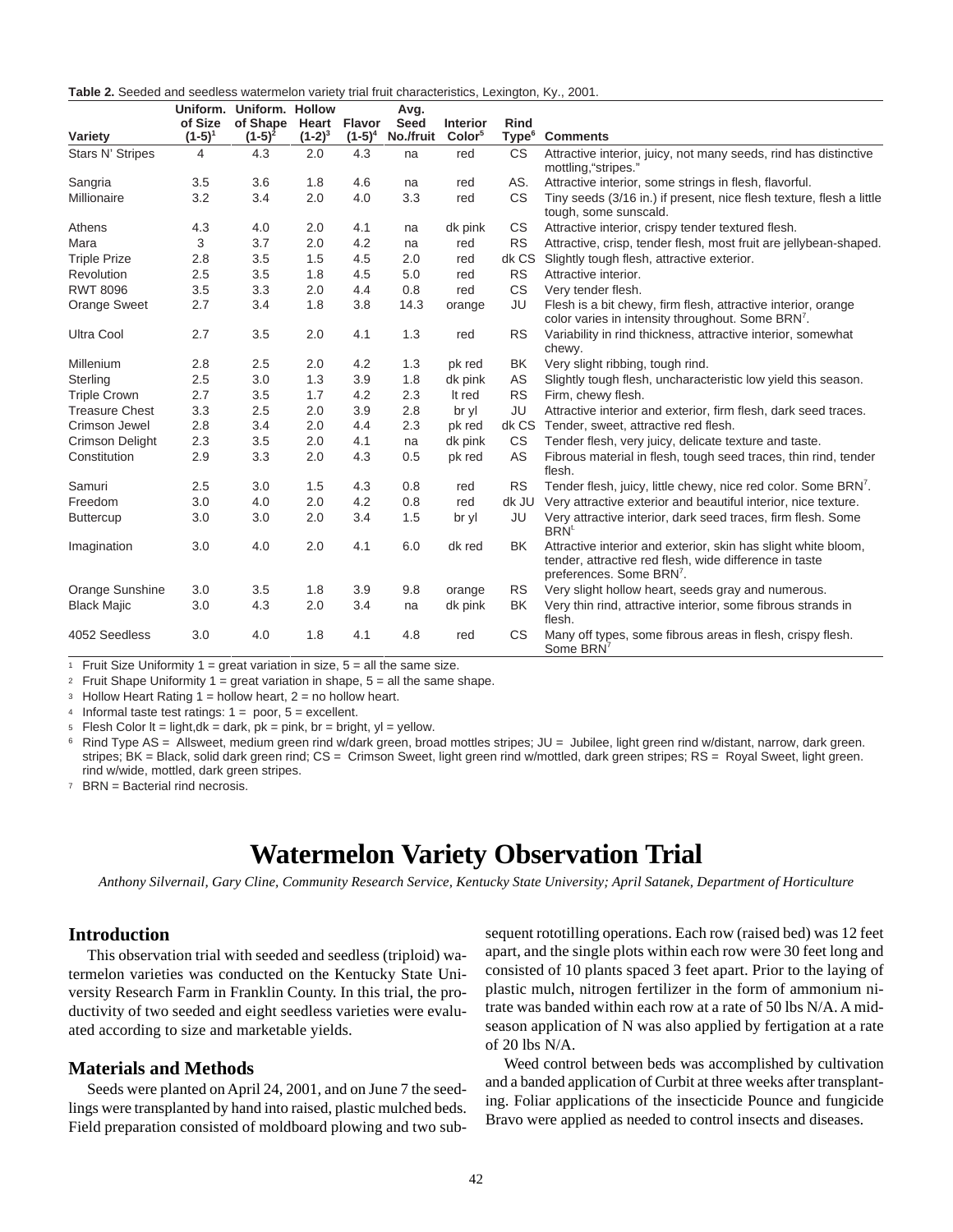### <span id="page-41-0"></span>**Results**

Rains in late May and early June coupled with mild temperatures delayed planting until the first week of June. Three harvests were conducted from August 16 through September 6. These late summer harvests may have caused the apparent high number of small melons (culls) at the end of the season. However, the summer was generally dry with mild temperatures, and plant vigor was high for all varieties up through the last harvest in early September.

**Triploid Watermelons**. The highest yielding seedless varieties in terms of marketable melons (> 10 lbs) were Triple Prize, Millionaire, and Millennium (Table 1). Triple Prize was also a top performer in variety trials conducted at the University of Kentucky's Horticulture Research Farm at Lexington in 1999 and 2000. Millionaire appeared to have slightly larger melons, so its overall yield (total weight per acre) was slightly higher than Triple Prize. The worst performing variety was Sterling. In the case of Sterling there appeared to be no pollination and fruit development.

**Seeded Watermelons.** The highest yielding seeded variety in terms of number of melons per acre  $(> 10$  lbs), average melon weight, and total yield per acre was 'Stars and Stripes'.

|  |  |  | Table 1. Yields of seeded and seedless watermelon varieties from single plots in Franklin County, Ky., 2001. |  |  |  |  |  |  |  |  |  |  |
|--|--|--|--------------------------------------------------------------------------------------------------------------|--|--|--|--|--|--|--|--|--|--|
|--|--|--|--------------------------------------------------------------------------------------------------------------|--|--|--|--|--|--|--|--|--|--|

|                             |                                |            |                              |                           |                              |                      |                   |                        | <b>Outside</b>      |                |                           |
|-----------------------------|--------------------------------|------------|------------------------------|---------------------------|------------------------------|----------------------|-------------------|------------------------|---------------------|----------------|---------------------------|
|                             |                                |            |                              |                           | <b>Mkt. Melon</b>            |                      | Avg. Mkt.         |                        | <b>Measurements</b> |                | <b>Rind</b>               |
| Variety                     | <b>Melon</b><br>${\sf Type}^1$ | Germ.<br>% | <b>Seed</b><br><b>Source</b> | Days to<br><b>Harvest</b> | Wt/A<br>(>10 <sub>lb</sub> ) | No. mkt.<br>Melons/A | Melon Wt.<br>(Ib) | No. culls/A<br>(<10lb) | Length<br>(in.)     | Width<br>(in.) | <b>Thickness</b><br>(in.) |
| Stars and<br><b>Stripes</b> | S                              | 98         | AS                           | 85                        | 107230                       | 5082                 | 21.1              | 605                    | 14.3                | 8.2            | 0.6                       |
| Anthem                      | S                              | 99         | SS/SI                        | 82                        | 74415                        | 3630                 | 20.5              | 726                    | 13.3                | 8.2            | 0.6                       |
| Millionaire                 |                                | 82         | HM/SW                        | 92                        | 79279                        | 4356                 | 18.2              | 302                    | 11.0                | 90.3           | 0.5                       |
| Millennium                  |                                | 91         | HM/SW                        | 78                        | 50906                        | 4168                 | 12.2              | 402                    | 9.3                 | 8.0            | 0.4                       |
| Revolution                  |                                | 76         | SS                           | 82                        | 52514                        | 2420                 | 21.7              | 242                    | 14.0                | 10.1           | 0.6                       |
| <b>Triple Prize</b>         |                                | 37         | SW                           | 85                        | 68458                        | 4437                 | 15.4              | 121                    | 10.1                | 8.9            | 0.5                       |
| Orange<br>Sweet             |                                | 64         | SI                           | 84                        | 63621                        | 2662                 | 23.9              | 0                      | 13.8                | 9.6            | 0.5                       |
| Freedom                     |                                | 80         | SS/SI                        | 85-90                     | 59145                        | 3146                 | 18.8              | 847                    | 13.0                | 8.0            | 0.6                       |
| <b>Buttercup</b>            |                                | 59         | <b>JS</b>                    | 85                        | 43451                        | 2541                 | 17.5              | 484                    | 9.9                 | 9.7            | 0.4                       |
| Sterling                    |                                | 67         | SW                           | 92                        | 0                            | 0                    | 0                 | 0                      | 0                   | 0              | 0                         |

<sup>1</sup> Melon Type  $S =$  Seeded,  $T =$  Triploid (seedless).

## **Acorn and Specialty Winter Squash Variety Evaluation**

*John Strang, April Satanek, John Snyder, Darrell Slone, Dave Lowry, Larry Blandford, Spencer Helsabeck, and John Holden, Department of Horticulture*

#### **Introduction**

Acorn squash are perennial fall favorites found at any fresh produce stand. They can also be found in markets year around. Acorn squash are situated at the top of winter squash sales. The typical acorn squash is dark, black-green, acorn-shaped, and firm. Recent cultivars have included orange and cream-colored acorn squash. This trial was conducted at the University of Kentucky Horticultural Research Farm in Lexington to determine the best acorn squash varieties for Kentucky growers. Due to wet conditions and high insect populations early in the season, this trial also showcased some of the various cultivars' disease tolerance and plant survival under less than optimal growing conditions.

#### **Methods and Materials**

On May 16, 11 acorn squash and seven assorted squash varieties were double-seeded into 72-cell trays in a greenhouse at the Horticulture Research Farm at Lexington. Once germinated, the plants were thinned to one plant per cell. On June 12, squash plants were set into raised, black plastic mulched beds with a waterwheel setter. Six plants were set 4 feet apart within the row, in rows 10 feet apart, with 8 feet between plots. Each plot was replicated four times. Drip irrigation was used to provide water and fertilizer during the season.

Plots received a preplant application of 150 lbs/A of ammonium nitrate; two replications also received an additional 150 lbs/A of potash as warranted by soil tests. During the growing season, a total of 12 lbs N/A was fertigated using ammonium nitrate in three applications. Insecticide and miticide applications included Sevin, Pounce, Asana, and Kelthane. Quadris was applied for disease control. Curbit was applied and incorporated between the beds just prior to vine coverage for weed control. One replication was treated with Basagran prior to planting to control a yellow nutsedge infestation. Plots were scouted weekly, and plants were harvested on August 17 and September 18. Single fruits from each replication at the first harvest were measured and evaluated for quality.

#### **Results**

Bacterial wilt was evident four weeks after setting the plants. Cucumber beetles were present at planting, and squash bugs followed shortly thereafter. A number of the plants died prematurely, and the fruit failed to mature. Despite difficult growing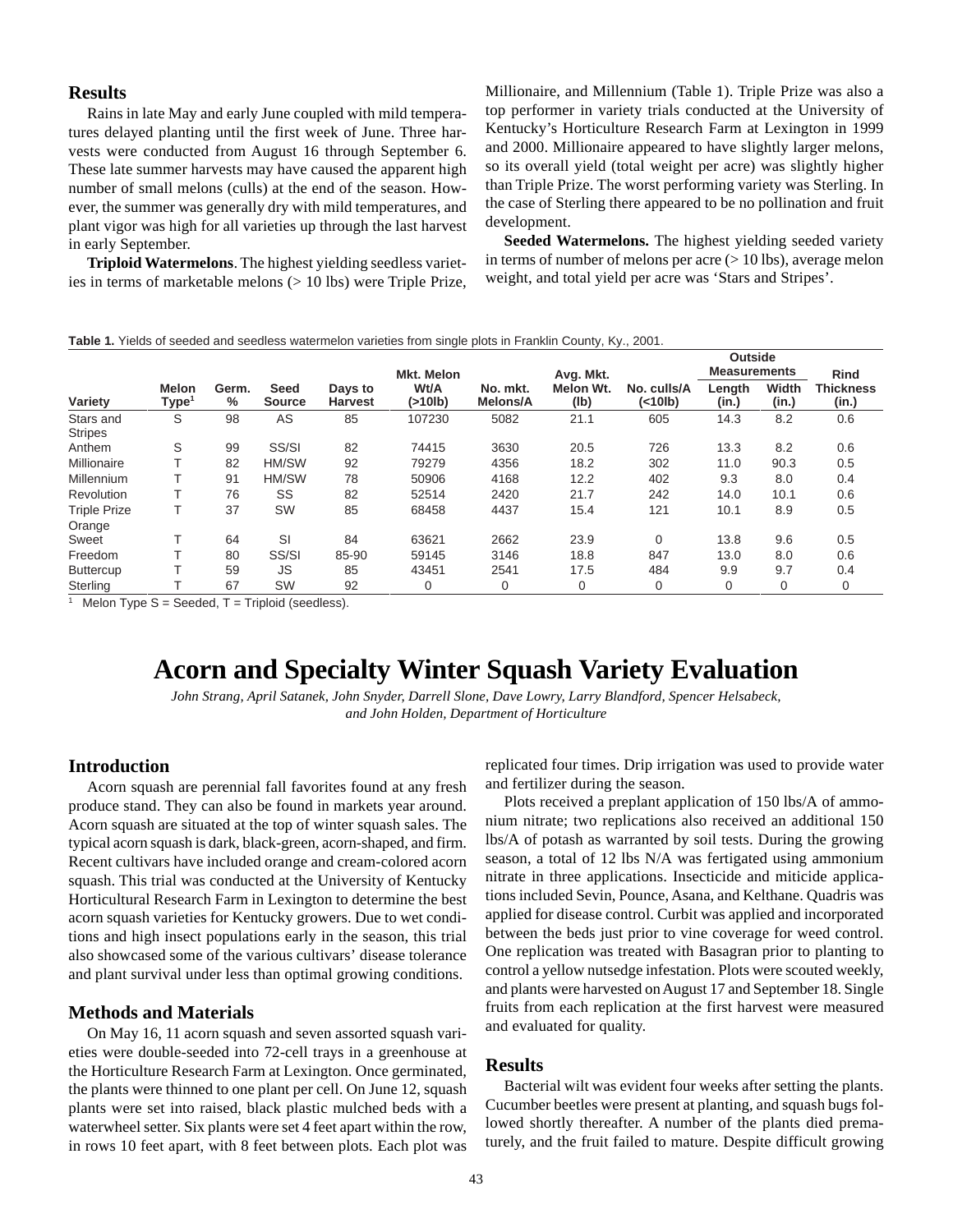conditions, some varieties survived these diseases and insect pests and yielded well.

**Acorn squash**. Heart of Gold and Carnival were the top producing acorn squash types in the trial (Tables 1 and 3). These cultivars are decorative as well as edible. The exteriors of these squash are cream colored with dark green, mottled stripes. Carnival also has occasional orange patches. Heart of Gold had an excellent flavor. Table Ace and Tay Belle PM were the two best "traditional" dark green acorn squash. Plants of Table Ace held up well and Tay Belle PM, despite high cull numbers and some dead plants, still produced a good yield. Cream of the Crop is a beautiful, cream-colored squash. Table Gold is a very attractive, dark orange acorn squash.

**Spaghetti squash**. Small Wonder, a small, oval squash, produced very well; the plants held up throughout the season and the fruit consistently looked good (Tables 2 and 4). Hasta-LaPasta, a larger, bright orange, oblong-fruited plant, succumbed to disease before most fruit matured, creating a lot of decayed fruits, though it did produce some quality fruit.

**Kabocha squash.** Both cultivars of kabocha squash yielded well, and the vines held up for the entire season. Both Sweet Mama and Delica had dry, extraordinarily sweet flesh. These varieties were considered an excellent substitute for sweet potatoes. The kabocha squash in this trial were harvested later than the other types and sustained some melonworm damage, increasing the number of culls.

**Miscellaneous squash**. Delicata is an excellent tasting, small, elongated squash. Sugar Loaf is oblong in shape, smaller, and tan, with green mottled stripes. Although both had excellent taste, quality fruit, and convenient serving sizes, they were not heavy producers. Sweet Dumpling had an excellent quality and sweet flesh, but it also had a low yield.

| Table 1. Acorn squash yield and fruit characteristics, Lexington, Ky., 2001. |  |  |  |  |
|------------------------------------------------------------------------------|--|--|--|--|
|------------------------------------------------------------------------------|--|--|--|--|

| Variety            | <b>Seed</b><br><b>Source</b> | Days<br>to<br><b>Harvest</b> |     | Yield<br>$(cwt/A)^1$ | No. Mkt<br>Fruit/A | Avg.<br>Fruit<br>Wt (lb) | <b>Fruit</b><br>Length<br>(in.) | <b>Fruit</b><br>Width<br>(in.) | <b>Flesh</b><br>Thick.<br>(in.) | Culls<br>(%) |
|--------------------|------------------------------|------------------------------|-----|----------------------|--------------------|--------------------------|---------------------------------|--------------------------------|---------------------------------|--------------|
| Heart of Gold      | SW                           | 90                           | 209 | b                    | 14100              | 1.5                      | 4.1                             | 4.9                            | 0.8                             | 3            |
| Carnival           | HR.                          | 85                           | 193 | bc                   | 13800              | 1.4                      | 4.1                             | 4.9                            | 0.8                             | 4            |
| Table Ace          | HR.                          | 85                           | 148 | bcdef                | 9200               | 1.6                      | 4.8                             | 4.5                            | 0.7                             |              |
| Tay Belle PM       | S                            | 70                           | 140 | bcdef                | 10700              | 1.3                      | 5.5                             | 4.9                            | 0.9                             | 11           |
| Cream of the Crop  | SW, HR                       | 85                           | 121 | cdefa                | 7500               | 1.6                      | 5.1                             | 4.4                            | 0.9                             | 27           |
| Mesa Queen         | HL. SW                       | 70                           | 120 | cdefa                | 7900               | 1.2                      | 4.9                             | 4.6                            | 0.8                             | 12           |
| <b>HMX 9736 PM</b> | НM                           | 75                           | 95  | efg                  | 7900               | 1.2                      | 4.4                             | 4.3                            | 0.7                             | 4            |
| <b>Table Gold</b>  | <b>SW</b>                    | 95                           | 93  | efg                  | 8000               | 1.3                      | 4.6                             | 4.0                            | 0.7                             | 14           |
| <b>Table Queen</b> | <b>SW</b>                    | 90                           | 80  | efg                  | 5900               | 1.3                      | 5.0                             | 4.4                            | 0.7                             | 16           |
| Tuffy              | JS                           | 90                           | 78  | fg                   | 6800               | 1.2                      | 4.9                             | 4.3                            | 0.8                             | 34           |
| <b>Table King</b>  | RU                           | 80                           | 55  | g                    | 5400               | 1.0                      | 4.7                             | 3.6                            | 0.7                             | 64           |

<sup>1</sup> Means followed by the same letter are not significantly different (Waller-Duncan LSD,  $P = 0.05$ ).

| Table 2. Specialty winter squash yield and fruit characteristics, Lexington, Ky., 2001. |
|-----------------------------------------------------------------------------------------|
|-----------------------------------------------------------------------------------------|

|                |               | Days           |      |             |         | Avg.         | Fruit  | <b>Fruit</b> | <b>Flesh</b> |       |
|----------------|---------------|----------------|------|-------------|---------|--------------|--------|--------------|--------------|-------|
| <b>Type</b>    | Seed          | to             |      | Yield       | No. Mkt | <b>Fruit</b> | Length | Width        | Thick.       | Culls |
| Variety        | <b>Source</b> | <b>Harvest</b> |      | $(cwt/A)^1$ | Fruit/A | Wt (lb)      | (in.)  | (in.)        | (in.)        | (%)   |
| Spaghetti      |               |                |      |             |         |              |        |              |              |       |
| Small Wonder   | <b>SW</b>     | 90             | 374a |             | 21300   | 1.8          | 5.2    | 4.9          | 1.0          |       |
| Hasta-La-Pasta | SW            | 80             | 184  | bcd         | 8800    | 2.1          | 7.7    | 4.2          | 0.8          | 11    |
| Kabocha        |               |                |      |             |         |              |        |              |              |       |
| Sweet Mama     | SW            | 75             | 189  | bc          | 5100    | 3.7          | 4.3    | 7.1          | 1.4          | 10    |
| Delica         | RU. HR        | 75             | 160  | bcde        | 4800    | 3.4          | 3.9    | 7.0          | 1.2          | 8     |
| specialty      |               |                |      |             |         |              |        |              |              |       |
| Delicata       | HR/JS         | 100            | 125  | cdefg       | 13400   | 0.9          | 7.2    | 2.7          | 0.6          | 21    |
| Sugar Loaf     | <b>SW</b>     | 100            | 108  | defa        | 12000   | 0.9          | 5.1    | 3.2          | 0.7          | 24    |
| Sweet Dumpling | HR, SW        | 100            | 80   | efg         | 7900    | 1.0          | 3.9    | 4.0          | 0.7          | 10    |

<sup>1</sup> Means followed by the same letter are not significantly different (Waller-Duncan LSD,  $P = 0.05$ ).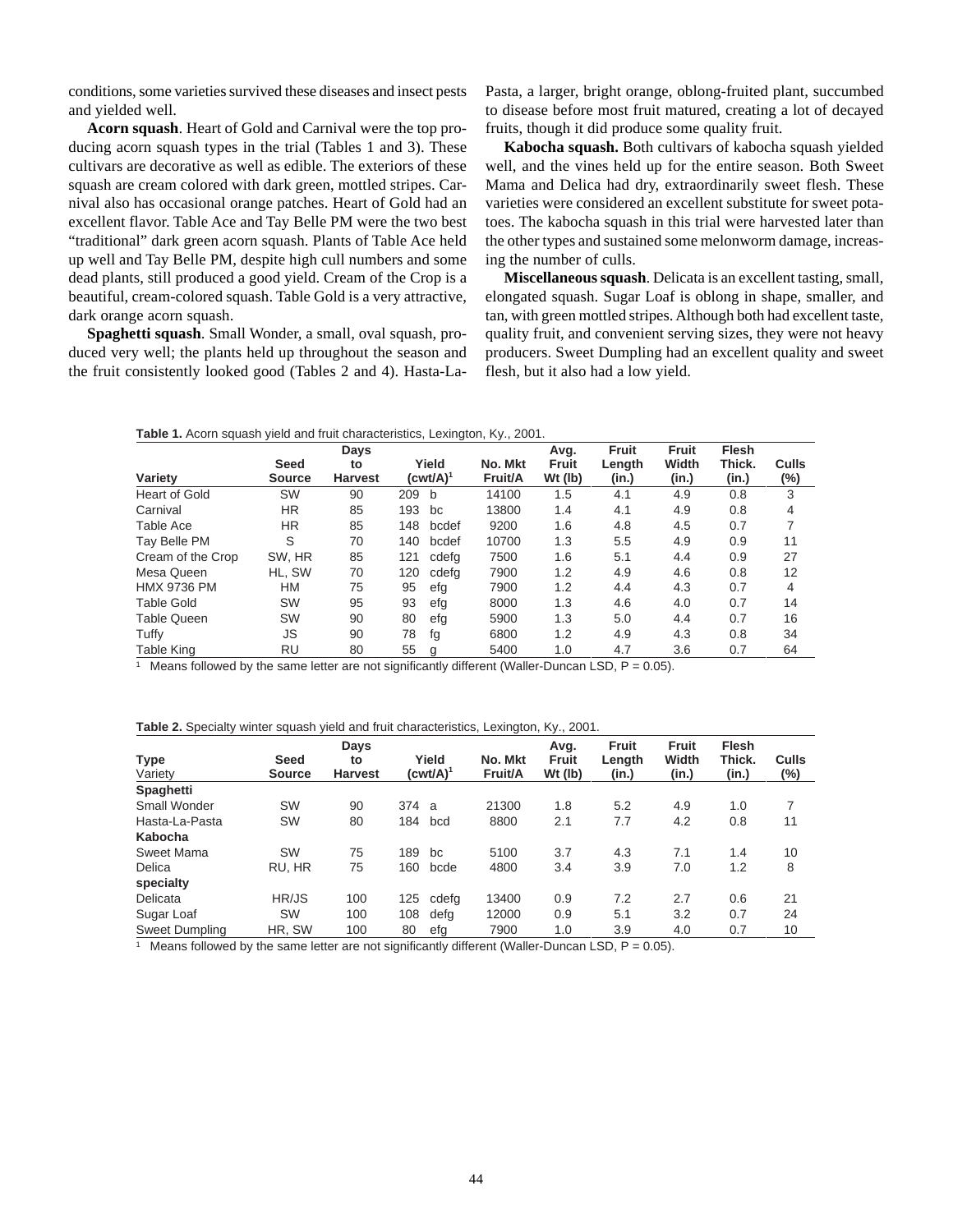#### <span id="page-43-0"></span>**Table 3.** Acorn squash fruit and vine characteristics, Lexington, Ky., 2001.

| Variety              | <b>Outside</b><br>Color <sup>1</sup> | <b>Inside</b><br>$\text{Color}^2$ | Taste<br>$(1-5)^3$ | Fruit<br><b>Uniformity</b><br>$(1-5)^4$ | Vine<br>Size <sup>5</sup> | <b>Comments</b>                                                                                                     |
|----------------------|--------------------------------------|-----------------------------------|--------------------|-----------------------------------------|---------------------------|---------------------------------------------------------------------------------------------------------------------|
| <b>Heart of Gold</b> | cr w/dg stripes                      | lor                               | 4.2                | 2.8                                     | Lv                        | Attractive fruit, orange ground spot, vines held up well.                                                           |
| Carnival             | variable                             | lor                               | 3.5                | 2.8                                     | Sv                        | Attractive exterior (decorative), majority are cream colored with dark<br>green mottled stripes and orange patches. |
| Table Ace            | dg                                   | y- or                             | 3.2                | 3.8                                     | Sv                        | Attractive exterior, heavy fruit, plants held up well.                                                              |
| Tay Belle PM         | dg                                   | mor                               | 4.1                | 4.0                                     | B                         | Attractive exterior, large fruit, light flesh color, thick, smooth flesh.                                           |
| Cream of the<br>Crop | cr                                   | <sub>cr</sub>                     | 2.7                | 4.3                                     | B                         | Majority of plants succumbed to disease, many culls from sunburn/rot.                                               |
| Mesa Queen           | dg                                   | mor                               | 4.2                | 3.0                                     | Sv                        | Sweet, fibrous, dark orange flesh, vines died in one rep.                                                           |
| <b>HMX 9736 PM</b>   | dg                                   | mor                               | 3.7                | 3.1                                     | B                         | Numerous culls due to sunburn/rot, vines didn't hold up.                                                            |
| <b>Table Gold</b>    | dk or                                | dor                               | 3.3                | 3.2                                     | B                         | Very bright orange exterior, some with yellow stems.                                                                |
| Table Queen          | dg                                   | mor                               | 3.9                | 3.1                                     | Sv                        | Rind not colored well, sweet, fine texture, many vines died.                                                        |
| Tuffy                | dg                                   | y-or                              | 4.4                | 3.0                                     | Sv                        | Deeply grooved, slightly long and narrow for an acorn squash, dry, fine<br>grained flesh, nice squash flavor.       |
| Table King           | dg                                   | y-or                              | 3.8                | 2.5                                     | В                         | Unattractive, color variable, sunburned, small, poor quality fruit.                                                 |

<sup>1</sup> Outside color cr = cream,  $dg =$  dark green, or = orange, variable = see comments

<sup>2</sup> Inside color  $I = light$ , m = medium, d = dark, or = orange, y = yellow, cr = cream, abl = yellow

<sup>3</sup> Informal taste test scores:  $1 =$  bland, unpleasant taste,  $5 =$  sweet, pleasant consistency

<sup>4</sup> Fruit uniformity  $1 =$  extremely variable,  $5 =$  very uniform

 $5$  Vine size Lv = large vine, Sv = small vine, B = bush

#### **Table 4.** Miscellaneous squash fruit and vine characteristics, Lexington, Ky., 2001.

| <b>Type</b><br>Variety | <b>Outside</b><br>Color <sup>1</sup> | <b>Inside</b><br>$\text{Color}^2$ | Taste<br>$(1-5)^3$ | Fruit<br><b>Uniformity</b><br>$(1-5)^4$ | Vine<br>Size <sup>5</sup> | <b>Comments</b>                                                                                                    |
|------------------------|--------------------------------------|-----------------------------------|--------------------|-----------------------------------------|---------------------------|--------------------------------------------------------------------------------------------------------------------|
| Spaghetti              |                                      |                                   |                    |                                         |                           |                                                                                                                    |
| Small Wonder           | md or                                | y-or                              | 3.3                | 4.3                                     | Sv                        | Nice looking fruit, vines and fruit held up well.                                                                  |
| Hasta-La-Pasta         | dk or                                | mor                               | 3.6                | 3.3                                     | Sv                        | Very good orange color outside and inside, many fruit did rot.                                                     |
| Kabocha                |                                      |                                   |                    |                                         |                           |                                                                                                                    |
| Sweet Mama             | dg w/ lg stripes                     | dor                               | 4.5                | 3.6                                     | Lv                        | Nice fruit, very large seeds.                                                                                      |
| Delica                 | dg w/lg stripes                      | dor                               | 4.6                | 3.9                                     | Lv                        | Attractive, very sweet flavor with a nice texture, vines held up<br>well.                                          |
| specialty              |                                      |                                   |                    |                                         |                           |                                                                                                                    |
| Delicata               | cr w/dg stripes                      | lor                               | 4.1                | 3.1                                     | Sv                        | Attractive fruit, vines held up well.                                                                              |
| Sugar Loaf             | tn w/ dg stripes                     | lyl                               | 4.2                | 1.6                                     | Sv                        | Attractive fruit, sweet dry flesh, vines held up very well.                                                        |
| Sweet Dumpling         | cr w/dg stripes                      | dyl                               | 4.5                | 2.8                                     | Sv                        | Attractive exterior, excellent taste, all plants died in one rep.                                                  |
|                        |                                      |                                   |                    |                                         |                           | Outside color dg = dark green, $q =$ light green, $md =$ medium, $cr =$ cream, $dk =$ dark, or = orange, tn = tan. |

<sup>2</sup> Inside color  $l = light$ , m = medium, d = dark, or = orange, y = yellow, cr = cream.

<sup>3</sup> Informal taste test scores:  $1 =$  bland, unpleasant taste,  $5 =$  sweet, pleasant consistency.

 $4$  Fruit uniformity  $1 =$  extremely variable,  $5 =$  very uniform.

 $5$  Vine size Lv = large vine, Sv = small vine, B = bush.

## **Sweet Corn Cultivar Evaluation for Northwestern Kentucky**

*Thomas J. Brass and Charles Mulligan, Kentucky Cooperative Extension Service, Henderson County, Henderson, Kentucky*

### **Introduction**

The objective of this study was to compare 22 sugary-enhanced (*se*) sweet corn cultivars and the standard (*su*) cultivar Silver Queen for direct market use by evaluating plant, ear, yield, and flavor characteristics.

#### **Materials and Methods**

The selected plot area was established on a Loring silty clay soil. In late April, the plot was disked, and 250 lb/A of 15-15-15 and 220 lb/A of 34-0-0 ( $NH<sub>4</sub>NO<sub>3</sub>$ ) were applied. The pH was 6.2, and no lime was added. The plot was separated into three sections so that sweet corn of different colors could be segregated, reducing or preventing cross-pollination. The plot was planted on May 10, consisting of rows 20 feet long and 3 feet apart with 50 seeds planted per row for a desired final stand of 30 plants per row. Germination, while delayed by weather conditions, was good for all varieties, and plants were manually thinned to 30 plants per row. The experimental design was a randomized complete block with four replications. Following planting, atrazine + metolachlor (Bicep 6L) at  $1.2 + 1.5$  lb ai/A, respectively, was surface applied. Ammonium nitrate was sidedressed at 100 lb /A when plants reached 8 inches in height. Permethrin (Pounce 3.2EC) was used at 0.2 lb ai/A for insect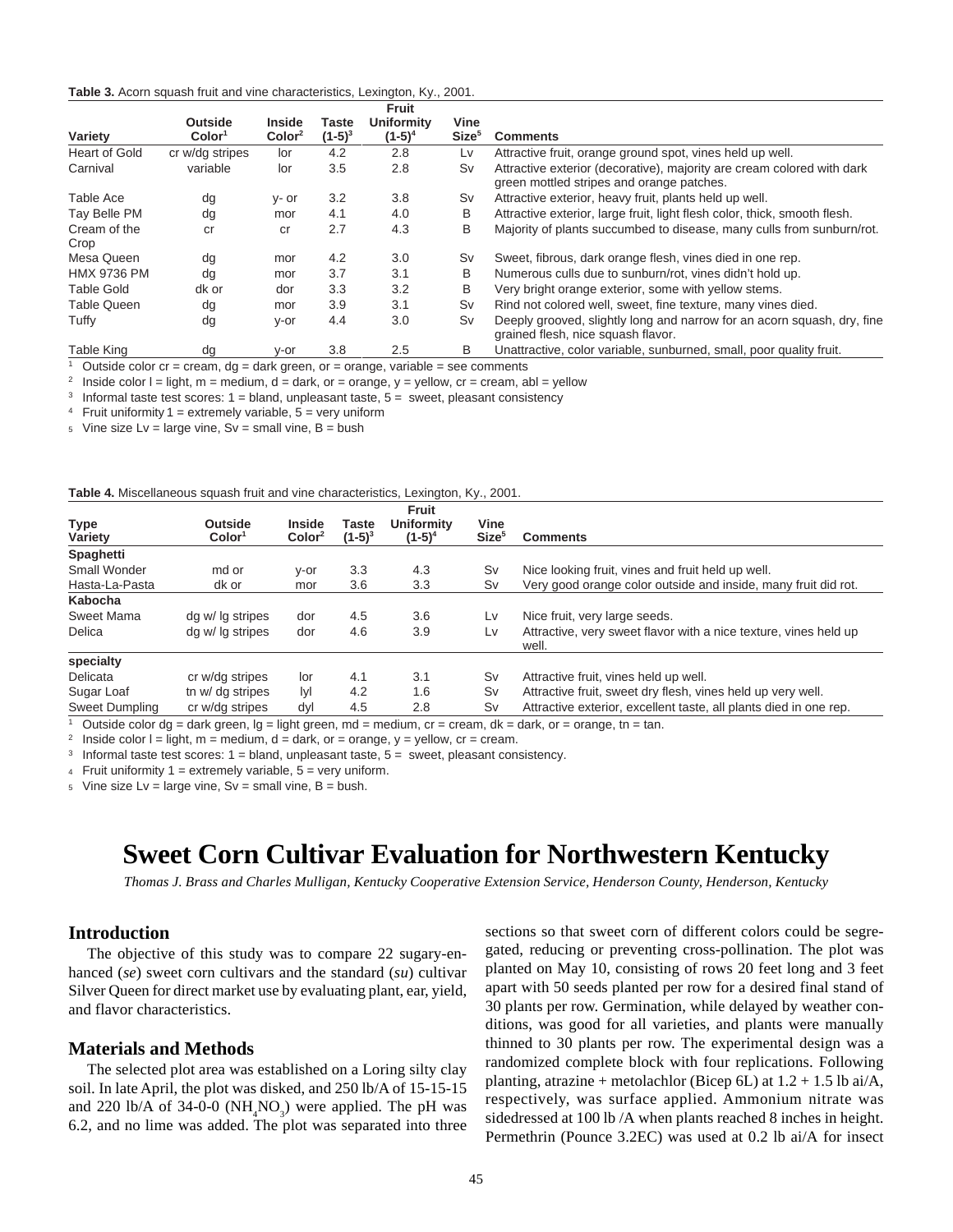control starting at the tassel stage followed by another application during ear development. Observations included plant height, ear height above ground, ear length and diameter, shuck cover, tip fill, yield, and average ear weight. An informal taste test was performed, sampling at least 20 ears of each variety.

### **Results and Discussion**

**White Corn Varieties.** The performance of white sweet corn varieties is summarized in Table 1. The white variety 94H263 again proved to be an excellent early-maturing selection for ear length, marketable yield, and flavor. Likewise, Avalanche and Silver King were the top producers and best tasting late-maturing varieties.

**Yellow Corn Varieties.** The performance of yellow sweet corn varieties is presented in Table 2. Welcome, a new early-maturing yellow sweet corn variety, had good flavor but did very poorly in all other characteristics evaluated. The newer variety Gold Nuggets also had good flavor but did not yield as well as last year. Weather conditions at time of planting were very warm and dry. This was followed by unusually cool weather that caused a 1½-week delay in harvest of many early-maturing varieties tested. These weather conditions may have played a part in the extremely low yields of Welcome and Gold Nuggets. The varieties Honey Select and Bodacious proved again that they are allaround high yield and high quality yellow sweet corn varieties.

**Table 1.** White sugary-enhanced (se) and Silver Queen sweet corn plant, ear, yield and flavor characteristics in Henderson County, Kentucky, 2001.

| <b>Cultivar</b><br>(Seed Source) | <b>Maturity</b> <sup>1</sup><br>(Days) | Plant Height <sup>2</sup> Ear Height <sup>3</sup><br>(in.) | (in.)  | Ear<br>Length (in.) | Ear<br><b>Diameter</b><br>(in.) | <b>Shuck</b><br>Cover <sup>4</sup> (in.) | Tip Fill <sup>5</sup><br>(in.) | <b>Marketable</b><br>Ears<br>(no./plot) | Ave Wt.<br>5 Ears<br><b>Husked</b><br>(lb) | Flavor <sup>6</sup><br>$(1-4)$ |
|----------------------------------|----------------------------------------|------------------------------------------------------------|--------|---------------------|---------------------------------|------------------------------------------|--------------------------------|-----------------------------------------|--------------------------------------------|--------------------------------|
| 94H263 (SW)                      | 70                                     | 66 $D - F^7$                                               | 17 D   | 7.1 <sub>C</sub>    | 6.2A                            | $2.5C-D$                                 | 0.0 A                          | 24 A-C                                  | 2.1C                                       | 3.4A                           |
| Silver Princess(RG)              | 74                                     | 65 E-F                                                     | 19 B-D | 8.0 A-B             | $6.0$ A-B                       | 1.3E                                     | 0.0 A                          | 18 B-C                                  | 2.6A                                       | $2.9 C-D$                      |
| Faith (SW)                       | 77                                     | 65 B                                                       | 21 B-C | 8.1 A-B             | 5.8 A-B                         | 0.8 <sub>E</sub>                         | 0.0 A                          | 18 C                                    | 2.1C                                       | 2.6 D                          |
| Imaculata (RU)                   | 78                                     | 71 D-E                                                     | 21 B-C | 7.4 B-C             | 5.9 A-B                         | 3.6A                                     | 0.0 A                          | 23 A-C                                  | 2.1C                                       | $3.0 B-C$                      |
| Fantasia (S)                     | 78                                     | 79 B-C                                                     | 22 B   | 7.1 C               | 5.6 B                           | $3.3A-B$                                 | $0.2A-B$                       | 24 A-B                                  | 2.1C                                       | $2.7 C-D$                      |
| Avalanche (RU)                   | 78                                     | 74 C-D                                                     | 20 B-C | 7.8 A-C             | 5.7 B                           | 1.3E                                     | 0.0 A                          | 28 A                                    | $2.3 B-C$                                  | 3.5A                           |
| Frosty (RU)                      | 80                                     | 61 F                                                       | 15 D   | 7.7 A-C             | $6.0 A-B$                       | 2.2 D                                    | 0.0 A                          | 26 A                                    | $2.2 B-C$                                  | $3.1 B-C$                      |
| Silver King (SW)                 | 82                                     | 86 B                                                       | 22 B   | 8.3 A               | 5.8 A-B                         | $2.9 B-C$                                | 0.0 A                          | 26 A                                    | $2.5A-B$                                   | 3.6A                           |
| Silver Queen (WI)                | 92                                     | 95 A                                                       | 28 A   | 8.1 A-B             | 5.6 B                           | 1.2E                                     | $0.1$ A-B                      | 19 B-C                                  | 2.7A                                       | $3.0 B-C$                      |
| $LSD P = 0.05$                   | ≠                                      | 8                                                          | 4      | 0.9                 | 0.4                             | 0.6                                      | 0.2                            |                                         | 0.3                                        | 0.3                            |

Relative days to maturity.

<sup>2</sup> Distance from ground to top leaf at R6 stage of growth for 5 random samples of each replicate.

<sup>3</sup> Distance from ground to bottom of ear for 5 random samples of each replicate.<br><sup>4</sup> Distance shuck extends beyond ear tip for 3 random samples of each replicate.

4 Distance shuck extends beyond ear tip for 3 random samples of each replicate.<br>5 Distance of unfilled kernels at ear tip for 3 random samples of each replicate.

<sup>5</sup> Distance of unfilled kernels at ear tip for 3 random samples of each replicate.<br><sup>6</sup> Elavor: 1 – Poor: 2 – Good: 3 – Very Good: 4 – Excellent

<sup>6</sup> Flavor: 1 = Poor; 2 = Good; 3 = Very Good; 4 = Excellent.

Means followed by same letter do not significantly differ  $(P = 0.05, LSD)$ .

#### **Table 2.** Yellow sugary-enhanced (se) sweet corn plant, ear, yield and flavor characteristics in Henderson County, Kentucky, 2001.

| <b>Cultivar</b><br>(Seed Source) | Maturity <sup>1</sup><br>(Days) | <b>Plant</b><br>Height <sup>2</sup><br>(in.) | Ear Height <sup>3</sup><br>(in.) | Ear<br>Length<br>(in.) | Ear<br><b>Diameter</b><br>(in.) | <b>Shuck</b><br>Cover <sup>4</sup><br>(in.) | Tip Fill <sup>5</sup><br>(in.) | <b>Marketable</b><br>Ears<br>(no/plot) | Ave Wt.<br>5 Ears<br><b>Husked</b><br>(lb) | Flavor <sup>6</sup><br>$(1-4)$ |
|----------------------------------|---------------------------------|----------------------------------------------|----------------------------------|------------------------|---------------------------------|---------------------------------------------|--------------------------------|----------------------------------------|--------------------------------------------|--------------------------------|
| Welcome (RU)                     | 70                              | 46 $C-D^7$                                   | 11B                              | 6.7 B                  | $5.6B-D$                        | 1.9B                                        | 0.0 A                          | 9 E                                    | 1.6E                                       | $3.7A-B$                       |
| Gold Nuggets (RU)                | 75                              | 65 A-B                                       | 22 A                             | $6.9A-B$               | $5.9 B-C$                       | 2.6A                                        | $1.1 C-D$                      | 13 D-E                                 | 2.2C                                       | 3.8A                           |
| Bodacious (SW)                   | 75                              | 56 B-C                                       | 20 A                             | 7.5 A-B                | 5.5 C-D                         | $2.2A-B$                                    | $0.4A$ -B                      | 28 A-B                                 | $2.0 C-D$                                  | $3.6A-B$                       |
| Kandy Plus (RG)                  | 75                              | 75 A                                         | 24 A                             | 8.0 A                  | 6.6 A                           | 1.6B                                        | $0.9 B-D$                      | 17 C-D                                 | 3.4A                                       | $3.5A-B$                       |
| Amaize (RU)                      | 75                              | 43 D                                         | 12B                              | $7.2A-B$               | 5.4 D                           | 1.9B                                        | 0.0 A                          | 20 C-D                                 | 1.9 <sub>D</sub>                           | 2.4 <sub>D</sub>               |
| Honey Select (RG)                | 79                              | 73 A                                         | 23 A                             | $7.8.A-B$              | 6.0 B                           | $2.1A-B$                                    | $0.5 B-C$                      | 35 A                                   | 2.8B                                       | 3.4B                           |
| Incredible (SW)                  | 85                              | 74 A                                         | 22 A                             | 7.2 A-B                | 6.0 B                           | $2.1A-B$                                    | 1.2 <sub>D</sub>               | 25 B-C                                 | 2.7B                                       | 3.0 <sub>C</sub>               |
| $LSD P = 0.05$                   | ≠                               | 12                                           |                                  | 1.2                    | 0.5                             | 0.8                                         | 0.6                            |                                        | 0.4                                        | 0.4                            |

<sup>1</sup> Relative days to maturity.

<sup>2</sup> Distance from ground to top leaf at R6 stage of growth for 5 random samples of each replicate.<br><sup>3</sup> Distance from ground to bottom of ear for 5 random samples of each replicate.

 $3$  Distance from ground to bottom of ear for 5 random samples of each replicate.<br>4 Distance shuck extends boyend on tip for 3 random samples of each replicate.

Distance shuck extends beyond ear tip for 3 random samples of each replicate.

<sup>5</sup> Distance of unfilled kernels at ear tip for 3 random samples of each replicate.

 $6$  Flavor: 1 = Poor; 2 = Good; 3 = Very Good; 4 = Excellent.

<sup>7</sup> Means followed by same letter do not significantly differ ( $P = 0.05$ , LSD).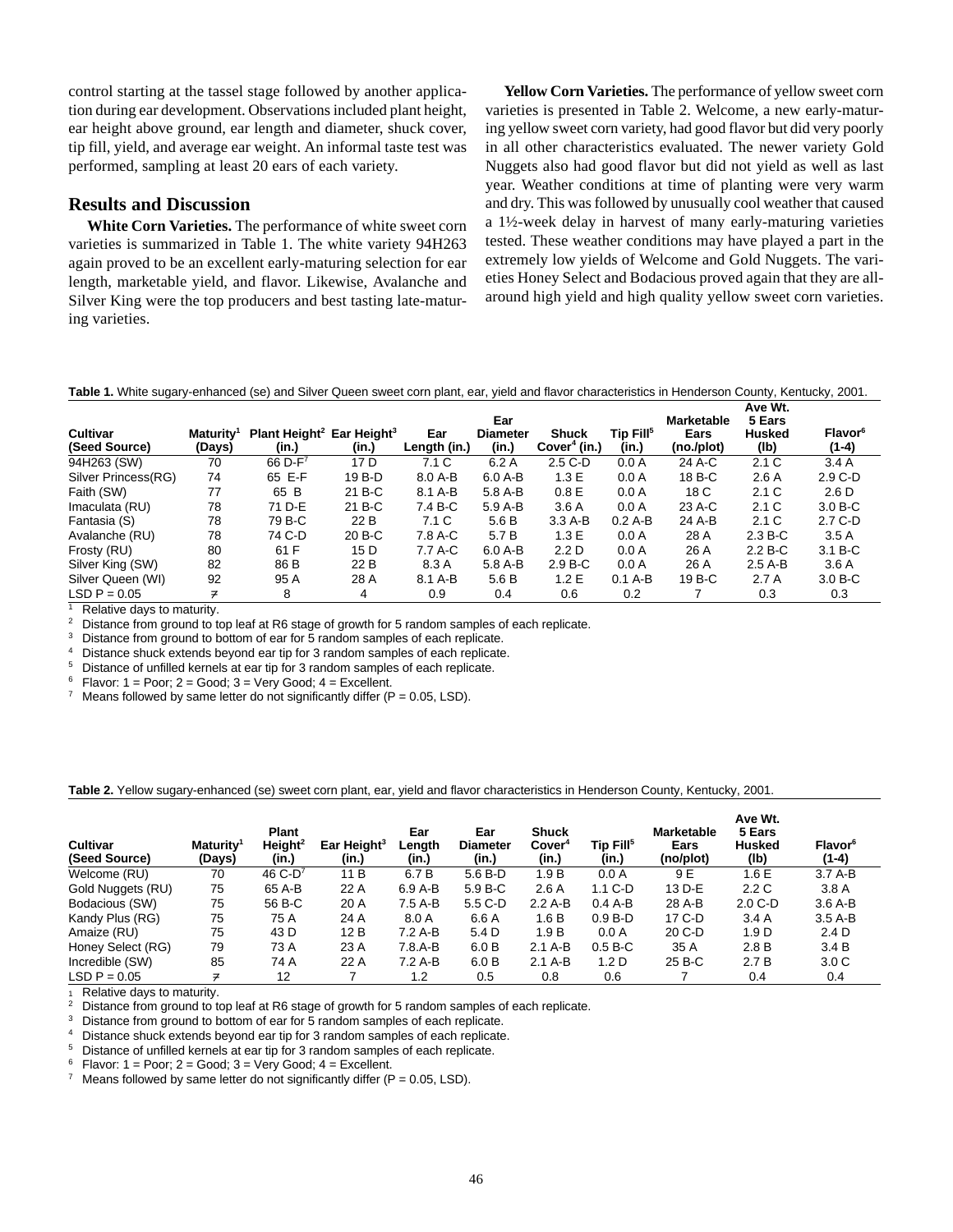**Bicolor Corn.** The performance of bicolor sweet corn varieties is summarized in Table 3. All bicolor varieties tested were very similar in ear length, shuck cover, and marketable yield. However, like the early-maturing yellow varieties, the earlymaturing varieties Peaches and Cream and Temptation also had low yields, probably a reflection of the poor weather conditions early in the growing season. The variety Parfait, the current and

past best flavored bicolor sweet corn variety, also was the top yielding variety in this year's trial. Over the past few years, this variety was an average performer for marketable yield. Other varieties that had good flavor and yield included Mystique, a newer variety that also performed well last year and a new variety, Buckeye.

#### **Table 3.** Bicolor sugary-enhanced (se) sweet corn plant, ear, yield and flavor characteristics in Henderson County, Kentucky, 2001.

| <b>Cultivar</b><br>(Seed Source) | Maturity <sup>1</sup><br>(Days) | Plant Height <sup>2</sup> Ear Height <sup>3</sup><br>(in.) | (in.)  | Ear<br>Length<br>(in.) | Ear<br><b>Diameter</b><br>(in.) | <b>Shuck</b><br>Cover <sup>4</sup><br>(in.) | Tip Fill <sup>5</sup><br>(in.) | <b>Marketable</b><br>Ears<br>(no./plot) | Ave Wt.<br>5 Ears<br><b>Husked</b><br>(lb) | <b>Flavor</b> <sup>6</sup><br>$(1-4)$ |  |
|----------------------------------|---------------------------------|------------------------------------------------------------|--------|------------------------|---------------------------------|---------------------------------------------|--------------------------------|-----------------------------------------|--------------------------------------------|---------------------------------------|--|
| Peaches and                      | 70                              | $73A-B^7$                                                  | 19 B-C | 7.6 A-B                | 6.0 A-C                         | 2.2A                                        | $0.7 C-D$                      | 15B                                     | $2.4 B-C$                                  | $2.8 B-C$                             |  |
| Cream (SW)                       |                                 |                                                            |        |                        |                                 |                                             |                                |                                         |                                            |                                       |  |
| Temptation (RU)                  | 71                              | 64 B                                                       | 18 C   | $7.4A-B$               | 6.3 A                           | 2.0A                                        | $0.1 A-B$                      | 16 B                                    | $2.4 B-C$                                  | 2.6C                                  |  |
| Bon Appetit (RU)                 | 74                              | 65 B                                                       | 20 B-C | $7.7A-B$               | 6.1 A-B                         | 1.8A                                        | 0.0 A                          | 20 B                                    | 2.8A                                       | 2.0 <sub>D</sub>                      |  |
| Buckeye (RU)                     | 74                              | 69 A-B                                                     | 24 A-B | 7.8 A-B                | 5.5B                            | 2.9A                                        | 0.0 A                          | 19 B                                    | 2.3C                                       | 3.6A                                  |  |
| Mystique (RU)                    | 75                              | 70 A-B                                                     | 22 A-C | 7.8 A-B                | $5.9 B-C$                       | 2.0A                                        | $0.2$ A-B                      | 20 B                                    | $2.8A-B$                                   | 3.7A                                  |  |
| Parfait (SW)                     | 76                              | 81 A                                                       | 26 A   | 8.1 A                  | 5.8 C-D                         | 0.1 B                                       | 1.1 D                          | 27 A                                    | 2.1C                                       | 3.8A                                  |  |
| Serendipity (RG)                 | 82                              | 74 A-B                                                     | 22 A-C | 7.0 B                  | $6.0 B-C$                       | 2.9A                                        | 1.2 <sub>D</sub>               | 19 <sub>B</sub>                         | $2.4 B-C$                                  | 3.1 B                                 |  |
| $LSD P = 0.05$                   | ≠                               | 12                                                         | 5      | 0.9                    | 0.4                             | 1.1                                         | 0.7                            |                                         | 0.4                                        | 0.4                                   |  |

<sup>1</sup> Relative days to maturity.

<sup>2</sup> Distance from ground to top leaf at R6 stage of growth for 5 random samples of each replicate.<br><sup>3</sup> Distance from ground to bottom of ear for 5 random complex of each replicate.

Distance from ground to bottom of ear for 5 random samples of each replicate.

Distance shuck extends beyond ear tip for 3 random samples of each replicate.

<sup>5</sup> Distance of unfilled kernels at ear tip for 3 random samples of each replicate.

 $6$  Flavor: 1 = Poor; 2 = Good; 3 = Very Good; 4 = Excellent.

Means followed by same letter do not significantly differ  $(P = 0.05, LSD)$ .

## **Broiler Litter Effective as Sweet Corn Fertilizer and Soil Conditioner**

*Thomas J. Brass, Henderson County Cooperative Extension Service, Henderson, Kentucky*

## **Introduction**

Over the past decade, Kentucky has seen major increases in broiler production, marketing 188.8 million birds in 1999. During the course of a year, these broilers can produce close to a half million tons of litter. Proper disposal of broiler litter is a concern since its repeated application to agricultural land can cause phosphorus accumulation in surface soil that is susceptible to losses through runoff and erosion.

One option is disposal of broiler litter on land used for horticultural production. Benefits of using broiler litter for production of value-added crops such as vegetables have not been extensively investigated. Applying broiler litter to vegetable crops like sweet corn would give broiler producers another disposal option.

The objectives of this study were to determine if poultry litter can be used as the only source of nitrogen (N) for sweet corn production and to determine the effect of broiler litter on soil bulk density.

#### **Materials and Methods**

This two-year study was conducted on two separate plots of Loring silt loam soil. Plots were planted with Silver King sweet

corn on 1 June 2000 and 10 March 2001, respectively. In each year, the experiment included 12 treatments. One treatment received no nitrogen and another treatment received 50 lb of N applied as a sidedress of ammonium nitrate when plants were 12 inches tall. Five treatments were preplant incorporated using a total of 150 lb of N from poultry litter (PL) and/or ammonium nitrate (AN) as follows: 0 percent PL/100 percent AN; 25 percent PL/75 percent AN; 50 percent PL/50 percent AN; 75 percent PL/25 percent AN; and 100 percent PL/0 percent AN. The other five treatments received preplant incorporation of only 100 lb of N from PL and/or AN in the same five combinations as previously mentioned. These treatments also received a sidedress application of AN (50 lb of N) when plants were 12 inches tall.

All plots consisted of three rows, each 40 feet long and 3 feet apart with 100 seeds planted per row for a desired final stand of approximately 23,000 plants per acre. The middle row of each plot represented an experimental unit. All 12 treatments were replicated four times and arranged in a randomized complete block design.

Prior to planting, applications of PL and AN were incorporated 6 inches deep with a standard disk. Atrazine plus metolachor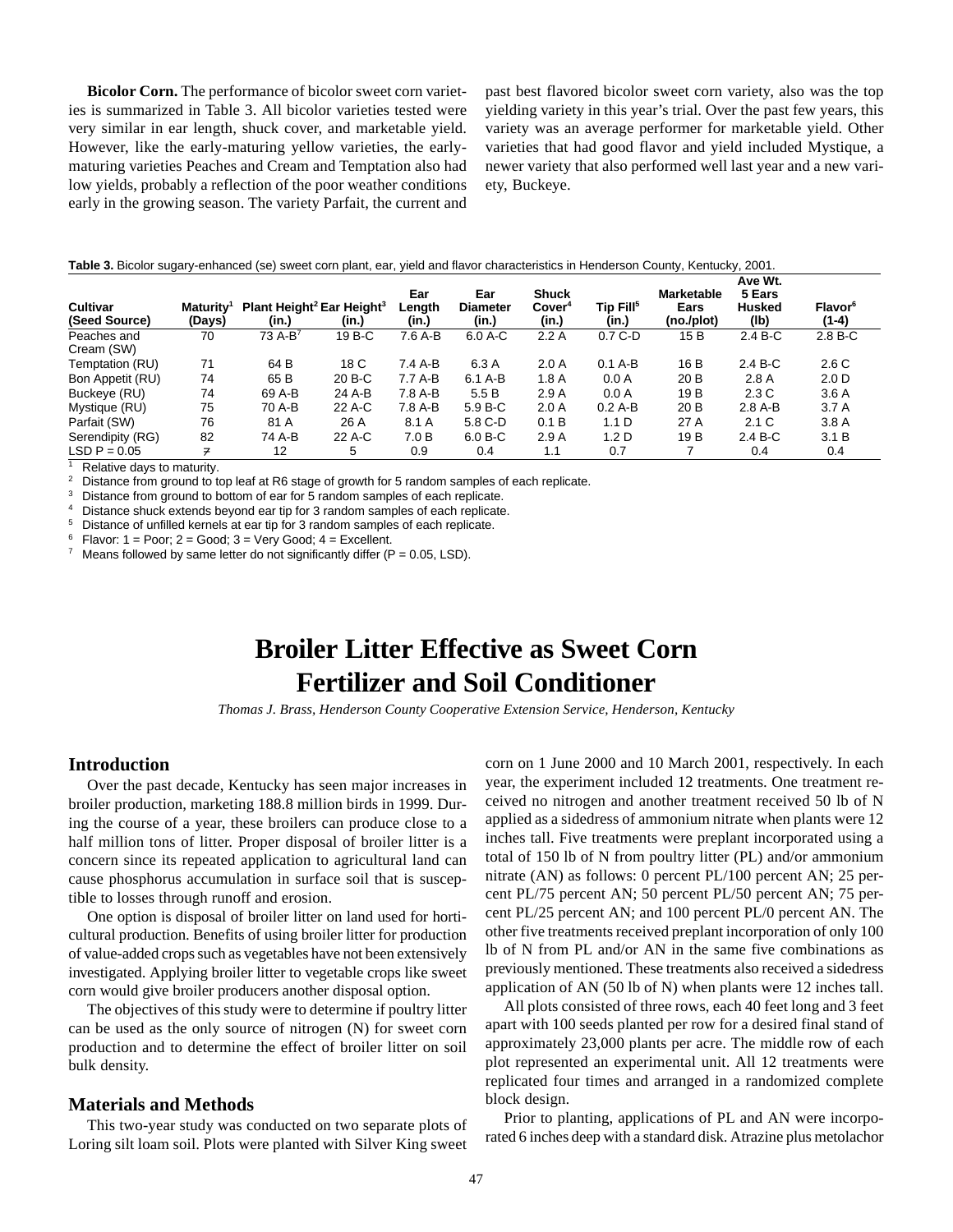(Dual II) at  $1.2 + 1.5$  lb ai/A, respectively, was applied two days after planting.

Plant height was measured at the reproductive silking (R1) stage of growth on five random plants in each plot. Marketable number of ears and marketable yield were measured following harvest. Soil bulk density after harvest was measured using a standard core method (3 inches deep). All data were subjected to analyses of variance to test for main effects, and regression analyses were used to determine rate responses to application ratios of PL and AN and to sidedress treatments.

#### **Results and Discussion**

Total N from PL produced a similar or superior sweet corn response for all measurements taken when compared to the AN treatment; however, while not always statistically significant, applying 75 percent PL /25 percent AN nitrogen ratios tended to produce the greatest response.

With regard to treatments that received 150 lb of N, sidedressing just more than 30 percent of plant N requirements with AN after plants reached 12 inches tall had no effect on any of the final measurements recorded. This was true when either PL or AN was used as the preplant N treatment (data not shown).

Plant height (Figure 1) of sweet corn increased linearly with higher ratios of poultry litter incorporated. Plant height was less for the control when compared to all other treatments.

Treatment effects for marketable ears (Figure 2) and yield (Figure 3) increased linearly with higher ratios of poultry litter applied, but a curvilinear relationship was also established for both sweet corn yield and weight—presumably related to the 75 percent PL treatment effect.

Regardless of fertilizer treatment, marketable yield of sweet corn was greater than that of the unfertilized control. Sweet corn grown in plots with 100 percent AN had a 31 percent higher

**Figure 1.** Effect of ammonium nitrate and poultry litter treatments on final sweet corn height.

yield than the control plots but was at least 11 percent lower in yield when compared to plots with 50 percent PL or more. Sweet corn grown in 75 percent PL plots had a higher marketable yield than sweet corn in 100 percent AN plots and similar yields when compared to the other PL plots.

Soil bulk density following harvest decreased linearly by adding larger ratios of poultry litter to the soil (Figure 4). Applications of litter at the 50 percent ratio and above resulted in bulk densities significantly lower than the control. While not significant, the addition of 100 percent AN showed a substantial decrease in soil bulk density when compared to the control. This may be explained by the potentially larger root system produced by sweet corn in response to AN applications. Increased root mass tends to break up soil density and, in turn, produce bulky, unstable pedons within the effective root zone.

#### **Conclusions**

Plant growth and yield results indicated that broiler litter can be used as an alternative, and possibly superior, source of fertilizer N on sweet corn. With regard to sweet corn receiving the recommended rate of N, all fertilizer can be applied at or just prior to planting since sidedressing did not prove to be any more beneficial to plant growth or yield. Based on results of this study, the ideal ratio of poultry litter and ammonium nitrate N fertilizer appears to be 75 percent PL and 25 percent AN. This may be explained by the presumption of quick N availability from ammonium nitrate to initiate plant growth followed by slower N release from poultry litter through the rest of the growing season.

A ton of broiler litter generally contains about 60 pounds of N, of which about 60 percent (36 pounds) will be available the year it is applied. Therefore, a sweet corn crop requiring 150 pounds of fertilizer N per acre, using a 75 percent PL/25 percent AN ratio, would need 3.1 tons of PL (113 pounds total N) and



**Figure 2.** Effect of ammonium nitrate and poultry litter treatments on sweet corn marketable yield.

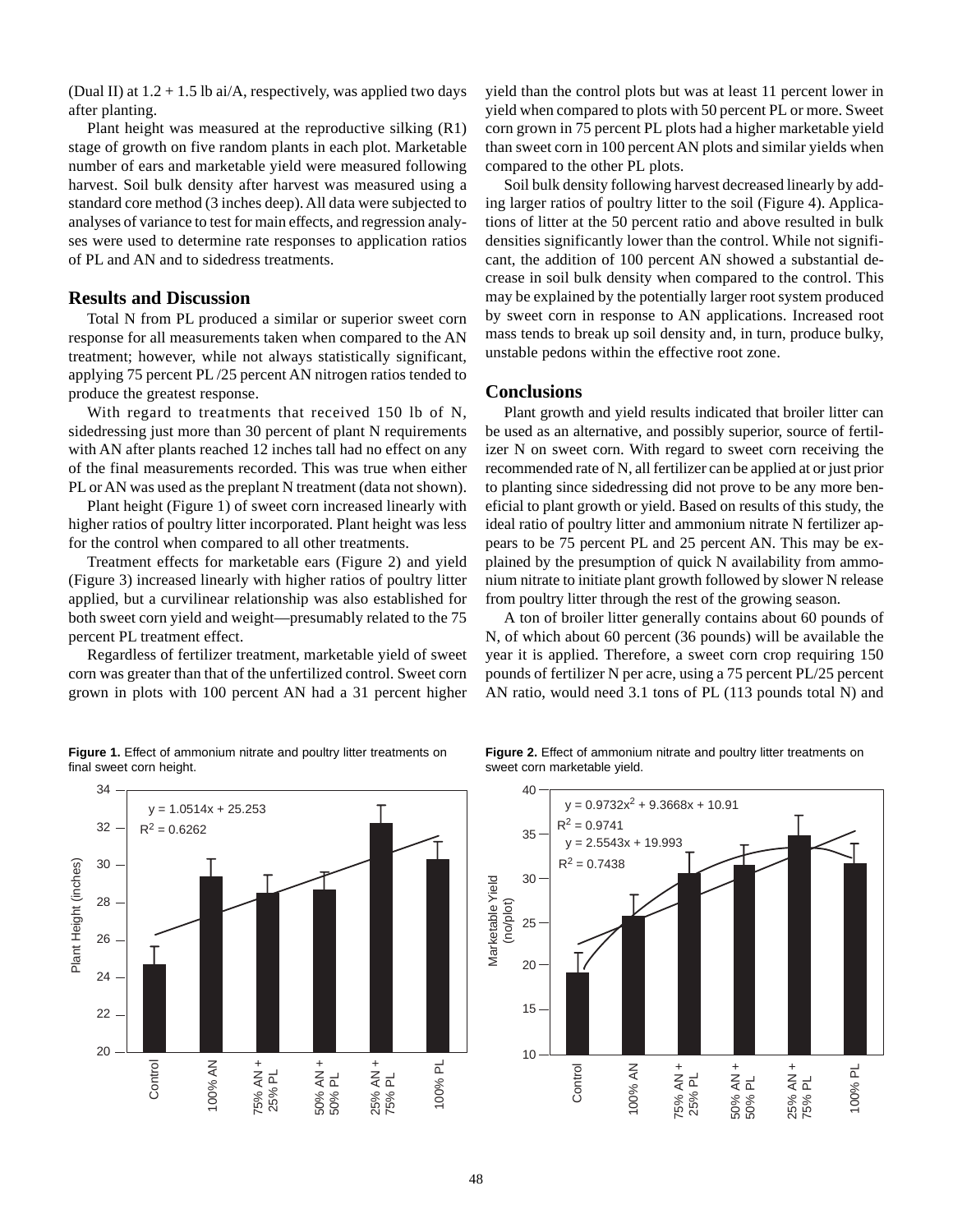<span id="page-47-0"></span>**Figure 3.** Effect of ammonium nitrate and poultry litter treatments on sweet corn marketable weight.



**Figure 4.** Effect of ammonium nitrate and poultry litter treatments on soil bulk density following harvest.



110 pounds of AN (37 pounds total N), respectively, per acre. Another benefit of using this ratio is reducing potential longterm phosphorus build-up in the soil that may occur when PL is the sole source of N.

### **Acknowledgments**

The author would like to thank Charles Mulligan and Michael Reeder, both of Henderson County, for hosting the trials and Sandefur Farms, McLean County, for supplying chicken litter. The author also expresses appreciation to Greg Hefton of Hanson Spreader Service, Hopkins County, for supplying chicken litter and his custom spreading services. The experiment was funded in part by a SARE grant through Greg Henson, County Extension Agent for Agriculture, McLean County.

## **All America Selections Vegetable Display Gardens**

*Richard Durham and Shari Dutton, Department of Horticulture*

#### **Introduction**

Recent All America Selections (AAS) winners are promoted through a nationwide display garden program. Many display gardens are associated with AAS trial gardens; however, the host institution need not be involved in the AAS trial program to sponsor a garden. The display garden can be planted with AAS vegetable selections, flower selections, or both. In 2001, an AAS vegetable display garden was planted at the University of Kentucy to demonstrate performance of recent selections to home gardeners and commercial producers.

#### **Materials and Methods**

The main display garden was located at the University of Kentucky Lexington-Fayette County Arboretum (UK Arboretum). Secondary plantings were made for display during field days and other events at the University of Kentucky Horticultural Research Farm in Lexington and at the University of Kentucky Research and Education Center at Quicksand. Selections planted are listed in Table 1. All plants were initially seeded in

plug trays in the greenhouse and later transplanted to the field. Most transplanting was accomplished by late May. Evaluations were based primarily on the planting at the UK Arboretum unless otherwise noted. At the UK Arboretum, plants were sidedressed with ammonium nitrate at transplanting and again four to eight weeks after transplanting, depending on planting date. No insecticides were applied at the arboretum with the exception of two applications of organically approved Bt for control of worms on cabbage.

#### **Results and Discussion**

#### *Cabbage F1 'Dynamo'*

This cabbage produced a small, dense head weighing 2 to 2.5 pounds. There was no evidence of head splitting, and harvests were made over an extended period from early June to late July with little decrease in quality. The compact size of plants made this cabbage very suitable for home gardens, and the prolonged harvest window made possible by the resistance to head splitting may make it attractive to commercial growers.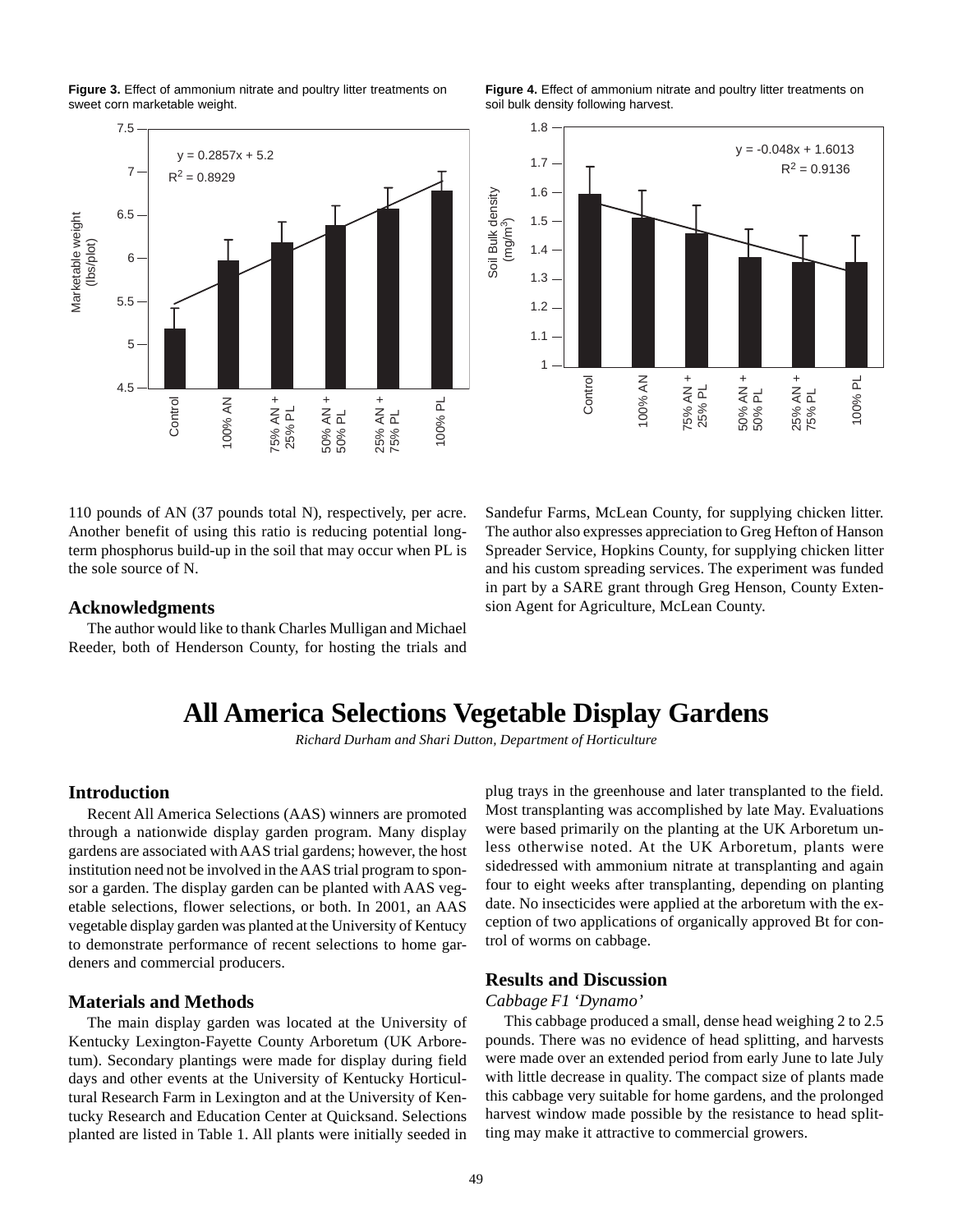### *Cabbage F1 'Savoy Express'*

Savoy Express is promoted as being a relatively early savoy type cabbage that is compact and produces a small head (1 to 1.5 pounds). The plants grew very well after transplanting, but some wet weather around the time the heads were maturing caused a lot of internal and basal rot of the heads. This was much less of a problem with Dynamo, which was growing nearby.

#### *Okra F1 'Cajun Delight'*

Cajun Delight was slow to establish from transplanting and may have established better by direct seeding. Nevertheless, once established, the plants produced consistent yields of one to two pods per plant per week. A highlight of this variety was its earliness, with the first edible-sized pods produced 60 days after transplanting.

#### *Thai Basil 'Siam Queen'*

This basil produced a densely branched plant without the need for pinching, resulting in high yields of licorice-scented leaves. The plants reached a height of 28 to 30 inches, had equal spread, and exhibited little lodging. A drawback to this variety was that there was little regrowth of plants after being cut back.

#### *Lemon Basil 'Sweet Dani'*

Sweet Dani is an attractive plant that can be grown for both culinary and ornamental purposes. The plants were more compact than Siam Queen and reached a height of around 20 inches. The inflorescence also remained compact, with deep maroon to dark purple flowers. Sweet Dani also responded better to cutting back than Siam Queen by producing additional growth. Even without cutting back, Sweet Dani produced a second flush of growth; however, this made the plants less attractive due to the remaining presence and decline of the initial inflorescence.

#### *Swiss Chard 'Bright Lights'*

This plant received a lot of attention due to its bright rainbow of stem colors and robust size, which was up to 30 inches tall with equal spread. It has been used for both culinary and ornamental purposes. The foliage stays mild-flavored throughout the growing season, and new foliage was continually produced as the older leaves were removed. Interestingly, at the UK Arboretum plants were fed upon regularly by goldfinches. The feeding occurred at the tips of the leaves and was not excessively damaging. Most who saw them agreed that the attraction of the goldfinches to the Swiss chard was a benefit and not a liability, and this might add to the attractiveness of Bright Lights in the home garden.

### *Pumpkin 'Wee-B-Little'*

Wee-B-Little was a miniature, ornamental type pumpkin with mature fruit weighing only about 1 pound. The plants were fairly compact and spread only 6 to 8 feet. This pumpkin was slow to establish at the UK Arboretum, with only 25 percent of plants surviving four weeks after transplanting. The remaining plants declined due to squash vine borer before the pumpkin fruit matured. Better growth was achieved at the Horticulture Research Farm, where plants were grown on black plastic mulch with drip irrigation and received insecticide treatments. There the fruit did mature. The fruit were attractive, and an added benefit was that

**Table 1.** All America vegetable selections included in the display garden.

|                               | AAS       |
|-------------------------------|-----------|
|                               | selection |
| <b>Selection</b>              | year      |
| Cabbage F1 'Dynamo'           | 1997      |
| Okra F1 'Cajun Delight'       | 1997      |
| Thai Basil 'Siam Queen'       | 1997      |
| Lemon Basil ' Sweet Dani'     | 1998      |
| Swiss Chard 'Bright Lights'   | 1998      |
| Pumpkin 'Wee-B-Little'        | 1999      |
| Squash F1 'Eight Ball'        | 1999      |
| Tomato F1 'Juliet'            | 1999      |
| Watermelon F1 'New Queen'     | 1999      |
| Sweet Corn F1 'Indian Summer' | 2000      |
| Cabbage F1 'Savoy Express'    | 2000      |
| Pea 'Mr. Big'                 | 2000      |
| Pepper F1 'Blushing Beauty'   | 2000      |
| Onion F1 'Super Star'         | 2001      |
| Pepper F1 'Giant Marconi'     | 2001      |
| Tomato F1 'Jolly'             | 2001      |
| Sweet Corn F1 'Honey Select'  | 2001      |

the peduncle, or fruit stalk, is essentially spineless, making it easier to handle. For home production, one would be advised to apply early preventive insecticide sprays for squash vine borer.

#### *Squash 'F1 Eight Ball'*

Eight Ball is a zucchini-type squash but one that is perfectly round. The plants bore fruit very early, 25 to 30 days after transplanting (about 35 to 40 days after seeding), and yields were high. Although Eight Ball is described as having a compact growth habit, it still reached 2.5 to 3 feet tall and spread 3 to 4 feet. The plants fell victim to squash vine borer by early August but had already produced a good crop of squash. The fruit were most tender if picked when 2 to 3 inches in diameter but were still very usable when more mature—even up to 5 inches in diameter.

#### *Tomato F1 'Juliet'*

This variety produced small, cherry-type tomatoes with elongated, red fruit that reached about 1 ounce in size. The plants were grown in cages, and the yields were very high. The fruit was very resistant to cracking, but quality was marginal since the fruit did not achieve good sugar content until late in the season—possibly due to cloudy, rainy weather and high plant vigor early in the season that changed to increased moisture stress and decreased plant vigor later in the season. The indeterminate growth habit made these plants difficult to contain in the cages, and it was necessary to prune vines occasionally to contain growth.

#### *Tomato F1 'Jolly'*

Jolly is a larger (1.5 ounce) cherry-type tomato that produces pink, peach-shaped fruit with a distinguishable point on the blossom end. Fruit tended to crack later in the season, and overall quality was not exceptional. The plants were prolific, with high yields and vigorous growth that required frequent pruning.

#### *Watermelon F1 'New Queen'*

New Queen was difficult to establish at the UK Arboretum. Plants generally lacked vigor, and only 50 percent of the plants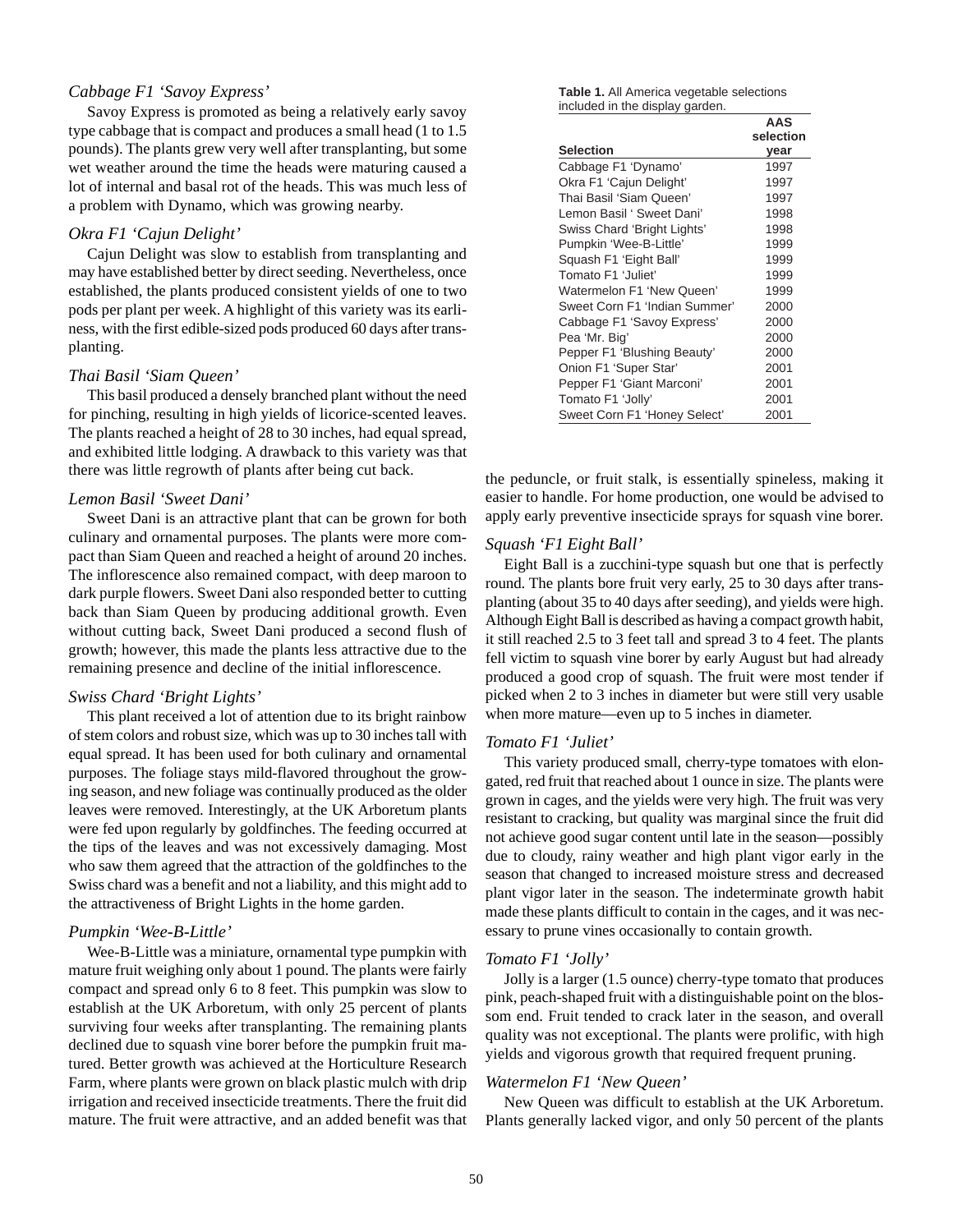<span id="page-49-0"></span>survived longer than four weeks. The remaining plants set very few fruit, and the fruit did not mature. Plants at the Horticulture Research Farm did much better, likely due to the increased soil temperatures and more even soil moisture provided by the black plastic mulch and drip irrigation. New Queen produced an orange-fleshed, icebox-sized, seeded melon.

#### *Sweet Corn F1 'Indian Summer'*

Indian Summer is marketed as the first sweet corn with multicolored kernels. It also contains the *sh2* genotype resulting in supersweet kernels. Ears ripened about 79 days after planting. The small plot at the UK Arboretum (4 feet by 6 feet) produced some nicely filled ears. However, if this variety is being grown solely for brightly colored kernels, the gardener may be somewhat disappointed. The kernels do color, mostly in various shades of purple or yellow, but do not achieve their best color until the ears are very mature or even over-mature. The color darkens with cooking but also washes out to some extent, causing the water in the pot to turn dark. With these drawbacks in mind, Indian Summer with its colored kernels is still a fairly nice novelty corn suitable for the home gardener. Be aware that because of the *sh2* genetics, the kernels will shrivel as they dry, and the ears will not be suitable for use in fall decorations.

#### *Sweet Corn F1 'Honey Select'*

This is a yellow sweet corn that combines supersweet (*sh2*) and sugar enhanced *(se*) genetics into one variety. Ears were at the edible stage at around 80 days. In the small (4 feet by 6 feet) plot at the UK Arboretum, pollination and ear fill were surprisingly good. Kernels were very tender, and overall quality was good, certainly better than Indian Summer.

### *Pea 'Mr. Big'*

Mr. Big is an English-type pea grown mostly for shelling, although some immature pods were also very edible. Plants were direct seeded in early April, and even with a late start date, the plants produced a good crop. Mature pods were larger than in most varieties, making it easy to spot the pods on the plant and easy to shell the peas. Plants continued to produce until late June.

#### *Pepper F1 'Blushing Beauty'*

This sweet pepper produces colored fruit on compact plants, making it a good addition to home gardens or even suitable in edible landscape-type situations. The fruit began pale yellow to ivory, became more yellow as it matured, then ripened to a bright orange red. The fruit flavor was good but not exceptional. There are certainly many green bell varieties with superior fruit quality, but the color progression of the fruit makes Blushing Beauty noteworthy. Good yields were achieved all summer until frost.

## *Pepper F1 'Giant Marconi'*

Giant Marconi is marketed as an Italian grilling pepper, but it can also be used fresh as one would use bell peppers. The fruit are large, up to 8 inches long and 2 to 3 inches in diameter. They are dark green when immature, maturing to a deep red. The core and seeds are restricted to the stem end, making them easy to remove while maintaining the shape of the pepper. Mature fruit were extremely sweet when roasted. Yields were very high on bushy, 30 inch tall plants. Production continued until frost. This is another entry that may have potential for roadside or farmers' markets.

#### *Onion F1 'Super Star'*

Super Star was undoubtedly the most talked about entry in the AAS vegetable display garden. Exceptionally large bulbs (generally 1 pound or more) were produced about half submerged in the soil, making these onions real eye-catchers. Even though bulbs were exposed to sun, no sun scorch was noticed. When harvested immature, the bulbs had a very mild, sweet flavor and were suitable for eating fresh. As the bulbs matured, they became more pungent but were still suitable for some fresh uses but especially for use in cooking. Mature bulbs were successfully stored for four to six weeks. Bulbs for storage were harvested 100 days after transplanting. Further evaluation is necessary, but Super Star may well have potential for commercial production, especially for roadside or farmers' markets.

### **Acknowledgments**

Thanks to Terry Jones for transplanting and caring for the vegetable display garden at Quicksand and to April Satanek for helping with transplanting the vegetable display garden at the Horticulture Research Farm.

#### **References**

All America Selections, 1311 Butterfield Road, Suite 310, Downers Grove, IL 60515. Web site: www.all-americaselections.org.

## **Yield and Disease Ratings for Heirloom Tomato Varieties**

*Richard Durham, John Hartman, and Roger Postley, Departments of Horticulture and Plant Pathology*

#### **Introduction**

Heirloom or heritage vegetables are gaining in popularity, with home gardeners and commercial producers marketing through roadside stands and farmers' markets. Reasons for this increase in popularity include ethnic or regional preferences for certain cultivars and the belief that heirloom cultivars have superior fruit quality as opposed to those bred for specific marketing characteristics such as shelf life, firmness, and uniform ripening. This study was undertaken to evaluate a limited number of heirloom tomato cultivars for yield and disease incidence under Kentucky growing conditions. The recommendations from this study are mainly for home gardeners, although commercial producers might also find useful information.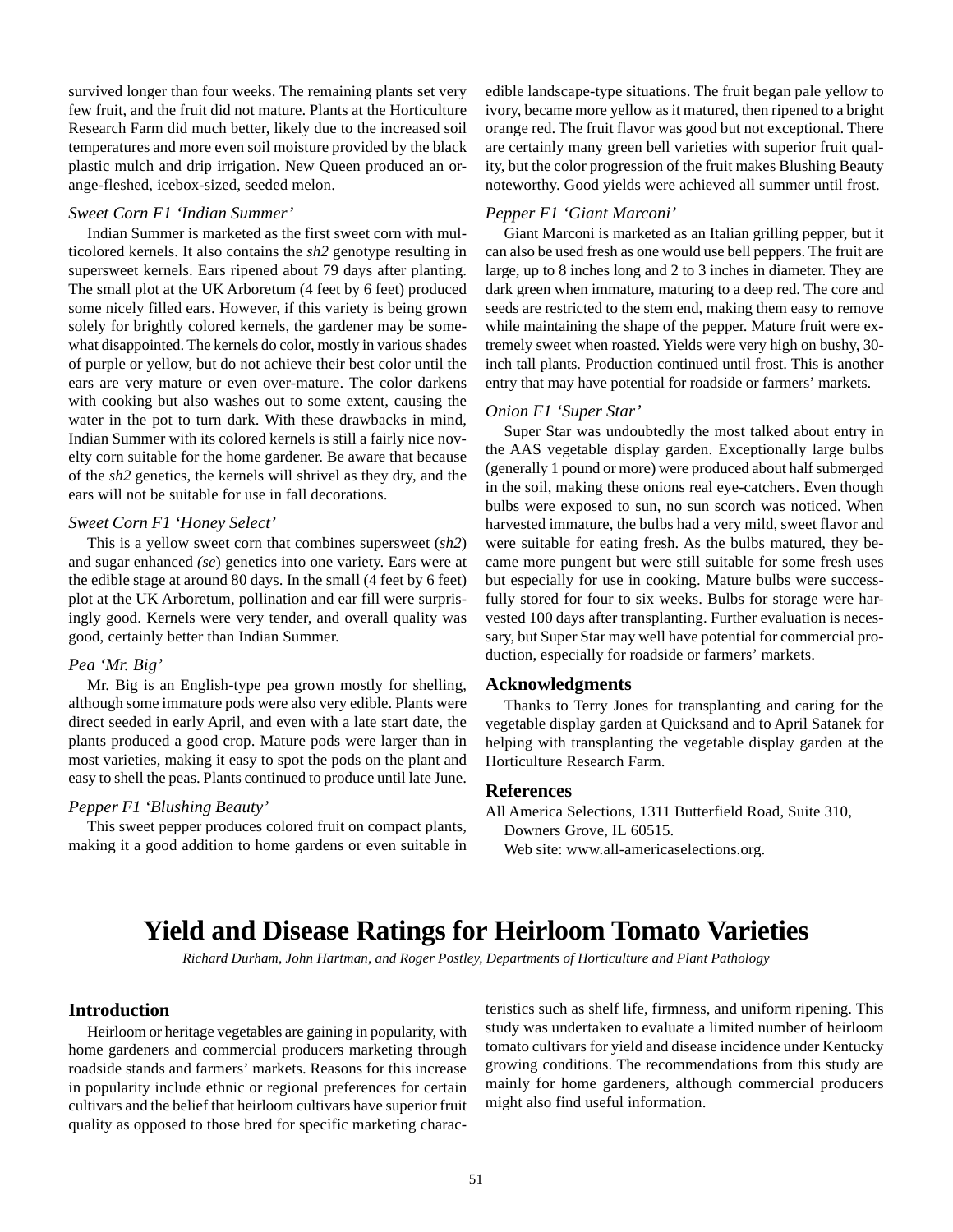### **Materials and Methods**

A group of seven heirloom tomato varieties, all indeterminate types, were selected for evaluation along with three indeterminate control varieties (Beef Master, Better Boy, and Early Girl) commonly grown in home gardens (Table 1). Most varieties were seeded in the Horticulture Greenhouse (UK campus) on 2 April except for Mr. Stripey and Buck's Co. Hybrid, which were seeded on 9 April. Seeds were sown directly into 126-cell plastic trays. Transplanting to the field occurred on 30 May at the UK Horticultural Research Farm in Lexington. A plot consisted of five plants of a single variety, spaced 18 inches apart in a single row, on 6-inch-high raised beds spaced 6 feet apart, with black plastic mulch and trickle irrigation. Plots were not replicated. Drip irrigation was applied as needed. Plants were staked (to 5 feet), tied using the Florida weave system, and pruned to two main stems. Fifty pounds of nitrogen was applied as ammonium nitrate prior to bed formation, and a total of 10 additional pounds of nitrogen (divided into three applications) was applied with irrigation water. Plots were not treated with fungicides so that disease susceptibility could be evaluated. Insecticides were applied only as needed.

A total of five harvests were made from 20 July to 4 Sept. Yield was calculated as the total fruit picked from five-plant plots over the five harvest dates. On two harvest dates, 14 August and 24 August, fruit were graded into the following size classes: jumbo  $(> 3.5$  inches in diameter), extra large  $(> 2.75$  inches but  $< 3.5$ inches), large  $(>2.5$  inches but  $< 2.75$  inches), medium, and small (< 2.5 inches). Fruit were also sorted according to U.S. No. 1 or U.S. No. 2 grades. A quality score for each variety was calculated by combining the weight of all fruit considered marketable (size class large and above, U.S. No. 1 grade) divided by the total amount of fruit picked for that variety on the two dates when size classes were evaluated. Disease observations were made for early blight, powdery mildew, and tomato mosaic virus with the final disease evaluation made on 21 August.

#### **Results and Discussion**

In general, the heirloom varieties grew very well under the production conditions described. However, these indeterminate types would have benefited from taller and sturdier stakes and increased in-row spacing. The disease incidence noted in Table 1, especially with regard to powdery mildew, may have been less severe with increased in-row spacing. It was noticed that fungal diseases were more severe on the west side of each plot than on the east side, presumably due to earlier drying by the morning sun on the east side. Wider spacing may have also allowed for faster drying of foliage by allowing better air circulation within and between plants.

When compared to controls, three heirloom varieties, Buck's Co. Hybrid, Pink Odoriko, and German Johnson, performed particularly well in this trial (Table 1). Buck's Co. Hybrid had the highest fruit quality of any variety in the study and yields that were comparable to two of the three control varieties. This variety produced deep red, round fruit that were very firm and smooth when ripe. Pink Odoriko produced higher yields than the control varieties, but this was offset by lower fruit quality, primarily due

|            |  |  |  | Table 1. Yield, fruit quality, and disease rating of heirloom tomato |  |
|------------|--|--|--|----------------------------------------------------------------------|--|
| varieties. |  |  |  |                                                                      |  |

|                        |                         | <b>Fruit</b><br>Quality |    |                             |                    |
|------------------------|-------------------------|-------------------------|----|-----------------------------|--------------------|
| Variety (seed source)  | Yield (lb) <sup>1</sup> | $(\%)^2$                |    | Disease rating <sup>3</sup> |                    |
| <b>Heirlooms</b>       |                         |                         | EB | <b>PM</b>                   | v                  |
| Big Rainbow (BU)       | 19.8                    | 42                      | 25 | 35                          | $(-)$              |
| Buck's Co. Hybrid (BU) | 35.7                    | 65                      | 15 | 20                          | $(++)$             |
| Delicious (BU)         | 31.0                    | 51                      | 30 | 0                           | $(+)$              |
| German Johnson (TGS)   | 49.8                    | 50                      | 25 | 20                          | $(\textnormal{-})$ |
| Giant Belgium (TT)     | 21.0                    | 46                      | 55 | 60                          | $(+)$              |
| Mr. Stripey (J)        | 21.9                    | 40                      | 20 | 20                          | $^{(+)}$           |
| Pink Odoriko (TGS)     | 44.4                    | 50                      | 25 | 50                          | (−′                |
| <b>Controls</b>        |                         |                         |    |                             |                    |
| Beef Master (FM)       | 49.8                    | 34                      | 25 | 40                          | (++)               |
| Better Boy (FM)        | 37.0                    | 59                      | 40 | 20                          | $(+)$              |
| Early Girl (FM)        | 36.9                    | 61                      | 40 | 60                          | (-)                |

<sup>1</sup> Total yield of 5 plants over 5 picking dates.

Quality score is percentage of fruit, by weight, scoring U.S. No.1, size large or above, averaged over two picking dates.

 $3$  EB = early blight with number indicating percent defoliation, PM = powdery mildew with number indicating the percentage of leaves infected,  $V =$  tomato mosaic virus,  $-$  = none evident,  $+$  = on newest growth only,  $++ =$  established infection.

to cracking and small fruit. This variety produced round pink fruit that were also very firm and smooth at maturity. German Johnson had highest yields of any of the heirloom varieties, but this was offset by a fruit quality rating of only 50. The fruit quality was most affected by cracking and roughness of the fruit, which caused many fruit to be classified as U.S. #2, or culls. One other variety, Delicious, appeared promising. Yields for this variety were lower than the three previously mentioned, but the fruit were dark red, smooth, and generally fell in the large to extra-large size category. Some cracking resulted in lower fruit quality.

Two of the poorer performing varieties, Big Rainbow and Mr. Stripey, were low in yield and fruit quality because many of the fruit developed bacterial soft rot prior to picking. Fruit with this condition were removed from plants but not included in yield totals. Under home garden or commercial production where preventative fungicidal sprays are applied to control early blight, the soft rot may be less severe. Giant Belgium exhibited low yield more because of lower fruit set than from any fruit disease problem. The lower fruit quality score was due to excessive cracking and roughness of the fruit.

This initial trial of heirloom tomatoes was meant to evaluate a few varieties for their suitability for home garden production and gather preliminary data regarding whether any might be promising for commercial production. From this initial study, Buck's Co. Hybrid, Pink Odoriko, German Johnson, and possibly Delicious can be recommended to home gardeners. Buck's Co. Hybrid, with its high fruit quality and relatively high yields, may also be suitable for commercial production.

#### **Acknowledgments**

Thanks to April Satanek and Shari Dutton for assistance with transplanting and to Brent Rowell for assistance in fruit quality grading.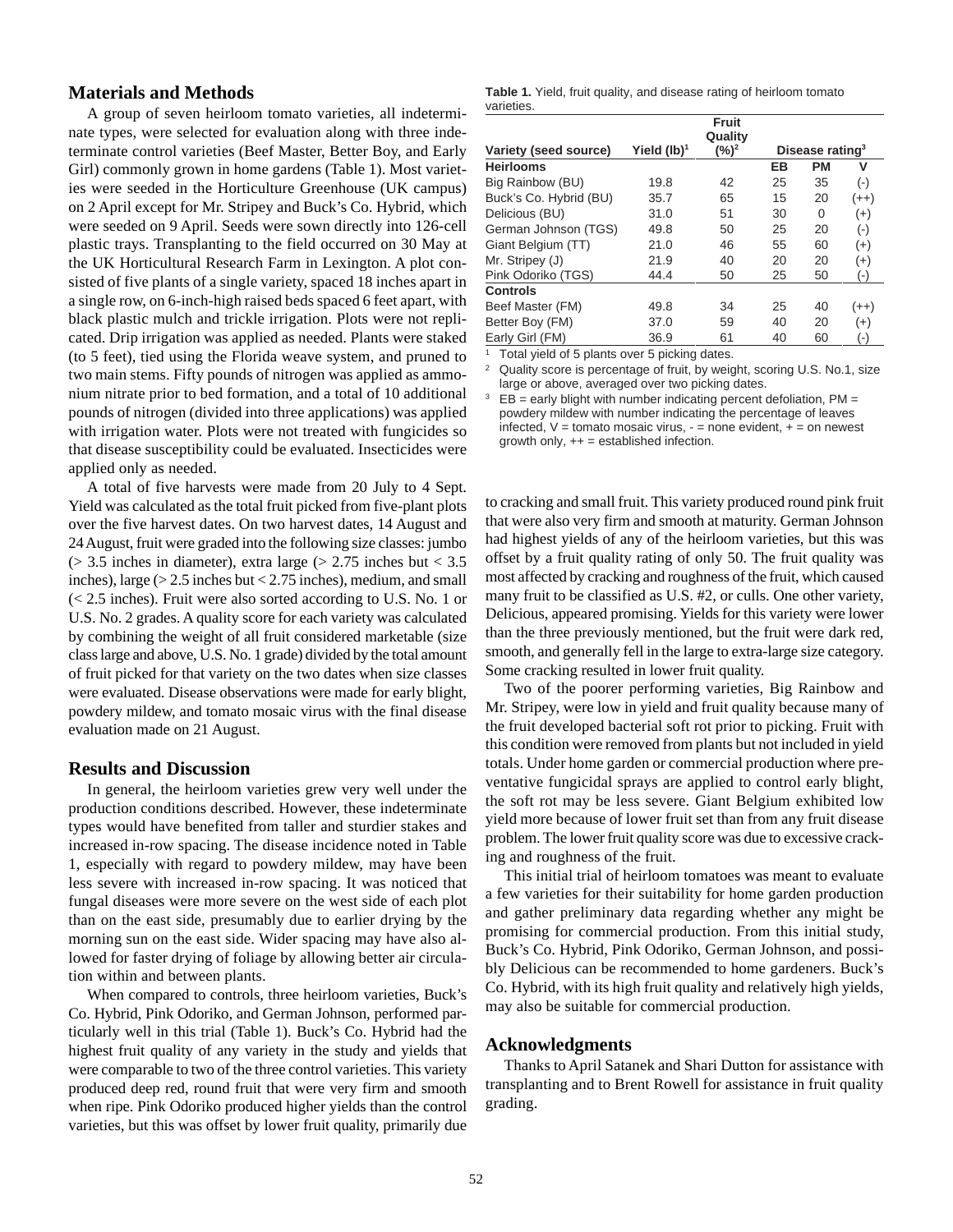## **Yield of** *Brassica* **'Mei Qing' and 'Tatsoi' in Hydroponic Greenhouse Production**

*Robert G. Anderson, Department of Horticulture*

## <span id="page-51-0"></span>**Introduction**

Kentucky has more than 30 acres of greenhouses with modified pond or tank hydroponic beds for "float" tobacco transplant production. These facilities could be used to grow other crops during the fall, winter, and spring. Previous work has demonstrated that lettuces can be easily grown in such production systems (Anderson and Schmidt, 2001; Thompson et al., 1998). This study evaluated production of two types of pac choi, 'Mei Qing Choi' and 'Tatsoi', that could be grown in the same system and sold in Asian vegetable markets.

#### **Materials and Methods**

In this study, six 12-square-foot wooden hydroponic ponds or tanks were built in two rows of three on one side of a 30-foot x 60-foot naturally ventilated sidewall plastic greenhouse. Tanks were lined with black polyethylene and filled with water to a depth of 6 inches to make a tank volume of approximately 38 gallons. Electric water pumps were placed in each tank to oxygenate the water in the aeration treatments; previous work demonstrated that oxygen levels would be maintained at 4 to 6 ppm with this procedure. Holes (35) were cut in six 36-inch x 22inch x 1-inch polystyrene sheets. The holes were 1.5 inches in diameter and spaced 5 x 6 inches. Plants were grown in 1-ounce plastic soufflé cups (Solo Cup Company, Urbana, Illinois) that had holes drilled in the bottom. A commercial inorganic fertilizer (Peter's 20N-4P-16.6K, Scotts, Marysville, Ohio) was added to the water in each tank and maintained at an EC of 1.2 dSm-1 (approximately 160 ppm  $NO<sub>3</sub>-N$ ).

Seed of Chinese cabbage varieties 'Mei Qing Choi' pac choi (*Brassica rapa* Chinensis group) and 'Tatsoi' (*Brassica rapa* Narinosa group) were purchased from Johnny's Selected Seeds, Albion, Maine. A single crop was grown in February 2001. Cups were filled with a peat-based germination medium (Scott's Redi-Earth, Marysville, Ohio) and placed in trays. Seeds were sown (January 15) in the cups and germinated at an average daily temperature of 76°F. Seedlings were fertigated twice per week with 150 ppm 20-10-20 inorganic fertilizer before placement in the hydroponic tanks. The plants were placed in the hydroponic ponds on February 5 and grew under natural light conditions. The greenhouse had a heat set-point of 60°F and a ventilation set-point of 75°F.

Plants were harvested from the tanks on March 7, and dry weights were measured for nine plants in each replicate. Plants were grown with and without aeration with three replicates in a randomized complete block.

## **Results and Discussion**

Thirty days was sufficient to grow high quality heads of 'Tatsoi' and 'Mei Qing Choi' pac choi (Chinese cabbage). 'Mei Qing' has a relatively typical pac choi head with large, nearly white, thick petioles. On the other hand, 'Tatsoi' forms a loose head of long, thickened petioles with dark green leaf blades. It seems both would be fine for stir fry cooking and salads, but petioles of 'Tatsoi' are more like celery in form rather than a pac choi.

Aeration of the hydroponic solution is clearly necessary for the production of these plants. Dry weights were nearly double for those plants in aerated treatments compared to those in nonaerated treatments typical of a tobacco "float" bed (Figure 1). Aeration is just as important for lettuce in tank or "float" bed production (Anderson and Schmidt, 2001; Thompson et al., 1998). Although aeration is somewhat difficult to arrange for "float" beds, it is critical to the success of vegetable plant production in this type of hydroponic system.

### **Literature Cited**

- R.G. Anderson and L. Stefanie Schmidt. 2001. Nutrient analysis of commercial organic fertilizers for greenhouse vegetable production. HortScience 36:503
- Thompson, H.C., R.W. Langhans, A.J. Both, and L.D. Albright. 1998. Shoot and root temperature effects on lettuce growth in a floating hydroponic system. J. Amer. Soc. Hort. Sci. 123(3):361-364.

**Figure 1.** Mean shoot dry weight (oz.) of 'Mei Qing Choi' and 'Tatsoi' Chinese cabbage grown in aerated and non-aerated hydroponic ponds with inorganic fertilizer.

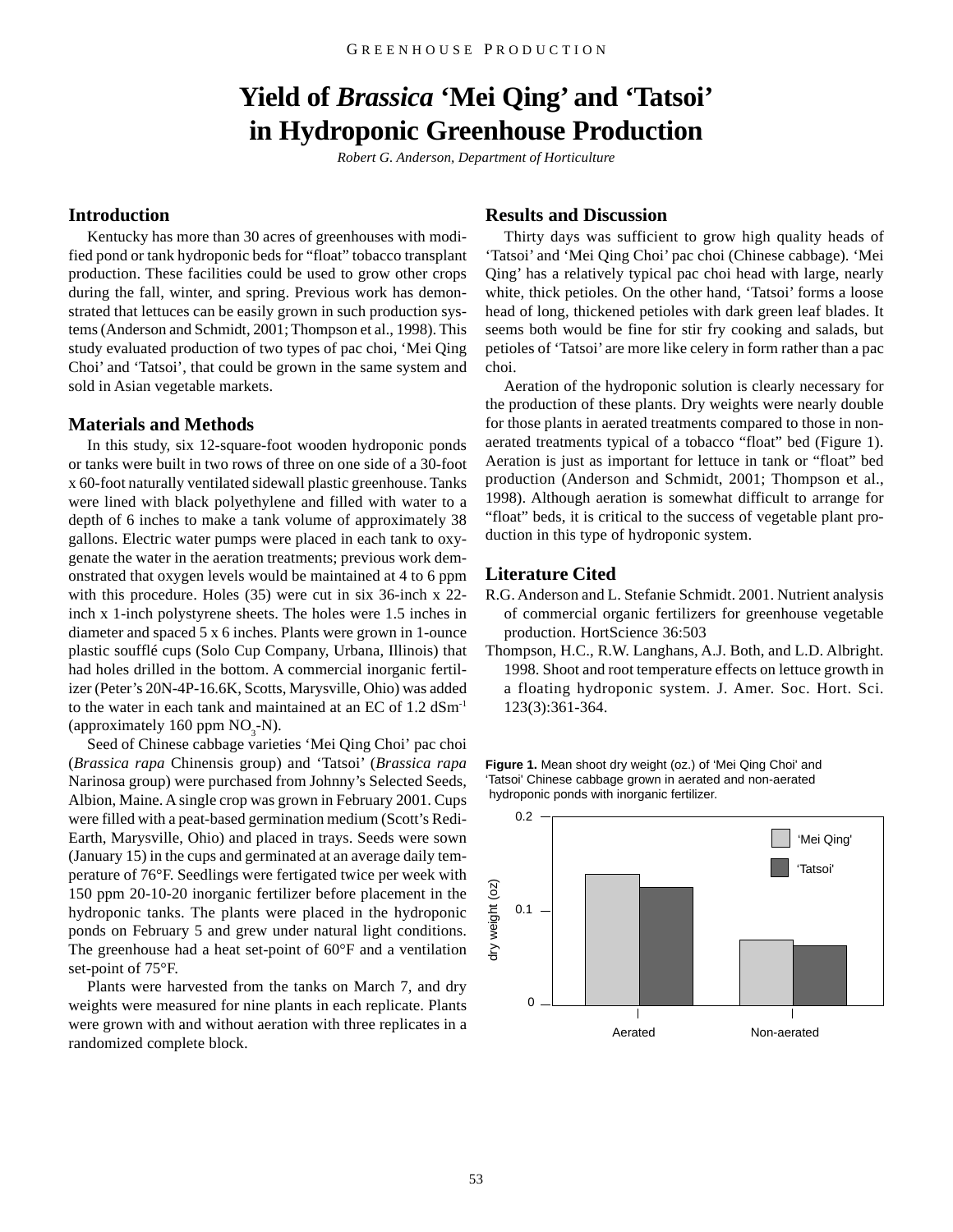## <span id="page-52-0"></span>**Nutrient Analysis of Selected Commercial Organic Fertilizers for Greenhouse Lettuce Production**

*Robert G. Anderson and L. Stephanie Schmidt, Department of Horticulture*

## **Introduction**

The market for organic produce continues to expand (Thompson, 2000). Kentucky has more than 30 acres of greenhouses with modified pond or tank hydroponic beds for "float" tobacco transplant production. The development of a certified organic greenhouse production system for lettuces and greens could allow Kentucky tobacco farmers access to a new market for their facilities as the tobacco market changes. In this study, commercial organic fertilizers were used to grow 'Ostinata' Bibb and 'Red Sails' leaf lettuce in a pond, tank, or "float" production system. Plant growth was evaluated, and the fertilizer solutions were analyzed for nutrient amounts and compared to recommended standards for inorganic fertilizers (Muckle, 1993, Thompson et al., 1998).

#### **Materials and Methods**

In this study, nine 12-square-foot wooden hydroponic ponds or tanks were built in three rows of three on one side of a 30-foot x 60-foot naturally ventilated sidewall plastic greenhouse. Tanks were lined with black polyethylene and filled with water to a depth of 6 inches to make a tank volume of approximately 38 gallons. Electric water pumps were placed in each tank to oxygenate the water; previous work demonstrated that oxygen levels would be maintained at 4 to 6 ppm with this procedure. Holes (35) were cut in eighteen 36-inch x 22-inch x 1-inch polystyrene sheets. The holes were 1.5 inches in diameter and spaced 5 inches x 6 inches. Lettuce plants were grown in 1-ounce plastic soufflé cups (Solo Cup Company, Urbana, IL) that had holes drilled in the bottom.

Inorganic fertilizer (Peter's 20-10-20, Scotts, Marysville, Ohio) or one of three commercially available, water-soluble organic fertilizers (Peaceful Valley Farm Supply, Grass Valley, California) was added to the water in each tank. Algamin, 0.2N-0P-3.3K, (18 percent cold processed kelp, *Ascophyllum nodulosum* from Norway) was applied at the label rate and three times the label rate, approximately 1 Tbs/gal. and 3 Tbs/gal., respectively. EcoNutrients, 0.2N-0.4P-0.8K (21 percent digested bull kelp, *Nereocystis luetkeana*, from Northern California) was applied at the label rate, 2 Tbs/gal. Omega 6N-2.6P-5K (microbe-digested organic fertilizer derived from blood meal, bone meal, and sulfate of potash) was applied at the label rate and one-half the label rate, approximately 2 Tbs/gal. and 1 Tbs/gal., respectively.

Three crops of lettuce were grown sequentially, one in September, another in October, and another in November of 2000. Cups were filled with a peat-based germination media (Scott's Redi-Earth, Marysville, Ohio) and placed in trays. Bibb lettuce 'Ostinata' and Grand Rapids lettuce 'Red Sails' seeds were sown in the cups and germinated at an average daily temperature of 76°F. Seedlings were grown for 14 days and fertigated with 150 ppm 20-10-20 inorganic fertilizer before placement in the hydroponic tanks. The plants grew under natural light conditions, and the greenhouse had a heat set-point of 60°F and a ventilation set-point of 75°F.

Plants were harvested from the tanks after 30 days, and the fresh and dry weights were measured. Five water samples were taken during each crop and analyzed as standard greenhouse water samples (available nutrients) and as organic samples (total nutrients). The September crop evaluated the label rate of Algamin, EcoNutrients, and inorganic fertilizer; the October crop evaluated the 3X label rate of Algamin, the label rate of Omega, and inorganic fertilizer; and the November crop evaluated inorganic fertilizer, the one-half label rate, and the label rate of Omega in randomized complete block experiments.

### **Results and Discussion**

Water soluble materials derived from algae (Algamin and EcoNutrients) had little value as an organic fertilizer for lettuce. Dry weight of lettuce grown with these materials was only 10 to 18 percent of those grown in inorganic fertilizer, depending on the cultivar (Table 1). Nitrate nitrogen and phosphorus levels were less than 1 percent, and potassium was 5 to 20 percent of the recommended levels when used at the label rate or the 3X label rate for these fertilizers (Table 2). These results are comparable to our previous unpublished trials with fish waste (fish emulsion and fish

**Table 1.** Mean shoot dry weight (oz) of 'Ostinata' (O) and 'Red Sails' (RS) lettuce grown with inorganic and selected commercial organic fertilizers in 2000.

|              | Percent of        | <b>September Crop</b> |                    |                    | <b>October Crop</b> |                    | <b>November Crop</b> |  |  |
|--------------|-------------------|-----------------------|--------------------|--------------------|---------------------|--------------------|----------------------|--|--|
| Fertilizer   | <b>Label Rate</b> | Ο                     | RS                 | Ο                  | <b>RS</b>           | O                  | RS                   |  |  |
| Inorganic    |                   | 0.134 a <sup>1</sup>  | 0.141a             | 0.067a             | 0.049a              | 0.067a             | 0.061a               |  |  |
| Omega        | 50                |                       |                    |                    |                     | 0.062 <sub>b</sub> | 0.058a               |  |  |
| Omega        | 100               |                       |                    | 0.067a             | 0.039 <sub>b</sub>  | 0.063 <sub>b</sub> | 0.057a               |  |  |
| Algamin      | 100               | 0.027 <sub>b</sub>    | 0.049 <sub>b</sub> |                    |                     |                    |                      |  |  |
| Algamin      | 300               |                       |                    | 0.005 <sub>b</sub> | 0.015 <sub>b</sub>  |                    |                      |  |  |
| EcoNutrients | 100               | 0.034 <sub>b</sub>    | 0.048 <sub>b</sub> |                    |                     |                    |                      |  |  |

Means followed by the same letter in a column are not significantly different at  $p = 0.05$ according to the Least Squares Means procedure.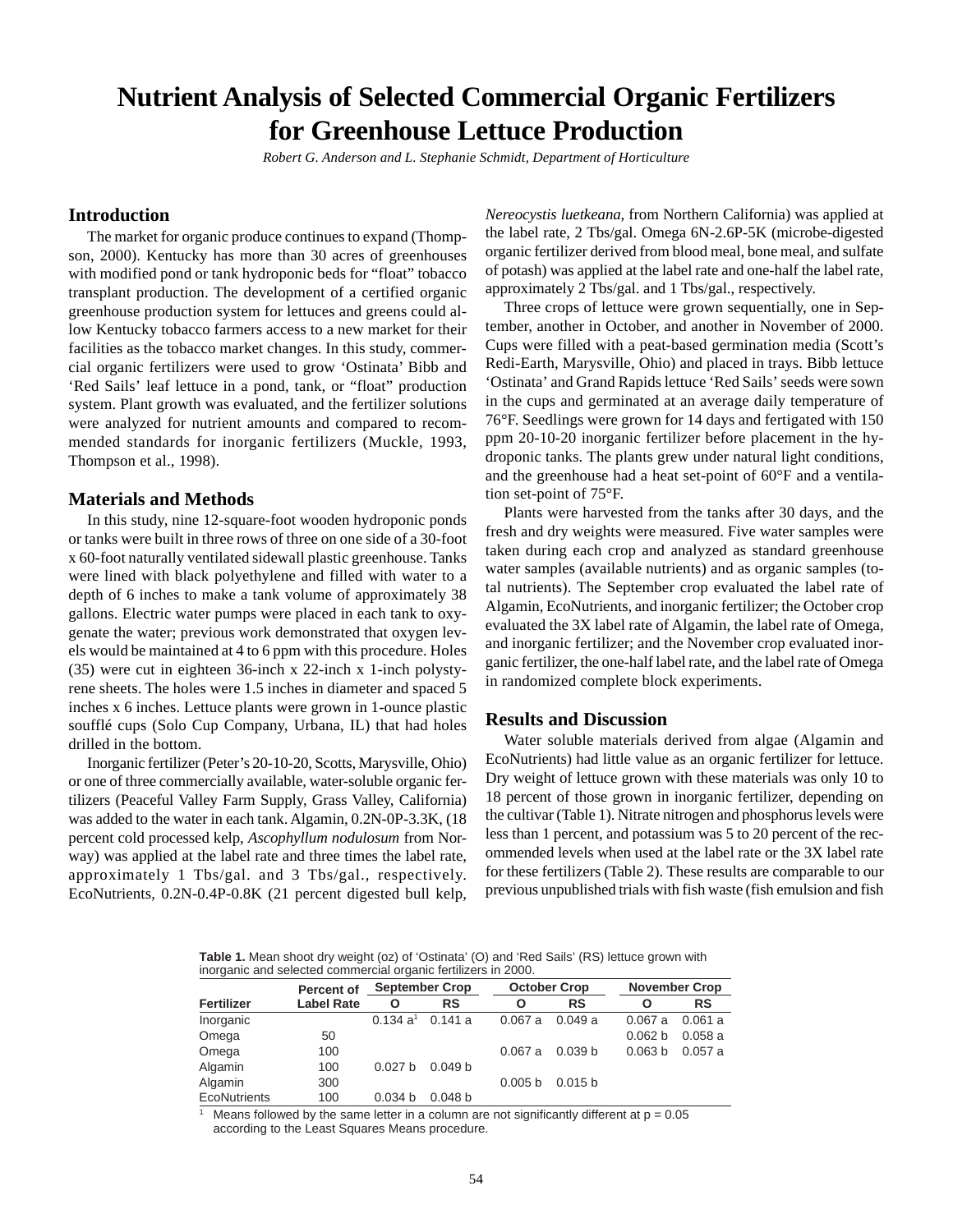powder). However, the poor plant growth with fish waste was attributed to the high biological oxygen demand from the fertilizers that prevented root penetration into the nutrient solution for three or more weeks, despite moderate nutrient levels.

Dry weight of lettuce grown with a formulated organic fertilizer (Omega) was similar or significantly lower than lettuce grown in inorganic fertilizer, depending on the cultivar (Table 1). Although dry weights were similar, head size was visually smaller with the organic fertilizer. Nitrate levels were 50 percent, P levels were 300 percent, and K levels were 100 to 120 percent of recommended levels (Table 2).

Production of lettuce in this study was simplified when compared to the sophisticated practices evaluated by Thompson et al. (1998). A commercial fertilizer was used as a control, rather than a formulated fertilizer. Plus, the inorganic fertilizer was supplemented only with additional fertilizer as the conductivity decreased and pH was not manipulated. The pH dropped dramatically throughout this study (Table 2), yet no apparent effects on lettuce growth were noted. Additionally, the commercial fertilizer did not match recommended nutrient amounts precisely. Fresh weights in this study did not reach the commercial goal of 5 ounces per head (Thompson et al., 1998). The heads of lettuce grown in the inorganic and Omega treatments averaged approximately 3.9 ounces. The dry weights, however, were generally similar to dry weights reported by Thompson et al. (1998), but difficult to compare because of different temperatures and light levels used in these studies.

In conclusion, this study indicates that it may be possible to formulate an organic fertilizer for the hydroponic production of lettuce in the greenhouse. It is unknown if state and federal agencies would certify such production practices as organic production.

### **Literature Cited**

- Muckle, M.E. 1993. Hydroponic Nutrients. Growers Press, Inc., Princeton, B.C., Canada.
- Thompson, H.C., R.W. Langhans, A.J. Both, L.D. Albright. 1998. Shoot and root temperature effects on lettuce growth in a floating hydroponic system. J. Amer. Soc. Hort. Sci. 123(3):361- 364.
- Thompson, G. 2000. International consumer demand for organic foods. HortTechnology 10(4):663-674.

### **For More Information:**

- UK New Crop Opportunities Center <http://www.uky.edu/Ag/ NewCrops/>
- A Handbook for the Production of CEA-Grown Hydroponic Lettuce—Cornell University
- <http://www.cals.cornell.edu/dept/flori/lettuce/index.html>
- Hydroponic Food Production. A Definitive Guide to Soilless Culture. 1994. Howard M. Resh. 5th ed. Woodbridge Press, Santa Barbara, Calif.

|                     |                | <b>Percent</b>   |                      |                        |                        |          |         |                 |                 |             |                        |
|---------------------|----------------|------------------|----------------------|------------------------|------------------------|----------|---------|-----------------|-----------------|-------------|------------------------|
|                     | $N-P-K$        | of Label<br>Used | Weeks<br><b>Used</b> | NO <sub>2</sub><br>ppm | NH <sub>2</sub><br>ppm | P<br>ppm | ppm     | Cа<br>ppm       | Mg<br>ppm       | рH          | EC<br>dSm <sup>-</sup> |
| Recommended amounts |                |                  |                      | 125-156                |                        | 28-31    | 215-252 | 84-93           | 24-26           | $5.6 - 6.0$ | 1.2                    |
| Inorganic           | 20-4-16.6      |                  | 12                   | 90                     | 6                      | 34       | 140     | 10 <sup>x</sup> | 10 <sup>x</sup> | 4.8         | 1.2                    |
| Omega               | $6 - 2.6 - 5$  | 100              | 8                    | 80                     | 22                     | 95       | 240     |                 |                 | 5.8         | 2.0                    |
| Omega               | $6 - 2.6 - 5$  | 50               | 4                    | 42                     | 11                     | 45       | 145     |                 |                 | 6.5         | 1.4                    |
| Algamin             | $.2 - 0 - 3.3$ | 300              | 4                    |                        |                        | っ        | 48      | 16              | 70              | 7.1         | 0.9                    |
| Algamin             | $.2 - 0 - 3.3$ | 100              | 4                    |                        |                        | 0.3      | 8       | 8               | 21              | 7.4         | 0.3                    |
| EcoNutrients        | .2-.4-.8       | 100              |                      |                        |                        |          | 10      | 6               |                 | 7.5         | 0.1                    |

**Table 2.** Recommended amounts (Muckle, 1993; Thompson, 1998) and measured amounts of macronutrients and pH in inorganic and selected commercial organic fertilizers used during September, October and/or November crops of lettuce in a pond culture system.

x - Municipal water used for the nutrient solutions added a mean of 52 ppm Ca and 27 ppm Mg and negligible amounts of N, P, and K.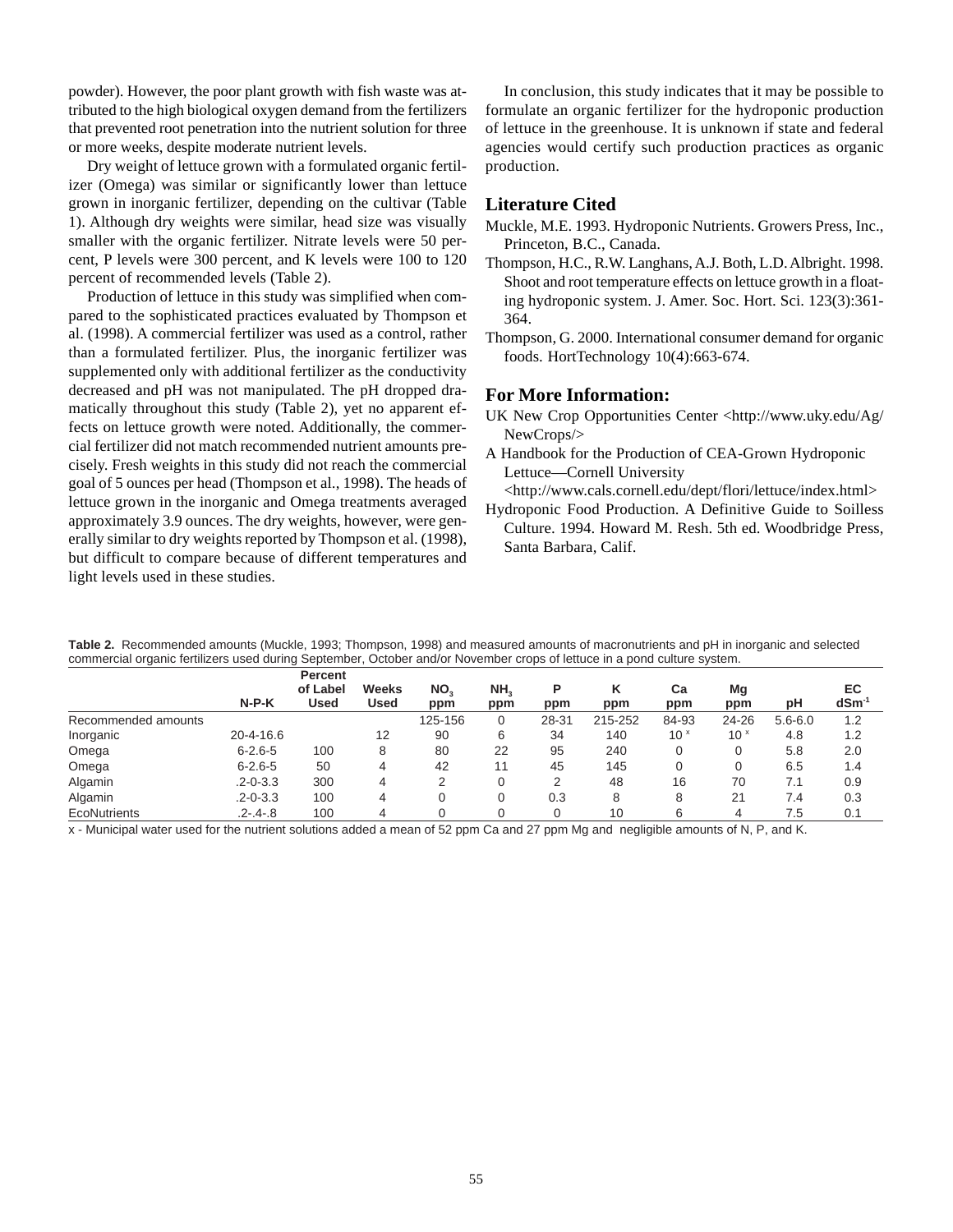## **Fruit and Vegetable Disease Observations from the Plant Disease Diagnostic Laboratory**

*Julie Beale, Paul Bachi, William Nesmith, and John Hartman, Department of Plant Pathology*

## <span id="page-54-0"></span>**Introduction**

Diagnosis of plant diseases and providing recommendations for their control are the result of UK College of Agriculture research (Agricultural Experiment Station) and Cooperative Extension Service activities through the Department of Plant Pathology. We maintain two branches of the Plant Disease Diagnostic Laboratory, one on the UK campus in Lexington and one at the UK Research and Education Center in Princeton. Of the more than 4,000 plant specimens examined annually, approximately 5 percent are commercial fruit and vegetable plant specimens (1). Although there is no charge to the growers for plant disease diagnosis at UK, the estimated direct annual expenditure to support diagnosis of fruit and vegetable specimens by the laboratory is \$15,000, excluding UK physical plant overhead costs.

#### **Materials and Methods**

Diagnosing fruit and vegetable diseases involves a great deal of research into the possible causes of the problem. Most visual diagnoses include microscopy to determine what plant parts are affected and to identify the microbe involved. In addition, many specimens require special tests such as moist chamber incubation, culturing, enzyme-linked immunosorbent assays (ELISA), electron microscopy, nematode extraction, or soil pH and soluble salts tests. Diagnoses that require consultation with UK faculty plant pathologists and horticulturists, and which need culturing and ELISA, are common for commercial fruits and vegetables. The laboratory also has a role in monitoring pathogen resistance to fungicides and bactericides. These exceptional measures are efforts well-spent because fruits and vegetables are high value crops for Kentucky. Computer-based laboratory records are maintained to provide information used for conducting plant disease surveys, identifying new disease outbreaks, and formulating educational programs.

Following a mild fall, temperatures in December 2000 were 10 degrees below normal, and tree fruits not hardened off showed winter injury symptoms during the 2001 growing season. Kentucky early spring temperatures, while lower than normal in March, were well above normal in February and April, leading to early and sustained bloom on many fruit crops. Hard freezes occurred during bloom on April 18 and 19 causing fruit injury and affecting some diseases. March and April were drier than normal (April received only 1.4 inches of rain).

#### **Results and Discussion**

The following are *new and emerging fruit and vegetable diseases* in Kentucky:

- Pierce's disease of grapes caused by *Xylella fastidiosa*.
- Cucurbit yellow vine disease caused by *Serratia marsescens*.
- Phytophthora blight of peppers caused by *Phytophthora capsici*.
- Bacterial canker of peppers caused by *Clavibacter michiganensis* subsp. *michiganensis.*
- Copper-resistant bacterial speck of tomatoes caused by *Pseudomonas syringae* pv. *tomato*.

### *Tree Fruit Diseases*

Dry weather in March and April reduced the occurrence of primary infections of apple scab (*Venturia inaequalis*). Nevertheless, there was just enough moisture to favor significant cedar rust (*Gymnosporangium juniperi-virginianae, G. clavipes,* and *G. globosum*) infections. Unusually warm April weather and occasional showers during apple and pear bloom resulted in devastating fire blight (*Erwinia amylovora*) outbreaks statewide. Spring frosts occurred and may have exacerbated fire blight and also caused apple fruits to show russeted equatorial bands later in the season. Seasonal summer rains (actually excess rain in July, with 7.3 inches) and long leaf wetness periods increased the incidence and severity of peach scab (*Cladosporium carpophilum*), secondary apple scab, apple frogeye leaf spot (*Sphaeropsis malorum*), apple sooty blotch (*Peltaster fructicola, Geastrumia polystigmatis, Leptodontium elatius*, and other fungi), and flyspeck (*Zygophiala jamaicensis*), all of which are enhanced by long leaf wetness periods. By season's end, susceptible unsprayed apples had less scab than usual, but fruits were covered with sooty blotch and flyspeck. Bitter rot (*Colletotrichum gloeosporioides*) was found in some apple orchards.

#### *Small Fruit Diseases*

Blackberries in some regions of Kentucky suffered winter injury. Systemic orange rust (*Gymnoconia nitens*) was devastating to blackberries in some locations. Blackberry rosette (*Cercosporella rubi*) was also observed. Tobacco ring spot virus (TRSV), causing mosaic symptoms and crumbly, unproductive berries, was found infecting blackberries in eastern and western Kentucky. A possible outbreak of impatiens necrotic spot (INSV) or another related virus is under investigation. Wet July weather and poorly drained soils stimulated root rot (*Phytophthora* spp.) of raspberries. Grape crown gall (*Agrobacterium tumefaciens*) incidence was up, and black rot (*Guignardia bidwellii*) and anthracnose (*Elsinoe ampelina*) were also prevalent. Pierce's disease (*X. fastidiosa*) was discovered for the first time in Western Kentucky (see separate report on this disease). This disease can be devastating to grape production—much more Kentucky research is needed. Strawberry anthracnose (*Colletotrichum acutatum*) and strawberry leaf spot (*Mycosphaerella fragariae*) occurred early in the season.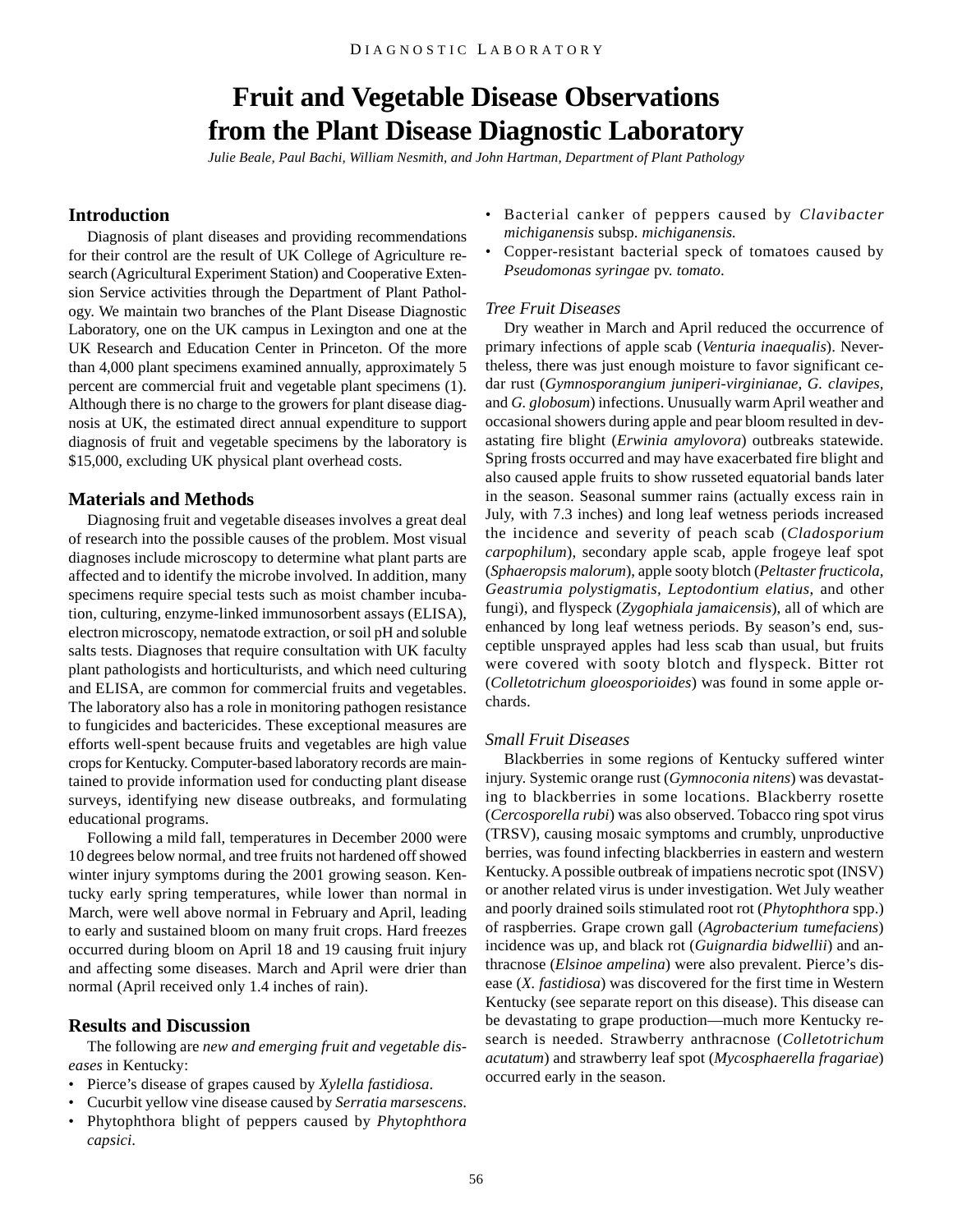#### *Vegetable Diseases*

Due to a hot, wet summer in many areas of the state, infectious diseases significantly affected the success of production of commercial vegetable crops.

**Vegetable Transplants**. Several diseases were diagnosed from vegetable transplant production within the state. These included Tomato Mosaic Virus (ToMV), Tobacco Mosaic Virus (TMV) in tomatoes, Tomato Spotted Wilt Virus (TSWV), and Impatiens Necrotic Spot Virus (INSV) of tomato and pepper transplants. The first two viruses were probably from seed-borne sources, while the latter two likely came from other plants being grown in the same greenhouse. INSV may have developed as a result of vegetable transplants being produced in the same greenhouse with virus-susceptible ornamental plants such as petunia and impatiens.

**Cole Crops**. Diseases diagnosed included wirestem (*Rhizoctonia solani*) on transplants and newly set cole crops including cabbage, broccoli, and cauliflower. The fungus also caused stem and head rots later in the season. Blackleg of broccoli (*Phoma lingam)*, leaf spot of cabbage and broccoli (*Alternaria* spp.), and cabbage yellows (*Fusarium oxysporum*) were found several times. Pythium root rot was diagnosed from several transplant operations involving the float system, as was a very serious spiral root disorder on cabbage seedlings. Bacterial diseases included soft rot of the heads (*Erwinia* and *Pseudomonas*) and black rot (*Xanthomonas campestris*). Turnip diseases included Cercosporella leaf spot and anthracnose. Boron deficiency was also common in several crops. One or more aphid-borne viruses were observed in several cases, especially in fall plantings.

**Tomatoes**. Commercial tomato plantings were infected by several bacterial diseases including bacterial canker (*Clavibacter michiganensis*), bacterial spot (*Xanthomonas campestris* pv. *vesicatoria*), bacterial speck (*Pseudomonas syringae* pv. *tomato* including some strains that are copper resistant), bacterial wilt (*Ralstonia solanacearum*), and pith necrosis (*Pseudomonas corrugata*). The copper-resistant speck is of particular concern.

With the protracted hot and wet season, a much higher disease potential was present from the two major fungal leaf spots, early blight (*Alternaria solani*) and Septoria leaf spot (*Septoria lycopersici*). These were controlled well with the strobilurin fungicides where good application methods were followed. Powdery mildew was present again in greenhouses, but much less was noted in the field this year. Fungal stem diseases that took their toll included Fusarium wilt (*Fusarium oxysporum* f.sp. *lycopersici*), Phytophthora stem canker (*Phytophthora* spp.), Botrytis stem canker (*Botrytis cinerea*), timber rot (*Sclerotinia sclerotiorum*), and southern stem blight (*Sclerotium rolfsii*). The latter was especially serious in some situations where post-plant herbicides were applied late.

A number of viral diseases were present and caused some major losses associated with TSWV and ToMV and/or TMV. More common viruses resulting in minor losses were Tobacco Etch Virus (TEV), Potato Virus Y (PVY), Alfalfa Mosaic Virus (AMV), and Cucumber Mosaic Virus (CMV). Root knot nematodes, both *Meloidogyne incognita* and *M. hapla*, caused losses in several plantings. Root and stem infections (*Pythium* spp. and *Rhizoctonia* spp.) were also present. Fruit diseases included all the fungal and bacterial leaf diseases above plus anthracnose and buckeye rot. Tomato fruit also experienced a number of the physiological disorders such as catfacing, blossom-end rot, growth cracks, blotchy ripening, yellow shoulders, and sunscald.

**Peppers**. Phytophthora blight (caused by *Phytophthora capsici*) is emerging as a major pepper disease in Kentucky, especially in wet sites following pumpkins or tobacco. Bacterial canker (*Clavibacter michiganensis* subsp. *michiganensis*) is another emerging major disease threat to peppers. This disease is probably coming in with the seed. Bacterial spot (*Xanthomonas campestris* pv. *vesicatoria*) remains an important problem but is declining with increased use of resistant varieties. Viruses are also increasing in importance, including several serious cases of TSWV, AMV, the potyvirus complex (mainly TEV), CMV, and TMV. Fruit anthracnose (*Colletotrichum* spp.) is increasing in importance, especially with the hot peppers. Occasionally southern stem blight (*Sclerotium rolfsii*) and stem rot (*Rhizoctonia solani*) were problems. Fusarium stem rot (starting in the greenhouse and continuing in the field), Rhizoctonia damping off, and Pythium root rot were often found. Pyllosticta leaf spot was found several times.

**Cucurbits**. Cucurbit crops are becoming more popular in Kentucky and their diseases are increasing in economic importance. Phytophthora root rot, stem rot, leaf blight, and fruit rot (*Phytophthora capsici*) are widespread in the state and cause great losses in many fields of pumpkins, squash, and cucumbers. Microdochium blight (*Microdochium* sp. recently renamed *Plectosporium*) was widespread and caused considerable damage in most fields that were not being sprayed well. This disease also developed strongly in some fields that had been sprayed regularly but where poor timing, poor coverage, or the wrong fungicides were involved. Like many other diseases, pumpkin fruit rot incidence is associated with a failure to use crop rotation away from other vegetables or tobacco. Fusarium (*Fusarium* spp.) fruit rots were a common problem again this year on pumpkin and winter squash along with Phytophthora blight. Nutritional disorders were also common, including several cases of manganese toxicity and blossom-end rot.

Anthracnose (*Colletotrichum* spp.), gummy stem blight/black rot (*Mycosphaerella melonis*), downy mildew (*Pseudoperonospora cubensis*), and powdery mildew (*Sphaerotheca fuliginea* or *Erysiphe cichoracearum*) were found at serious levels in some fields on many of the cucurbits. Alternaria leaf blight of melons was much more active this year than normal, occurring earlier and causing more damage. The potyvirus complex, dominated by Watermelon Mosaic Virus (WMV), was widespread in pumpkin and winter squash, while several cases of CMV were also found in melon crops. Bacterial diseases of cucurbits were frequent and included angular leaf spot (*Pseudomonas syringae* pv. *lachrymans*), a bacterial fruit rot (*Xanthomonas cucurbitae*), and bacterial wilt (*Erwinia tracheiphila*). The latter has always been a major problem in cantaloupe and cucumber, but is now becoming more common in squash and pumpkin.

Symptoms of a newly emerging bacterial disease, Cucurbit Yellow Vine Decline (*Serratia marsescens*), were found in watermelon, muskmelon, summer squash, and winter squash. We have not yet proven that this pathogen was the causal agent; the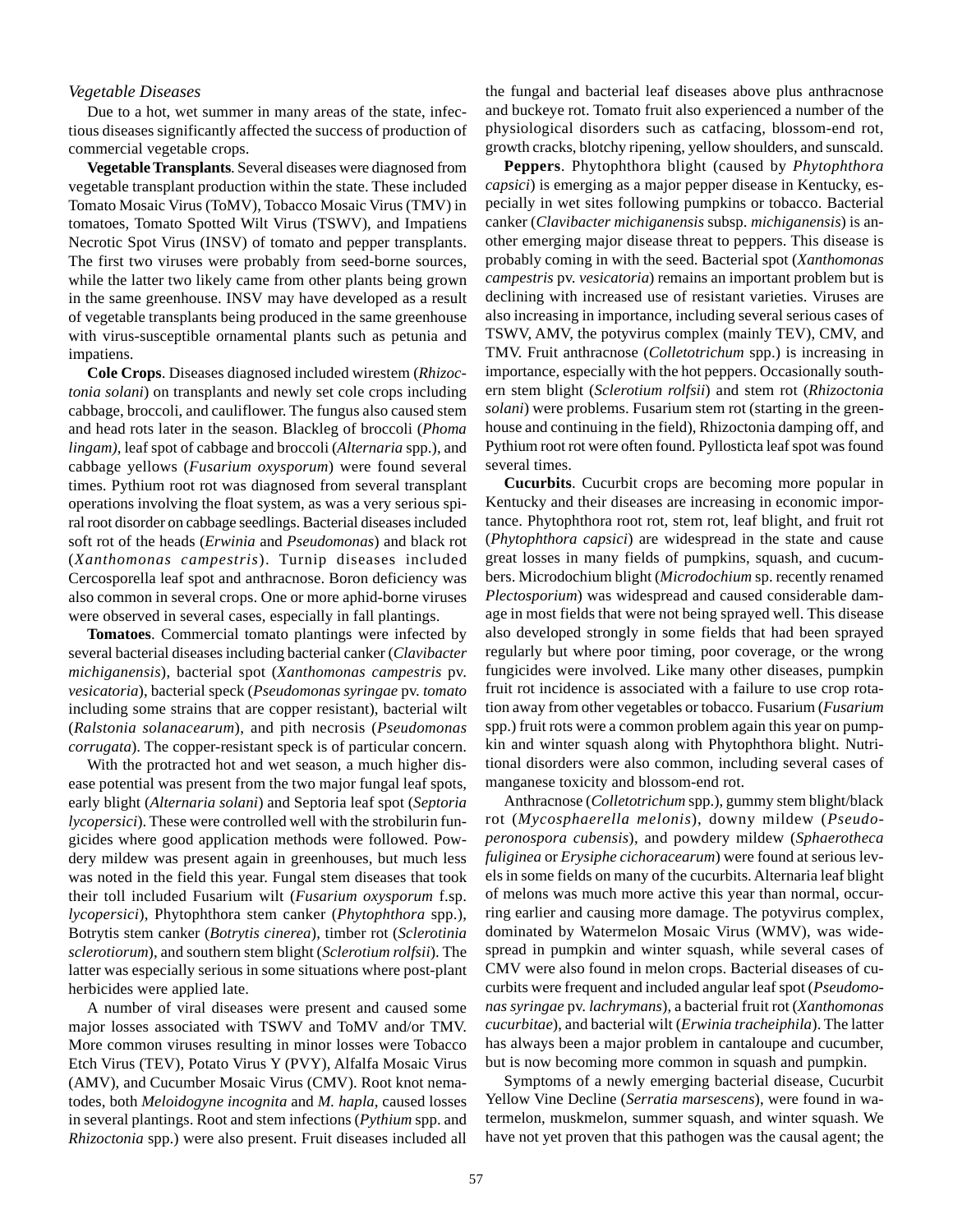disease was not identified until late summer (thanks to some excellent work by plant pathologists in Oklahoma). Based on symptoms present, it appears that this disease is now active in Kentucky as well as in other states to our west and southwest.

**Other Vegetable Crops**. Sweet corn rusts (*Puccinia graminis* and *P. sorghi*) were widespread again this year, with significant levels of Stewart's wilt (*Pantoea [Erwinia] stewartii* subsp. *stewartii*), and maize dwarf mosaic virus (MDMV) being observed. There were also isolated cases of anthracnose (*Colletotrichum graminicola*). Asparagus crown rot (*Fusarium* sp.), bean root and stem rot (*Pythium* spp., *Rhizoctonia solani* and *Fusarium solani* f.sp. *phaseoli*), bean anthracnose (*Colletotrichum lindemuthianum*), bean rust (*Uromyces appendiculatus*), bean common bacterial blight *(Xanthomonas campestris* pv. *phaseoli*), bean virus complex (mainly bean yellow mosaic virus), potato scab (*Streptomyces scabies*), and sweet potato scurf (*Monilochaetes infuscans*) were frequently observed this year. A severe case of soil pox of sweet potatoes (*Streptomyces ipomoea)* was associated with a high soil pH situation, a reminder that cultural practices markedly affect disease development. Okra diseases included Rhizoctonia root and stem rot, black root rot, powdery mildew, and root knot nematodes.

The laboratory has been conducting a survey of viruses infecting commercial vegetables in Kentucky for the past several years. Using ELISA tests, a broad range of virus diseases was found; no new viruses were detected in 2001. Growers are urged to bring to the attention of their County Extension Agent any observations of new outbreaks and disease trends in their fields. We want to be especially watchful of the new spectrum of microbes and diseases that may occur with changes in fungicide use patterns from broad-spectrum protectant fungicides such as mancozeb and chlorothalonil to new chemicals such as Quadris and Abound. These latter products present greater risks of pathogen resistance to the fungicide while incurring reduced risks to human health and the environment. For example, we have noted increased bacterial diseases in tomatoes and now want to know if this is related to how we raise our crops or manage other diseases or to sources of seeds and transplants.

Because fruits and vegetables are high value crops, the Plant Disease Diagnostic Laboratory should be of great value to commercial growers. Many growers, however, are not using the laboratory often enough or they are waiting until their disease problem has become well established. By then, it may be too late to do anything about it or, in some cases, to correctly diagnose the sequence of diseases that may have led to the final outcome. Growers need to consult on a regular basis with their County Extension Agents so that appropriate plant specimens are sent to the laboratory in a timely manner. We are urging County Extension Agents to stress the need for accurate diagnosis of diseases of high value crops. Growers can work with their agents to ensure that they have the best possible information on fruit and vegetable diseases.

#### **Literature Cited**

1. Bachi, P.R., J.W. Beale, J.R. Hartman, D.E. Hershman, W.C. Nesmith, and P.C. Vincelli. 2002. Plant Diseases in Kentucky—Plant Disease Diagnostic Laboratory Summary, 2001. UK Department of Plant Pathology. *In press.*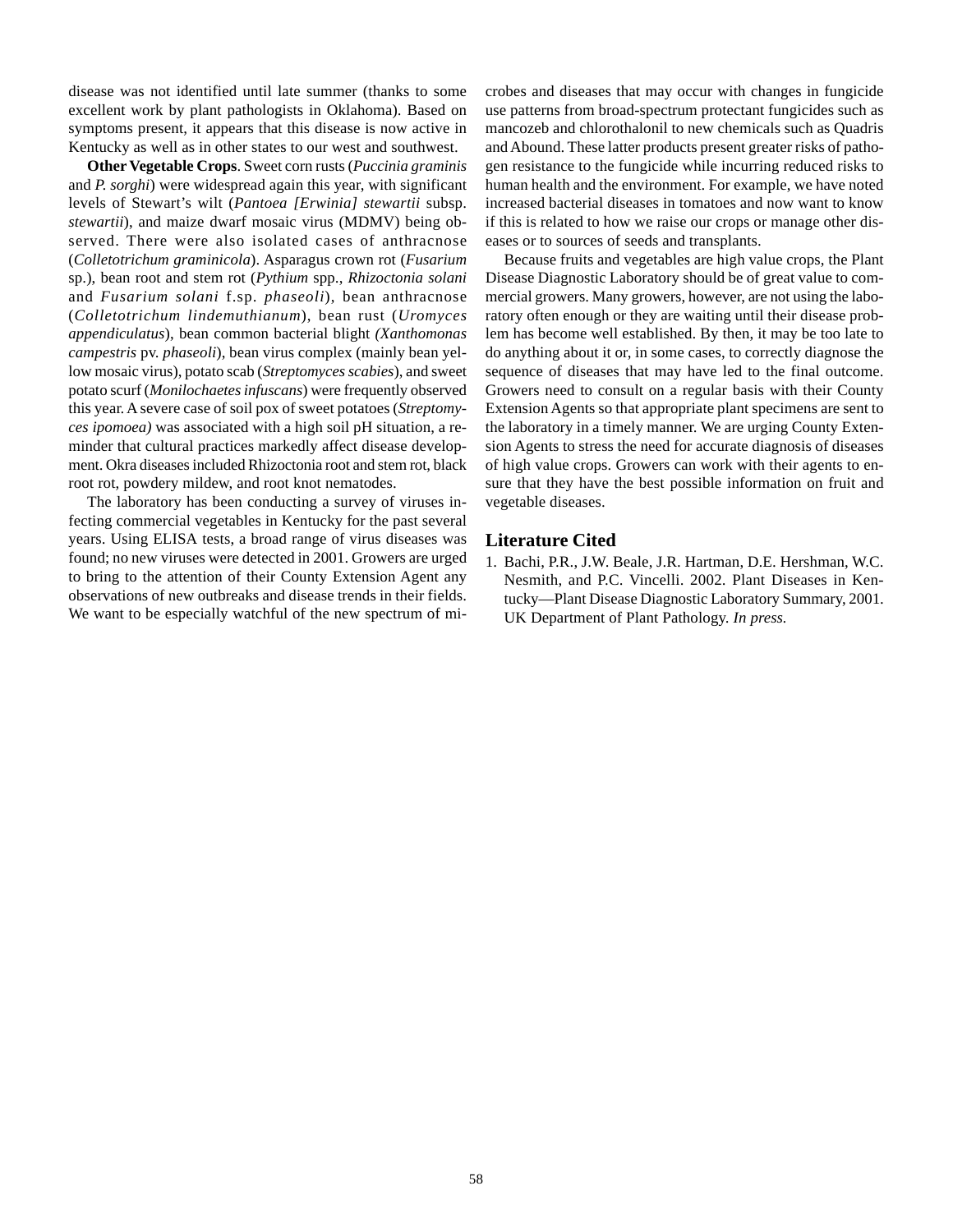# **Appendix A: Sources of Vegetable Seeds**

<span id="page-57-0"></span>*We would like to express our appreciation to these companies for providing seeds at no charge for vegetable variety trials. The abbreviations used in this appendix correspond to those listed after the variety names in tables of individual trial reports.*

| <b>Code  Company Name and Address</b>                                                          |    | <b>Code  Company Name and Address</b>                                                            |    | <b>Code  Company Name and Address</b>                                               |
|------------------------------------------------------------------------------------------------|----|--------------------------------------------------------------------------------------------------|----|-------------------------------------------------------------------------------------|
| AAS  All America Selection Trials, 1311<br>Butterfield Road, Suite 310,                        |    | DR  DeRuiter Seeds Inc., P.O. Box<br>20228, Columbus, OH 43320                                   |    | MM  MarketMore Inc., 4305 32nd St.<br>W., Bradenton, FL 34205                       |
| Downers Grove, IL 60515<br>AS/ASG  Asgrow Seed Co., 7000 Portage<br>Rd., Kalamazoo, MI 49001   |    | EB  Ernest Benery, P.O. Box 1127,<br>Muenden, Germany                                            |    | MN  Dr. Dave Davis, U of MN Hort<br>Dept., 305 Alderman Hall, St.<br>Paul, MN 55108 |
| AC  Abbott and Cobb Inc., Box 307,<br>Feasterville, PA 19047                                   |    | EX  Express Seed, 300 Artino Drive,<br>Oberlin, OH 44074<br>EZ  ENZA Zaden, P.O. Box 7, 1600 AA, |    | MR  Martin Rispins & Son Inc., 3332<br>Ridge Rd., P.O. Box 5, Lansing, IL           |
| AG  Agway Inc., P.O. Box 1333,<br>Syracuse, NY 13201                                           |    | Enkhuisen, Netherlands 02280-<br>15844                                                           |    | 60438<br>MS  Musser Seed Co. Inc., Twin Falls,                                      |
| AM  American Sunmelon, P.O. Box<br>153, Hinton, OK 73047                                       |    | FM  Ferry-Morse Seed Co., P.O. Box<br>4938, Modesto, CA 95352                                    |    | ID 83301<br>MWS  Midwestern Seed Growers,                                           |
| AR  Aristogenes Inc., 23723 Fargo<br>Road, Parma, ID 83660                                     |    | G  German Seeds Inc., Box 398,<br>Smithport, PA 16749-9990                                       |    | 10559 Lackman Road, Lenexa,<br>Kansas 66219                                         |
| AT  American Takii Inc., 301<br>Natividad Road, Salinas, CA                                    |    | GB  Green Barn Seed, 18855 Park<br>Ave., Deephaven, MN 55391                                     |    | NE  Neuman Seed Co., 202 E. Main<br>St., P.O. Box 1530, El Centro, CA               |
| 93906<br>BBS  Baer's Best Seed, 154 Green St.,                                                 |    | GL  Gloeckner, 15 East 26th St., New<br>York, NY 10010                                           |    | 92244<br>NI  Clark Nicklow, Box 457, Ashland,<br>MA 01721                           |
| Reading, MA 01867<br>BK  Bakker Brothers of Idaho Inc., P.O.<br>Box 1964, Twin Falls, ID 83303 |    | GO  Goldsmith Seeds Inc., 2280<br>Hecker Pass Highway, P.O. Box<br>1349, Gilroy, CA 95020        |    | NU  Nunhems (see Canners Seed<br>Corp.)                                             |
| BR Bruinsma Seeds B.V., P.O. Box<br>1463, High River, Alberta, Canada,                         |    | HL/HOL  Hollar & Co. Inc., P.O. Box 106,<br>Rocky Ford, CO 81067                                 |    | NZ  Nickerson-Zwaan, P.O. Box 19,<br>2990 AA Barendrecht, Nether-<br>lands          |
| TOL 1B0<br>BS  Bodger Seed Ltd., 1800 North<br>Tyler Ave., South El Monte, CA                  |    | H/HM  Harris Moran Seed Co., 3670<br>Buffalo Rd., Rochester, NY 14624,<br>Ph: (716) 442-0424     |    | OE  Ohlsens-Enke, NY Munkegard,<br>DK-2630, Taastrup, Denmark                       |
| 91733<br>BU  W. Atlee Burpee & Co., P.O. Box                                                   |    | HN  HungNong Seed America Inc.,<br>3065 Pacheco Pass Hwy., Gilroy,                               |    | OS  L.L. Olds Seed Co., P.O. Box 7790,<br>Madison, WI 53707-7790                    |
| 6929, Philadelphia, PA 19132<br>BZ  Bejo Zaden B.V., 1722 ZG                                   |    | CA 95020<br>HO  Holmes Seed Co., 2125-46th St.,                                                  |    | P  Pacific Seed Production Co., P.O.<br>Box 947, Albany, OR 97321                   |
| Noordscharwoude, P.O. Box 9,<br>the Netherlands                                                |    | N.W., Canton, OH 44709<br>HZ  Hazera Seed, Ltd., P.O.B. 1565,                                    |    | PA/PK  Park Seed Co., 1 Parkton Ave.,<br>Greenwood, SC 29647-0002                   |
| CA  Castle Inc., 190 Mast St., Morgan<br>Hill, CA 95037                                        |    | Haifa, Israel<br>J  J. W. Jung Seed Co., 335 High St.,                                           |    | PE  Peter-Edward Seed Co. Inc., 302<br>South Center St., Eustis, FL 32726           |
| CH  Alf Christianson, P.O. Box 98, Mt.<br>Vernon, WA 98273                                     |    | Randolf, WI 53957                                                                                |    | PG  The Pepper Gal, P.O. Box 23006,<br>Ft. Lauderdale, FL 33307-3006                |
| CIRT  Campbell Inst. for Res. and Tech.,<br>P-152 R5 Rd 12, Napoleon, OH                       |    | JS/JSS  Johnny's Selected Seeds, Foss<br>Hill Road, Albion, MA 04910-9731                        |    | PL  Pure Line Seeds Inc., Box 8866,<br>Moscow, ID                                   |
| 43545<br>CL  Clause Semences                                                                   |    | KS  Krummrey & Sons Inc., P.O. 158,<br>Stockbridge, MI 49285                                     |    | PM  Pan American Seed Company,<br>P.O. Box 438, West Chicago, IL                    |
| Professionnelles, 100 Breen Road,<br>San Juan Bautista, CA 95045                               | KY | Known-You Seed Co., Ltd. 26<br>Chung Cheng Second Rd.,<br>Kaohsiung, Taiwan, R.O.C. 07-          | PR | 60185<br>Pepper Research Inc., 980 SE 4                                             |
| CN  Canners Seed Corp., (Nunhems)<br>Lewisville, ID 83431                                      |    | 2919106                                                                                          |    | St., Belle Glade, FL 33430                                                          |
| CR  Crookham Co., P.O. Box 520,                                                                |    | LI  Liberty Seed, P.O. Box 806, New<br>Philadelphia, OH 44663                                    |    | PS  Petoseed Co. Inc., P.O. Box 4206,<br>Saticoy, CA 93004                          |
| Caldwell, ID 83605<br>CS  Chesmore Seed Co., P.O. Box                                          |    | MB  Malmborg's Inc., 5120 N. Lilac Dr.<br>Brooklyn Center, MN 55429                              |    | R  Reed's Seeds, R.D. #2, Virgil Road,<br>S. Cortland, NY 13045                     |
| 8368, St. Joseph, MO 64508<br>D Daehnfeldt Inc., P.O. Box 947,                                 |    | MK  Mikado Seed Growers Co., Ltd.,<br>1208 Hoshikuki, Chiba City 280,                            |    | RB/ROB  Robson Seed Farms, P.O. Box 270,<br>Hall, NY 14463                          |
| Albany, OR 97321<br>DN  Denholm Seeds, P.O. Box 1150,<br>Lompoc, CA 93438-1150                 |    | Japan 0472 65-4847<br>ML  J. Mollema & Sons Inc., Grand<br>Rapids, MI 49507                      |    | RC  Rio Colorado Seeds Inc., 47801<br>Gila Ridge Rd., Yuma, AZ 85365                |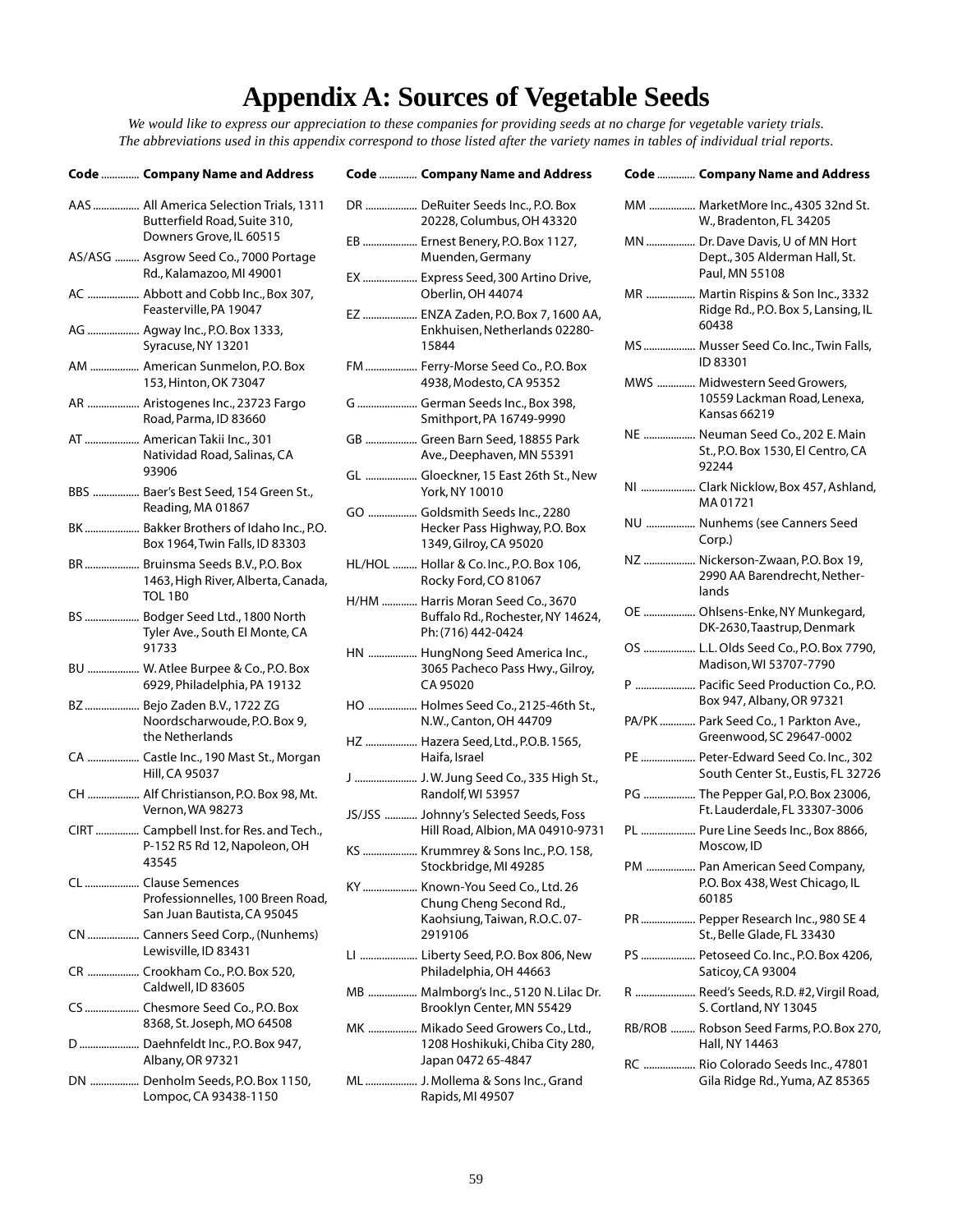| Code  Company Name and Address                                                                                             |
|----------------------------------------------------------------------------------------------------------------------------|
| RG  Rogers Seed Co., P.O. Box 4727,<br>Boise, ID 83711-4727                                                                |
| RI/RIS  Rispens Seeds Inc., 3332 Ridge<br>Rd., P.O. Box 5, Lansing, IL 60438                                               |
| RS  Royal Sluis, 1293 Harkins Road,<br>Salinas, CA 93901                                                                   |
| RU/RP/RUP  Rupp Seeds Inc., 17919 Co. Rd. B,<br>Wauseon, OH 43567                                                          |
| S Seminis Inc. (may include former<br>Asgrow and Peto cultivars), 2700<br>Camino del Sol, Oxnard,<br>California 93030-7967 |
| SI  Siegers Seed Co., 8265 Felch St.,<br>Zeeland, MI 49464-9503                                                            |
| SK  Sakata Seed America Inc., P.O.<br>Box 880, Morgan Hill, CA 95038                                                       |
| ST  Stokes Seeds Inc., 737 Main St.,<br>Box 548, Buffalo, NY 14240                                                         |

| Code  Company Name and Address                                               | <b>Code  Company Name and Address</b>                                        | <b>Code  Company Name and Address</b>                                |
|------------------------------------------------------------------------------|------------------------------------------------------------------------------|----------------------------------------------------------------------|
| RG  Rogers Seed Co., P.O. Box 4727,<br>Boise, ID 83711-4727                  | SU/SS  Sunseeds, 18640 Sutter Blvd., P.O.<br>Box 2078, Morgan Hill, CA 95038 | V  Vesey's Seed Limited, York, Prin<br>Edward Island, Canada         |
| RI/RIS  Rispens Seeds Inc., 3332 Ridge<br>Rd., P.O. Box 5, Lansing, IL 60438 | SW  Seedway Inc., 1225 Zeager Rd.,<br>Elizabethtown, PA 17022                | VL  Vilmorin Inc., 6104 Yorkshire Te<br>Bethesda, MD 20814           |
| RS  Royal Sluis, 1293 Harkins Road,<br>Salinas, CA 93901                     | T/TR  Territorial Seed Company, P.O.<br>Box 158, Cottage Grove, OR           | VS  Vaughans Seed Co., 5300 Katrii<br>Ave., Downers Grove, IL 60515- |
| RU/RP/RUP  Rupp Seeds Inc., 17919 Co. Rd. B,                                 | 97424                                                                        | 4095                                                                 |
| Wauseon, OH 43567<br>S Seminis Inc. (may include former                      | TGS  Tomato Growers Supply Co., P.O.<br>Box 2237, Ft. Myers, FL 33902        | VTR  VTR Seeds, P.O. Box 2392,<br>Hollister, CA 95024                |
| Asgrow and Peto cultivars), 2700<br>Camino del Sol, Oxnard,                  | TS  Tokita Seed Company, Ltd.,<br>Nakagawa, Omiya-shi, Saitama-              | WI Willhite Seed Co., P.O. Box 23,<br>Poolville, TX 76076            |
| California 93030-7967                                                        | ken 300, Japan                                                               | ZR Zeraim Seed Growers Compan                                        |
| SI  Siegers Seed Co., 8265 Felch St.,<br>Zeeland, MI 49464-9503              | TT  Totally Tomatoes, PO Box 1626,<br>Augusta, GA 30903                      | Ltd., P.O. Box 103, Gedera 70 70<br>Israel                           |
| SK  Sakata Seed America Inc., P.O.<br>Box 880, Morgan Hill, CA 95038         | TW  Twilley Seeds Co. Inc., P.O. Box 65,<br>Trevose, PA 19047                |                                                                      |
| ST  Stokes Seeds Inc., 737 Main St.,<br>Box 548, Buffalo, NY 14240           | UG  United Genetics, 8000 Fairview<br>Road, Hollister CA 95023               |                                                                      |

| <b>Code  Company Name and Address</b>                                           |
|---------------------------------------------------------------------------------|
| V  Vesey's Seed Limited, York, Prince<br>Edward Island, Canada                  |
| VL  Vilmorin Inc., 6104 Yorkshire Ter.,<br>Bethesda, MD 20814                   |
| VS  Vaughans Seed Co., 5300 Katrine<br>Ave., Downers Grove, IL 60515-<br>4095   |
| VTR  VTR Seeds, P.O. Box 2392,<br>Hollister, CA 95024                           |
| WI Willhite Seed Co., P.O. Box 23,<br>Poolville, TX 76076                       |
| ZR Zeraim Seed Growers Company,<br>Ltd., P.O. Box 103, Gedera 70 700,<br>Israel |